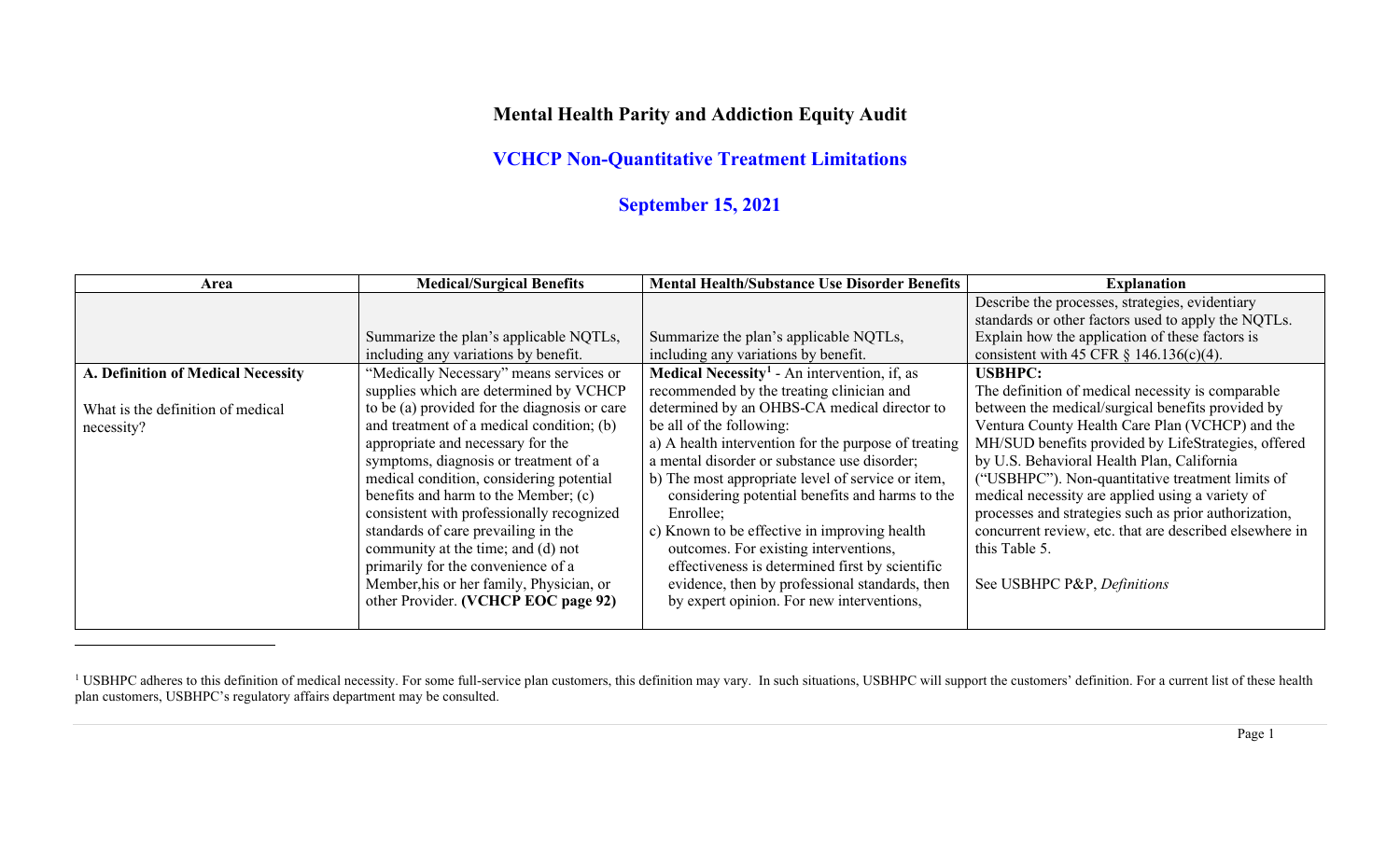| Area                                                                                                                                                                                                                                                                                                | <b>Medical/Surgical Benefits</b>                                                                                                                                                                                                                                                         | <b>Mental Health/Substance Use Disorder Benefits</b>                                                                                                                                                                                                                                                                                                                                                                                                                                                                                                                                                                                                                     | <b>Explanation</b>                                                                                                                                                                                                                                                                                                                                                                                                                                        |
|-----------------------------------------------------------------------------------------------------------------------------------------------------------------------------------------------------------------------------------------------------------------------------------------------------|------------------------------------------------------------------------------------------------------------------------------------------------------------------------------------------------------------------------------------------------------------------------------------------|--------------------------------------------------------------------------------------------------------------------------------------------------------------------------------------------------------------------------------------------------------------------------------------------------------------------------------------------------------------------------------------------------------------------------------------------------------------------------------------------------------------------------------------------------------------------------------------------------------------------------------------------------------------------------|-----------------------------------------------------------------------------------------------------------------------------------------------------------------------------------------------------------------------------------------------------------------------------------------------------------------------------------------------------------------------------------------------------------------------------------------------------------|
|                                                                                                                                                                                                                                                                                                     | Summarize the plan's applicable NQTLs,<br>including any variations by benefit.                                                                                                                                                                                                           | Summarize the plan's applicable NQTLs,<br>including any variations by benefit.                                                                                                                                                                                                                                                                                                                                                                                                                                                                                                                                                                                           | Describe the processes, strategies, evidentiary<br>standards or other factors used to apply the NQTLs.<br>Explain how the application of these factors is<br>consistent with 45 CFR $\S$ 146.136(c)(4).                                                                                                                                                                                                                                                   |
|                                                                                                                                                                                                                                                                                                     |                                                                                                                                                                                                                                                                                          | effectiveness is determined by scientific<br>evidence; and<br>d) If more than one health intervention meets<br>the requirements of (a) through (c) above,<br>furnished in the most cost-effective manner<br>that may be provided safely and effectively to<br>the Enrollee. "Cost-effective" does not<br>necessarily mean lowest price.<br>A service or item will be covered under OHBS-<br>CA if it is an intervention that is an otherwise<br>covered category of service or item, not<br>specifically excluded and Medically Necessary.<br>An intervention may be medically indicated yet<br>not be a covered benefit or meet the definition of<br>Medical Necessity. |                                                                                                                                                                                                                                                                                                                                                                                                                                                           |
| <b>B. Prior-authorization Review Process</b><br>Include all services for which prior-<br>authorization is required. Describe any<br>step-therapy or "fail first" requirements and<br>requirements for submission of treatment<br>request forms or treatment plans.<br><b>Inpatient, In-Network:</b> | <b>Authorization Required for all</b><br>inpatient hospital care (Prior<br><b>Authorization Guide pg. 1 of the</b><br>document)<br>Admission Authorization must contain<br>the following details regarding the<br>admission:<br>Member Name<br>Member's Benefit Plan.<br>Other Insurance | <b>Authorization Required for all inpatient,</b><br>residential, and detoxification services:<br>Admission Authorization must contain the<br>following details regarding the admission:<br>• Customer name and Customer ID number<br>• Facility name and TIN or NPI<br>• Admitting/attending physician name and TIN or<br><b>NPI</b><br>• Description for admitting diagnosis or ICD (or<br>its successor) diagnosis code                                                                                                                                                                                                                                                | <b>USBHPC:</b><br>For MH/SUD services, basic clinical information $-$ i.e.<br>only the critical information needed to make a clinical<br>determination - is collected by the USBHPC clinical<br>care advocate. No fail-first protocols are applied and<br>there are no step-therapy requirements.<br>The member or his/her provider must call USBHPC<br>before behavioral health expenses are incurred.<br>See also USBHPC P&P, Initial Authorization for |
|                                                                                                                                                                                                                                                                                                     | Member ID $#$<br>$\bullet$<br><b>Requesting Provider</b>                                                                                                                                                                                                                                 | • Actual admission date<br>• Clinical information sufficient to establish<br>medical necessity                                                                                                                                                                                                                                                                                                                                                                                                                                                                                                                                                                           | <b>Behavioral Health Services.</b>                                                                                                                                                                                                                                                                                                                                                                                                                        |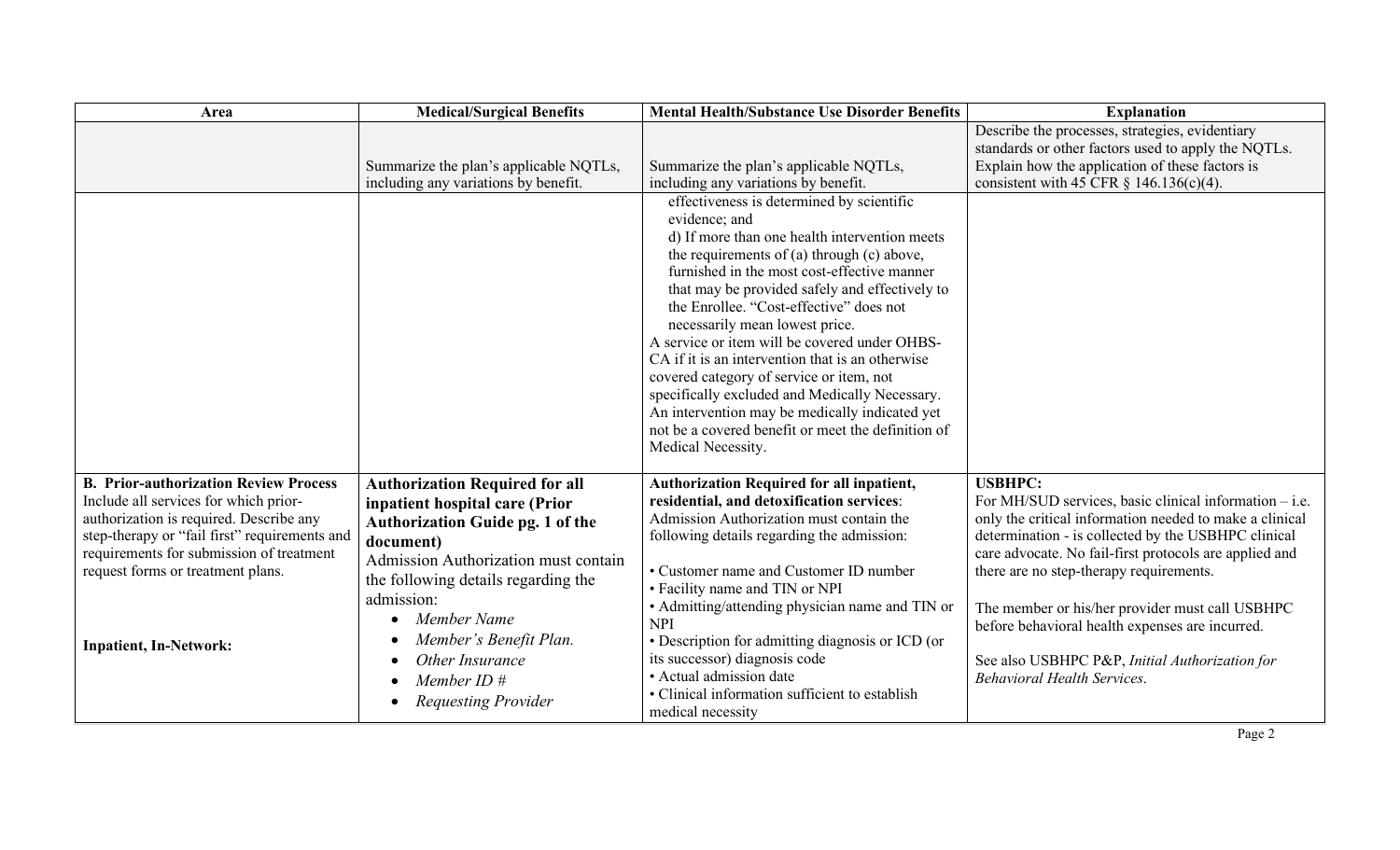| Area | <b>Medical/Surgical Benefits</b>                                                                                                                                                                                                                                                                                                                                                                                                                                                                                                                                                                                                                                                                                                                                                                                                                                                 | <b>Mental Health/Substance Use Disorder Benefits</b>                                                                                                                                                                                                                                                                                                     | <b>Explanation</b>                                                                                                                                        |
|------|----------------------------------------------------------------------------------------------------------------------------------------------------------------------------------------------------------------------------------------------------------------------------------------------------------------------------------------------------------------------------------------------------------------------------------------------------------------------------------------------------------------------------------------------------------------------------------------------------------------------------------------------------------------------------------------------------------------------------------------------------------------------------------------------------------------------------------------------------------------------------------|----------------------------------------------------------------------------------------------------------------------------------------------------------------------------------------------------------------------------------------------------------------------------------------------------------------------------------------------------------|-----------------------------------------------------------------------------------------------------------------------------------------------------------|
|      | Summarize the plan's applicable NQTLs,                                                                                                                                                                                                                                                                                                                                                                                                                                                                                                                                                                                                                                                                                                                                                                                                                                           | Summarize the plan's applicable NQTLs,<br>including any variations by benefit.                                                                                                                                                                                                                                                                           | Describe the processes, strategies, evidentiary<br>standards or other factors used to apply the NQTLs.<br>Explain how the application of these factors is |
|      | including any variations by benefit.<br>Referral Provider<br>$\bullet$<br>Services that are required as a<br>result of an accident are<br>specified as such and the<br>location of the accident is noted<br>such as work, home, auto, other<br>Diagnosis (ICD-10 Code),<br>Procedure (CPT Code)<br>(Policy: Treatment Authorization<br><b>Request (TAR) Authorization</b><br><b>Process and Timeline Standards</b><br>pg. 5 of the document).<br>Additional medical/surgical specific<br>information must also be included<br>to determine medical necessity as<br>Plan practice guidelines, Plan<br>policies and procedures, and other<br>accepted criteria are applied by<br>qualified personnel in making<br><i>authorization determinations. This</i><br>process includes the application of<br>the guidelines and criteria based on<br>the needs of individual patients and | • For emergency admissions when a Customer is<br>unstable and not capable of providing coverage<br>information, the facility should notify Optum as<br>soon as the information is known and<br>communicate the extenuating circumstances. We<br>will not apply any reimbursement deductions.<br>There are no fail first or step-therapy<br>requirements. | consistent with 45 CFR $\S$ 146.136(c)(4).                                                                                                                |
|      | characteristics of the local delivery                                                                                                                                                                                                                                                                                                                                                                                                                                                                                                                                                                                                                                                                                                                                                                                                                                            |                                                                                                                                                                                                                                                                                                                                                          |                                                                                                                                                           |
|      | system. (Medical Policy<br><b>Development and Application of</b>                                                                                                                                                                                                                                                                                                                                                                                                                                                                                                                                                                                                                                                                                                                                                                                                                 |                                                                                                                                                                                                                                                                                                                                                          |                                                                                                                                                           |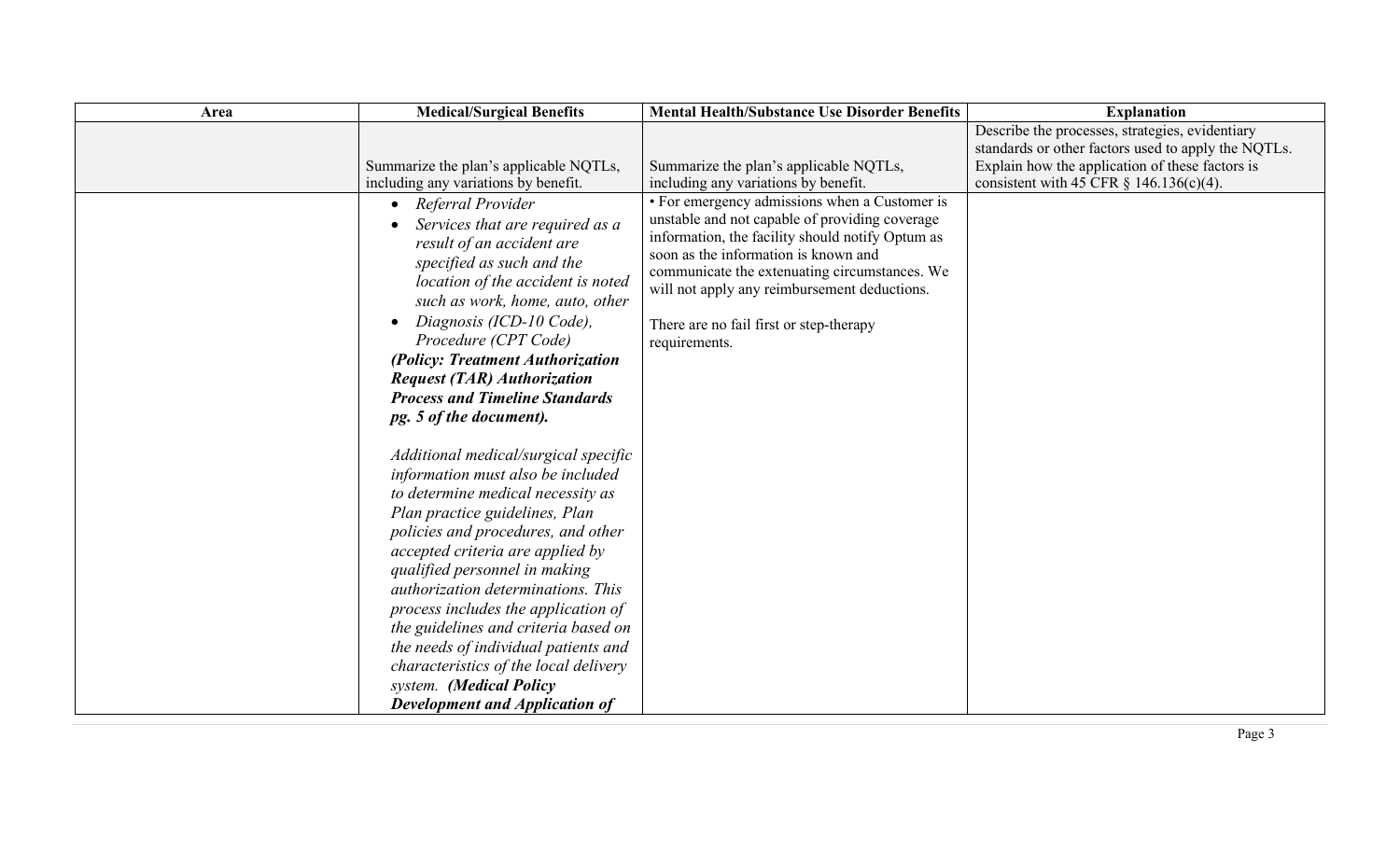| Area | <b>Medical/Surgical Benefits</b>           | <b>Mental Health/Substance Use Disorder Benefits</b> | <b>Explanation</b>                                  |
|------|--------------------------------------------|------------------------------------------------------|-----------------------------------------------------|
|      |                                            |                                                      | Describe the processes, strategies, evidentiary     |
|      |                                            |                                                      | standards or other factors used to apply the NQTLs. |
|      | Summarize the plan's applicable NQTLs,     | Summarize the plan's applicable NQTLs,               | Explain how the application of these factors is     |
|      | including any variations by benefit.       | including any variations by benefit.                 | consistent with 45 CFR $\S$ 146.136(c)(4).          |
|      | Medical Criteria; pgs 2 & 3 of the         |                                                      |                                                     |
|      | document)                                  |                                                      |                                                     |
|      | The additional information may             |                                                      |                                                     |
|      | <i>include:</i>                            |                                                      |                                                     |
|      | Clinical History/Findings which            |                                                      |                                                     |
|      | justify the requested procedure            |                                                      |                                                     |
|      | Attempted treatment, other<br>$\bullet$    |                                                      |                                                     |
|      | consults                                   |                                                      |                                                     |
|      | Hospital records, if indicated             |                                                      |                                                     |
|      |                                            |                                                      |                                                     |
|      | Diagnostic testing if indicated            |                                                      |                                                     |
|      | or applicable                              |                                                      |                                                     |
|      | Operative and pathological                 |                                                      |                                                     |
|      | reports when applicable                    |                                                      |                                                     |
|      | <b>Medications</b>                         |                                                      |                                                     |
|      | Requested care, procedure, or<br>$\bullet$ |                                                      |                                                     |
|      | test (CPT and/or HCPCS code)               |                                                      |                                                     |
|      | Description of service<br>$\bullet$        |                                                      |                                                     |
|      | (inpatient, outpatient, office)            |                                                      |                                                     |
|      | Estimated length of stay (for              |                                                      |                                                     |
|      | <i>inpatient requests)</i> (Policy:        |                                                      |                                                     |
|      | <b>Treatment Authorization Request</b>     |                                                      |                                                     |
|      | (TAR) Authorization Process and            |                                                      |                                                     |
|      | <b>Timeline Standards pg. 5 of the</b>     |                                                      |                                                     |
|      |                                            |                                                      |                                                     |
|      | document).                                 |                                                      |                                                     |
|      |                                            |                                                      |                                                     |
|      | The facility must contact the Plan         |                                                      |                                                     |
|      | for Prior Authorization if additional      |                                                      |                                                     |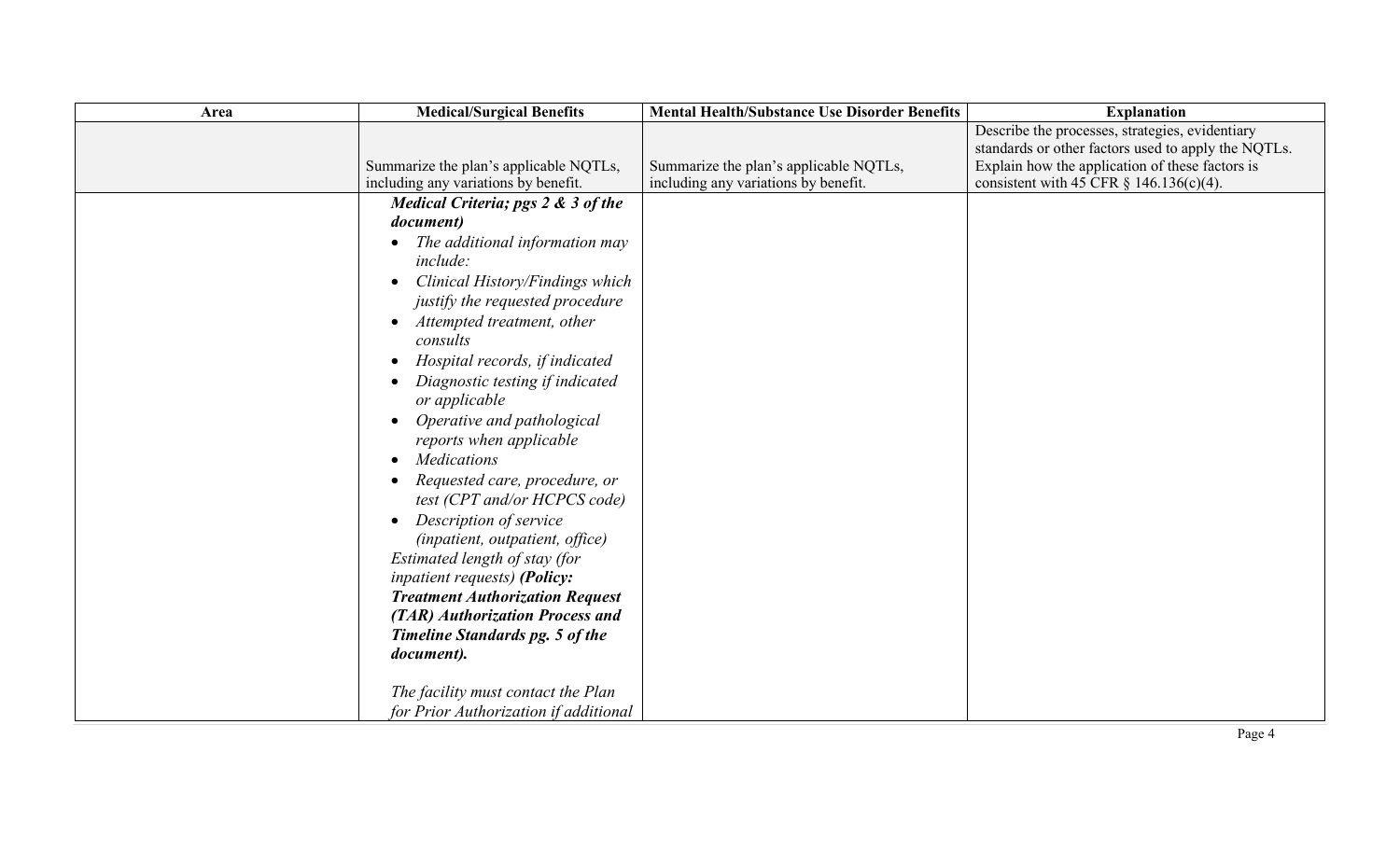| Area | <b>Medical/Surgical Benefits</b>                                                                                                                                                                                                                                                                                                                                                                                                                                                                                                                                                                                                                                                                                     | <b>Mental Health/Substance Use Disorder Benefits</b> | <b>Explanation</b>                                                                                                                                        |
|------|----------------------------------------------------------------------------------------------------------------------------------------------------------------------------------------------------------------------------------------------------------------------------------------------------------------------------------------------------------------------------------------------------------------------------------------------------------------------------------------------------------------------------------------------------------------------------------------------------------------------------------------------------------------------------------------------------------------------|------------------------------------------------------|-----------------------------------------------------------------------------------------------------------------------------------------------------------|
|      | Summarize the plan's applicable NQTLs,                                                                                                                                                                                                                                                                                                                                                                                                                                                                                                                                                                                                                                                                               | Summarize the plan's applicable NQTLs,               | Describe the processes, strategies, evidentiary<br>standards or other factors used to apply the NQTLs.<br>Explain how the application of these factors is |
|      | including any variations by benefit.<br>care is needed after member's<br>emergency condition is stabilized<br>(VCHCP EOC page 19)<br>For emergency admissions, the<br>Plan requires that prior<br>authorization be obtained for<br>medical care that follow<br>stabilization of an emergency<br>medical condition. The provider of<br>care should request authorization<br>from the Plan to provide post-<br>stabilization of medical care<br>(Policy: TAR Emergency Care<br>Services pg. 5)<br>Primary care physician (PCP) must<br>request, arrange for and obtain Plan's<br>prior approval for referrals to certain<br>specialists, and for hospitalizations and<br>certain other benefits (VCHCP EOC<br>page 20) | including any variations by benefit.                 | consistent with 45 CFR $\S$ 146.136(c)(4).                                                                                                                |
|      | There are no fail first or step-therapy<br>requirements.                                                                                                                                                                                                                                                                                                                                                                                                                                                                                                                                                                                                                                                             |                                                      |                                                                                                                                                           |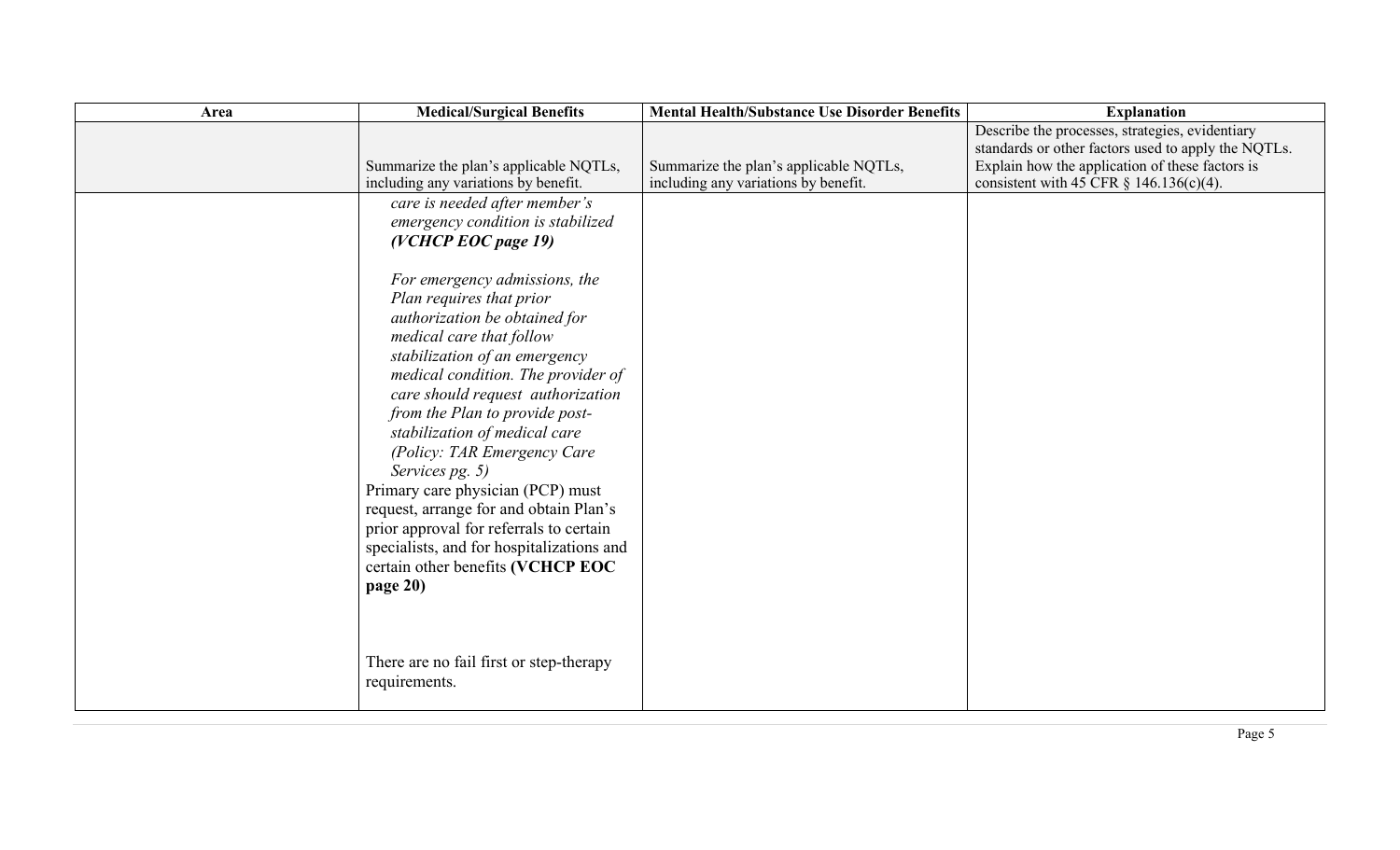| Area                                          | <b>Medical/Surgical Benefits</b>                                                                                                                                                                                                                                                                                                                                                                                                                                                                                                                                                                                                                                                                                         | <b>Mental Health/Substance Use Disorder Benefits</b>                                                                                                                                                   | <b>Explanation</b>                                                                                                                                                                                                                                                                                                                                                                                                                                                                                                                                                                                                                                                                                                                                                                                                                                                                                                                       |
|-----------------------------------------------|--------------------------------------------------------------------------------------------------------------------------------------------------------------------------------------------------------------------------------------------------------------------------------------------------------------------------------------------------------------------------------------------------------------------------------------------------------------------------------------------------------------------------------------------------------------------------------------------------------------------------------------------------------------------------------------------------------------------------|--------------------------------------------------------------------------------------------------------------------------------------------------------------------------------------------------------|------------------------------------------------------------------------------------------------------------------------------------------------------------------------------------------------------------------------------------------------------------------------------------------------------------------------------------------------------------------------------------------------------------------------------------------------------------------------------------------------------------------------------------------------------------------------------------------------------------------------------------------------------------------------------------------------------------------------------------------------------------------------------------------------------------------------------------------------------------------------------------------------------------------------------------------|
|                                               | Summarize the plan's applicable NQTLs,<br>including any variations by benefit.                                                                                                                                                                                                                                                                                                                                                                                                                                                                                                                                                                                                                                           | Summarize the plan's applicable NQTLs,<br>including any variations by benefit.                                                                                                                         | Describe the processes, strategies, evidentiary<br>standards or other factors used to apply the NQTLs.<br>Explain how the application of these factors is<br>consistent with 45 CFR $\S$ 146.136(c)(4).                                                                                                                                                                                                                                                                                                                                                                                                                                                                                                                                                                                                                                                                                                                                  |
|                                               |                                                                                                                                                                                                                                                                                                                                                                                                                                                                                                                                                                                                                                                                                                                          |                                                                                                                                                                                                        |                                                                                                                                                                                                                                                                                                                                                                                                                                                                                                                                                                                                                                                                                                                                                                                                                                                                                                                                          |
| <b>Outpatient, In-Network: Office Visits:</b> | No authorization required for the<br>following:<br>Primary care physicians (PCP)<br>office visits (VCHCP's Referrals and<br><b>Prior Authorization Process page 1)</b><br>Obstetrics and Gynecologic<br>services (Direct Access OB/GYN services)<br>(VCHCP EOC page 14)<br>Certain specialties office visits and<br>$\bullet$<br>procedures that are covered under the<br>Direct Specialty Referral process (Policy:<br>Direct Specialty Referral pgs 1 & 2)<br>Common/routine<br>diagnostic/radiological imaging studies<br>(List of Diagnostic Studies that May or<br><b>May Not Require Prior Authorization;</b><br>page 1)<br>Routine outpatient services<br>There are no fail first or step-therapy<br>requirements | No authorization required for routine outpatient<br>services<br>Authorization is required for Psychological<br>Testing per plan documents.<br>There are no fail first or step-therapy<br>requirements. | <b>USBHPC:</b><br>All outpatient services other than Routine In-<br>Network Outpatient treatment is subject to a<br>Preauthorization Requirement. If treatment is not<br>preauthorized, it will not be covered by the Plan.<br>In-network providers are required to obtain prior<br>authorization for select services based on the following<br>strategies, processes, evidentiary standards and other<br>factors:<br>Practice Variation/variability by<br>1)<br>a) Level of care<br>b)<br>Geographic region<br>Diagnosis<br>c)<br>$\mathbf{d}$<br>Provider/facility<br>Significant drivers of cost trend<br>2)<br>3)<br>Outlier performance against established<br>benchmarks<br>Disproportionate Utilization<br>4)<br>5) Preference/System driven care<br>a) Preference driven<br>b) Supply/demand factors<br>Gaps in Care that negatively impact cost, quality<br><sup>6)</sup><br>and/or utilization<br>7) Outcome yield from the UM |
|                                               |                                                                                                                                                                                                                                                                                                                                                                                                                                                                                                                                                                                                                                                                                                                          |                                                                                                                                                                                                        | activity/Administrative cost analysis<br>Upon request, even when prior authorization is not<br>required, the provider can request that the medical plan                                                                                                                                                                                                                                                                                                                                                                                                                                                                                                                                                                                                                                                                                                                                                                                  |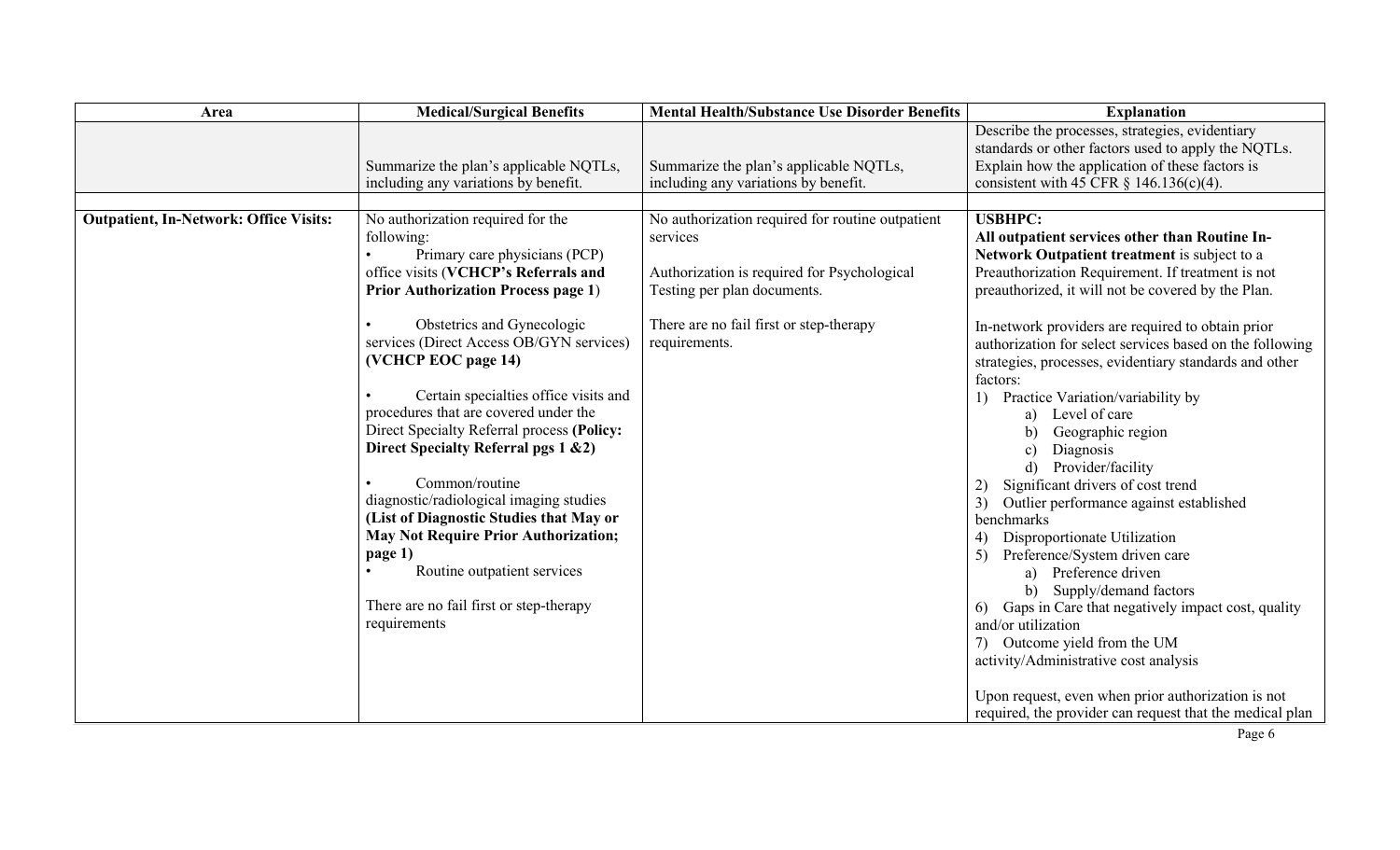| Area                                                                          | <b>Medical/Surgical Benefits</b>                                                                                                                                                                                                                                                                                                                                                                                                                                                                                                                                                                                                 | <b>Mental Health/Substance Use Disorder Benefits</b>                                                                                                                                                                                                                                                                                                                                                                                                                                                                                                                                                                                                                                                                                                                                                                                                      | <b>Explanation</b>                                                                                                                                                                                                                                                                                                                                                                                                                                                                                                                                                                                                                                                                                                                                                   |
|-------------------------------------------------------------------------------|----------------------------------------------------------------------------------------------------------------------------------------------------------------------------------------------------------------------------------------------------------------------------------------------------------------------------------------------------------------------------------------------------------------------------------------------------------------------------------------------------------------------------------------------------------------------------------------------------------------------------------|-----------------------------------------------------------------------------------------------------------------------------------------------------------------------------------------------------------------------------------------------------------------------------------------------------------------------------------------------------------------------------------------------------------------------------------------------------------------------------------------------------------------------------------------------------------------------------------------------------------------------------------------------------------------------------------------------------------------------------------------------------------------------------------------------------------------------------------------------------------|----------------------------------------------------------------------------------------------------------------------------------------------------------------------------------------------------------------------------------------------------------------------------------------------------------------------------------------------------------------------------------------------------------------------------------------------------------------------------------------------------------------------------------------------------------------------------------------------------------------------------------------------------------------------------------------------------------------------------------------------------------------------|
|                                                                               | Summarize the plan's applicable NQTLs,<br>including any variations by benefit.                                                                                                                                                                                                                                                                                                                                                                                                                                                                                                                                                   | Summarize the plan's applicable NQTLs,<br>including any variations by benefit.                                                                                                                                                                                                                                                                                                                                                                                                                                                                                                                                                                                                                                                                                                                                                                            | Describe the processes, strategies, evidentiary<br>standards or other factors used to apply the NQTLs.<br>Explain how the application of these factors is<br>consistent with 45 CFR $\S$ 146.136(c)(4).                                                                                                                                                                                                                                                                                                                                                                                                                                                                                                                                                              |
|                                                                               |                                                                                                                                                                                                                                                                                                                                                                                                                                                                                                                                                                                                                                  |                                                                                                                                                                                                                                                                                                                                                                                                                                                                                                                                                                                                                                                                                                                                                                                                                                                           | provide a medical necessity review of a proposed<br>service prior to the provision of such service. This<br>enables the provider to avoid retrospective medical<br>necessity or other coverage review, which can result in<br>full or partial denial of claims.<br>See also USBHPC P&P, Initial Authorization for<br><b>Behavioral Health Services.</b>                                                                                                                                                                                                                                                                                                                                                                                                              |
| <b>Outpatient, In-Network: Other</b><br><b>Outpatient Items and Services:</b> | Outpatient services that require<br>authorization are:<br>•Certain Specialist physicians (VCHCP<br>EOC page 20)<br>Primary care physician (PCP) must<br>request, arrange for and obtain Plan's prior<br>approval for referrals to certain specialists,<br>and for hospitalizations and certain other<br>benefits (VCHCP EOC page 20)<br>Other Outpatient Services:<br>Participating hospital and supplies<br>authorized by the Plan and performed by<br>hospital or outpatient facility such as<br>outpatient surgery, radiology, pathology,<br>cardiology, hemodialysis and other<br>diagnostic services (VCHCP EOC page<br>48) | Authorization is required for the following non-<br>routine services: Partial Hospitalization, Intensive<br>Outpatient Program; Outpatient Electro-<br>Convulsive Treatment; Applied Behavioral<br>Analysis (ABA), and Transcranial Magnetic<br>Stimulation (TMS). Such services must be<br>provided at the office of the Participating<br>Practitioner or at a participating Outpatient<br>Treatment Center.<br>Admission Authorization must contain the<br>following details regarding the admission:<br>• Customer name and Customer ID number<br>· Facility/Provider name and TIN or NPI<br>• Admitting/attending physician name and TIN or<br>NPI, if applicable<br>• Description for admitting diagnosis or ICD (or<br>its successor) diagnosis code<br>· Service start date<br>• Clinical information sufficient to establish<br>medical necessity | <b>USBHPC:</b><br>In-network providers are required to obtain prior<br>authorization for non-routine services based on the<br>following strategies, processes, evidentiary standards<br>and other factors:<br>Practice Variation/variability by<br>1)<br>Level of care<br>a)<br>Geographic region<br>b)<br>Diagnosis<br>c)<br>$\mathbf{d}$<br>Provider/facility<br>Significant drivers of cost trend<br>2)<br>3)<br>Outlier performance against established<br>benchmarks<br>Disproportionate Utilization<br>4)<br>Preference/System driven care<br>5)<br>a) Preference driven<br>b) Supply/demand factors<br>Gaps in Care that negatively impact cost, quality<br>6)<br>and/or utilization<br>7) Outcome yield from the UM<br>activity/Administrative cost analysis |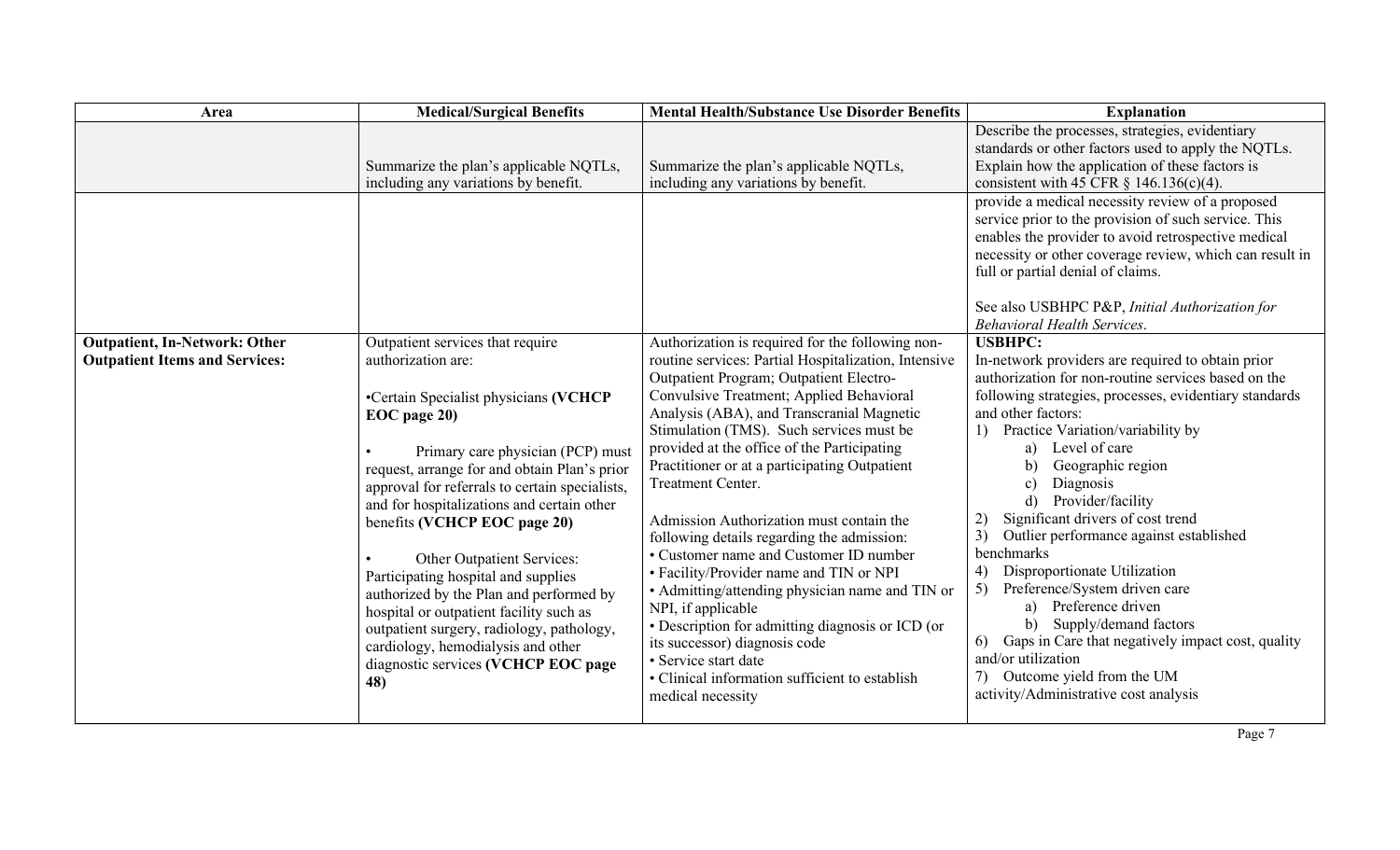| Area | <b>Medical/Surgical Benefits</b>                                                                                                                                                                                                                                                                                                                                                                                                                                                                                                                                                                                                       | <b>Mental Health/Substance Use Disorder Benefits</b>                           | <b>Explanation</b>                                                                                                                                                                                                                                                                                                                                                                                                                                                   |
|------|----------------------------------------------------------------------------------------------------------------------------------------------------------------------------------------------------------------------------------------------------------------------------------------------------------------------------------------------------------------------------------------------------------------------------------------------------------------------------------------------------------------------------------------------------------------------------------------------------------------------------------------|--------------------------------------------------------------------------------|----------------------------------------------------------------------------------------------------------------------------------------------------------------------------------------------------------------------------------------------------------------------------------------------------------------------------------------------------------------------------------------------------------------------------------------------------------------------|
|      | Summarize the plan's applicable NQTLs,<br>including any variations by benefit.                                                                                                                                                                                                                                                                                                                                                                                                                                                                                                                                                         | Summarize the plan's applicable NQTLs,<br>including any variations by benefit. | Describe the processes, strategies, evidentiary<br>standards or other factors used to apply the NQTLs.<br>Explain how the application of these factors is<br>consistent with 45 CFR $\S$ 146.136(c)(4).                                                                                                                                                                                                                                                              |
|      | Outpatient surgery, clinical trials,<br>dialysis, DME, genetic and infertility<br>services, home health & hospice services,<br>orthotics & prosthetics, pain management<br>program, orthotics & prosthetics, non-<br>routine radiological imaging and diagnostic<br>studies such as MRI/MRA/MRV, Bone<br>Scan, CT Angiograpy, Dexa Scan,<br>Myelogram, Pet Scan Nuclear Medicine<br>(VCHCP's Referrals and Prior<br><b>Authorization Process List-whole</b><br>document; Prior Authorization Guide-<br>whole document, List of Diagnostic<br><b>Studies that May or May Not Require</b><br><b>Prior Authorization –whole document)</b> | Fail-first requirements apply to Transcranial<br>Magnetic Stimulation (TMS).   | Upon request, even when prior authorization is not<br>required, the provider can request that the medical plan<br>provide a medical necessity review of a proposed<br>service prior to the provision of such service. This<br>enables the provider to avoid retrospective medical<br>necessity or other coverage review, which can result in<br>full or partial denial of claims.<br>See USBHPC P&P, Initial Authorization for<br><b>Behavioral Health Services.</b> |
|      | Authorization Required for all inpatient<br>hospital care (Prior Authorization Guide<br>pg. 2 of the document)                                                                                                                                                                                                                                                                                                                                                                                                                                                                                                                         |                                                                                |                                                                                                                                                                                                                                                                                                                                                                                                                                                                      |
|      | Admission Authorization must contain the<br>following details regarding the admission:                                                                                                                                                                                                                                                                                                                                                                                                                                                                                                                                                 |                                                                                |                                                                                                                                                                                                                                                                                                                                                                                                                                                                      |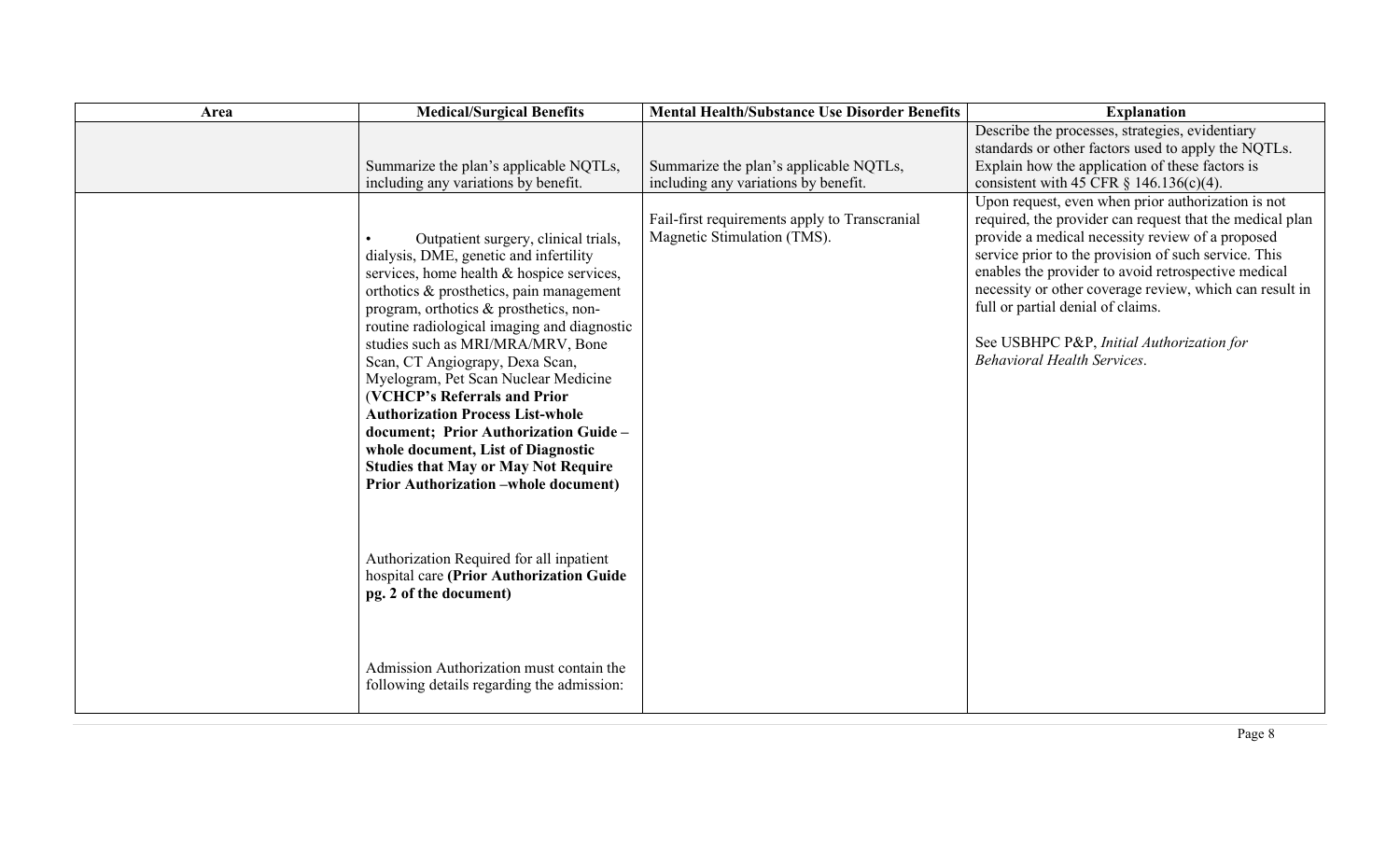| Area | <b>Medical/Surgical Benefits</b>                                                                                                                               | <b>Mental Health/Substance Use Disorder Benefits</b> | <b>Explanation</b>                                                                                                                                        |
|------|----------------------------------------------------------------------------------------------------------------------------------------------------------------|------------------------------------------------------|-----------------------------------------------------------------------------------------------------------------------------------------------------------|
|      | Summarize the plan's applicable NQTLs,                                                                                                                         | Summarize the plan's applicable NQTLs,               | Describe the processes, strategies, evidentiary<br>standards or other factors used to apply the NQTLs.<br>Explain how the application of these factors is |
|      | including any variations by benefit.                                                                                                                           | including any variations by benefit.                 | consistent with 45 CFR $\S$ 146.136(c)(4).                                                                                                                |
|      | Member Name<br>Member's Benefit Plan.<br>$\bullet$<br>Other Insurance<br>$\bullet$                                                                             |                                                      |                                                                                                                                                           |
|      | Member ID#<br>$\bullet$                                                                                                                                        |                                                      |                                                                                                                                                           |
|      | Requesting Provider                                                                                                                                            |                                                      |                                                                                                                                                           |
|      | Referral Provider<br>$\bullet$                                                                                                                                 |                                                      |                                                                                                                                                           |
|      | Services that are required as a<br>result of an accident are specified as such<br>and the location of the accident is noted<br>such as work, home, auto, other |                                                      |                                                                                                                                                           |
|      | Diagnosis (ICD-10 Code),<br>Procedure (CPT Code)                                                                                                               |                                                      |                                                                                                                                                           |
|      | (Policy: Treatment Authorization<br><b>Request (TAR) Authorization Process</b><br>and Timeline Standards pg. 5 of the<br>document).                            |                                                      |                                                                                                                                                           |
|      | Additional medical/surgical specific<br>information must also be included to<br>determine medical necessity as Plan<br>practice guidelines, Plan policies and  |                                                      |                                                                                                                                                           |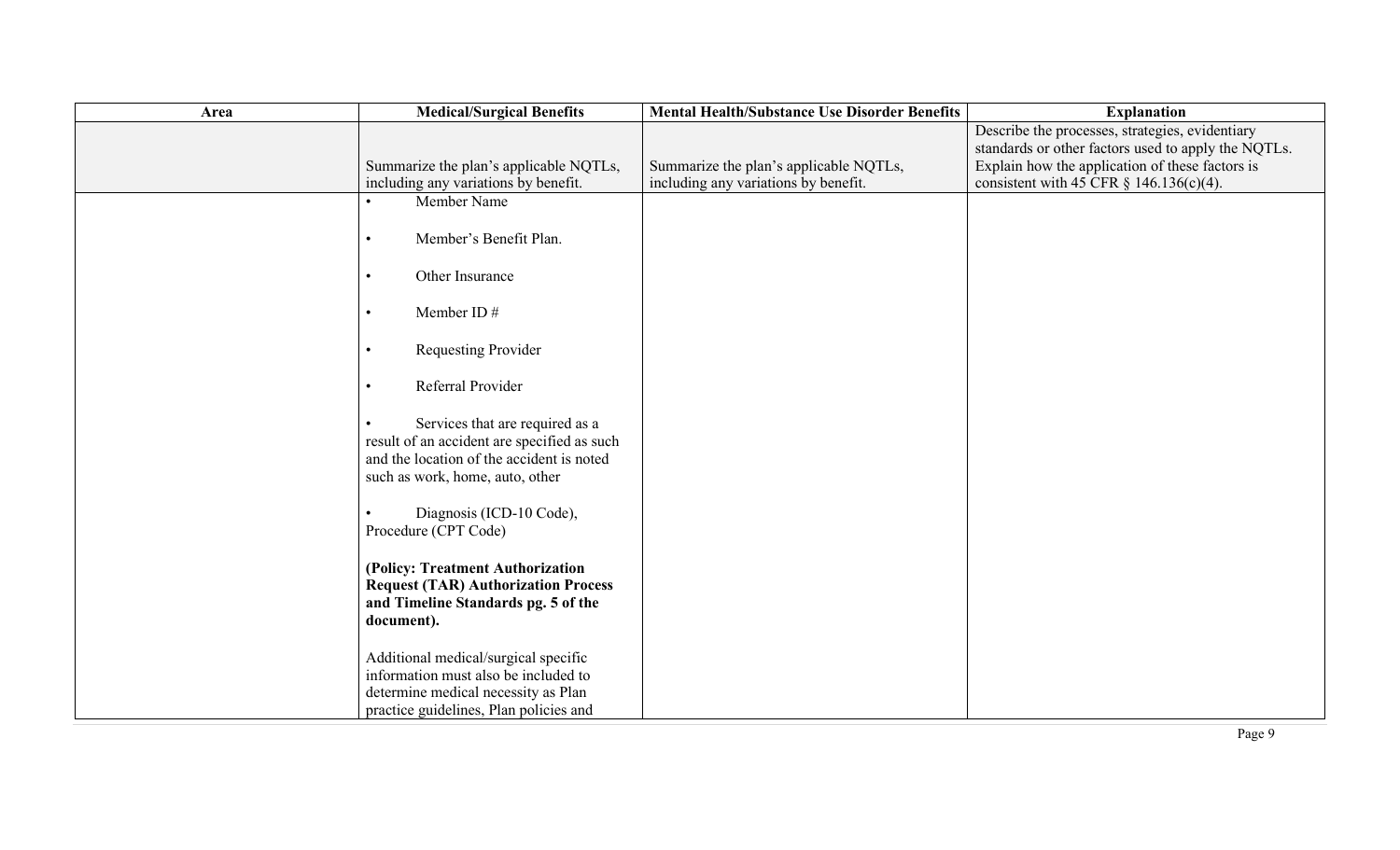| Area | <b>Medical/Surgical Benefits</b>                                                                                                                                                                                                                                                                                                                                                                               | <b>Mental Health/Substance Use Disorder Benefits</b> | <b>Explanation</b>                                                                                     |
|------|----------------------------------------------------------------------------------------------------------------------------------------------------------------------------------------------------------------------------------------------------------------------------------------------------------------------------------------------------------------------------------------------------------------|------------------------------------------------------|--------------------------------------------------------------------------------------------------------|
|      |                                                                                                                                                                                                                                                                                                                                                                                                                |                                                      | Describe the processes, strategies, evidentiary<br>standards or other factors used to apply the NQTLs. |
|      | Summarize the plan's applicable NQTLs,                                                                                                                                                                                                                                                                                                                                                                         | Summarize the plan's applicable NQTLs,               | Explain how the application of these factors is                                                        |
|      | including any variations by benefit.                                                                                                                                                                                                                                                                                                                                                                           | including any variations by benefit.                 | consistent with 45 CFR $\S$ 146.136(c)(4).                                                             |
|      | procedures, and other accepted criteria are<br>applied by qualified personnel in making<br>authorization determinations. This process<br>includes the application of the guidelines<br>and criteria based on the needs of<br>individual patients and characteristics of<br>the local delivery system. (Medical Policy<br><b>Development and Application of Medical</b><br>Criteria; pgs 2 & 3 of the document) |                                                      |                                                                                                        |
|      | The additional information may<br>include:                                                                                                                                                                                                                                                                                                                                                                     |                                                      |                                                                                                        |
|      | Clinical History/Findings which<br>justify the requested procedure                                                                                                                                                                                                                                                                                                                                             |                                                      |                                                                                                        |
|      | Attempted treatment, other<br>consults                                                                                                                                                                                                                                                                                                                                                                         |                                                      |                                                                                                        |
|      | Hospital records, if indicated<br>$\bullet$                                                                                                                                                                                                                                                                                                                                                                    |                                                      |                                                                                                        |
|      | Diagnostic testing if indicated or<br>applicable                                                                                                                                                                                                                                                                                                                                                               |                                                      |                                                                                                        |
|      | Operative and pathological reports<br>when applicable                                                                                                                                                                                                                                                                                                                                                          |                                                      |                                                                                                        |
|      | Medications<br>$\bullet$                                                                                                                                                                                                                                                                                                                                                                                       |                                                      |                                                                                                        |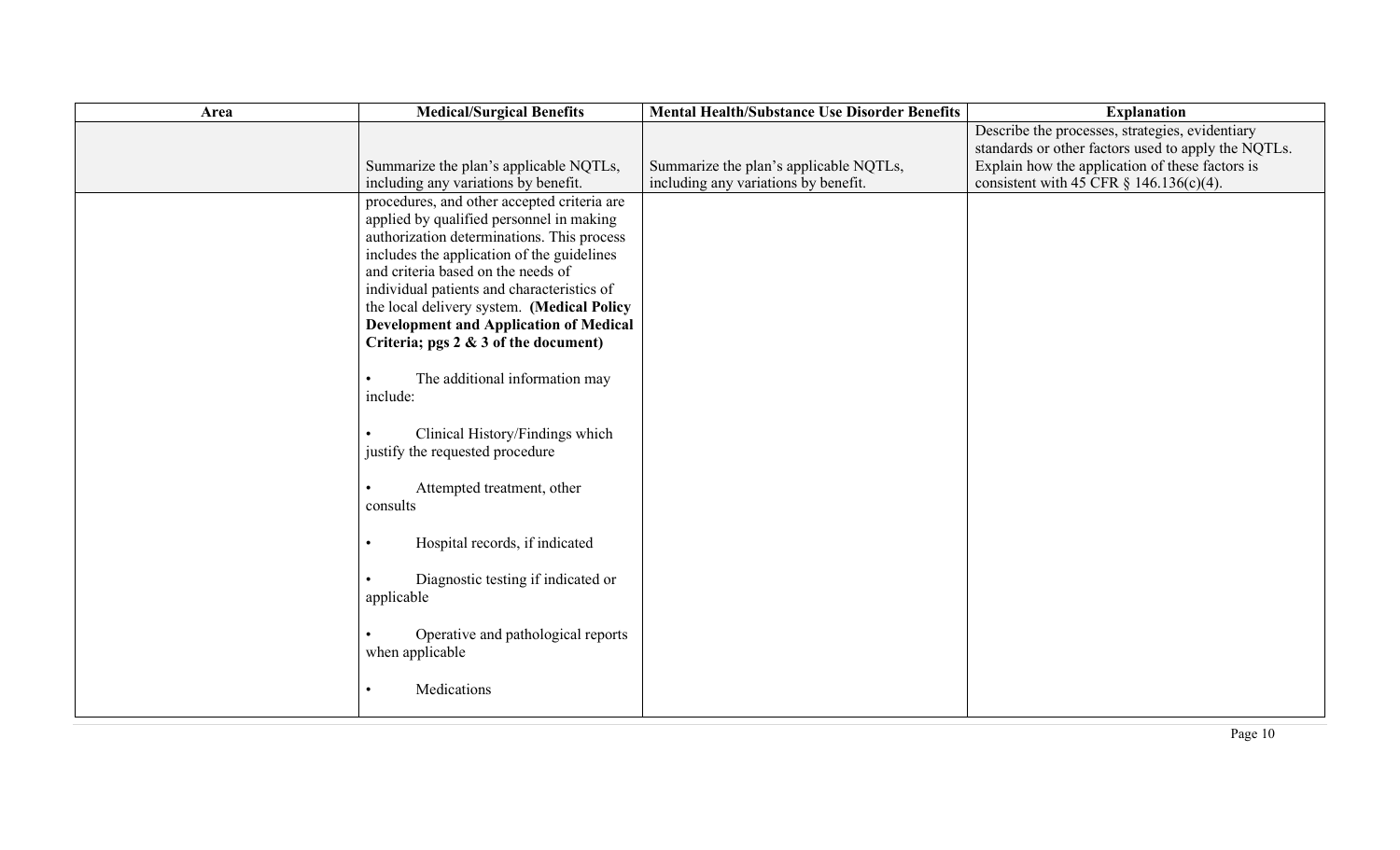| Area | <b>Medical/Surgical Benefits</b>                                                                                                                                                                                                                                                                                                                      | <b>Mental Health/Substance Use Disorder Benefits</b> | <b>Explanation</b>                                                                                                                                        |
|------|-------------------------------------------------------------------------------------------------------------------------------------------------------------------------------------------------------------------------------------------------------------------------------------------------------------------------------------------------------|------------------------------------------------------|-----------------------------------------------------------------------------------------------------------------------------------------------------------|
|      | Summarize the plan's applicable NQTLs,                                                                                                                                                                                                                                                                                                                | Summarize the plan's applicable NQTLs,               | Describe the processes, strategies, evidentiary<br>standards or other factors used to apply the NQTLs.<br>Explain how the application of these factors is |
|      | including any variations by benefit.                                                                                                                                                                                                                                                                                                                  | including any variations by benefit.                 | consistent with 45 CFR $\S$ 146.136(c)(4).                                                                                                                |
|      | Requested care, procedure, or test<br>(CPT and/or HCPCS code)                                                                                                                                                                                                                                                                                         |                                                      |                                                                                                                                                           |
|      | Description of service (inpatient,<br>outpatient, office)                                                                                                                                                                                                                                                                                             |                                                      |                                                                                                                                                           |
|      | Estimated length of stay (for inpatient<br>requests) (Policy: Treatment<br><b>Authorization Request (TAR)</b><br><b>Authorization Process and Timeline</b>                                                                                                                                                                                            |                                                      |                                                                                                                                                           |
|      | Standards pg. 5 of the document).                                                                                                                                                                                                                                                                                                                     |                                                      |                                                                                                                                                           |
|      | The facility must contact the Plan for Prior<br>Authorization if additional care is needed<br>after member's emergency condition is<br>stabilized (VCHCP EOC page 19)                                                                                                                                                                                 |                                                      |                                                                                                                                                           |
|      | For emergency admissions, the Plan<br>requires that prior authorization be obtained<br>for medical care that follow stabilization of<br>an emergency medical condition. The<br>provider of care should request<br>authorization from the Plan to provide post-<br>stabilization of medical care (Policy: TAR<br><b>Emergency Care Services pg. 5)</b> |                                                      |                                                                                                                                                           |
|      | Primary care physician (PCP) must request,<br>arrange for and obtain Plan's prior approval<br>for referrals to certain specialists, and for                                                                                                                                                                                                           |                                                      |                                                                                                                                                           |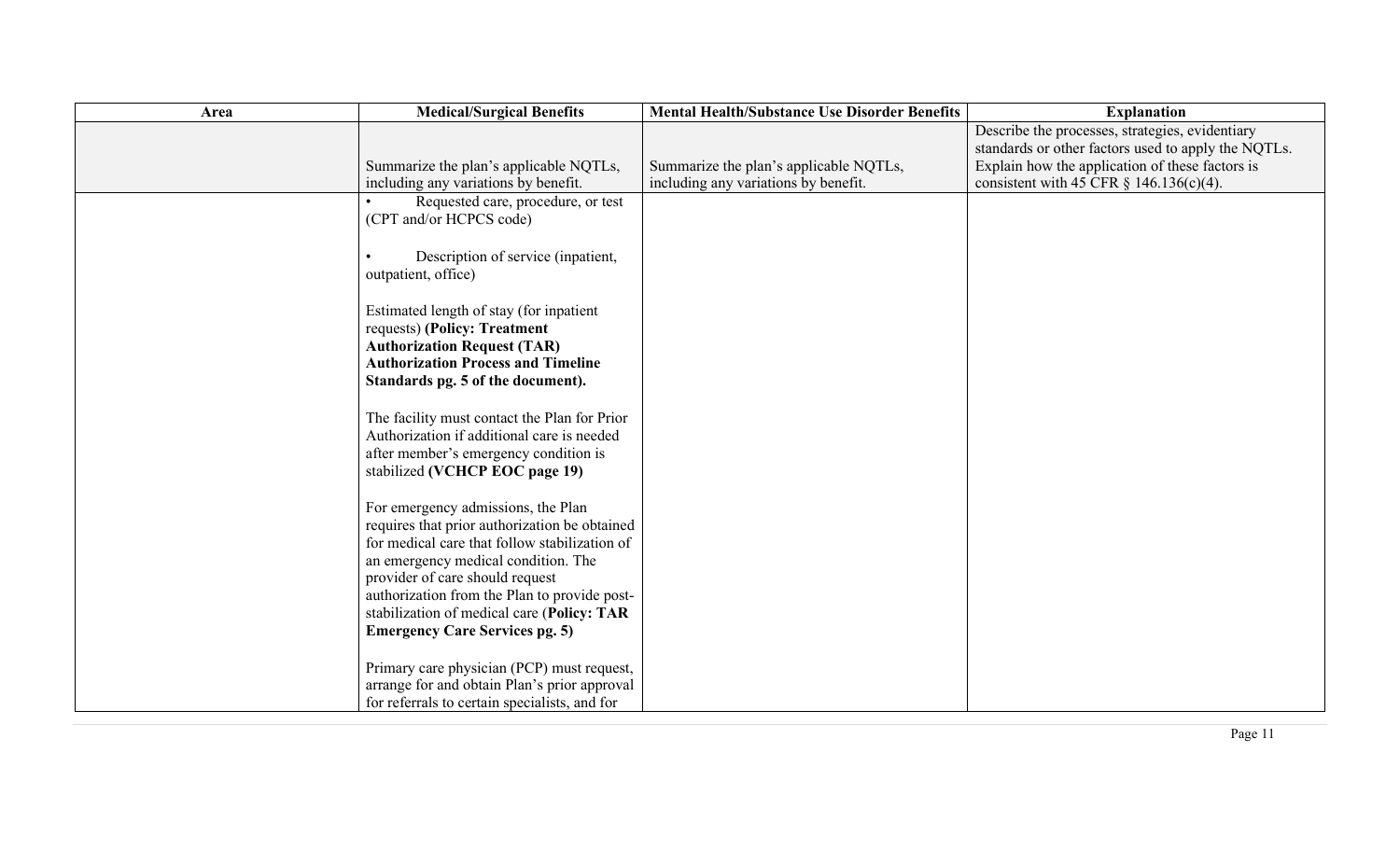| Area                              | <b>Medical/Surgical Benefits</b>                                                                                                                                                                                                                                                                                                                                                                                                                                                                                                                                                                                                                                                                                                                                           | <b>Mental Health/Substance Use Disorder Benefits</b>                                                                                                                                                                                     | <b>Explanation</b>                                                                                                                                                                                      |
|-----------------------------------|----------------------------------------------------------------------------------------------------------------------------------------------------------------------------------------------------------------------------------------------------------------------------------------------------------------------------------------------------------------------------------------------------------------------------------------------------------------------------------------------------------------------------------------------------------------------------------------------------------------------------------------------------------------------------------------------------------------------------------------------------------------------------|------------------------------------------------------------------------------------------------------------------------------------------------------------------------------------------------------------------------------------------|---------------------------------------------------------------------------------------------------------------------------------------------------------------------------------------------------------|
|                                   | Summarize the plan's applicable NQTLs,<br>including any variations by benefit.                                                                                                                                                                                                                                                                                                                                                                                                                                                                                                                                                                                                                                                                                             | Summarize the plan's applicable NQTLs,<br>including any variations by benefit.                                                                                                                                                           | Describe the processes, strategies, evidentiary<br>standards or other factors used to apply the NQTLs.<br>Explain how the application of these factors is<br>consistent with 45 CFR $\S$ 146.136(c)(4). |
|                                   | hospitalizations and certain other benefits<br>(VCHCP EOC page 20)<br>There are no fail first or step-therapy<br>requirements.                                                                                                                                                                                                                                                                                                                                                                                                                                                                                                                                                                                                                                             |                                                                                                                                                                                                                                          |                                                                                                                                                                                                         |
| <b>Inpatient, Out-of-Network:</b> | Members must receive covered services<br>from Plan providers inside the Plan's<br>Service Area, except for Emergency care,<br>urgent care, and post-stabilization care<br>received from non-Plan Providers when<br>authorized by the Plan. (VCHCP EOC<br>page 10)<br>Non-emergency services with non -<br>participating provider are covered only<br>when such services have been pre-<br>authorized by the Plan (VCHCP EOC<br>page 21)<br>If member is admitted to an out of network<br>facility as a result of an emergency medical<br>condition, once member's condition is<br>stabilized VCHCP has an option to transfer<br>the member to an in-network facility,<br>otherwise, member will be financially<br>responsible for services rendered (VCHCP<br>EOC page 17) | Members must receive covered services from<br>USBHPC-contracted providers except for<br>Emergency care. Post-stabilization care and other<br>behavioral health services received from non-Plan<br>Providers when authorized by the Plan. | See USBHPC P&Ps, Provision of Crisis & Emergency<br>Services and Participating and Non-Participating<br>Clinician and Facility Referrals.                                                               |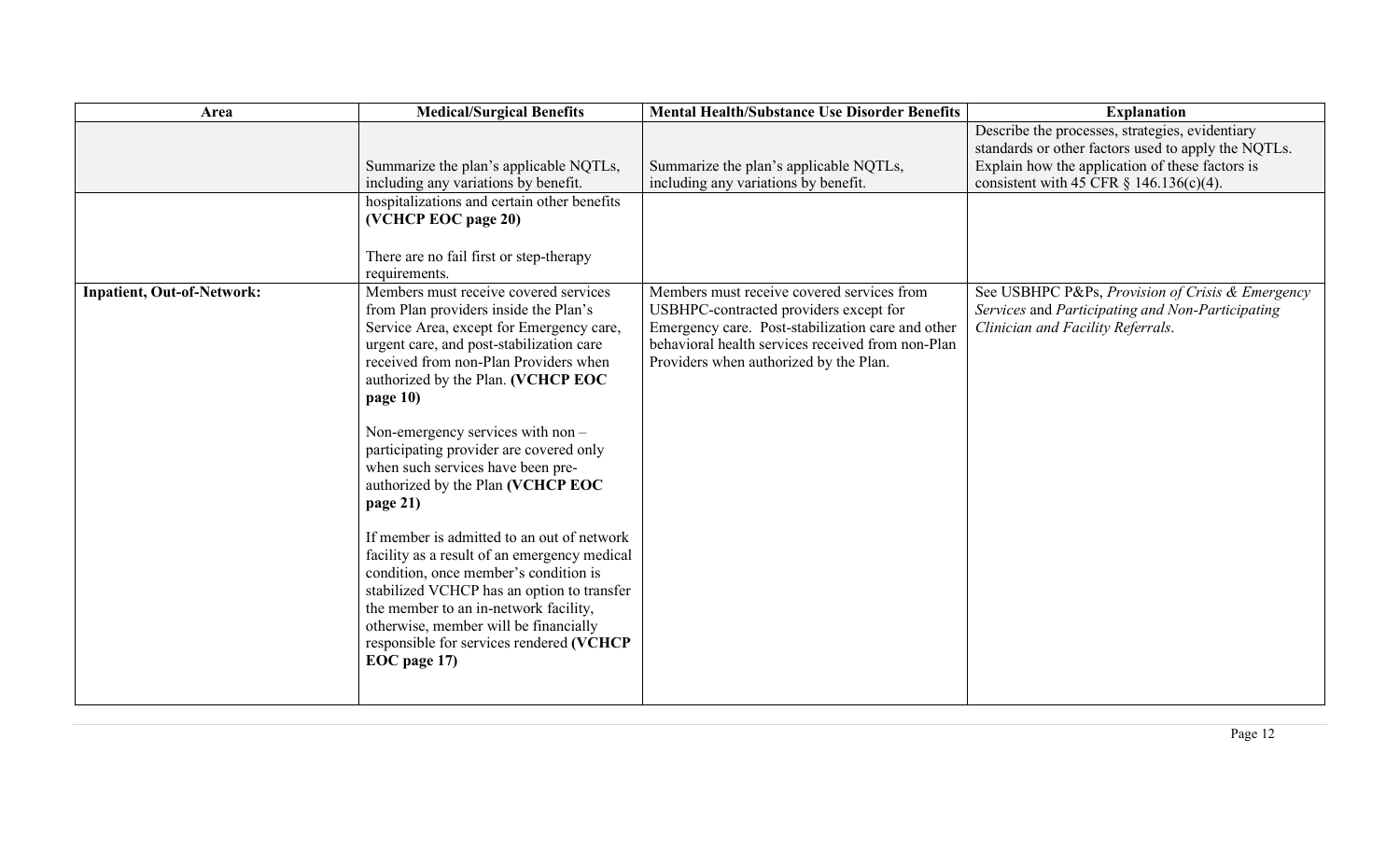| Area                                                 | <b>Medical/Surgical Benefits</b>                                                     | <b>Mental Health/Substance Use Disorder Benefits</b> | <b>Explanation</b>                                                                                     |
|------------------------------------------------------|--------------------------------------------------------------------------------------|------------------------------------------------------|--------------------------------------------------------------------------------------------------------|
|                                                      |                                                                                      |                                                      | Describe the processes, strategies, evidentiary<br>standards or other factors used to apply the NQTLs. |
|                                                      | Summarize the plan's applicable NQTLs,                                               | Summarize the plan's applicable NQTLs,               | Explain how the application of these factors is                                                        |
|                                                      | including any variations by benefit.                                                 | including any variations by benefit.                 | consistent with 45 CFR $\S$ 146.136(c)(4).                                                             |
|                                                      | The case manager manages and tracks out-<br>of-network hospitalizations for members  |                                                      |                                                                                                        |
|                                                      | and arranges for transfer to an in-Plan                                              |                                                      |                                                                                                        |
|                                                      | hospital or provider as soon as the member                                           |                                                      |                                                                                                        |
|                                                      | is stable for transfer. The Medical Director                                         |                                                      |                                                                                                        |
|                                                      | has responsibility for ensuring the process                                          |                                                      |                                                                                                        |
|                                                      | and the Medical Director or his designee<br>will have substantial involvement in the |                                                      |                                                                                                        |
|                                                      | implementation of the case management.                                               |                                                      |                                                                                                        |
|                                                      | Physicians from appropriate specialty areas                                          |                                                      |                                                                                                        |
|                                                      | assist in making determinations of medical                                           |                                                      |                                                                                                        |
|                                                      | appropriateness. The staff facilitates                                               |                                                      |                                                                                                        |
|                                                      | continuity and coordination of the                                                   |                                                      |                                                                                                        |
|                                                      | member's care. (Policy: Case                                                         |                                                      |                                                                                                        |
|                                                      | Management (CM) Out of Network and                                                   |                                                      |                                                                                                        |
|                                                      | Out of Area Services pgs 1 & 2)                                                      |                                                      |                                                                                                        |
|                                                      | Members must receive covered services                                                | Members must receive covered services from           |                                                                                                        |
| <b>Outpatient, Out-of-Network: Office</b><br>Visits: | from Plan providers inside the Plan's                                                | USBHPC-contracted providers except for               | See USBHPC P&Ps, Provision of Crisis & Emergency<br>Services and Participating and Non-Participating   |
|                                                      | Service Area, except for Emergency care,                                             | Emergency care. Post-stabilization care and other    | Clinician and Facility Referrals.                                                                      |
|                                                      | urgent care, and post-stabilization care                                             | behavioral health services received from non-Plan    |                                                                                                        |
|                                                      | received from non-Plan Providers when                                                | Providers when authorized by the Plan.               |                                                                                                        |
|                                                      | authorized by the Plan. (VCHCP EOC                                                   |                                                      |                                                                                                        |
|                                                      | page 10)                                                                             |                                                      |                                                                                                        |
|                                                      | Non-emergency services with non-                                                     |                                                      |                                                                                                        |
|                                                      | participating provider are covered only                                              |                                                      |                                                                                                        |
|                                                      | when such services have been pre-                                                    |                                                      |                                                                                                        |
|                                                      | authorized by the Plan                                                               |                                                      |                                                                                                        |
|                                                      | (VCHCP EOC page 10)                                                                  |                                                      |                                                                                                        |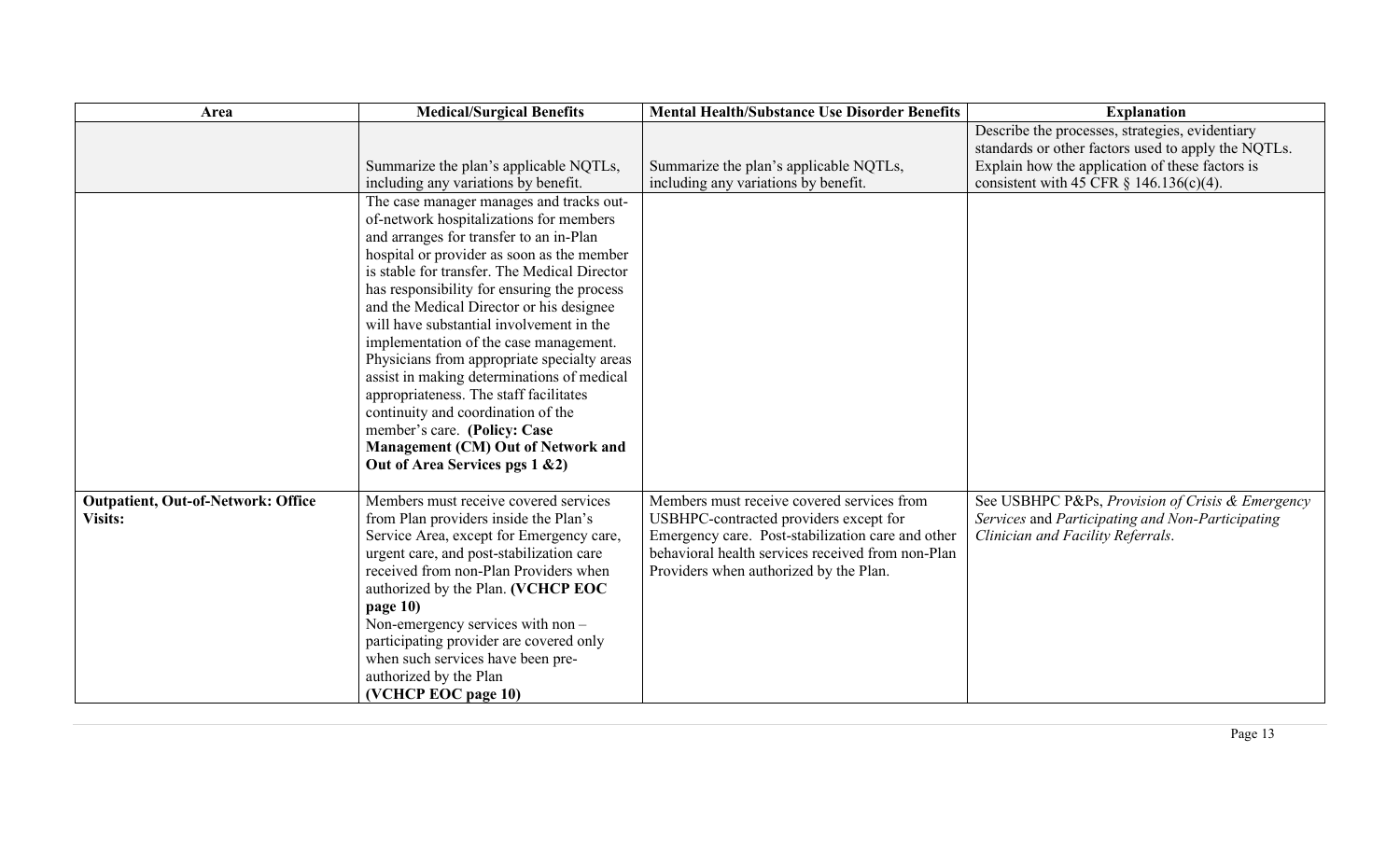| Area                                                                   | <b>Medical/Surgical Benefits</b>                                                                                                                                                                                                                                                                                                                                                                          | <b>Mental Health/Substance Use Disorder Benefits</b>                                                                                                                                                                                     | <b>Explanation</b>                                                                                                                                                                                      |
|------------------------------------------------------------------------|-----------------------------------------------------------------------------------------------------------------------------------------------------------------------------------------------------------------------------------------------------------------------------------------------------------------------------------------------------------------------------------------------------------|------------------------------------------------------------------------------------------------------------------------------------------------------------------------------------------------------------------------------------------|---------------------------------------------------------------------------------------------------------------------------------------------------------------------------------------------------------|
|                                                                        | Summarize the plan's applicable NQTLs,<br>including any variations by benefit.                                                                                                                                                                                                                                                                                                                            | Summarize the plan's applicable NQTLs,<br>including any variations by benefit.                                                                                                                                                           | Describe the processes, strategies, evidentiary<br>standards or other factors used to apply the NQTLs.<br>Explain how the application of these factors is<br>consistent with 45 CFR $\S$ 146.136(c)(4). |
|                                                                        | If member is admitted to an out of network<br>facility as a result of an emergency medical<br>condition, once member's condition is<br>stabilized VCHCP has an option to transfer<br>the member to an in-network facility,<br>otherwise, member will be financially<br>responsible for services rendered<br>(VCHCP EOC page 10)                                                                           |                                                                                                                                                                                                                                          |                                                                                                                                                                                                         |
|                                                                        | Elective follow-up care and /or<br>services, (that is, elective care needs)<br>arising out of the emergency condition<br>which was being treated), to be<br>furnished when the patient is not in the<br>Plan's service area, (that is, not in<br>Ventura County), require Plan pre-<br>authorization (Policy: Treatment<br><b>Authorization Request (TAR)</b><br><b>Emergency Care Services – page 4)</b> |                                                                                                                                                                                                                                          |                                                                                                                                                                                                         |
| <b>Outpatient, Out-of-Network: Other</b><br><b>Items and Services:</b> | Non-emergency services with non -<br>participating provider are covered only<br>when such services have been pre-<br>authorized by the Plan (VCHCP EOC<br>page 16)                                                                                                                                                                                                                                        | Members must receive covered services from<br>USBHPC-contracted providers except for<br>Emergency care. Post-stabilization care and other<br>behavioral health services received from non-Plan<br>Providers when authorized by the Plan. | See USBHPC P&Ps, Provision of Crisis & Emergency<br>Services and Participating and Non-Participating<br>Clinician and Facility Referrals.                                                               |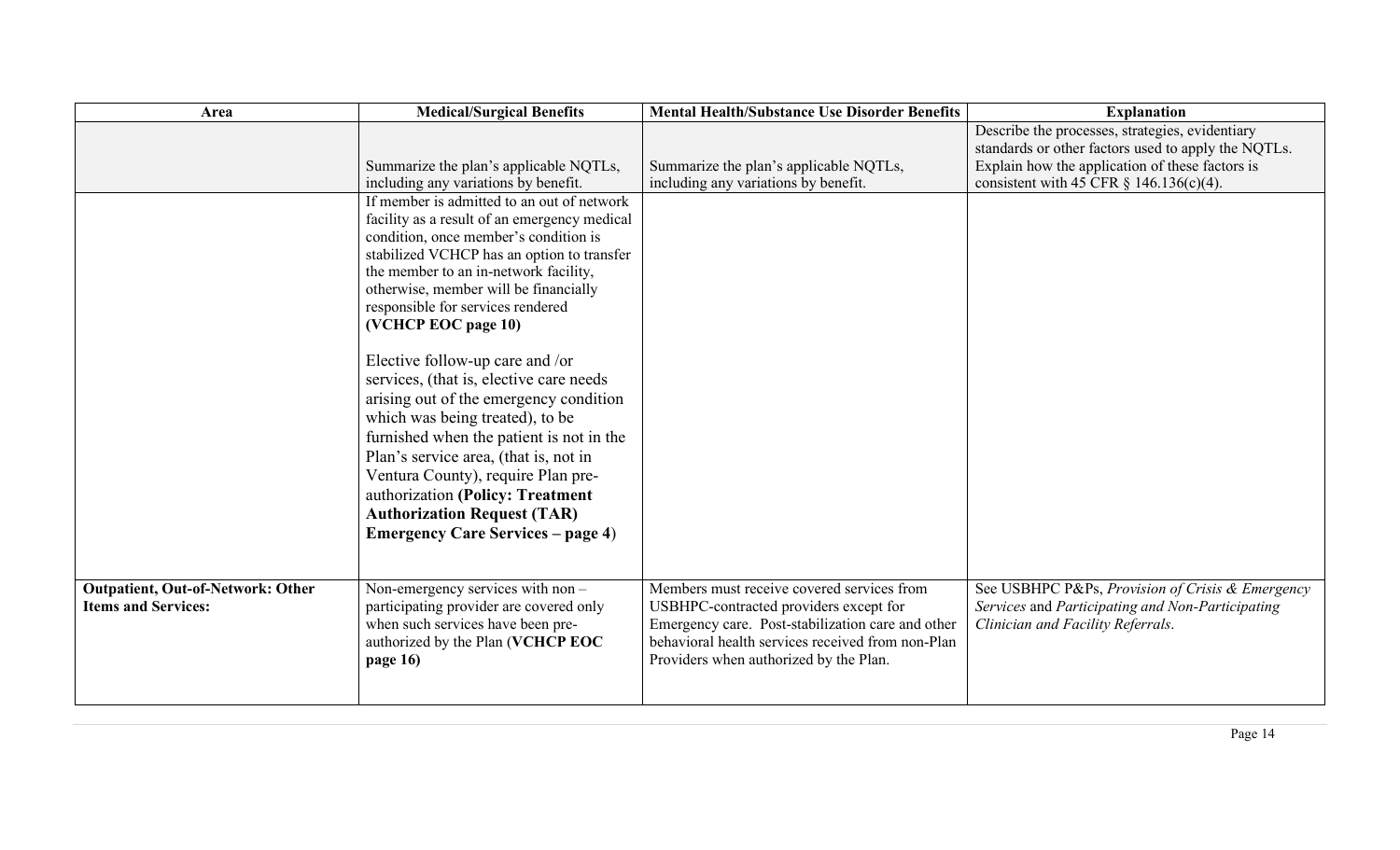| Area                                                                                                                                                                                                                                                                    | <b>Medical/Surgical Benefits</b>                                                                                                                                                                                                                                                                                                                                                                                                                                                                                                                                                                                                                                                                                                                                                                                                                                                                                         | <b>Mental Health/Substance Use Disorder Benefits</b>                                                                                                                                                                                                                                                                                                                                                                                                                                                                                                                    | <b>Explanation</b>                                                                                                                                                                                                                                                                                                                                                                                                                                                                                                                                                                                                                                                                                                                        |
|-------------------------------------------------------------------------------------------------------------------------------------------------------------------------------------------------------------------------------------------------------------------------|--------------------------------------------------------------------------------------------------------------------------------------------------------------------------------------------------------------------------------------------------------------------------------------------------------------------------------------------------------------------------------------------------------------------------------------------------------------------------------------------------------------------------------------------------------------------------------------------------------------------------------------------------------------------------------------------------------------------------------------------------------------------------------------------------------------------------------------------------------------------------------------------------------------------------|-------------------------------------------------------------------------------------------------------------------------------------------------------------------------------------------------------------------------------------------------------------------------------------------------------------------------------------------------------------------------------------------------------------------------------------------------------------------------------------------------------------------------------------------------------------------------|-------------------------------------------------------------------------------------------------------------------------------------------------------------------------------------------------------------------------------------------------------------------------------------------------------------------------------------------------------------------------------------------------------------------------------------------------------------------------------------------------------------------------------------------------------------------------------------------------------------------------------------------------------------------------------------------------------------------------------------------|
|                                                                                                                                                                                                                                                                         | Summarize the plan's applicable NQTLs,                                                                                                                                                                                                                                                                                                                                                                                                                                                                                                                                                                                                                                                                                                                                                                                                                                                                                   | Summarize the plan's applicable NQTLs,                                                                                                                                                                                                                                                                                                                                                                                                                                                                                                                                  | Describe the processes, strategies, evidentiary<br>standards or other factors used to apply the NQTLs.<br>Explain how the application of these factors is                                                                                                                                                                                                                                                                                                                                                                                                                                                                                                                                                                                 |
| C. Concurrent Review Process, including<br>frequency and penalties for all services.<br>Describe any step-therapy or "fail first"<br>requirements and requirements for<br>submission of treatment request forms or<br>treatment plans.<br><b>Inpatient, In-Network:</b> | including any variations by benefit.<br>Elective follow-up care and /or<br>services, (that is, elective care needs)<br>arising out of the emergency condition<br>which was being treated), to be<br>furnished when the patient is not in the<br>Plan's service area, (that is, not in<br>Ventura County), require Plan pre-<br>authorization (Policy: Treatment<br><b>Authorization Request (TAR)</b><br><b>Emergency Care Services – page 4)</b><br>All inpatient care is subject to concurrent<br>review as long as continued authorization is<br>required.<br>Facilities must provide clinical information,<br>treatment plan, patient status, discharge<br>planning needs, barriers to discharge and<br>discharge date. When available, provide<br>clinical information via access to Electronic<br>Medical Records (EMR).<br>Continued stay review for each member's<br>hospitalization is based on the application | including any variations by benefit.<br>All inpatient care is subject to concurrent review<br>as long as continued authorization is required.<br>Facilities must provide clinical information,<br>treatment plan, patient status, discharge planning<br>needs, barriers to discharge and discharge date.<br>When available, provide clinical information via<br>access to Electronic Medical Records (EMR).<br>Frequency of concurrent review may occur more<br>frequently if factors are present that require a case<br>to be escalated to staffing or clinical rounds | consistent with 45 CFR $\S$ 146.136(c)(4).<br><b>USBHPC:</b><br>The services provided to members in an inpatient<br>psychiatric or substance use disorder unit are reviewed<br>initially and may be reviewed concurrently by licensed<br>USBHPC clinicians. These reviews provide<br>information regarding the patient's status and need for<br>continued inpatient care. USBHPC reserves the right to<br>require a direct conversation with the attending<br>psychiatrist before authorizing benefits for any<br>inpatient stay. For potential adverse determinations<br>based on relevant USBHPC guidelines, USBHPC<br>makes a peer reviewer available before the decision is<br>made so that additional information about the case can |
|                                                                                                                                                                                                                                                                         | of current literature and community<br>standards. Additional hospital days are<br>justified and authorized based on the UM<br>review information. (Policy: Treatment                                                                                                                                                                                                                                                                                                                                                                                                                                                                                                                                                                                                                                                                                                                                                     | Concurrent review can result in an adverse benefit<br>determination if medical necessity is not met on a<br>go forward basis only.                                                                                                                                                                                                                                                                                                                                                                                                                                      | be provided. If the provider does not contact USBHPC<br>prior to the expiration of the decision time frame, the<br>peer reviewer will still be available to discuss the basis<br>of an adverse determination. If the provider has<br>received an authorization letter or an adverse<br>determination letter and wishes to discuss any aspect of                                                                                                                                                                                                                                                                                                                                                                                           |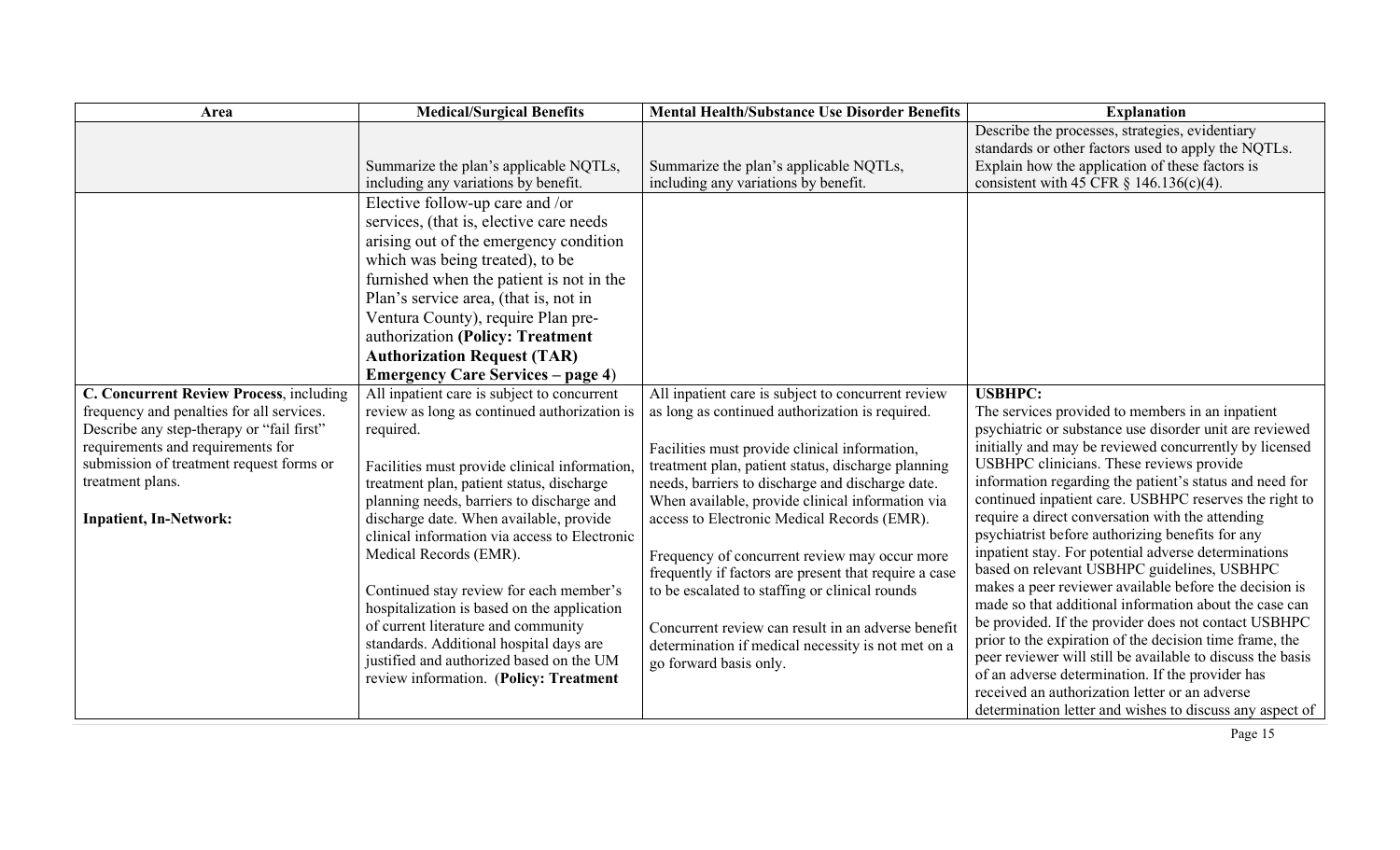| Area | <b>Medical/Surgical Benefits</b>                                         | <b>Mental Health/Substance Use Disorder Benefits</b> | <b>Explanation</b>                                                                                        |
|------|--------------------------------------------------------------------------|------------------------------------------------------|-----------------------------------------------------------------------------------------------------------|
|      |                                                                          |                                                      | Describe the processes, strategies, evidentiary<br>standards or other factors used to apply the NQTLs.    |
|      | Summarize the plan's applicable NQTLs,                                   | Summarize the plan's applicable NQTLs,               | Explain how the application of these factors is                                                           |
|      | including any variations by benefit.                                     | including any variations by benefit.                 | consistent with 45 CFR $\S$ 146.136(c)(4).                                                                |
|      | <b>Authorization Request (TAR)</b>                                       | There are no penalties on this plan if medical       | the decision with the Care Advocate or peer reviewer                                                      |
|      | Concurrent Review -page 2).                                              | necessity is established on appeal.                  | who made the decision, there is a toll-free number in                                                     |
|      |                                                                          |                                                      | the letter to call.                                                                                       |
|      | This process includes the application of                                 | There are no fail first or step-therapy              |                                                                                                           |
|      | the guidelines and criteria based on the                                 | requirements.                                        | Effective 1/30/2020, USBHPC uses the following                                                            |
|      | needs of individual patients and                                         |                                                      | guidelines based on nationally recognized clinical                                                        |
|      | characteristics of the local delivery                                    |                                                      | guidelines, to assist clinicians in making informed                                                       |
|      | system. (Medical Policy Development                                      |                                                      | decisions: Level of Care Utilization System (LOCUS);<br>Child and Adolescent Service Intensity Instrument |
|      | and Application of Medical Criteria;                                     |                                                      | (CASII); Early Childhood Service Intensity Instrument                                                     |
|      | page 2)                                                                  |                                                      | (ECSII) for Mental Health; American Society of                                                            |
|      |                                                                          |                                                      | Addiction Medicine (ASAM) for Substance Use                                                               |
|      | Additional hospital days are justified and                               |                                                      | Disorder. This includes acute and sub-acute behavioral                                                    |
|      | authorized based on the UM review                                        |                                                      | treatment. Prior to 1/30/2020, USBHPC utilized Level                                                      |
|      | information. Similarly, plans for discharge                              |                                                      | of Care Guidelines which were based on nationally                                                         |
|      | and restriction of certain services are                                  |                                                      | recognized clinical guidelines. All of USBHPC's                                                           |
|      | identified (Policy: Treatment                                            |                                                      | clinical criteria can be requested from the Case                                                          |
|      | <b>Authorization Request (TAR)</b><br><b>Concurrent Review – page 2)</b> |                                                      | Reviewer and are available online at                                                                      |
|      |                                                                          |                                                      | https://www.providerexpress.com/content/ope-                                                              |
|      | Concurrent review can result in an adverse                               |                                                      | provexpr/us/en/clinical-resources/guidelines-<br>policies/locg.html                                       |
|      | benefit determination if medical necessity                               |                                                      |                                                                                                           |
|      | is not met on a go forward basis only. The                               |                                                      | Other criteria may be used in situations when published                                                   |
|      | continued stay then is either approved                                   |                                                      | peer-reviewed literature or guidelines are available                                                      |
|      | or denied. It is appropriate number of                                   |                                                      | from national specialty organizations. When the                                                           |
|      | days are assigned. If it is denied, the                                  |                                                      | guidelines are not met, the USBHPC Regional Medical                                                       |
|      | expedited appeals process may be                                         |                                                      | Director considers community resources and the                                                            |
|      | initiated and denial letters are sent the                                |                                                      | availability of alternative care settings, and the ability                                                |
|      | same day (Policy: Treatment                                              |                                                      |                                                                                                           |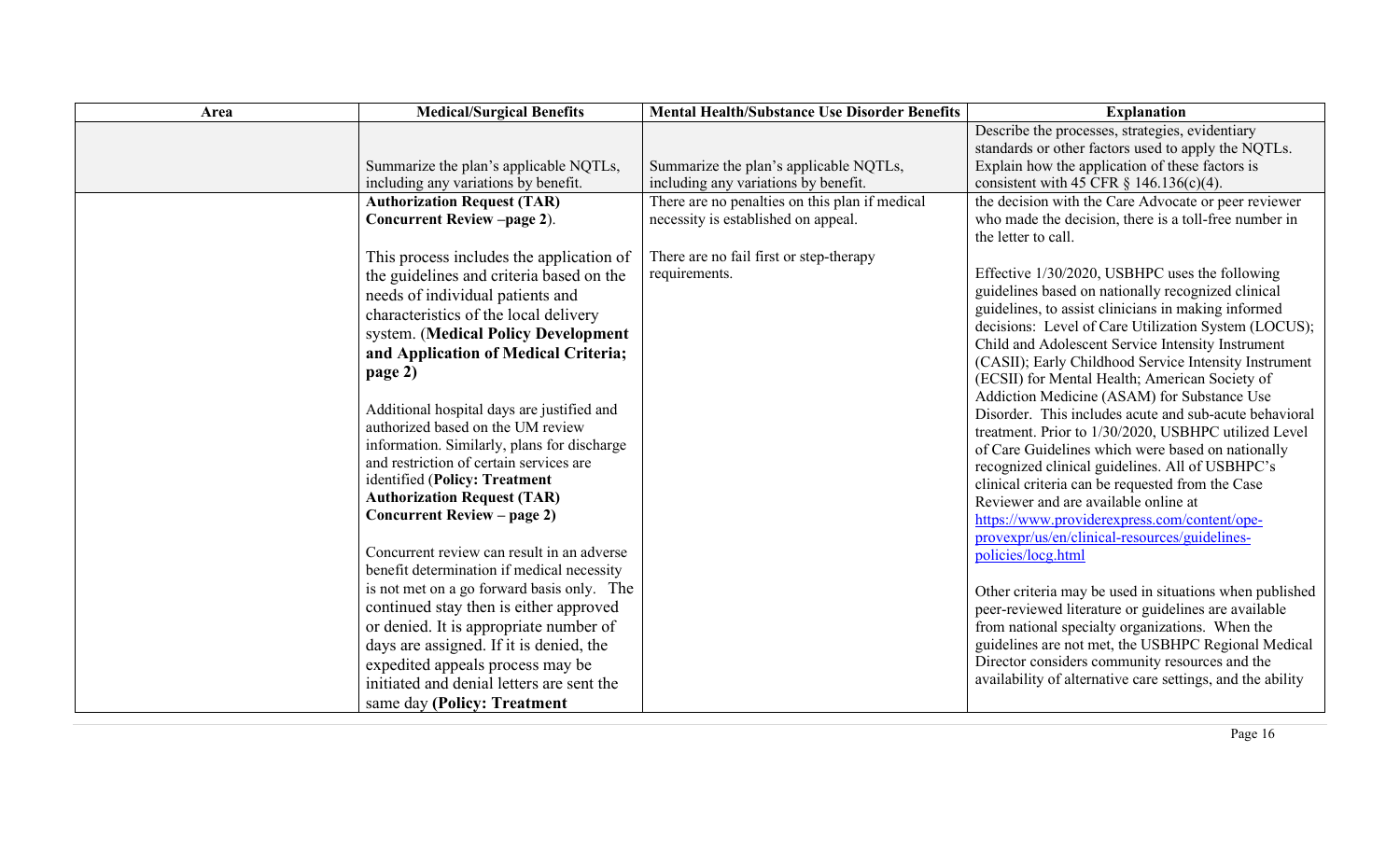| Area                                                                              | <b>Medical/Surgical Benefits</b>                                                                                                                                                                                                                                                                                                                                                                                                                        | <b>Mental Health/Substance Use Disorder Benefits</b>                                                                               | <b>Explanation</b>                                                                                                                                                                                                                                                                                                                                                                                                                                                     |
|-----------------------------------------------------------------------------------|---------------------------------------------------------------------------------------------------------------------------------------------------------------------------------------------------------------------------------------------------------------------------------------------------------------------------------------------------------------------------------------------------------------------------------------------------------|------------------------------------------------------------------------------------------------------------------------------------|------------------------------------------------------------------------------------------------------------------------------------------------------------------------------------------------------------------------------------------------------------------------------------------------------------------------------------------------------------------------------------------------------------------------------------------------------------------------|
|                                                                                   | Summarize the plan's applicable NQTLs,<br>including any variations by benefit.                                                                                                                                                                                                                                                                                                                                                                          | Summarize the plan's applicable NQTLs,<br>including any variations by benefit.                                                     | Describe the processes, strategies, evidentiary<br>standards or other factors used to apply the NQTLs.<br>Explain how the application of these factors is<br>consistent with 45 CFR $\S$ 146.136(c)(4).                                                                                                                                                                                                                                                                |
|                                                                                   | <b>Authorization Request (TAR)</b><br><b>Concurrent Review- page 2)</b><br>There are no penalties on this plan if<br>medical necessity is established on appeal.<br>There are no fail first or step-therapy<br>requirements.                                                                                                                                                                                                                            |                                                                                                                                    | of the facilities to provide all necessary services within<br>the estimated length of stay.<br>Information about the concurrent review process is<br>described on page 51-52 of the Network Manual. This<br>information may also be found online at the provider<br>website:<br>https://providerexpress.com/content/ope-<br>provexpr/us/en/clinical-resources/guidelines-<br>policies/ohbscaNetworkManual.html .<br><b>USBHPC P&amp;P, Concurrent Review Decisions</b> |
| <b>Outpatient, In-Network: For services not</b><br>requiring Prior Authorization: | VCHCP has an established process for<br>review of Treatment Authorization<br>Requests (TARs) during the delivery of<br>service, such as hospital inpatient care,<br>rehabilitation and physical therapy and<br>extended care. (Treatment<br><b>Authorization Request (TAR)</b><br><b>Concurrent Review Policy-whole</b><br>document)<br>Milliman Care Guidelines/Plan's<br>Medical Policies are used to determine<br>medical necessity and frequency of | Routine Outpatient services are not selected for<br>Concurrent Review.<br>There are no fail first or step-therapy<br>requirements. | MH/SUD is less restrictive regarding any limitations<br>for this process or service. Therefore, there are no<br>parity issues here.                                                                                                                                                                                                                                                                                                                                    |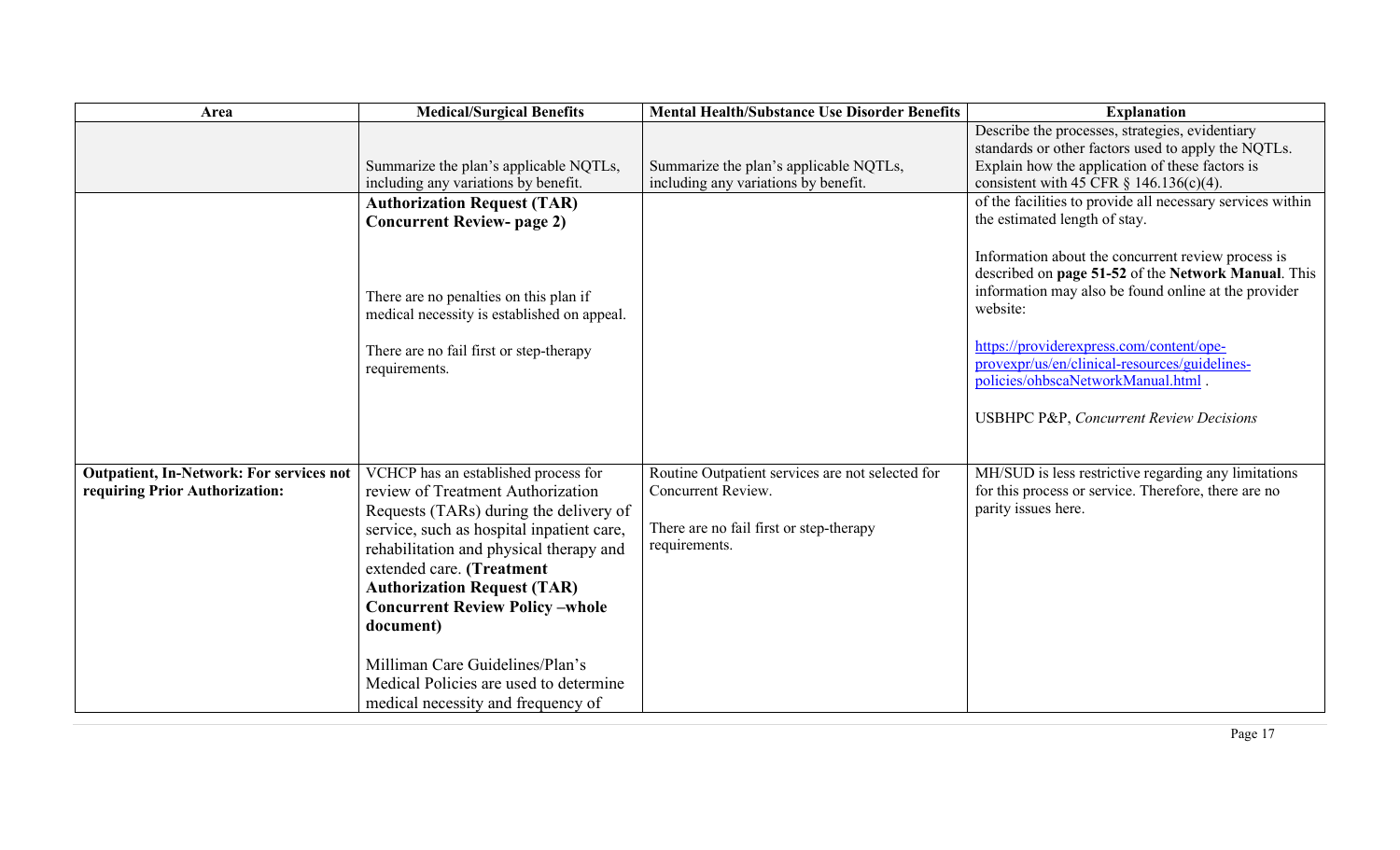| Area                                                                          | <b>Medical/Surgical Benefits</b>                                                                                                                                                                                                                                                                                                                                                                                                                                                                                                                  | <b>Mental Health/Substance Use Disorder Benefits</b>                                                                                                                                                                                                                                                                                                                                                                                                                                                                                                                       | <b>Explanation</b>                                                                                                                                                                                                                                                                                                                                                                                                                                                                                                                             |
|-------------------------------------------------------------------------------|---------------------------------------------------------------------------------------------------------------------------------------------------------------------------------------------------------------------------------------------------------------------------------------------------------------------------------------------------------------------------------------------------------------------------------------------------------------------------------------------------------------------------------------------------|----------------------------------------------------------------------------------------------------------------------------------------------------------------------------------------------------------------------------------------------------------------------------------------------------------------------------------------------------------------------------------------------------------------------------------------------------------------------------------------------------------------------------------------------------------------------------|------------------------------------------------------------------------------------------------------------------------------------------------------------------------------------------------------------------------------------------------------------------------------------------------------------------------------------------------------------------------------------------------------------------------------------------------------------------------------------------------------------------------------------------------|
|                                                                               | Summarize the plan's applicable NQTLs,<br>including any variations by benefit.                                                                                                                                                                                                                                                                                                                                                                                                                                                                    | Summarize the plan's applicable NQTLs,<br>including any variations by benefit.                                                                                                                                                                                                                                                                                                                                                                                                                                                                                             | Describe the processes, strategies, evidentiary<br>standards or other factors used to apply the NQTLs.<br>Explain how the application of these factors is<br>consistent with 45 CFR $\S$ 146.136(c)(4).                                                                                                                                                                                                                                                                                                                                        |
|                                                                               | review. Other guidelines used include<br>UpToDate, other peer-reviewed<br>medical and scientific literature,<br>National Guideline Clearinghouse and<br>additional state Federal and state<br>publications. This process includes the<br>application of the guidelines and<br>criteria based on the needs of individual<br>patients and characteristics of the local<br>delivery system. (Medical Policy<br><b>Development and Application of</b><br><b>Medical Criteria – page 1)</b><br>There are no fail first or step-therapy<br>requirements |                                                                                                                                                                                                                                                                                                                                                                                                                                                                                                                                                                            |                                                                                                                                                                                                                                                                                                                                                                                                                                                                                                                                                |
| <b>Outpatient, In-Network: Other</b><br><b>Outpatient Items and Services:</b> | VCHCP has an established process for<br>review of Treatment Authorization<br>Requests (TARs) during the delivery of<br>service, such as hospital inpatient care,<br>rehabilitation and physical therapy and<br>extended care. (Treatment<br><b>Authorization Request (TAR)</b><br><b>Concurrent Review Policy-whole</b><br>document)<br>As part of the direct specialty referral,<br>there is no prior authorization required                                                                                                                     | For Concurrent review of Non-Routine Services<br>Other Outpatient Items and Services (Partial<br>Hospitalization, Intensive Outpatient Program<br>Treatment; Outpatient Electro-Convulsive<br>Treatment; Extended Outpatient Psychotherapy;<br>Applied Behavioral Analysis (ABA); Transcranial<br>Magnetic Stimulation (TMS), provider's request<br>for additional sessions are granted, if medically<br>necessary.<br>For Partial Hospitalization and Intensive<br>Outpatient Treatment, facilities must provide<br>clinical information, treatment plan, patient status, | <b>USBHPC:</b><br>Non-routine outpatient services are covered only when<br>they are pre-authorized by Life Strategies/USBHPC as<br>required, except in the event of an Emergency.<br>The Utilization Review process begins with the<br>member/provider's call to USBHPC requesting<br>services; the Intake Counselor will assist the Covered<br>Person in identifying his/her needs and refer to a Care<br>Advocate as appropriate. The frequency of concurrent<br>review is determined by the member's clinical<br>condition/level of acuity. |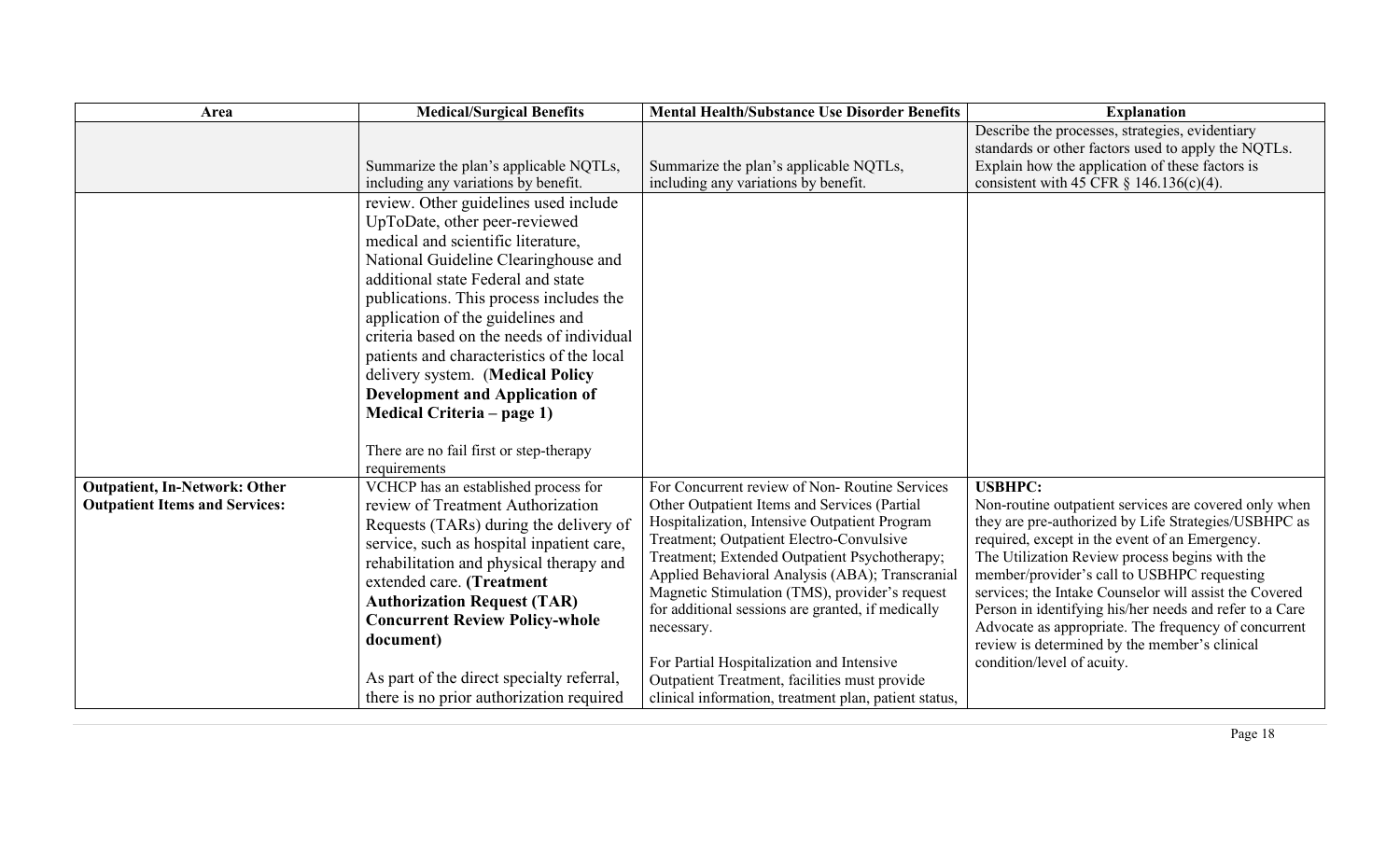| Area | <b>Medical/Surgical Benefits</b>                                                                                                                                                                                                                                                                                                                                                                                                                                                                                                                                                                                                                                                                                                                                                                                                                                                                                                     | <b>Mental Health/Substance Use Disorder Benefits</b>                                                                                                                                                                                                                                                                                                                                                                                                                                                                                                                                                                                                                                             | <b>Explanation</b>                                                                                                                                                                                      |
|------|--------------------------------------------------------------------------------------------------------------------------------------------------------------------------------------------------------------------------------------------------------------------------------------------------------------------------------------------------------------------------------------------------------------------------------------------------------------------------------------------------------------------------------------------------------------------------------------------------------------------------------------------------------------------------------------------------------------------------------------------------------------------------------------------------------------------------------------------------------------------------------------------------------------------------------------|--------------------------------------------------------------------------------------------------------------------------------------------------------------------------------------------------------------------------------------------------------------------------------------------------------------------------------------------------------------------------------------------------------------------------------------------------------------------------------------------------------------------------------------------------------------------------------------------------------------------------------------------------------------------------------------------------|---------------------------------------------------------------------------------------------------------------------------------------------------------------------------------------------------------|
|      | Summarize the plan's applicable NQTLs,<br>including any variations by benefit.                                                                                                                                                                                                                                                                                                                                                                                                                                                                                                                                                                                                                                                                                                                                                                                                                                                       | Summarize the plan's applicable NQTLs,<br>including any variations by benefit.                                                                                                                                                                                                                                                                                                                                                                                                                                                                                                                                                                                                                   | Describe the processes, strategies, evidentiary<br>standards or other factors used to apply the NQTLs.<br>Explain how the application of these factors is<br>consistent with 45 CFR $\S$ 146.136(c)(4). |
|      | for physical therapy and occupational<br>therapy for the initial eight (8) visits.<br>Prior authorization is required after the<br>twenty four $(24)$ visits. The providers<br>are required to submit the request and<br>documentation of the treatment plan<br>(Policy: Direct Specialty Referral-<br>page 4).<br>Milliman Care Guidelines/Plan's<br>Medical Policies are used to determine<br>medical necessity and frequency of<br>review. This process includes the<br>application of the guidelines and<br>criteria based on the needs of individual<br>patients and characteristics of the local<br>delivery system. Medical Policy<br><b>Development and Application of</b><br>Medical Criteria – page 1).<br>Home Health care services require prior<br>authorization. Milliman Care<br>Guidelines is used as criteria to<br>determine medical necessity and<br>frequency of review (Prior<br>Authorization Guide - page 3). | discharge planning needs, barriers to discharge<br>and discharge date. When available, provide<br>clinical information via access to Electronic<br>Medical Records (EMR).<br>Frequency of concurrent review is determined by<br>the member's level of acuity and may occur more<br>frequently if factors are present that require a case<br>to be escalated to staffing or clinical rounds.<br>Concurrent review can result in an adverse benefit<br>determination if medical necessity is not met on a<br>go forward basis only.<br>There are no penalties on this plan if medical<br>necessity is established.<br>Fail-first requirements apply to Transcranial<br>Magnetic Stimulation (TMS). |                                                                                                                                                                                                         |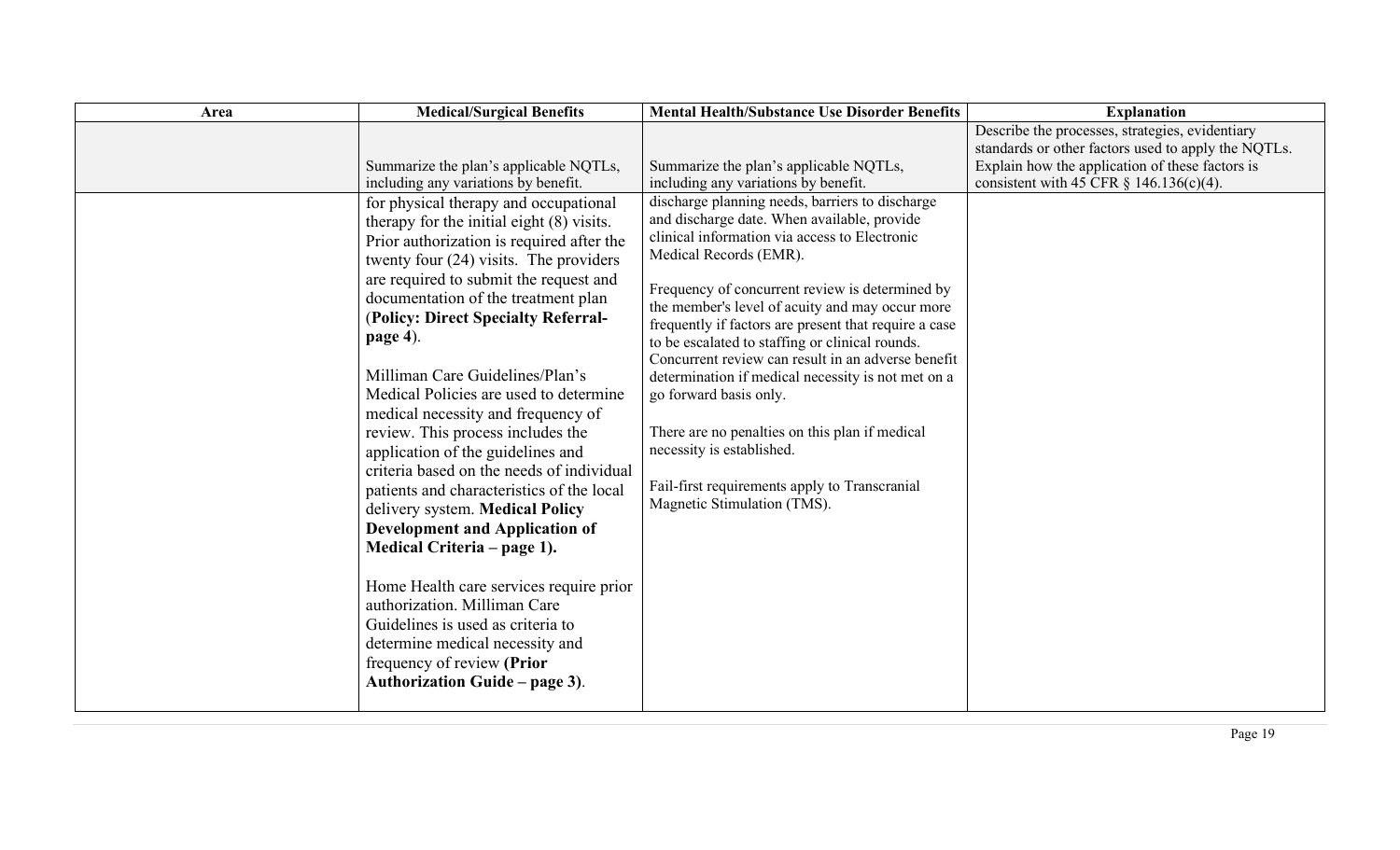| Area                              | <b>Medical/Surgical Benefits</b>                                                                                                                                                                                                                                                                                                                                                                                                                                                                                                                                                                   | <b>Mental Health/Substance Use Disorder Benefits</b>                                                                                                                                                                                     | <b>Explanation</b>                                                                                                                                                                                      |
|-----------------------------------|----------------------------------------------------------------------------------------------------------------------------------------------------------------------------------------------------------------------------------------------------------------------------------------------------------------------------------------------------------------------------------------------------------------------------------------------------------------------------------------------------------------------------------------------------------------------------------------------------|------------------------------------------------------------------------------------------------------------------------------------------------------------------------------------------------------------------------------------------|---------------------------------------------------------------------------------------------------------------------------------------------------------------------------------------------------------|
|                                   | Summarize the plan's applicable NQTLs,<br>including any variations by benefit.                                                                                                                                                                                                                                                                                                                                                                                                                                                                                                                     | Summarize the plan's applicable NQTLs,<br>including any variations by benefit.                                                                                                                                                           | Describe the processes, strategies, evidentiary<br>standards or other factors used to apply the NQTLs.<br>Explain how the application of these factors is<br>consistent with 45 CFR $\S$ 146.136(c)(4). |
|                                   | This process includes the application of<br>the guidelines and criteria based on the<br>needs of individual patients and<br>characteristics of the local delivery<br>system. (Medical Policy Development<br>and Application of Medical Criteria-<br>page 1).<br>There are no fail first or step-therapy<br>requirements                                                                                                                                                                                                                                                                            |                                                                                                                                                                                                                                          |                                                                                                                                                                                                         |
| <b>Inpatient, Out-of-Network:</b> | Members must receive covered services<br>from Plan providers inside the Plan's<br>Service Area, except for Emergency care,<br>urgent care, and post-stabilization care<br>received from non-Plan Providers when<br>authorized by the Plan. (VCHCP EOC<br>page 20)<br>The utilization management staff must<br>be notified of the out-of-plan<br>hospitalization as soon as is reasonably<br>possible by the hospital staff, so that the<br>transfer to an in-Plan facility can be<br>accomplished. The activities and<br>information are documented (Policy:<br><b>Case Management (CM) Out of</b> | Members must receive covered services from<br>USBHPC contracted providers except for<br>Emergency care. Post-stabilization care and other<br>behavioral health services received from non-Plan<br>Providers when authorized by the Plan. | See USBHPC P&Ps, Provision of Crisis & Emergency<br>Services and Participating and Non-Participating<br>Clinician and Facility Referrals.                                                               |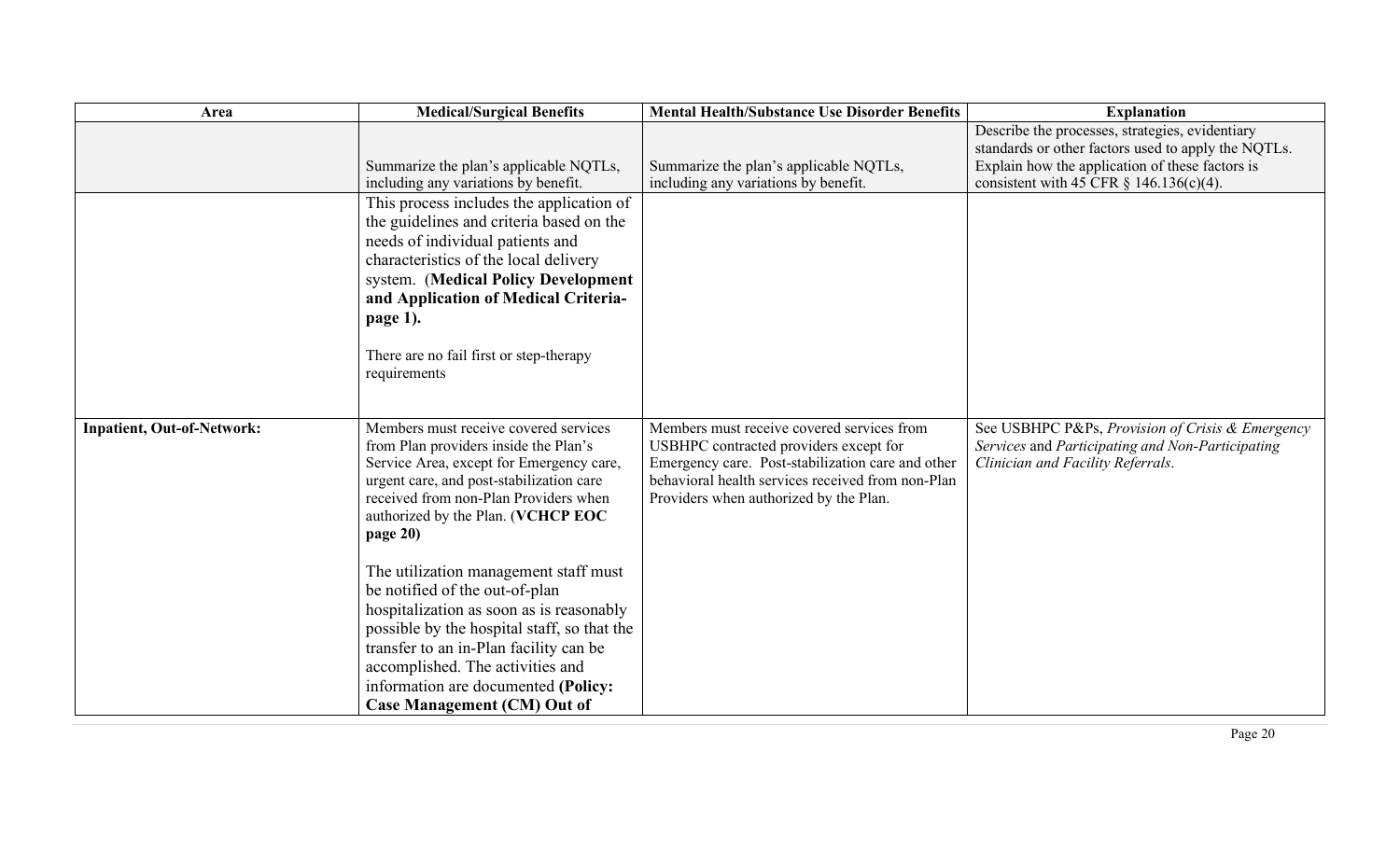| Area                                                        | <b>Medical/Surgical Benefits</b>                                                                                                                                                                                                                                                                                                                                                                                                                                              | <b>Mental Health/Substance Use Disorder Benefits</b>                                                                                                                                                                                     | <b>Explanation</b>                                                                                                                                                                                      |
|-------------------------------------------------------------|-------------------------------------------------------------------------------------------------------------------------------------------------------------------------------------------------------------------------------------------------------------------------------------------------------------------------------------------------------------------------------------------------------------------------------------------------------------------------------|------------------------------------------------------------------------------------------------------------------------------------------------------------------------------------------------------------------------------------------|---------------------------------------------------------------------------------------------------------------------------------------------------------------------------------------------------------|
|                                                             | Summarize the plan's applicable NQTLs,<br>including any variations by benefit.                                                                                                                                                                                                                                                                                                                                                                                                | Summarize the plan's applicable NQTLs,<br>including any variations by benefit.                                                                                                                                                           | Describe the processes, strategies, evidentiary<br>standards or other factors used to apply the NQTLs.<br>Explain how the application of these factors is<br>consistent with 45 CFR $\S$ 146.136(c)(4). |
|                                                             | <b>Network and Out of Area Services -</b><br>page 2)<br>A continued stay review for each<br>member's hospitalization is based on<br>the application of criteria and<br>community standards. Additional<br>hospital days are justified and<br>authorized based on the UM review<br>information. Similarly, plans for<br>discharge and restriction of certain<br>services are identified (Policy:<br><b>Treatment Authorization Request</b><br>(TAR) Concurrent Review- page 2) |                                                                                                                                                                                                                                          |                                                                                                                                                                                                         |
| <b>Outpatient, Out-of-Network: Office</b><br><b>Visits:</b> | Members must receive covered services<br>from Plan providers inside the Plan's<br>Service Area, except for Emergency care,<br>urgent care, and post-stabilization care<br>received from non-Plan Providers when<br>authorized by the Plan. (VCHCP EOC<br>page 20)<br>Elective follow-up care and /or<br>services, (that is, elective care needs<br>arising out of the emergency condition<br>which was being treated), to be                                                  | Members must receive covered services from<br>USBHPC contracted providers except for<br>Emergency care. Post-stabilization care and other<br>behavioral health services received from non-Plan<br>Providers when authorized by the Plan. | See USBHPC P&Ps, Provision of Crisis & Emergency<br>Services and Participating and Non-Participating<br>Clinician and Facility Referrals.                                                               |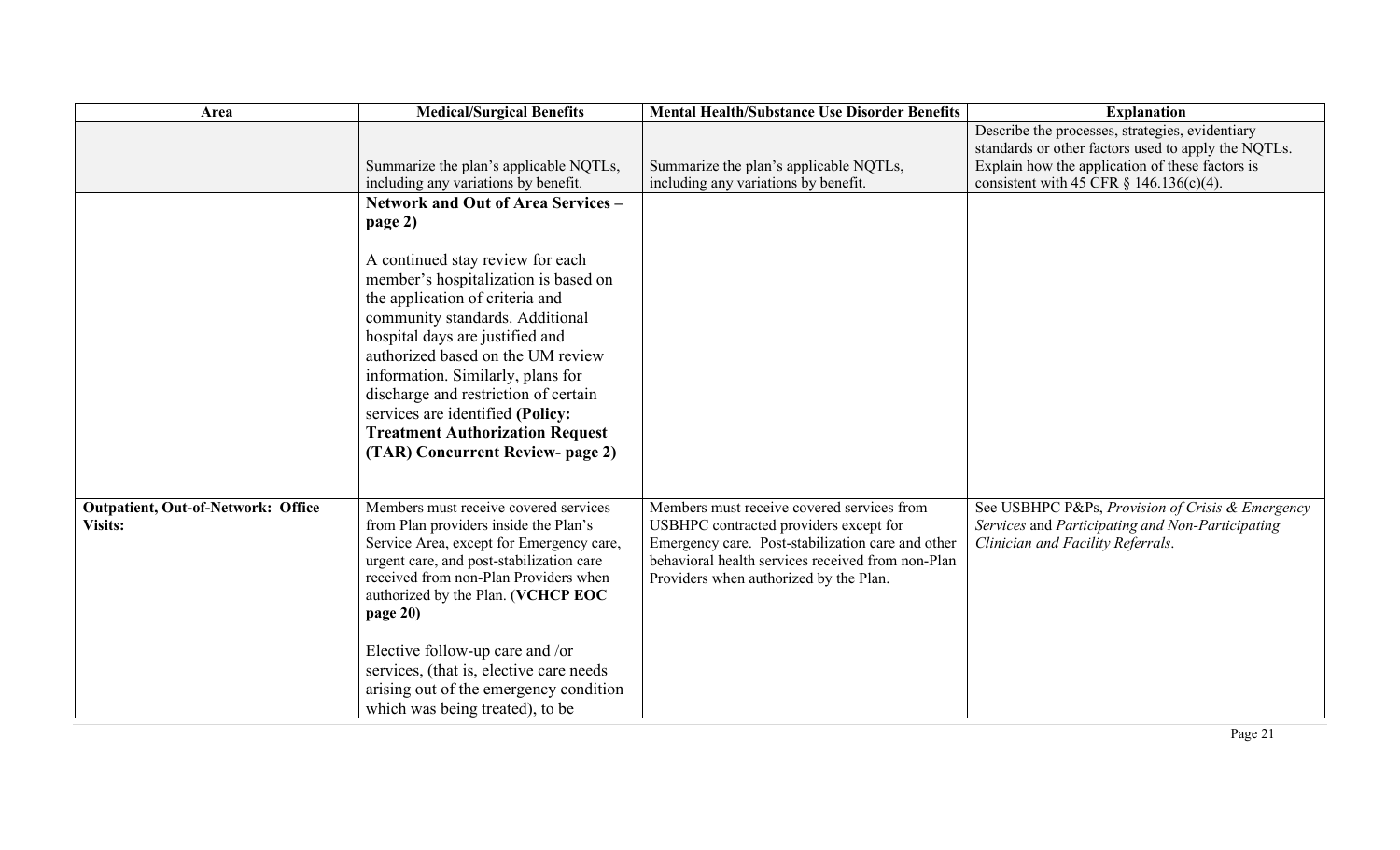| Area                                     | <b>Medical/Surgical Benefits</b>                                                                                                                                                                                                                            | <b>Mental Health/Substance Use Disorder Benefits</b>                                                                                                                                       | <b>Explanation</b>                                                                                     |
|------------------------------------------|-------------------------------------------------------------------------------------------------------------------------------------------------------------------------------------------------------------------------------------------------------------|--------------------------------------------------------------------------------------------------------------------------------------------------------------------------------------------|--------------------------------------------------------------------------------------------------------|
|                                          |                                                                                                                                                                                                                                                             |                                                                                                                                                                                            | Describe the processes, strategies, evidentiary<br>standards or other factors used to apply the NQTLs. |
|                                          | Summarize the plan's applicable NQTLs,                                                                                                                                                                                                                      | Summarize the plan's applicable NQTLs,                                                                                                                                                     | Explain how the application of these factors is                                                        |
|                                          | including any variations by benefit.                                                                                                                                                                                                                        | including any variations by benefit.                                                                                                                                                       | consistent with 45 CFR $\S$ 146.136(c)(4).                                                             |
|                                          | furnished when the patient is not in the<br>Plan's service area, (that is, not in                                                                                                                                                                           |                                                                                                                                                                                            |                                                                                                        |
|                                          |                                                                                                                                                                                                                                                             |                                                                                                                                                                                            |                                                                                                        |
|                                          | Ventura County), require Plan pre-                                                                                                                                                                                                                          |                                                                                                                                                                                            |                                                                                                        |
|                                          | authorization (Policy: Treatment<br><b>Authorization Request (TAR)</b>                                                                                                                                                                                      |                                                                                                                                                                                            |                                                                                                        |
|                                          | <b>Emergency Care Services- page 4)</b>                                                                                                                                                                                                                     |                                                                                                                                                                                            |                                                                                                        |
| <b>Outpatient, Out-of-Network: Other</b> | Members must receive covered services                                                                                                                                                                                                                       | Members must receive covered services from                                                                                                                                                 | See USBHPC P&Ps, Provision of Crisis & Emergency                                                       |
| <b>Items and Services:</b>               | from Plan providers inside the Plan's<br>Service Area, except for Emergency care,<br>urgent care, and post-stabilization care<br>received from non-Plan Providers when<br>authorized by the Plan. (VCHCP EOC<br>page 20)<br>Elective follow-up care and /or | USBHPC contracted providers except for<br>Emergency care. Post-stabilization care and other<br>behavioral health services received from non-Plan<br>Providers when authorized by the Plan. | Services and Participating and Non-Participating<br>Clinician and Facility Referrals.                  |
|                                          | services, (that is, elective care needs)                                                                                                                                                                                                                    |                                                                                                                                                                                            |                                                                                                        |
|                                          | arising out of the emergency condition                                                                                                                                                                                                                      |                                                                                                                                                                                            |                                                                                                        |
|                                          | which was being treated), to be                                                                                                                                                                                                                             |                                                                                                                                                                                            |                                                                                                        |
|                                          | furnished when the patient is not in the                                                                                                                                                                                                                    |                                                                                                                                                                                            |                                                                                                        |
|                                          | Plan's service area, (that is, not in                                                                                                                                                                                                                       |                                                                                                                                                                                            |                                                                                                        |
|                                          | Ventura County), require Plan pre-                                                                                                                                                                                                                          |                                                                                                                                                                                            |                                                                                                        |
|                                          | authorization (Policy: Treatment<br><b>Authorization Request (TAR)</b>                                                                                                                                                                                      |                                                                                                                                                                                            |                                                                                                        |
|                                          | <b>Emergency Care Services- page 4)</b>                                                                                                                                                                                                                     |                                                                                                                                                                                            |                                                                                                        |
| D. Retrospective Review Process,         | Retrospective or post-service review                                                                                                                                                                                                                        | Retrospective review is provided for services                                                                                                                                              | <b>USBHPC:</b>                                                                                         |
| including timeline and penalties.        | decisions are those decisions which are                                                                                                                                                                                                                     | without authorization, where authorization was                                                                                                                                             | Post-service, pre-claim reviews are conducted on                                                       |
|                                          | made by the Plan after the time the Plan                                                                                                                                                                                                                    |                                                                                                                                                                                            | inpatient services. Network providers should follow the                                                |
|                                          | member is hospitalized and/or receiving                                                                                                                                                                                                                     |                                                                                                                                                                                            | same process as is applied for a standard Prior                                                        |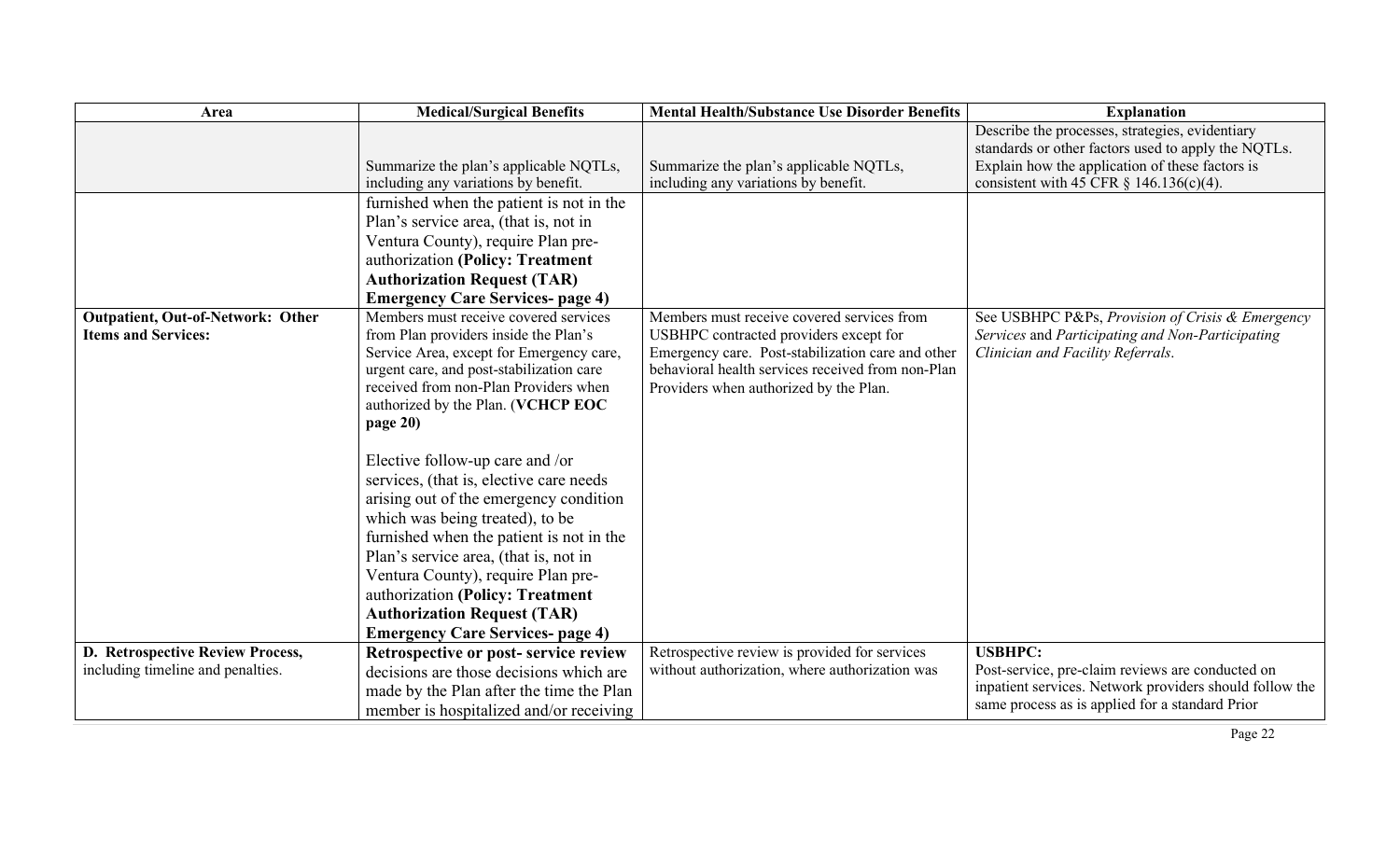| Area                          | <b>Medical/Surgical Benefits</b>                                                                                                                                                                                                                                                                                                                                                                                                                                                                                                                                                                                                                                                                      | <b>Mental Health/Substance Use Disorder Benefits</b>                                                                                                                                                                                                                                                                                                                                                                                                                                                                                                                                                                                                                                                                                                                                                         | <b>Explanation</b>                                                                                                                                                                                                                                                                                                                                                                                                                                                                                                                                                                                                                                                  |
|-------------------------------|-------------------------------------------------------------------------------------------------------------------------------------------------------------------------------------------------------------------------------------------------------------------------------------------------------------------------------------------------------------------------------------------------------------------------------------------------------------------------------------------------------------------------------------------------------------------------------------------------------------------------------------------------------------------------------------------------------|--------------------------------------------------------------------------------------------------------------------------------------------------------------------------------------------------------------------------------------------------------------------------------------------------------------------------------------------------------------------------------------------------------------------------------------------------------------------------------------------------------------------------------------------------------------------------------------------------------------------------------------------------------------------------------------------------------------------------------------------------------------------------------------------------------------|---------------------------------------------------------------------------------------------------------------------------------------------------------------------------------------------------------------------------------------------------------------------------------------------------------------------------------------------------------------------------------------------------------------------------------------------------------------------------------------------------------------------------------------------------------------------------------------------------------------------------------------------------------------------|
|                               |                                                                                                                                                                                                                                                                                                                                                                                                                                                                                                                                                                                                                                                                                                       |                                                                                                                                                                                                                                                                                                                                                                                                                                                                                                                                                                                                                                                                                                                                                                                                              | Describe the processes, strategies, evidentiary<br>standards or other factors used to apply the NQTLs.                                                                                                                                                                                                                                                                                                                                                                                                                                                                                                                                                              |
|                               | Summarize the plan's applicable NQTLs,                                                                                                                                                                                                                                                                                                                                                                                                                                                                                                                                                                                                                                                                | Summarize the plan's applicable NQTLs,                                                                                                                                                                                                                                                                                                                                                                                                                                                                                                                                                                                                                                                                                                                                                                       | Explain how the application of these factors is                                                                                                                                                                                                                                                                                                                                                                                                                                                                                                                                                                                                                     |
|                               | including any variations by benefit.                                                                                                                                                                                                                                                                                                                                                                                                                                                                                                                                                                                                                                                                  | including any variations by benefit.                                                                                                                                                                                                                                                                                                                                                                                                                                                                                                                                                                                                                                                                                                                                                                         | consistent with 45 CFR $\S$ 146.136(c)(4).                                                                                                                                                                                                                                                                                                                                                                                                                                                                                                                                                                                                                          |
| <b>Inpatient, In-Network:</b> | specific care which must be authorized<br>(Policy: Treatment Authorization<br><b>Request (TAR) Authorization</b><br><b>Process and Timeline Standards-</b><br>page 9)<br>Retrospective review authorization is<br>required for services that require prior<br>authorization (see pre-auth and concurrent<br>section) (Prior Authorization Guide -<br>whole document)<br>A decision regarding Medical Necessity<br>is made within 30 calendar days of<br>receipt of the request. The practitioner<br>and member are notified in writing<br>within 30 calendar days of receipt of<br>the request. (Policy: Treatment<br><b>Authorization Request (TAR)</b><br><b>Authorization Process and Timeline</b> | required. No penalty is applied if medical<br>necessity is established.<br>All requests for retrospective reviews must be<br>received by Optum within 180 calendar days of<br>the date the services were provided to the<br>Member, unless applicable law mandates<br>otherwise. Requests for retrospective review must<br>include information regarding the reason or<br>circumstances preventing required prior<br>authorization or notification and will be processed<br>at the sole discretion of Optum.<br>For all retrospective reviews, Optum will issue a<br>determination within 30 calendar days of receipt<br>of the request, unless otherwise required by<br>applicable law. Any retrospective review requests<br>received outside the established time frame will<br>not be processed by Optum. | Authorization request. A clinical coverage review will<br>be done to determine whether the service is medically<br>necessary, and payment may be withheld if the services<br>are determined not to have been medically necessary.<br>Urgent services rendered without a required Prior<br>Authorization number will also be subject to<br>retrospective review for medical necessity, and<br>payment may be withheld if the services are determined<br>not to have been medically necessary.<br>Network providers/facilities may not balance bill the<br>member for any denied charges under these<br>circumstances.<br><b>USBHPC P&amp;P, Retrospective Review</b> |
|                               | Standard – pages $9 \& 10$<br>The Plan may extend the decision<br>making time frame once if it is unable<br>to make a decision due to matters<br>beyond its control or the lack of<br>necessary information. The Plan must                                                                                                                                                                                                                                                                                                                                                                                                                                                                            |                                                                                                                                                                                                                                                                                                                                                                                                                                                                                                                                                                                                                                                                                                                                                                                                              |                                                                                                                                                                                                                                                                                                                                                                                                                                                                                                                                                                                                                                                                     |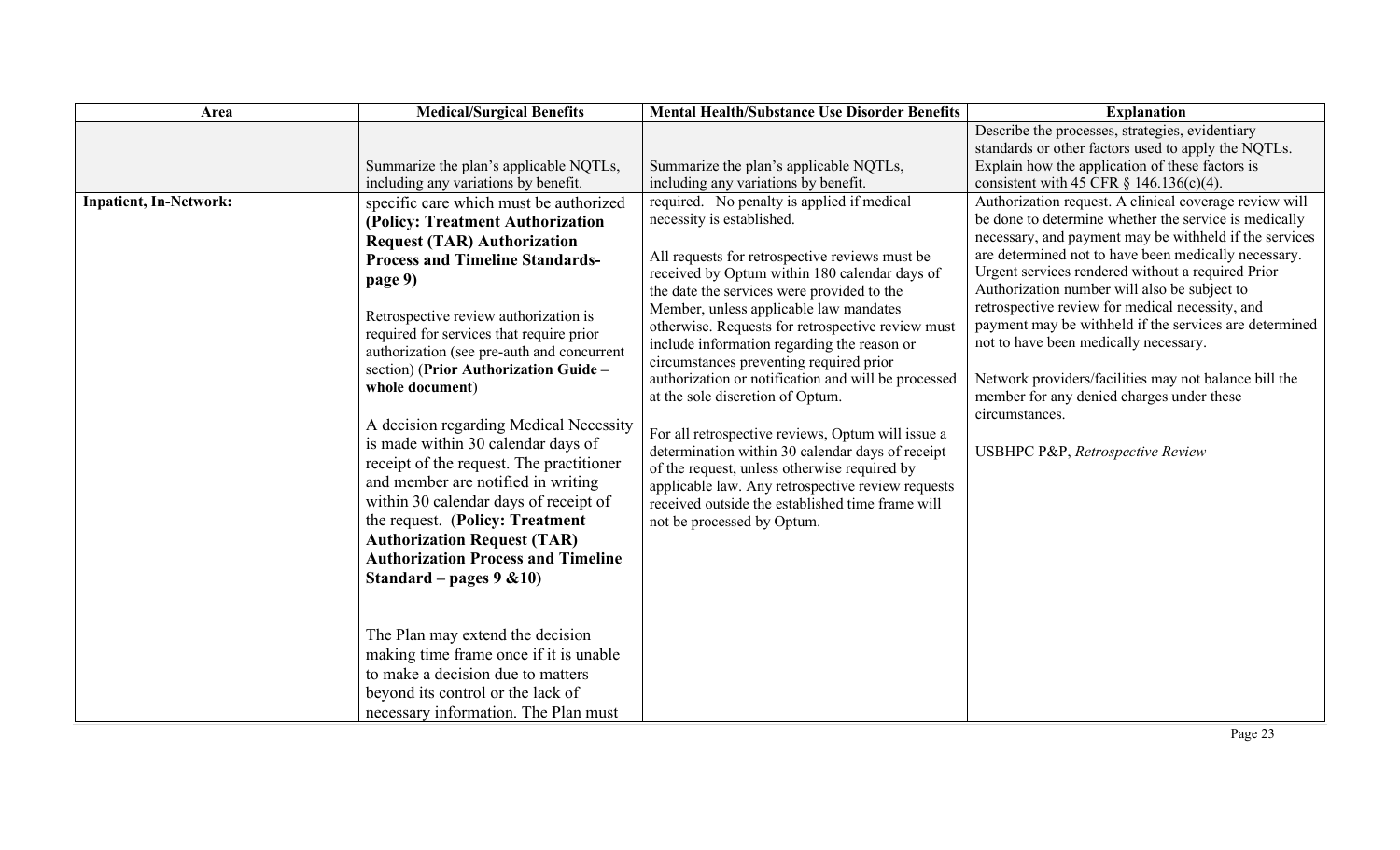| Area | <b>Medical/Surgical Benefits</b>          | <b>Mental Health/Substance Use Disorder Benefits</b> | <b>Explanation</b>                                  |
|------|-------------------------------------------|------------------------------------------------------|-----------------------------------------------------|
|      |                                           |                                                      | Describe the processes, strategies, evidentiary     |
|      |                                           |                                                      | standards or other factors used to apply the NQTLs. |
|      | Summarize the plan's applicable NQTLs,    | Summarize the plan's applicable NQTLs,               | Explain how the application of these factors is     |
|      | including any variations by benefit.      | including any variations by benefit.                 | consistent with 45 CFR $\S$ 146.136(c)(4).          |
|      | notify the member or the member's         |                                                      |                                                     |
|      | authorized representative of the specific |                                                      |                                                     |
|      | information required within 30 calendar   |                                                      |                                                     |
|      | days of receipt of request and also       |                                                      |                                                     |
|      | notifies the member or the member's       |                                                      |                                                     |
|      | authorized representative that they are   |                                                      |                                                     |
|      | allowed at least 45 calendar days to      |                                                      |                                                     |
|      | provide the requested information.        |                                                      |                                                     |
|      | Once the specific information is          |                                                      |                                                     |
|      | received, complete or not, the decision   |                                                      |                                                     |
|      | to approve or deny must be made with      |                                                      |                                                     |
|      | the information available within 15       |                                                      |                                                     |
|      | calendar days of receipt of the           |                                                      |                                                     |
|      | information. If the requested             |                                                      |                                                     |
|      | information is not received within 45     |                                                      |                                                     |
|      | calendar days, the decision to approve    |                                                      |                                                     |
|      | or deny must be made with the             |                                                      |                                                     |
|      | information available not to exceed an    |                                                      |                                                     |
|      | additional 15 business days. The          |                                                      |                                                     |
|      | practitioner and the member are           |                                                      |                                                     |
|      | notified within 15 calendar days of the   |                                                      |                                                     |
|      | decision. (Treatment Authorization        |                                                      |                                                     |
|      | <b>Request (TAR) Authorization</b>        |                                                      |                                                     |
|      | <b>Process and Timeline Standards -</b>   |                                                      |                                                     |
|      | page 11)                                  |                                                      |                                                     |
|      | So-called "balance billing", where        |                                                      |                                                     |
|      | claims are sent to members for the        |                                                      |                                                     |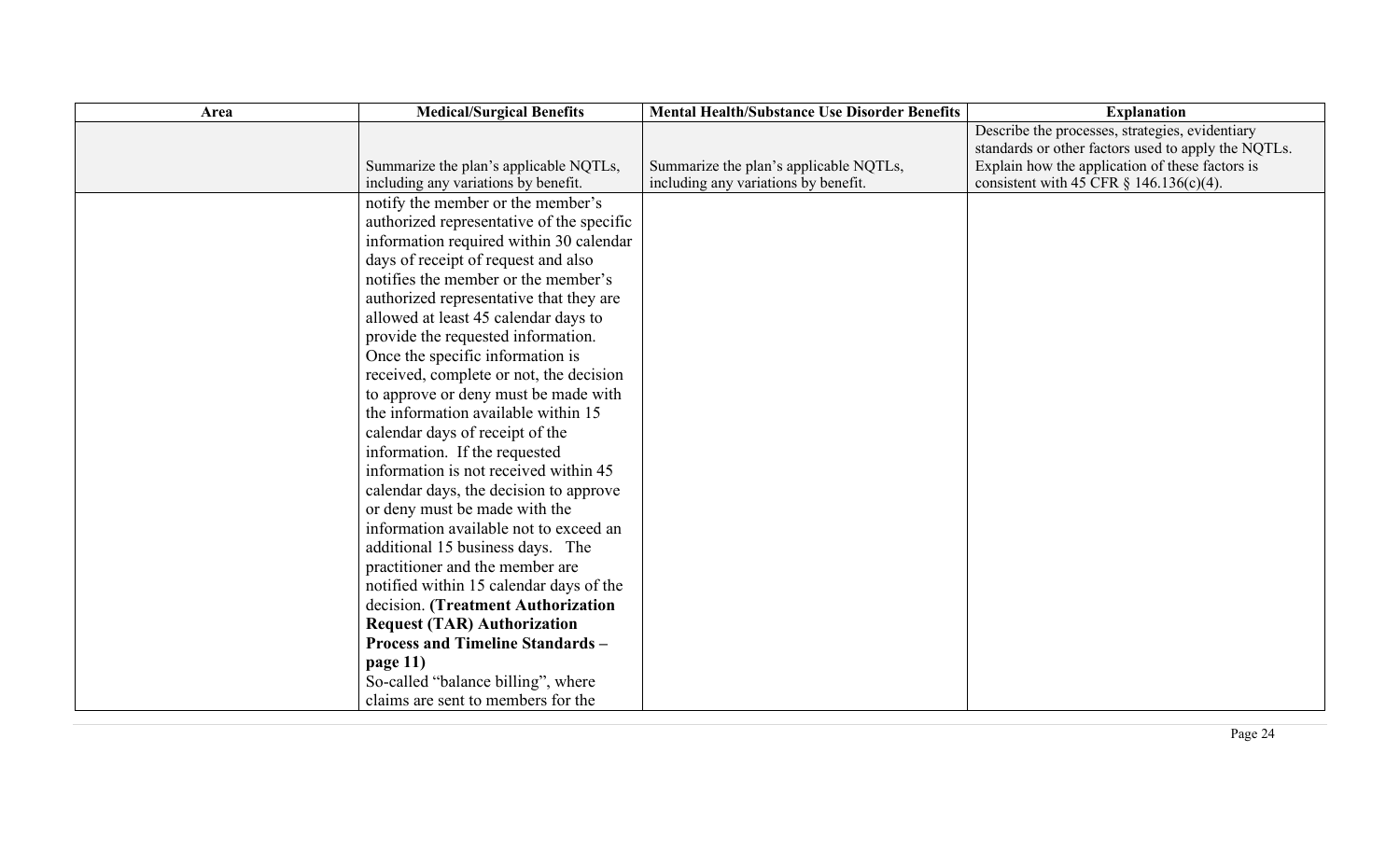| Area                                          | <b>Medical/Surgical Benefits</b>            | <b>Mental Health/Substance Use Disorder Benefits</b>                                            | <b>Explanation</b>                                                              |
|-----------------------------------------------|---------------------------------------------|-------------------------------------------------------------------------------------------------|---------------------------------------------------------------------------------|
|                                               |                                             |                                                                                                 | Describe the processes, strategies, evidentiary                                 |
|                                               |                                             |                                                                                                 | standards or other factors used to apply the NQTLs.                             |
|                                               | Summarize the plan's applicable NQTLs,      | Summarize the plan's applicable NQTLs,                                                          | Explain how the application of these factors is                                 |
|                                               | including any variations by benefit.        | including any variations by benefit.                                                            | consistent with 45 CFR $\S$ 146.136(c)(4).                                      |
|                                               | "balance" of the account after the Plan     |                                                                                                 |                                                                                 |
|                                               | has paid the claim pursuant to the          |                                                                                                 |                                                                                 |
|                                               | above, is not permitted. Plan members       |                                                                                                 |                                                                                 |
|                                               | are to be reassured that they are not       |                                                                                                 |                                                                                 |
|                                               | to be billed by providers for any           |                                                                                                 |                                                                                 |
|                                               | remainder, and that it is against           |                                                                                                 |                                                                                 |
|                                               | contractual requirements for a Plan         |                                                                                                 |                                                                                 |
|                                               | network provider to present such bills      |                                                                                                 |                                                                                 |
|                                               | for the balance of the account.             |                                                                                                 |                                                                                 |
|                                               | (Retrospective Review Process               |                                                                                                 |                                                                                 |
|                                               | <b>Emergency Care and/or Urgently</b>       |                                                                                                 |                                                                                 |
|                                               | Needed Services $-$ page 5)                 |                                                                                                 |                                                                                 |
|                                               |                                             |                                                                                                 |                                                                                 |
|                                               | In the event that VCHCP fails to pay a      |                                                                                                 |                                                                                 |
|                                               | participating provider for covered          |                                                                                                 |                                                                                 |
|                                               | services, the member shall not be liable    |                                                                                                 |                                                                                 |
|                                               | to the participating provider for any       |                                                                                                 |                                                                                 |
|                                               | sums owed by VCHCP. Participating           |                                                                                                 |                                                                                 |
|                                               | providers are contractually required to     |                                                                                                 |                                                                                 |
|                                               | accept VCHCP's payments on behalf of        |                                                                                                 |                                                                                 |
|                                               | the member for covered services and         |                                                                                                 |                                                                                 |
|                                               |                                             |                                                                                                 |                                                                                 |
|                                               | will not assert against the member          |                                                                                                 |                                                                                 |
|                                               | statutory or other lien rights that may     |                                                                                                 |                                                                                 |
|                                               | exist (VCHCP EOC page 20)                   |                                                                                                 |                                                                                 |
| <b>Outpatient, In-Network: Office Visits:</b> | No authorization required for the           | Retrospective review is provided for services<br>without authorization, where authorization was | See USBHPC P&P, Initial Authorization for<br><b>Behavioral Health Services.</b> |
|                                               | following:<br>Primary care physicians (PCP) |                                                                                                 |                                                                                 |
|                                               |                                             |                                                                                                 |                                                                                 |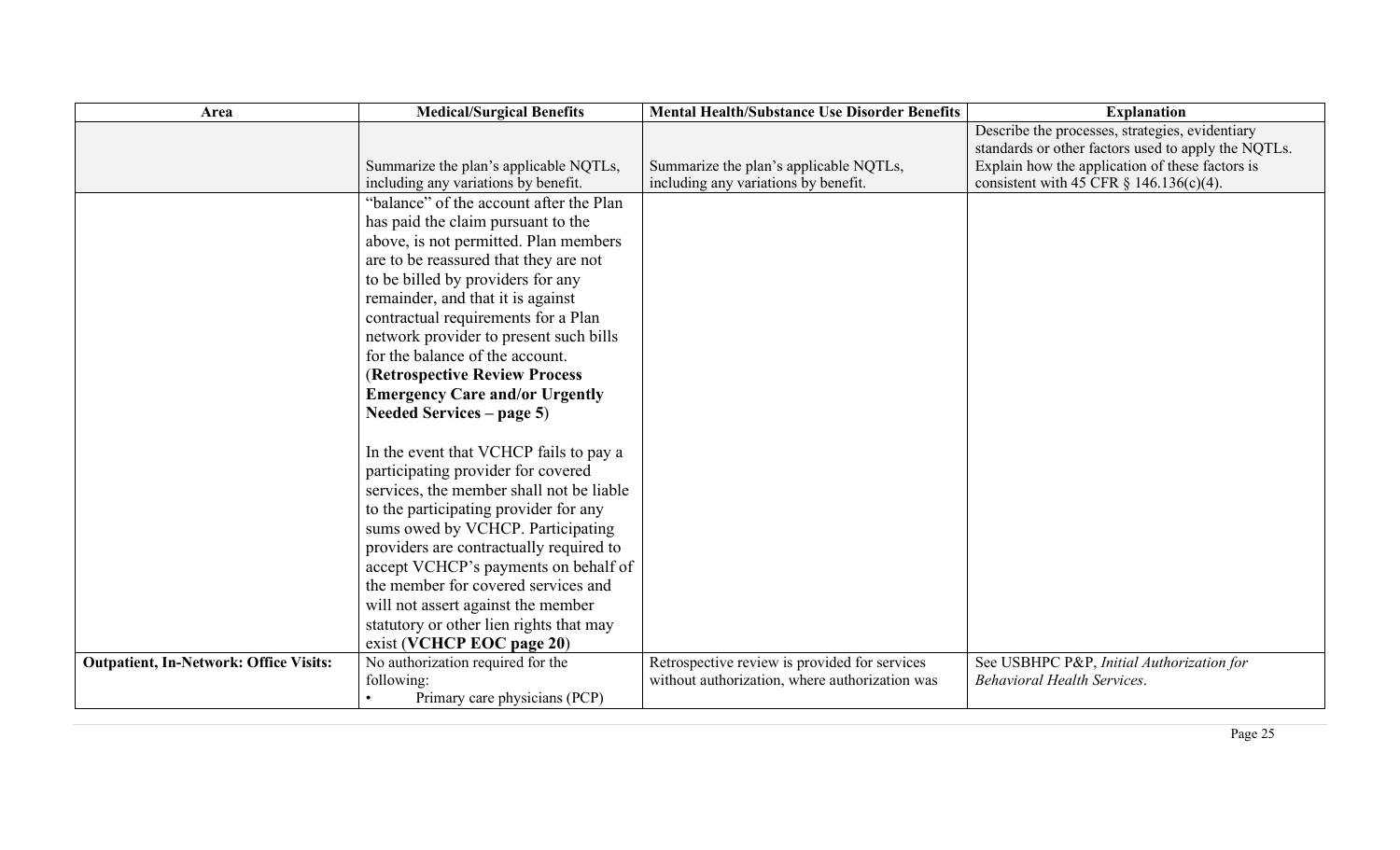| Area                                                                          | <b>Medical/Surgical Benefits</b>                                                                                                                                                                                                                                                                                                                                                                                                                                                                                                  | <b>Mental Health/Substance Use Disorder Benefits</b>                                                                                                                                                                                                                                                                                                                                                                                                                                                                                                                                                                                                                                                                              | <b>Explanation</b>                                                                                                                                                                                      |
|-------------------------------------------------------------------------------|-----------------------------------------------------------------------------------------------------------------------------------------------------------------------------------------------------------------------------------------------------------------------------------------------------------------------------------------------------------------------------------------------------------------------------------------------------------------------------------------------------------------------------------|-----------------------------------------------------------------------------------------------------------------------------------------------------------------------------------------------------------------------------------------------------------------------------------------------------------------------------------------------------------------------------------------------------------------------------------------------------------------------------------------------------------------------------------------------------------------------------------------------------------------------------------------------------------------------------------------------------------------------------------|---------------------------------------------------------------------------------------------------------------------------------------------------------------------------------------------------------|
|                                                                               | Summarize the plan's applicable NQTLs,<br>including any variations by benefit.                                                                                                                                                                                                                                                                                                                                                                                                                                                    | Summarize the plan's applicable NQTLs,<br>including any variations by benefit.                                                                                                                                                                                                                                                                                                                                                                                                                                                                                                                                                                                                                                                    | Describe the processes, strategies, evidentiary<br>standards or other factors used to apply the NQTLs.<br>Explain how the application of these factors is<br>consistent with 45 CFR $\S$ 146.136(c)(4). |
|                                                                               | office visits (VCHCP's Referrals and<br><b>Prior Authorization Process page 1)</b>                                                                                                                                                                                                                                                                                                                                                                                                                                                | required. No penalty is applied if medical<br>necessity is established.                                                                                                                                                                                                                                                                                                                                                                                                                                                                                                                                                                                                                                                           |                                                                                                                                                                                                         |
|                                                                               | Obstetrics and Gynecologic<br>services (Direct Access OB/GYN services)<br>(VCHCP EOC page 11)<br>Certain specialties office visits and<br>procedures that are covered under the<br>Direct Specialty Referral process (Policy:<br>Direct Specialty Referral pgs 1 & 2)<br>Common/routine<br>diagnostic/radiological imaging studies<br>(List of Diagnostic Studies that May or<br><b>May Not Require Prior Authorization;</b><br>page 1)<br>Routine outpatient services<br>There are no fail first or step-therapy<br>requirements | All requests for retrospective reviews must be<br>received by Optum within 180 calendar days of<br>the date the services were provided to the<br>Member, unless applicable law mandates<br>otherwise. Requests for retrospective review must<br>include information regarding the reason or<br>circumstances preventing required prior<br>authorization or notification and will be processed<br>at the sole discretion of Optum.<br>For all retrospective reviews, Optum will issue a<br>determination within 30 calendar days of receipt<br>of the request, unless otherwise required by<br>applicable law. Any retrospective review requests<br>received outside the established time frame will<br>not be processed by Optum. |                                                                                                                                                                                                         |
| <b>Outpatient, In-Network: Other</b><br><b>Outpatient Items and Services:</b> | Outpatient services that require<br>authorization are: • Certain Specialist<br>physicians (VCHCP EOC page 20)                                                                                                                                                                                                                                                                                                                                                                                                                     | Retrospective review is provided for services<br>without authorization, where authorization was<br>required. No penalty is applied if medical<br>necessity is established.                                                                                                                                                                                                                                                                                                                                                                                                                                                                                                                                                        | USBHPC P&P, Retrospective Review                                                                                                                                                                        |
|                                                                               | Primary care physician (PCP) must<br>request, arrange for and obtain Plan's prior<br>approval for referrals to certain specialists,                                                                                                                                                                                                                                                                                                                                                                                               | All requests for retrospective reviews must be<br>received by Optum within 180 calendar days of<br>the date the services were provided to the                                                                                                                                                                                                                                                                                                                                                                                                                                                                                                                                                                                     |                                                                                                                                                                                                         |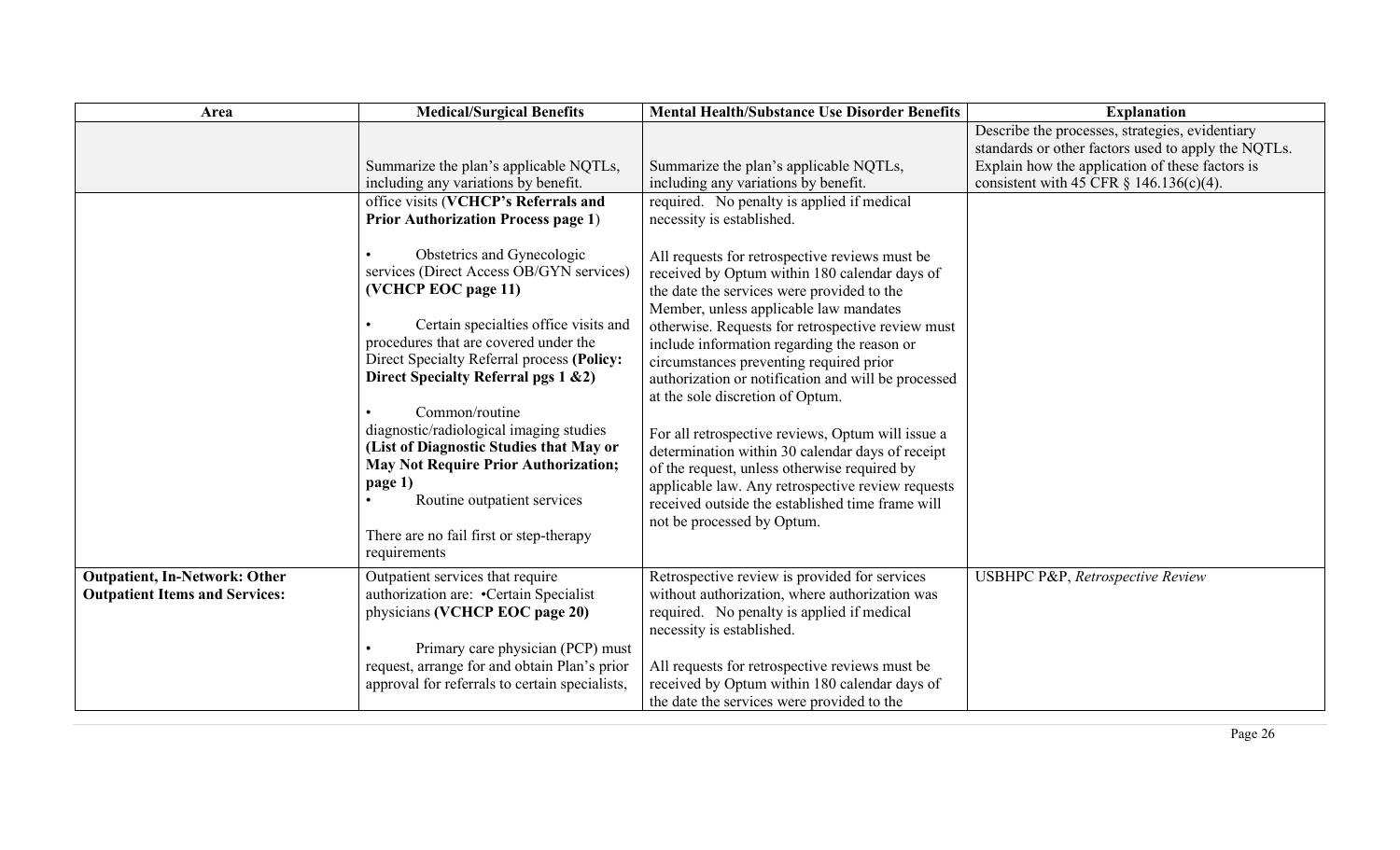| Area | <b>Medical/Surgical Benefits</b>                                                                                                                                                                                                                                                                                                                                                                                                                                                                                                                                                                                                                                                                                                                                                                                                                                                                                                                                                                                 | <b>Mental Health/Substance Use Disorder Benefits</b>                                                                                                                                                                                                                                                                                                                                                                                                                                                                                                                             | <b>Explanation</b>                                                                                                                                                                                      |
|------|------------------------------------------------------------------------------------------------------------------------------------------------------------------------------------------------------------------------------------------------------------------------------------------------------------------------------------------------------------------------------------------------------------------------------------------------------------------------------------------------------------------------------------------------------------------------------------------------------------------------------------------------------------------------------------------------------------------------------------------------------------------------------------------------------------------------------------------------------------------------------------------------------------------------------------------------------------------------------------------------------------------|----------------------------------------------------------------------------------------------------------------------------------------------------------------------------------------------------------------------------------------------------------------------------------------------------------------------------------------------------------------------------------------------------------------------------------------------------------------------------------------------------------------------------------------------------------------------------------|---------------------------------------------------------------------------------------------------------------------------------------------------------------------------------------------------------|
|      | Summarize the plan's applicable NQTLs,<br>including any variations by benefit.                                                                                                                                                                                                                                                                                                                                                                                                                                                                                                                                                                                                                                                                                                                                                                                                                                                                                                                                   | Summarize the plan's applicable NQTLs,<br>including any variations by benefit.                                                                                                                                                                                                                                                                                                                                                                                                                                                                                                   | Describe the processes, strategies, evidentiary<br>standards or other factors used to apply the NQTLs.<br>Explain how the application of these factors is<br>consistent with 45 CFR $\S$ 146.136(c)(4). |
|      | and for hospitalizations and certain other<br>benefits (VCHCP EOC page 20)<br>Other Outpatient Services:<br>Participating hospital and supplies<br>authorized by the Plan and performed by<br>hospital or outpatient facility such as<br>outpatient surgery, radiology, pathology,<br>cardiology, hemodialysis and other<br>diagnostic services (VCHCP EOC page<br>38)<br>Outpatient surgery, clinical trials,<br>dialysis, DME, genetic and infertility<br>services, home health & hospice services,<br>orthotics & prosthetics, pain management<br>program, orthotics & prosthetics, non-<br>routine radiological imaging and diagnostic<br>studies such as MRI/MRA/MRV, Bone<br>Scan, CT Angiograpy, Dexa Scan,<br>Myelogram, Pet Scan Nuclear Medicine<br>(VCHCP's Referrals and Prior<br><b>Authorization Process List-whole</b><br>document; Prior Authorization Guide-<br>whole document, List of Diagnostic<br><b>Studies that May or May Not Require</b><br><b>Prior Authorization –whole document)</b> | Member, unless applicable law mandates<br>otherwise. Requests for retrospective review must<br>include information regarding the reason or<br>circumstances preventing required prior<br>authorization or notification and will be processed<br>at the sole discretion of Optum.<br>For all retrospective reviews, Optum will issue a<br>determination within 30 calendar days of receipt<br>of the request, unless otherwise required by<br>applicable law. Any retrospective review requests<br>received outside the established time frame will<br>not be processed by Optum. |                                                                                                                                                                                                         |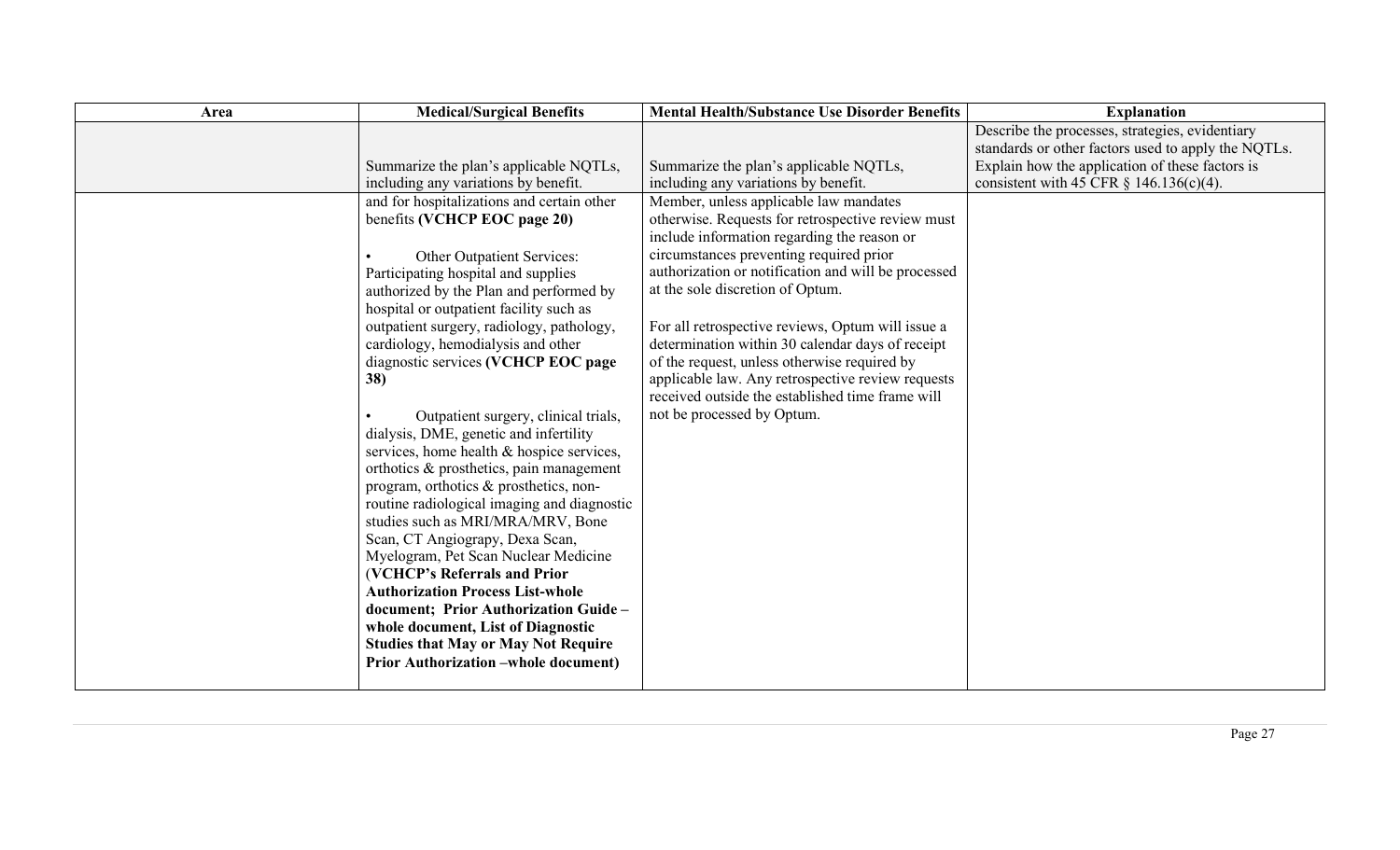| Area | <b>Medical/Surgical Benefits</b>                                                                                                                                                                              | <b>Mental Health/Substance Use Disorder Benefits</b>                           | <b>Explanation</b>                                                                                                                                                                                      |
|------|---------------------------------------------------------------------------------------------------------------------------------------------------------------------------------------------------------------|--------------------------------------------------------------------------------|---------------------------------------------------------------------------------------------------------------------------------------------------------------------------------------------------------|
|      | Summarize the plan's applicable NQTLs,<br>including any variations by benefit.                                                                                                                                | Summarize the plan's applicable NQTLs,<br>including any variations by benefit. | Describe the processes, strategies, evidentiary<br>standards or other factors used to apply the NQTLs.<br>Explain how the application of these factors is<br>consistent with 45 CFR $\S$ 146.136(c)(4). |
|      | Authorization Required for all inpatient<br>hospital care (Prior Authorization Guide<br>pg. 2 of the document)                                                                                                |                                                                                |                                                                                                                                                                                                         |
|      | Admission Authorization must contain the<br>following details regarding the admission:                                                                                                                        |                                                                                |                                                                                                                                                                                                         |
|      | Member Name<br>$\bullet$<br>Member's Benefit Plan.<br>$\bullet$                                                                                                                                               |                                                                                |                                                                                                                                                                                                         |
|      | Other Insurance<br>$\bullet$                                                                                                                                                                                  |                                                                                |                                                                                                                                                                                                         |
|      | Member ID#<br>$\bullet$                                                                                                                                                                                       |                                                                                |                                                                                                                                                                                                         |
|      | Requesting Provider<br>$\bullet$                                                                                                                                                                              |                                                                                |                                                                                                                                                                                                         |
|      | Referral Provider<br>$\bullet$<br>Services that are required as a<br>$\bullet$<br>result of an accident are specified as such<br>and the location of the accident is noted<br>such as work, home, auto, other |                                                                                |                                                                                                                                                                                                         |
|      | Diagnosis (ICD-10 Code),<br>Procedure (CPT Code)                                                                                                                                                              |                                                                                |                                                                                                                                                                                                         |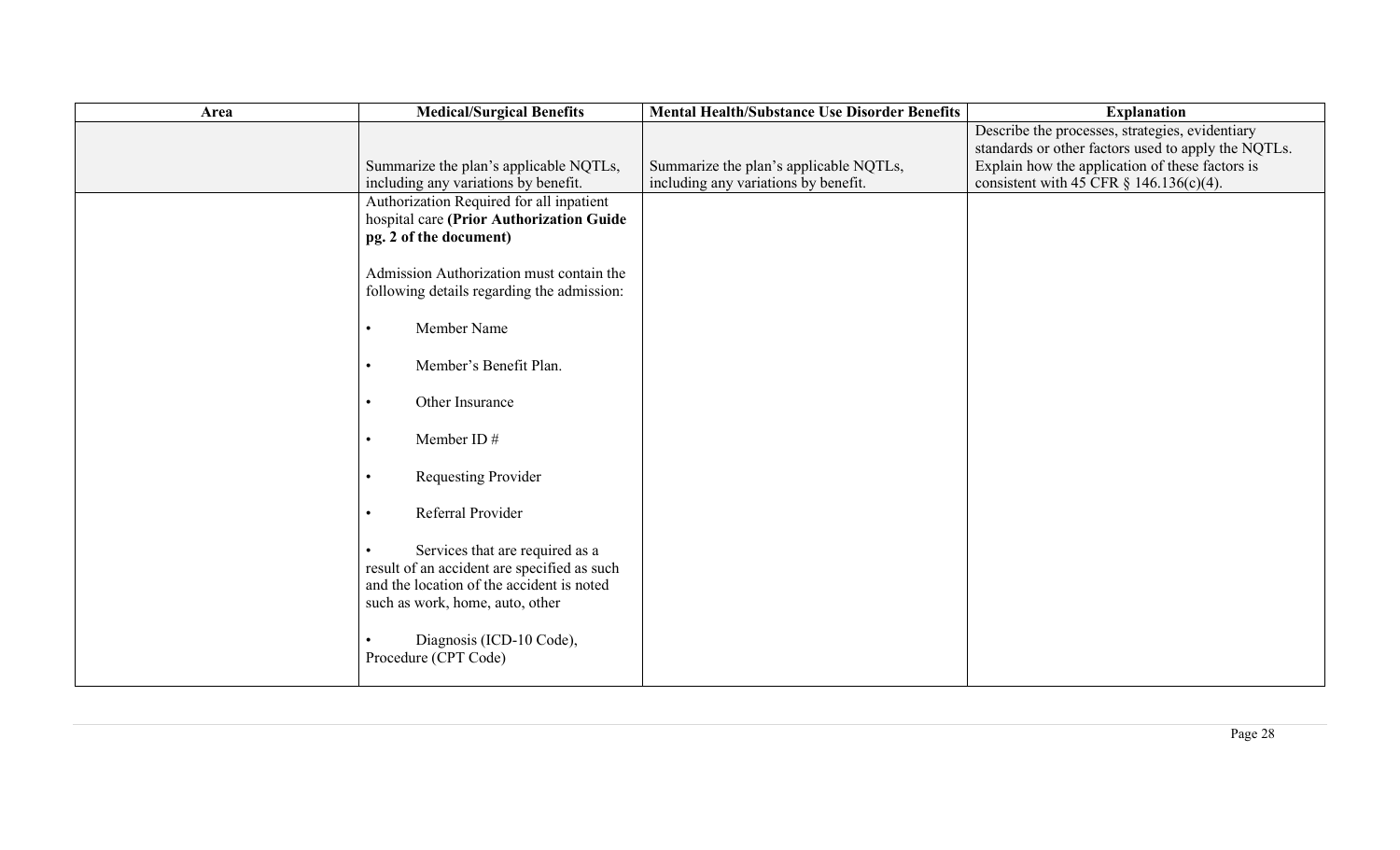| Area      | <b>Medical/Surgical Benefits</b>                                                                                                                                                                                                                                                                                                                                                                                                                                                                                                                                                                                                                                                                                                                                                                                                                                                                                                                             | <b>Mental Health/Substance Use Disorder Benefits</b>                           | <b>Explanation</b>                                                                                     |
|-----------|--------------------------------------------------------------------------------------------------------------------------------------------------------------------------------------------------------------------------------------------------------------------------------------------------------------------------------------------------------------------------------------------------------------------------------------------------------------------------------------------------------------------------------------------------------------------------------------------------------------------------------------------------------------------------------------------------------------------------------------------------------------------------------------------------------------------------------------------------------------------------------------------------------------------------------------------------------------|--------------------------------------------------------------------------------|--------------------------------------------------------------------------------------------------------|
|           |                                                                                                                                                                                                                                                                                                                                                                                                                                                                                                                                                                                                                                                                                                                                                                                                                                                                                                                                                              |                                                                                | Describe the processes, strategies, evidentiary<br>standards or other factors used to apply the NQTLs. |
|           |                                                                                                                                                                                                                                                                                                                                                                                                                                                                                                                                                                                                                                                                                                                                                                                                                                                                                                                                                              |                                                                                |                                                                                                        |
|           | Summarize the plan's applicable NQTLs,<br>including any variations by benefit.<br>(Policy: Treatment Authorization Request<br>(TAR) Authorization Process and Timeline<br>Standards pg. 5 of the document).<br>Additional medical/surgical specific<br>information must also be included to<br>determine medical necessity as Plan<br>practice guidelines, Plan policies and<br>procedures, and other accepted criteria are<br>applied by qualified personnel in making<br>authorization determinations. This process<br>includes the application of the guidelines<br>and criteria based on the needs of<br>individual patients and characteristics of<br>the local delivery system. (Medical Policy<br><b>Development and Application of Medical</b><br>Criteria; pgs 2 & 3 of the document)<br>The additional information may<br>include:<br>Clinical History/Findings which<br>justify the requested procedure<br>Attempted treatment, other<br>consults | Summarize the plan's applicable NQTLs,<br>including any variations by benefit. | Explain how the application of these factors is<br>consistent with 45 CFR $\S$ 146.136(c)(4).          |
| $\bullet$ | Hospital records, if indicated                                                                                                                                                                                                                                                                                                                                                                                                                                                                                                                                                                                                                                                                                                                                                                                                                                                                                                                               |                                                                                |                                                                                                        |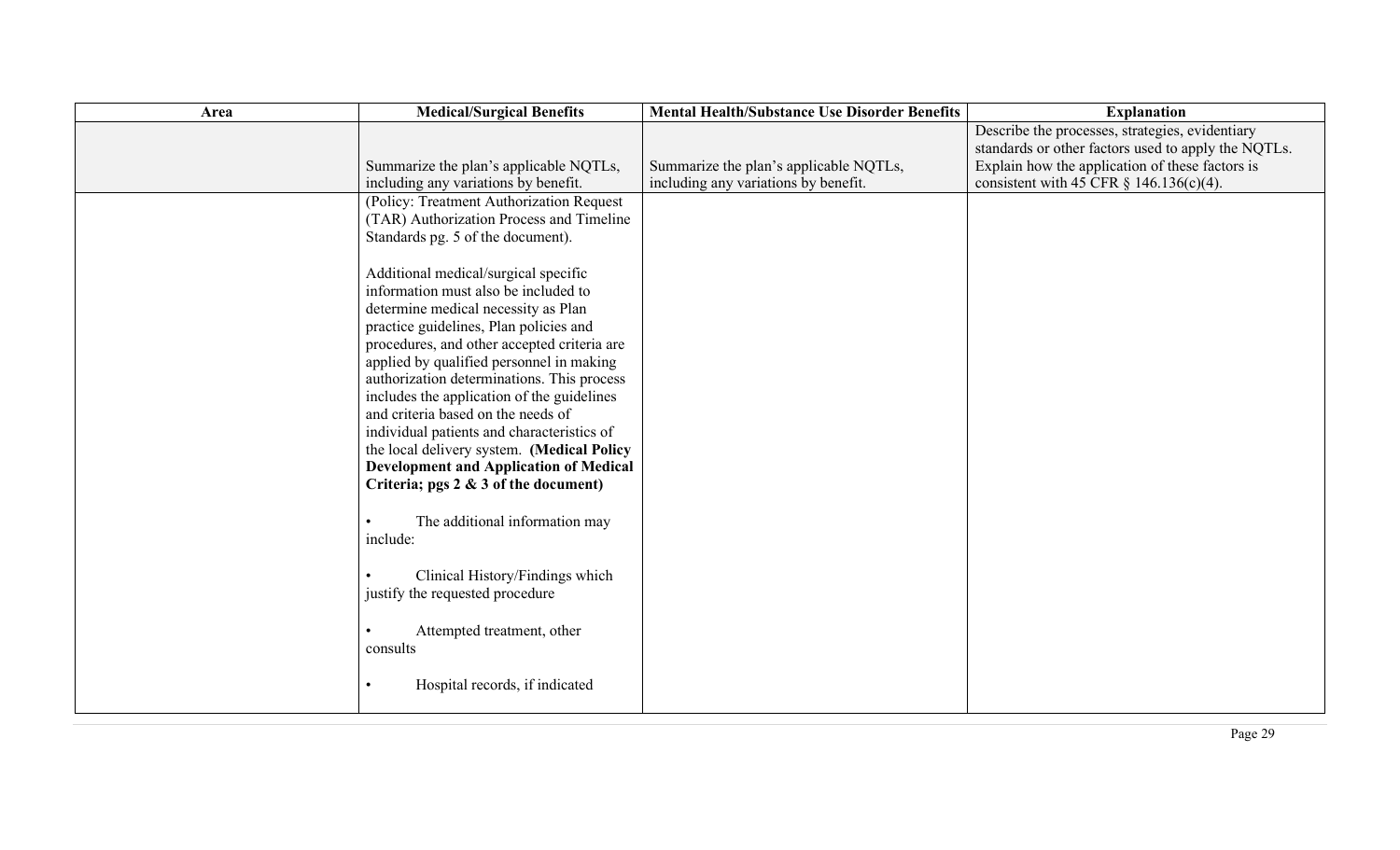| Area | <b>Medical/Surgical Benefits</b>                                                                                                                                                                | <b>Mental Health/Substance Use Disorder Benefits</b> | <b>Explanation</b>                                                                                     |
|------|-------------------------------------------------------------------------------------------------------------------------------------------------------------------------------------------------|------------------------------------------------------|--------------------------------------------------------------------------------------------------------|
|      |                                                                                                                                                                                                 |                                                      | Describe the processes, strategies, evidentiary<br>standards or other factors used to apply the NQTLs. |
|      | Summarize the plan's applicable NQTLs,                                                                                                                                                          | Summarize the plan's applicable NQTLs,               | Explain how the application of these factors is                                                        |
|      | including any variations by benefit.                                                                                                                                                            | including any variations by benefit.                 | consistent with 45 CFR $\S$ 146.136(c)(4).                                                             |
|      | Diagnostic testing if indicated or<br>applicable                                                                                                                                                |                                                      |                                                                                                        |
|      | Operative and pathological reports<br>when applicable                                                                                                                                           |                                                      |                                                                                                        |
|      | Medications<br>$\bullet$                                                                                                                                                                        |                                                      |                                                                                                        |
|      | Requested care, procedure, or test<br>(CPT and/or HCPCS code)                                                                                                                                   |                                                      |                                                                                                        |
|      | Description of service (inpatient,<br>outpatient, office)                                                                                                                                       |                                                      |                                                                                                        |
|      | Estimated length of stay (for inpatient<br>requests) (Policy: Treatment<br><b>Authorization Request (TAR)</b><br><b>Authorization Process and Timeline</b><br>Standards pg. 5 of the document). |                                                      |                                                                                                        |
|      | The facility must contact the Plan for Prior<br>Authorization if additional care is needed<br>after member's emergency condition is<br>stabilized (VCHCP EOC page 19)                           |                                                      |                                                                                                        |
|      | For emergency admissions, the Plan<br>requires that prior authorization be obtained<br>for medical care that follow stabilization of<br>an emergency medical condition. The                     |                                                      |                                                                                                        |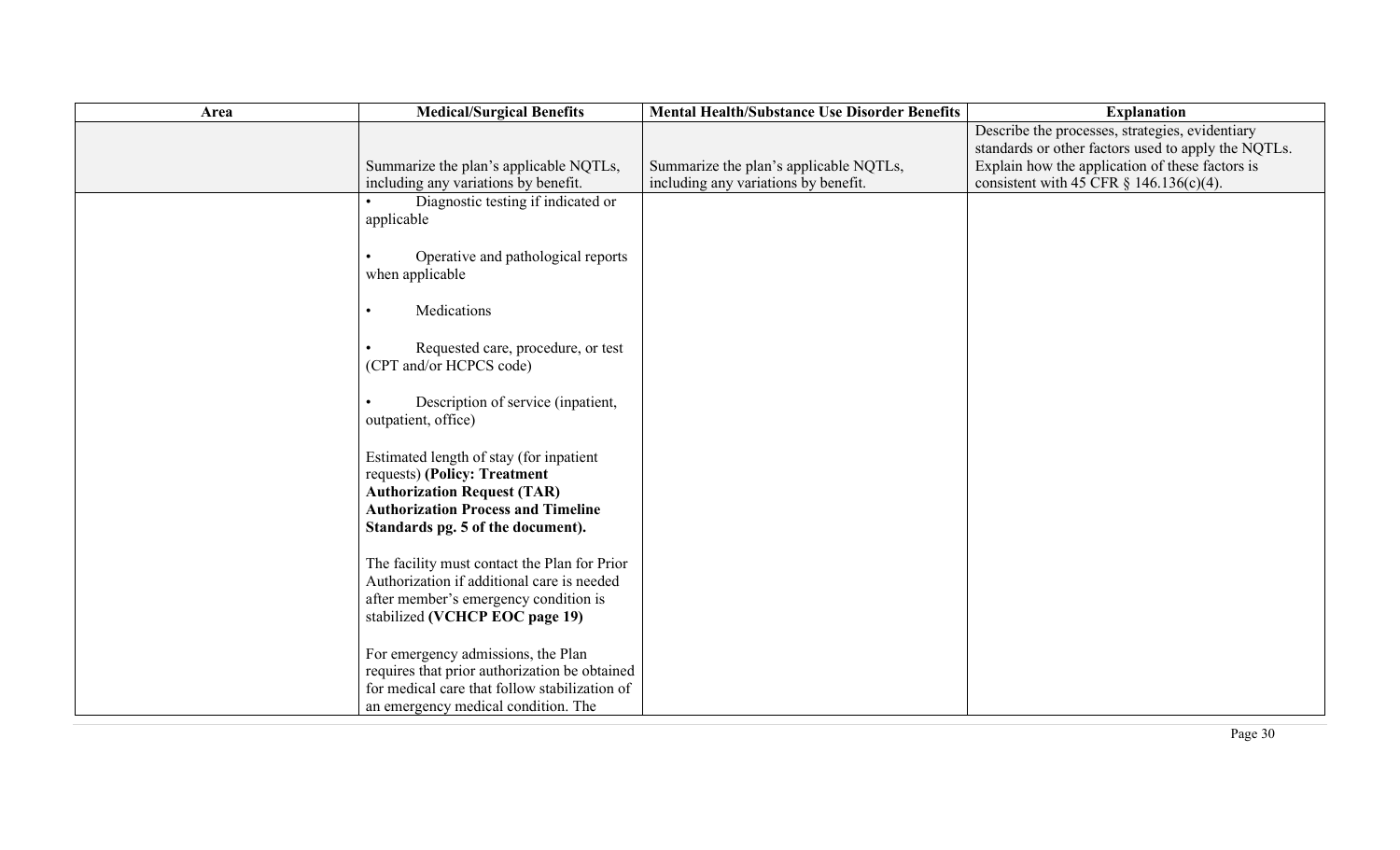| Area                              | <b>Medical/Surgical Benefits</b>                                                                                                                                                                                                                                                                                                                                                                                                                                                                                                      | <b>Mental Health/Substance Use Disorder Benefits</b>                                                                                                                                                                                     | <b>Explanation</b>                                                                                                                                                                                      |
|-----------------------------------|---------------------------------------------------------------------------------------------------------------------------------------------------------------------------------------------------------------------------------------------------------------------------------------------------------------------------------------------------------------------------------------------------------------------------------------------------------------------------------------------------------------------------------------|------------------------------------------------------------------------------------------------------------------------------------------------------------------------------------------------------------------------------------------|---------------------------------------------------------------------------------------------------------------------------------------------------------------------------------------------------------|
|                                   | Summarize the plan's applicable NQTLs,<br>including any variations by benefit.                                                                                                                                                                                                                                                                                                                                                                                                                                                        | Summarize the plan's applicable NQTLs,<br>including any variations by benefit.                                                                                                                                                           | Describe the processes, strategies, evidentiary<br>standards or other factors used to apply the NQTLs.<br>Explain how the application of these factors is<br>consistent with 45 CFR $\S$ 146.136(c)(4). |
|                                   | provider of care should request<br>authorization from the Plan to provide post-<br>stabilization of medical care (Policy: TAR<br><b>Emergency Care Services pg. 5)</b><br>Primary care physician (PCP) must request,<br>arrange for and obtain Plan's prior approval<br>for referrals to certain specialists, and for<br>hospitalizations and certain other benefits<br>(VCHCP EOC page 16)<br>There are no fail first or step-therapy<br>requirements.                                                                               |                                                                                                                                                                                                                                          |                                                                                                                                                                                                         |
| <b>Inpatient, Out-of-Network:</b> | Members must receive covered services<br>from Plan providers inside the Plan's<br>Service Area, except for Emergency care,<br>urgent care, and post-stabilization care<br>received from non-Plan Providers when<br>authorized by the Plan. (VCHCP EOC<br>page 10)<br>Non-emergency services with non -<br>participating provider are covered only<br>when such services have been pre-<br>authorized by the Plan (VCHCP EOC<br>page 21)<br>If member is admitted to an out of network<br>facility as a result of an emergency medical | Members must receive covered services from<br>USBHPC contracted providers except for<br>Emergency care. Post-stabilization care and other<br>behavioral health services received from non-Plan<br>Providers when authorized by the Plan. | See USBHPC P&Ps, Provision of Crisis & Emergency<br>Services and Participating and Non-Participating<br>Clinician and Facility Referrals.                                                               |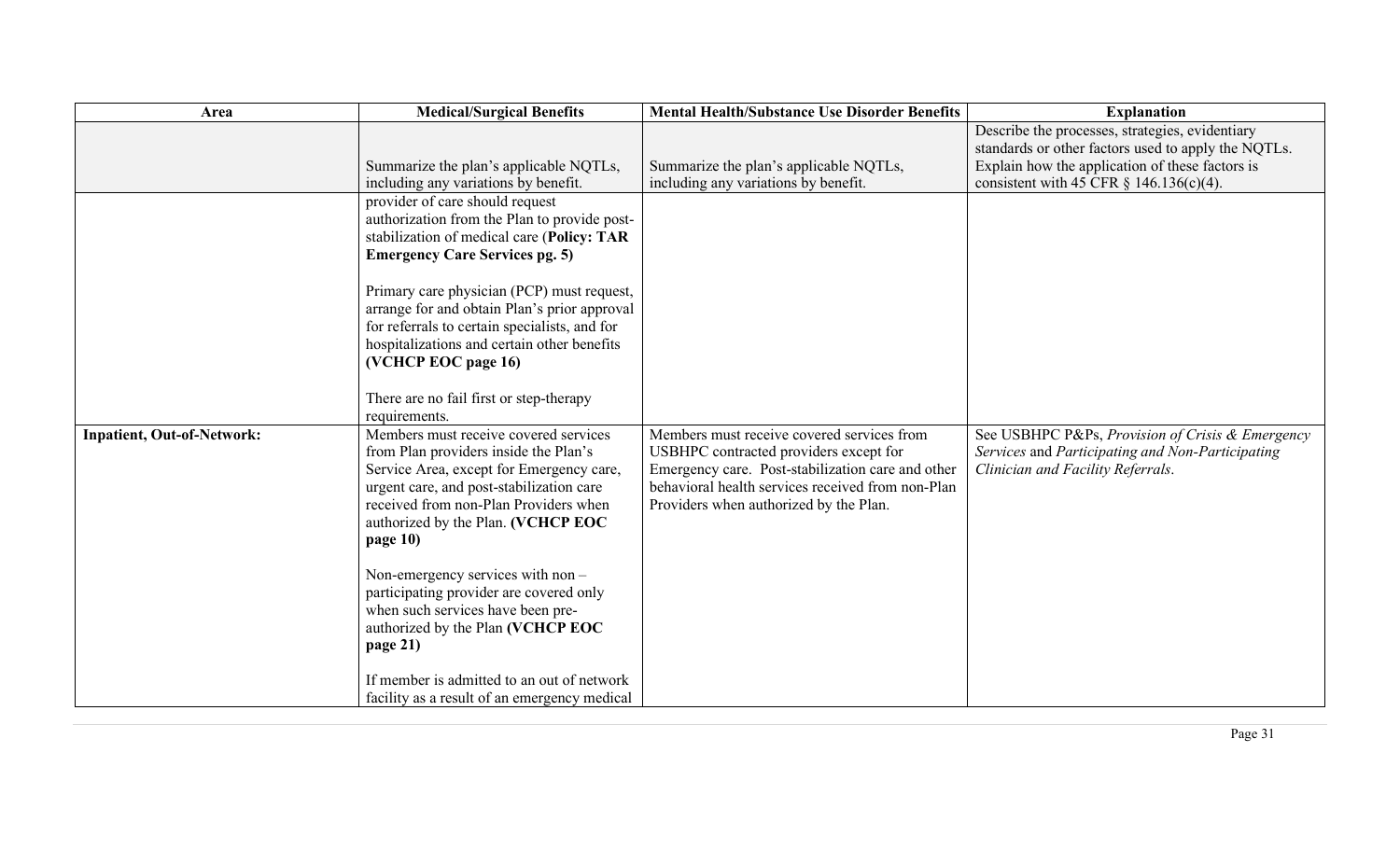| Area                                                        | <b>Medical/Surgical Benefits</b>                                                                                                                                                                                                                                                                                                                                                                                                                                                                                                                                                           | <b>Mental Health/Substance Use Disorder Benefits</b>                                                                                                                                                                                     | <b>Explanation</b>                                                                                                                                                                                      |
|-------------------------------------------------------------|--------------------------------------------------------------------------------------------------------------------------------------------------------------------------------------------------------------------------------------------------------------------------------------------------------------------------------------------------------------------------------------------------------------------------------------------------------------------------------------------------------------------------------------------------------------------------------------------|------------------------------------------------------------------------------------------------------------------------------------------------------------------------------------------------------------------------------------------|---------------------------------------------------------------------------------------------------------------------------------------------------------------------------------------------------------|
|                                                             | Summarize the plan's applicable NQTLs,<br>including any variations by benefit.                                                                                                                                                                                                                                                                                                                                                                                                                                                                                                             | Summarize the plan's applicable NQTLs,<br>including any variations by benefit.                                                                                                                                                           | Describe the processes, strategies, evidentiary<br>standards or other factors used to apply the NQTLs.<br>Explain how the application of these factors is<br>consistent with 45 CFR $\S$ 146.136(c)(4). |
|                                                             | condition, once member's condition is<br>stabilized VCHCP has an option to transfer<br>the member to an in-network facility,<br>otherwise, member will be financially<br>responsible for services rendered (VCHCP<br>EOC page 17)                                                                                                                                                                                                                                                                                                                                                          |                                                                                                                                                                                                                                          |                                                                                                                                                                                                         |
|                                                             | The case manager manages and tracks out-<br>of-network hospitalizations for members<br>and arranges for transfer to an in-Plan<br>hospital or provider as soon as the member<br>is stable for transfer. The Medical Director<br>has responsibility for ensuring the process<br>and the Medical Director or his designee<br>will have substantial involvement in the<br>implementation of the case management.<br>Physicians from appropriate specialty areas<br>assist in making determinations of medical<br>appropriateness. The staff facilitates<br>continuity and coordination of the |                                                                                                                                                                                                                                          |                                                                                                                                                                                                         |
|                                                             | member's care. (Policy: Case<br>Management (CM) Out of Network and<br>Out of Area Services pgs 1 & 2)                                                                                                                                                                                                                                                                                                                                                                                                                                                                                      |                                                                                                                                                                                                                                          |                                                                                                                                                                                                         |
| <b>Outpatient, Out-of-Network: Office</b><br><b>Visits:</b> | Members must receive covered services<br>from Plan providers inside the Plan's<br>Service Area, except for Emergency care,<br>urgent care, and post-stabilization care<br>received from non-Plan Providers when                                                                                                                                                                                                                                                                                                                                                                            | Members must receive covered services from<br>USBHPC contracted providers except for<br>Emergency care. Post-stabilization care and other<br>behavioral health services received from non-Plan<br>Providers when authorized by the Plan. | See USBHPC P&Ps, Provision of Crisis & Emergency<br>Services and Participating and Non-Participating<br>Clinician and Facility Referrals.                                                               |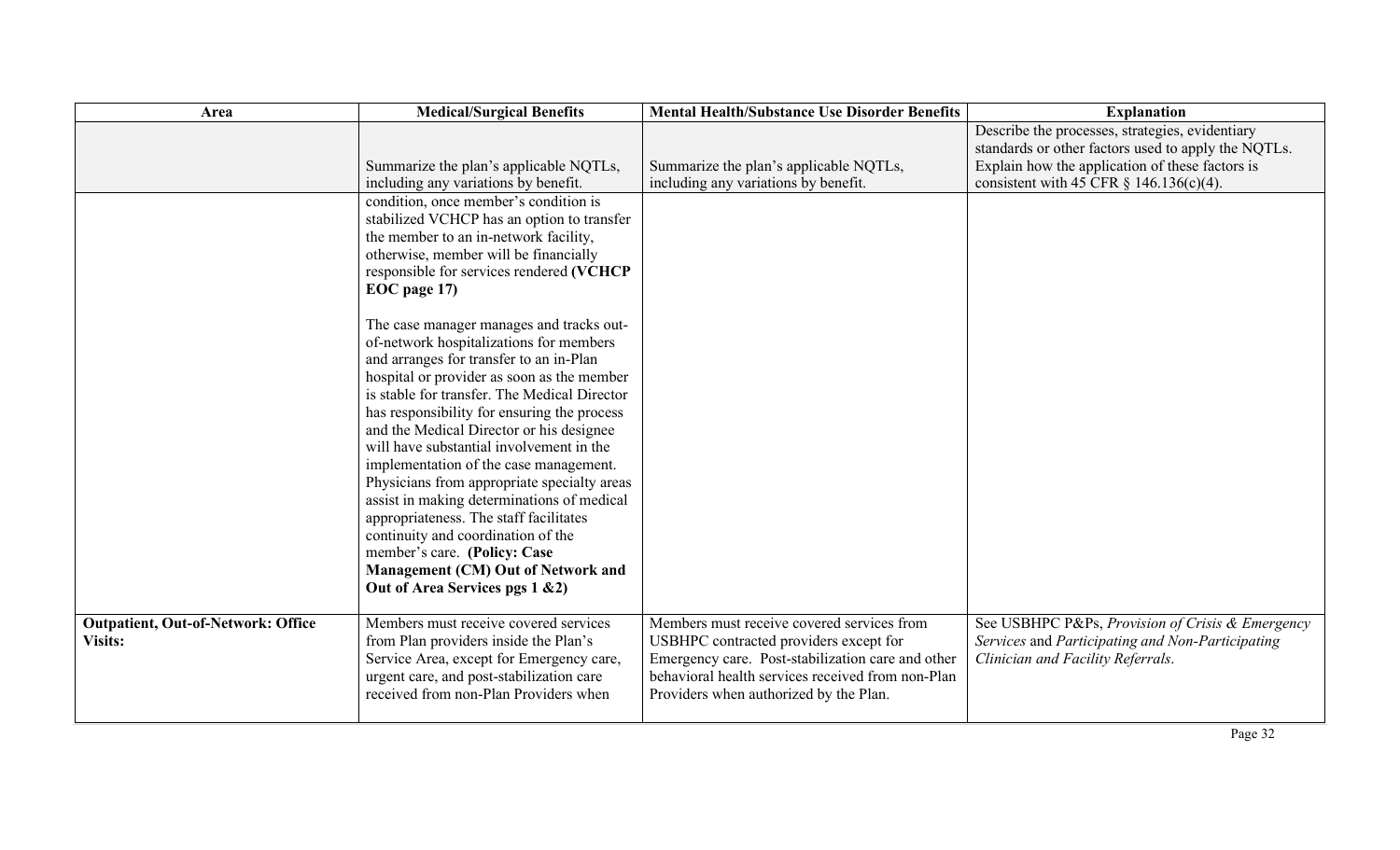| Area | <b>Medical/Surgical Benefits</b>                                                                                                                                                                                                                                                                                                                                                                                                                                                                                                                        | <b>Mental Health/Substance Use Disorder Benefits</b>                           | <b>Explanation</b>                                                                                                                                                                                      |
|------|---------------------------------------------------------------------------------------------------------------------------------------------------------------------------------------------------------------------------------------------------------------------------------------------------------------------------------------------------------------------------------------------------------------------------------------------------------------------------------------------------------------------------------------------------------|--------------------------------------------------------------------------------|---------------------------------------------------------------------------------------------------------------------------------------------------------------------------------------------------------|
|      | Summarize the plan's applicable NQTLs,<br>including any variations by benefit.                                                                                                                                                                                                                                                                                                                                                                                                                                                                          | Summarize the plan's applicable NQTLs,<br>including any variations by benefit. | Describe the processes, strategies, evidentiary<br>standards or other factors used to apply the NQTLs.<br>Explain how the application of these factors is<br>consistent with 45 CFR $\S$ 146.136(c)(4). |
|      | authorized by the Plan. (VCHCP EOC<br>page 10)<br>Non-emergency services with non -<br>participating provider are covered only<br>when such services have been pre-<br>authorized by the Plan<br>(VCHCP EOC page 10)<br>If member is admitted to an out of network<br>facility as a result of an emergency medical<br>condition, once member's condition is<br>stabilized VCHCP has an option to transfer<br>the member to an in-network facility,<br>otherwise, member will be financially<br>responsible for services rendered<br>(VCHCP EOC page 10) |                                                                                |                                                                                                                                                                                                         |
|      | Elective follow-up care and /or<br>services, (that is, elective care needs<br>arising out of the emergency condition<br>which was being treated), to be<br>furnished when the patient is not in the<br>Plan's service area, (that is, not in<br>Ventura County), require Plan pre-<br>authorization (Policy: Treatment<br><b>Authorization Request (TAR)</b><br><b>Emergency Care Services – page 4)</b>                                                                                                                                                |                                                                                |                                                                                                                                                                                                         |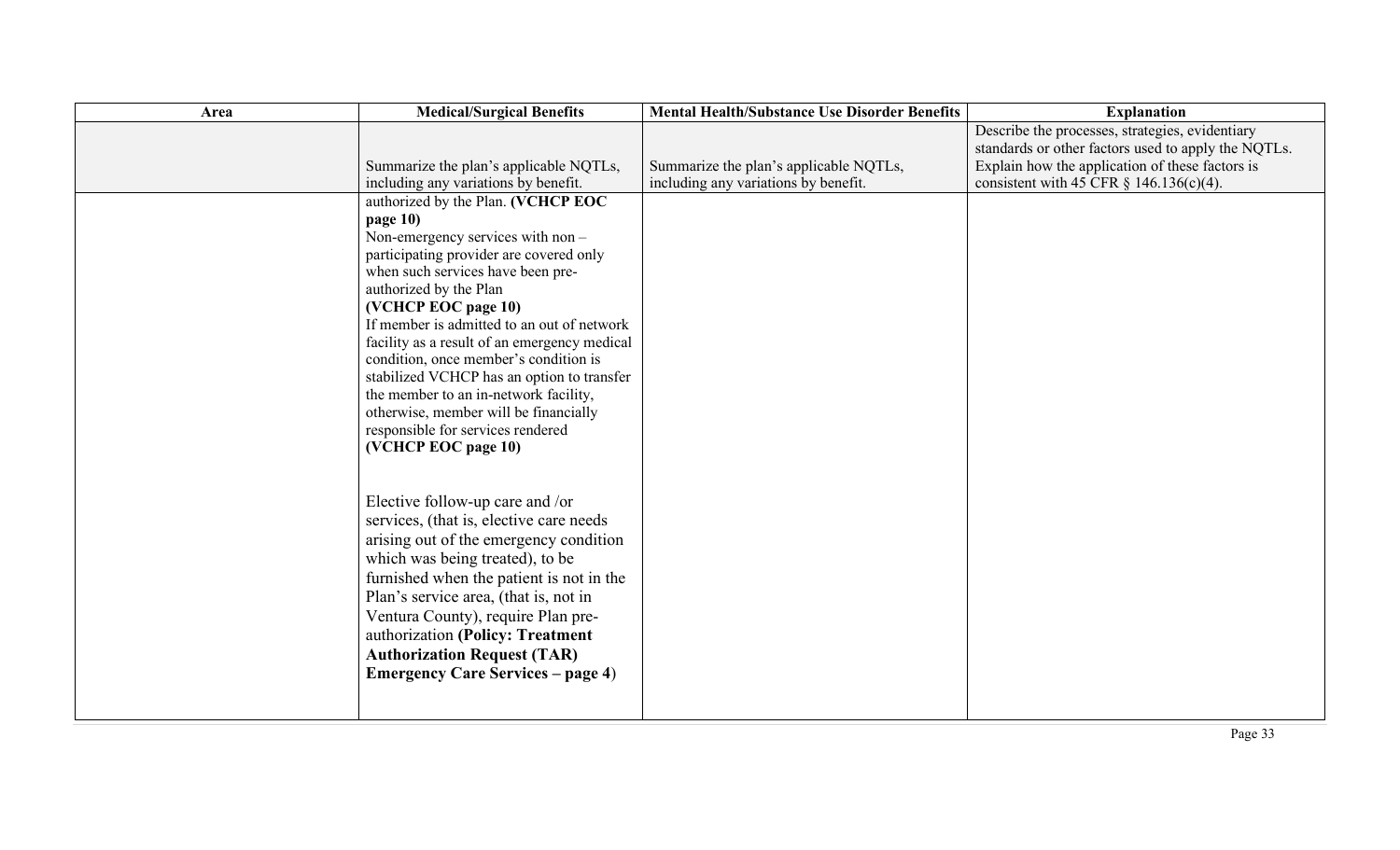| Area                                                                   | <b>Medical/Surgical Benefits</b>                                                                                                                                                                                                                                                                                                                                                                                                                                                                                                                                               | <b>Mental Health/Substance Use Disorder Benefits</b>                                                                                                                                                                                                                                                                                                                                                                                                                                                                 | <b>Explanation</b>                                                                                                                                                                                      |
|------------------------------------------------------------------------|--------------------------------------------------------------------------------------------------------------------------------------------------------------------------------------------------------------------------------------------------------------------------------------------------------------------------------------------------------------------------------------------------------------------------------------------------------------------------------------------------------------------------------------------------------------------------------|----------------------------------------------------------------------------------------------------------------------------------------------------------------------------------------------------------------------------------------------------------------------------------------------------------------------------------------------------------------------------------------------------------------------------------------------------------------------------------------------------------------------|---------------------------------------------------------------------------------------------------------------------------------------------------------------------------------------------------------|
|                                                                        | Summarize the plan's applicable NQTLs,<br>including any variations by benefit.                                                                                                                                                                                                                                                                                                                                                                                                                                                                                                 | Summarize the plan's applicable NQTLs,<br>including any variations by benefit.                                                                                                                                                                                                                                                                                                                                                                                                                                       | Describe the processes, strategies, evidentiary<br>standards or other factors used to apply the NQTLs.<br>Explain how the application of these factors is<br>consistent with 45 CFR $\S$ 146.136(c)(4). |
| <b>Outpatient, Out-of-Network: Other</b><br><b>Items and Services:</b> | Non-emergency services with non -<br>participating provider are covered only<br>when such services have been pre-<br>authorized by the Plan (VCHCP EOC<br>page 16)<br>Elective follow-up care and /or<br>services, (that is, elective care needs<br>arising out of the emergency condition<br>which was being treated), to be<br>furnished when the patient is not in the<br>Plan's service area, (that is, not in<br>Ventura County), require Plan pre-<br>authorization (Policy: Treatment<br><b>Authorization Request (TAR)</b><br><b>Emergency Care Services – page 4)</b> | Members must receive covered services from<br>USBHPC contracted providers except for<br>Emergency care. Post-stabilization care and other<br>behavioral health services received from non-Plan<br>Providers when authorized by the Plan.                                                                                                                                                                                                                                                                             | See USBHPC P&Ps, Provision of Crisis & Emergency<br>Services and Participating and Non-Participating<br>Clinician and Facility Referrals.                                                               |
| <b>E. Emergency Services</b>                                           | No referrals or authorization are needed to<br>access Emergency needs (EOC page 14<br>under "Referrals for Health Care<br>Services")<br>Members must receive covered services<br>from Plan providers inside the Plan's<br>Service Area, except for Emergency care,<br>urgent care, and post-stabilization care<br>received from non-Plan Providers when<br>authorized by the Plan. (VCHCP EOC<br>page 10)                                                                                                                                                                      | USBHPC does not deny coverage for Emergency<br>Services and Care to treat a Psychiatric<br><b>Emergency Medical Condition.</b><br><b>Psychiatric Emergency Services and Care are</b><br>Medically Necessary including the medical<br>screening, examination and evaluation by a<br>physician, or other licensed personnel – to the<br>extent provided by law – to determine if a<br>Psychiatric Emergency exists.<br>If a Psychiatric Emergency condition exists,<br>Psychiatric Emergency Services include the care | See USBHPC P&Ps, Provision of Crisis & Emergency<br>Services and Definitions                                                                                                                            |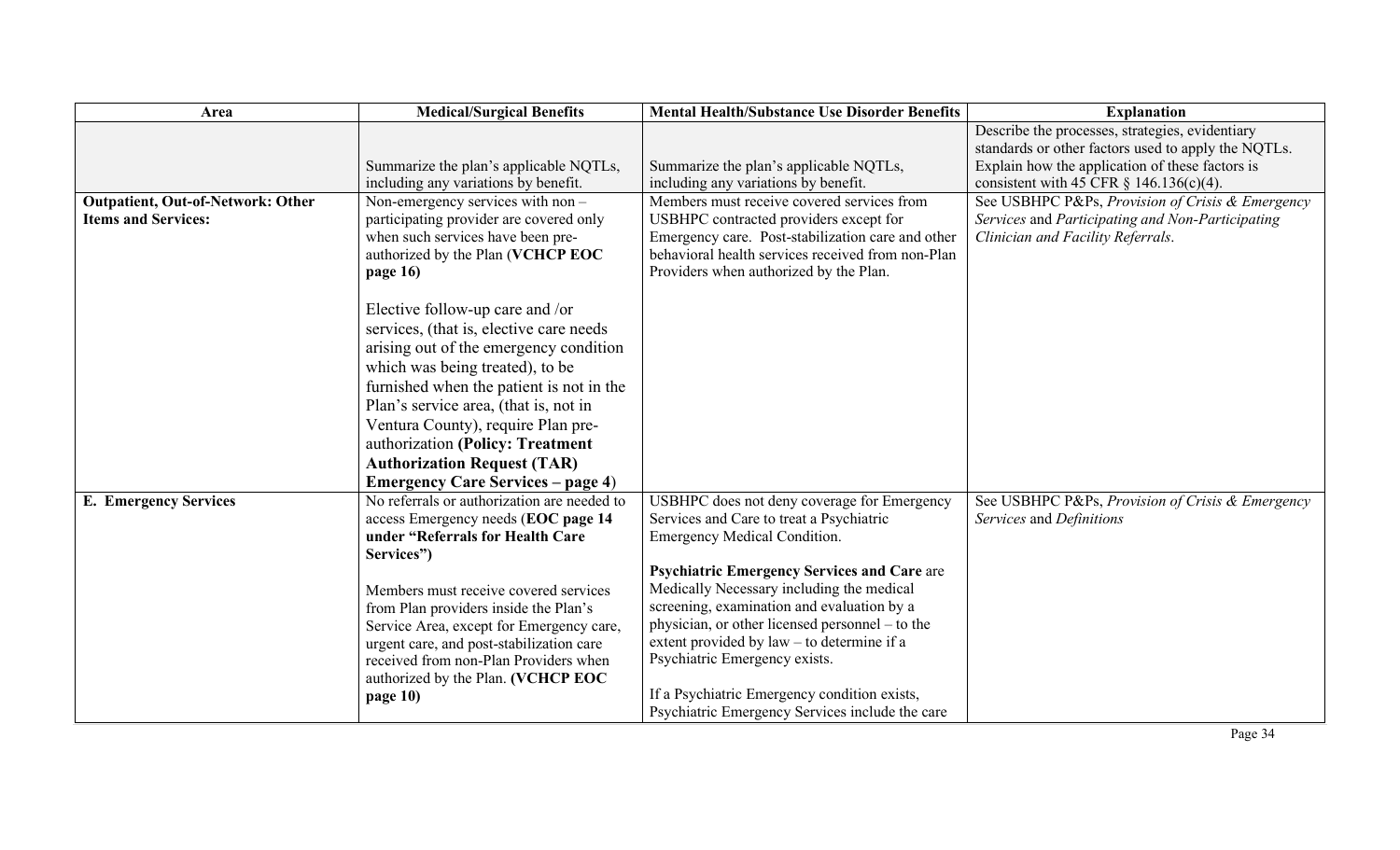| Area | <b>Medical/Surgical Benefits</b>                                                                                                                                                                                                                                                                                                                                                                                                                                             | <b>Mental Health/Substance Use Disorder Benefits</b>                                                                                                                                                                                                                                                                                                                                                                                                                                                                                                                           | <b>Explanation</b>                                                                                                                                                                                      |
|------|------------------------------------------------------------------------------------------------------------------------------------------------------------------------------------------------------------------------------------------------------------------------------------------------------------------------------------------------------------------------------------------------------------------------------------------------------------------------------|--------------------------------------------------------------------------------------------------------------------------------------------------------------------------------------------------------------------------------------------------------------------------------------------------------------------------------------------------------------------------------------------------------------------------------------------------------------------------------------------------------------------------------------------------------------------------------|---------------------------------------------------------------------------------------------------------------------------------------------------------------------------------------------------------|
|      | Summarize the plan's applicable NQTLs,<br>including any variations by benefit.<br><b>Emergency Medical Condition</b> is a<br>medical condition manifesting itself by<br>acute symptoms of sufficient severity<br>(including severe pain) such that the<br>absence of immediate medical attention<br>could reasonably be expected to result in<br>any of the following:<br>- Placing the patient's health in serious<br>jeopardy.<br>- In the case of a pregnant woman, would | Summarize the plan's applicable NQTLs,<br>including any variations by benefit.<br>and treatment by a physician necessary to stabilize<br>or eliminate the emergency condition within the<br>capabilities of the facility including ambulance or<br>ambulance transport if needed.<br>Emergency services do not require prior<br>authorization. Retrospective payment integrity<br>review for emergency services may be conducted.<br>Care may be denied only if USBHPC, or its<br>contracting medical providers, reasonably<br>determines that the emergency services and care | Describe the processes, strategies, evidentiary<br>standards or other factors used to apply the NQTLs.<br>Explain how the application of these factors is<br>consistent with 45 CFR $\S$ 146.136(c)(4). |
|      | put the health of her unborn child in<br>serious danger.<br>- Serious impairment to bodily functions.<br>- Serious dysfunction of any bodily organ<br>or part.<br>A mental health condition is an<br>Emergency Medical Condition when it<br>meets the requirements of the paragraph<br>above, or when the condition manifests<br>itself by acute symptoms of sufficient<br>severity such that either of the following                                                        | were never performed, for duplicate billing, or if<br>the member is not covered by USBHPC.<br>USBHPC may require prior authorization as a<br>prerequisite for payment for necessary medical<br>care following stabilization of an emergency<br>medical condition in accordance with the<br>Enrollee's benefits plan.                                                                                                                                                                                                                                                           |                                                                                                                                                                                                         |
|      | is true:<br>- The person is an immediate danger to<br>himself or herself or to others.<br>- The person is immediately unable to<br>provide for, or use, food, shelter, or<br>clothing, due to the mental disorder.                                                                                                                                                                                                                                                           |                                                                                                                                                                                                                                                                                                                                                                                                                                                                                                                                                                                |                                                                                                                                                                                                         |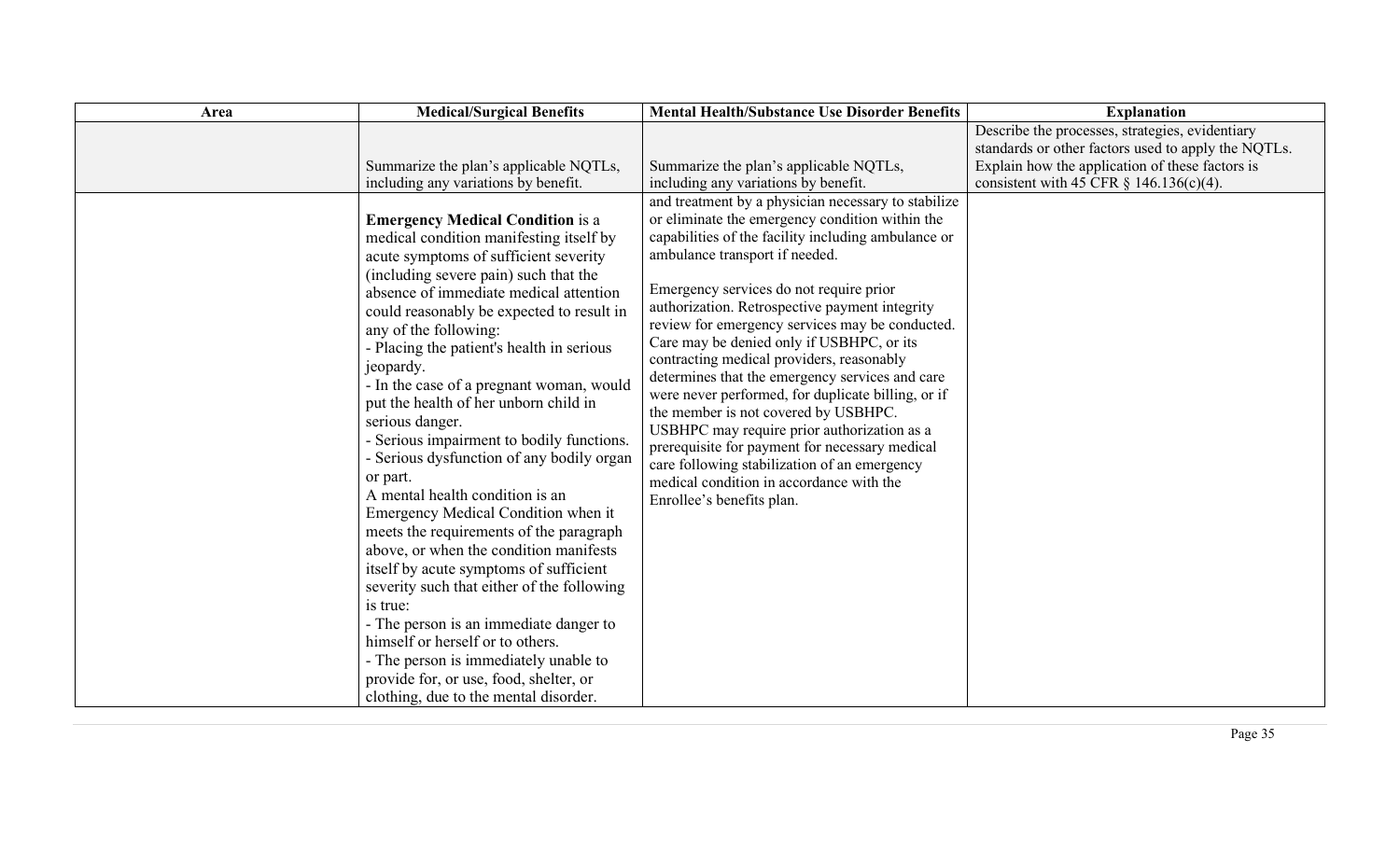| Area | <b>Medical/Surgical Benefits</b>            | <b>Mental Health/Substance Use Disorder Benefits</b> | <b>Explanation</b>                                  |
|------|---------------------------------------------|------------------------------------------------------|-----------------------------------------------------|
|      |                                             |                                                      | Describe the processes, strategies, evidentiary     |
|      |                                             |                                                      | standards or other factors used to apply the NQTLs. |
|      | Summarize the plan's applicable NQTLs,      | Summarize the plan's applicable NQTLs,               | Explain how the application of these factors is     |
|      | including any variations by benefit.        | including any variations by benefit.                 | consistent with 45 CFR $\S$ 146.136(c)(4).          |
|      | Emergency Services also includes            |                                                      |                                                     |
|      | ambulance and ambulance transport           |                                                      |                                                     |
|      | services provided through the "911"         |                                                      |                                                     |
|      | emergency response system                   |                                                      |                                                     |
|      | <b>Emergency Services means medical</b>     |                                                      |                                                     |
|      | screening, examination, and evaluation      |                                                      |                                                     |
|      | by a physician and surgeon, or, to the      |                                                      |                                                     |
|      | extent permitted by applicable law, by      |                                                      |                                                     |
|      | other appropriate licensed persons under    |                                                      |                                                     |
|      | the supervision of a physician and          |                                                      |                                                     |
|      | surgeon, to determine if an emergency       |                                                      |                                                     |
|      | medical condition or active labor exists    |                                                      |                                                     |
|      | and, if it does, the care, treatment, and   |                                                      |                                                     |
|      | surgery, if within the scope of that        |                                                      |                                                     |
|      | person's license, necessary to relieve or   |                                                      |                                                     |
|      | eliminate the emergency medical             |                                                      |                                                     |
|      | condition, within the capability of the     |                                                      |                                                     |
|      | facility.                                   |                                                      |                                                     |
|      | <b>Emergency Services</b> also means an     |                                                      |                                                     |
|      | additional screening, examination, and      |                                                      |                                                     |
|      | evaluation by a physician, or other         |                                                      |                                                     |
|      | personnel to the extent permitted by        |                                                      |                                                     |
|      | applicable law and within the scope of      |                                                      |                                                     |
|      | their licensure and clinical privileges, to |                                                      |                                                     |
|      | determine if a psychiatric emergency        |                                                      |                                                     |
|      | medical condition exists, and the care and  |                                                      |                                                     |
|      | treatment necessary to relieve or           |                                                      |                                                     |
|      | eliminate the psychiatric emergency         |                                                      |                                                     |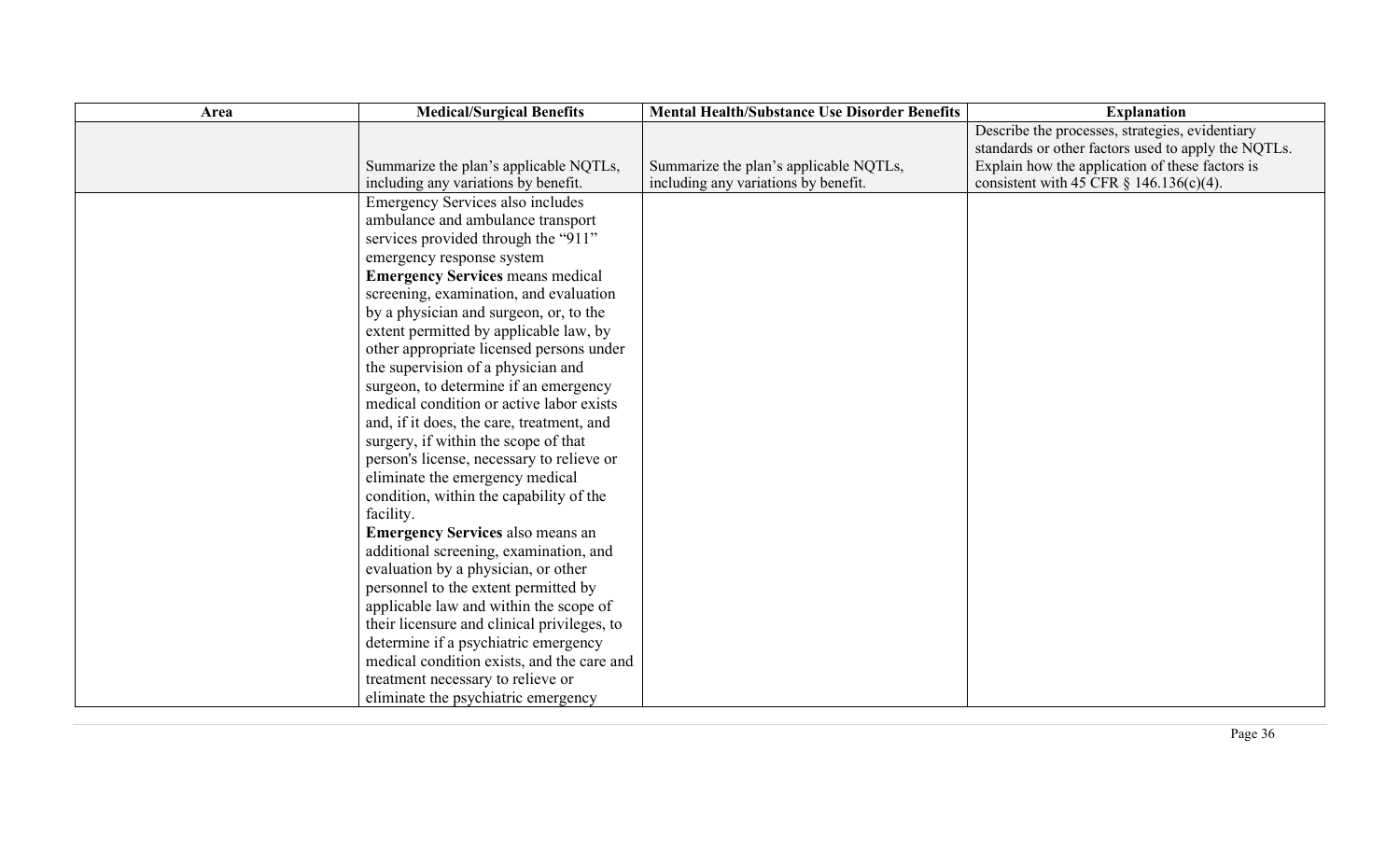| Area | <b>Medical/Surgical Benefits</b>           | <b>Mental Health/Substance Use Disorder Benefits</b> | <b>Explanation</b>                                  |
|------|--------------------------------------------|------------------------------------------------------|-----------------------------------------------------|
|      |                                            |                                                      | Describe the processes, strategies, evidentiary     |
|      |                                            |                                                      | standards or other factors used to apply the NQTLs. |
|      | Summarize the plan's applicable NQTLs,     | Summarize the plan's applicable NQTLs,               | Explain how the application of these factors is     |
|      | including any variations by benefit.       | including any variations by benefit.                 | consistent with 45 CFR $\S$ 146.136(c)(4).          |
|      | medical condition, within the capability   |                                                      |                                                     |
|      | of the facility. Examples of emergency     |                                                      |                                                     |
|      | situations include: uncontrolled bleeding, |                                                      |                                                     |
|      | seizure or loss of consciousness,          |                                                      |                                                     |
|      | shortness of breath, chest pain or         |                                                      |                                                     |
|      | squeezing sensations in the chest,         |                                                      |                                                     |
|      | suspected overdose of medication or        |                                                      |                                                     |
|      | poisoning, sudden paralysis or slurred     |                                                      |                                                     |
|      | speech, severe burns, broken bones or      |                                                      |                                                     |
|      | severe pain. Members who reasonably        |                                                      |                                                     |
|      | believe that an emergency medical          |                                                      |                                                     |
|      | condition exits, should go to the nearest  |                                                      |                                                     |
|      | hospital emergency room or call 911.       |                                                      |                                                     |
|      | Prior authorization from the Plan or from  |                                                      |                                                     |
|      | the Primary Care Physician is not          |                                                      |                                                     |
|      | required if member reasonable believe      |                                                      |                                                     |
|      | that and emergency medical condition       |                                                      |                                                     |
|      | exists.                                    |                                                      |                                                     |
|      | The facility must contact the Plan for     |                                                      |                                                     |
|      | prior authorization if additional care is  |                                                      |                                                     |
|      | needed after the member's emergency        |                                                      |                                                     |
|      | medical condition is stabilized.           |                                                      |                                                     |
|      | If member is at an out-of network facility |                                                      |                                                     |
|      | and requires inpatient admission, once     |                                                      |                                                     |
|      | member's condition has stabilized,         |                                                      |                                                     |
|      | VCHCP has the option to transfer the       |                                                      |                                                     |
|      | member to an in-network facility           |                                                      |                                                     |
|      | otherwise member will be financially       |                                                      |                                                     |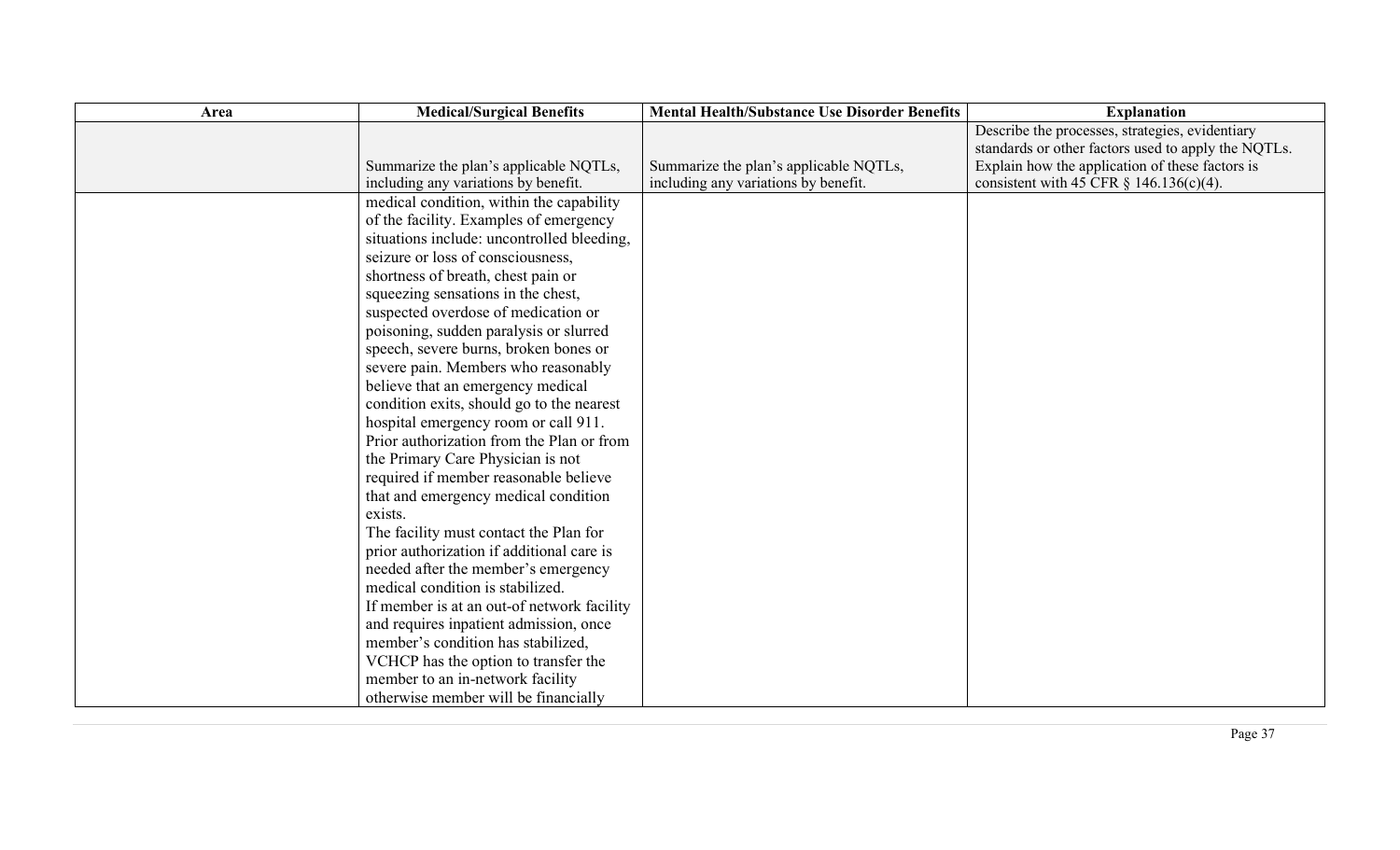| Area                                                                                                                                                              | <b>Medical/Surgical Benefits</b>                                                                                                                                                                                                                                                                                                                                                                                           | <b>Mental Health/Substance Use Disorder Benefits</b>                           | <b>Explanation</b>                                                                                                                                                                                      |
|-------------------------------------------------------------------------------------------------------------------------------------------------------------------|----------------------------------------------------------------------------------------------------------------------------------------------------------------------------------------------------------------------------------------------------------------------------------------------------------------------------------------------------------------------------------------------------------------------------|--------------------------------------------------------------------------------|---------------------------------------------------------------------------------------------------------------------------------------------------------------------------------------------------------|
|                                                                                                                                                                   | Summarize the plan's applicable NQTLs,<br>including any variations by benefit.                                                                                                                                                                                                                                                                                                                                             | Summarize the plan's applicable NQTLs,<br>including any variations by benefit. | Describe the processes, strategies, evidentiary<br>standards or other factors used to apply the NQTLs.<br>Explain how the application of these factors is<br>consistent with 45 CFR $\S$ 146.136(c)(4). |
|                                                                                                                                                                   | responsible for services rendered.<br>(VCHCP EOC Pages 14, 15, 28)                                                                                                                                                                                                                                                                                                                                                         |                                                                                |                                                                                                                                                                                                         |
|                                                                                                                                                                   | VCHCP will cover emergency or<br>urgent services necessary to screen and<br>stabilize members, without prior<br>authorization, in cases where a prudent<br>layperson, acting reasonably, would<br>believe that an emergency medical<br>condition or a condition requiring<br>"urgent" care existed. (Policy: Retro<br><b>Review Emergency and Urgent</b><br>Services $-$ page 1)                                           |                                                                                |                                                                                                                                                                                                         |
| F. Pharmacy Services<br>Include all services for which prior-<br>authorization is required, any step-therapy<br>or "fail first" requirements, any other<br>NQTLs. | <b>Compliance Statement: Coverage for</b><br><b>Mental Health Parity Prescriptions -</b><br><b>Prescription Benefit Limits</b><br>VCHCP requires a review for branded<br>antidepressants, injectable<br>psychotherapeutics, certain miscellaneous<br>psychotherapeutic agents like Modafinil,<br>Provigil, and Xyrem, and quantity limits<br>for select antidepressants and<br>antipsychotics. Branded antidepressants are | N/A                                                                            | <b>USBHPC:</b><br>USBHPC does not administer pharmacy services.                                                                                                                                         |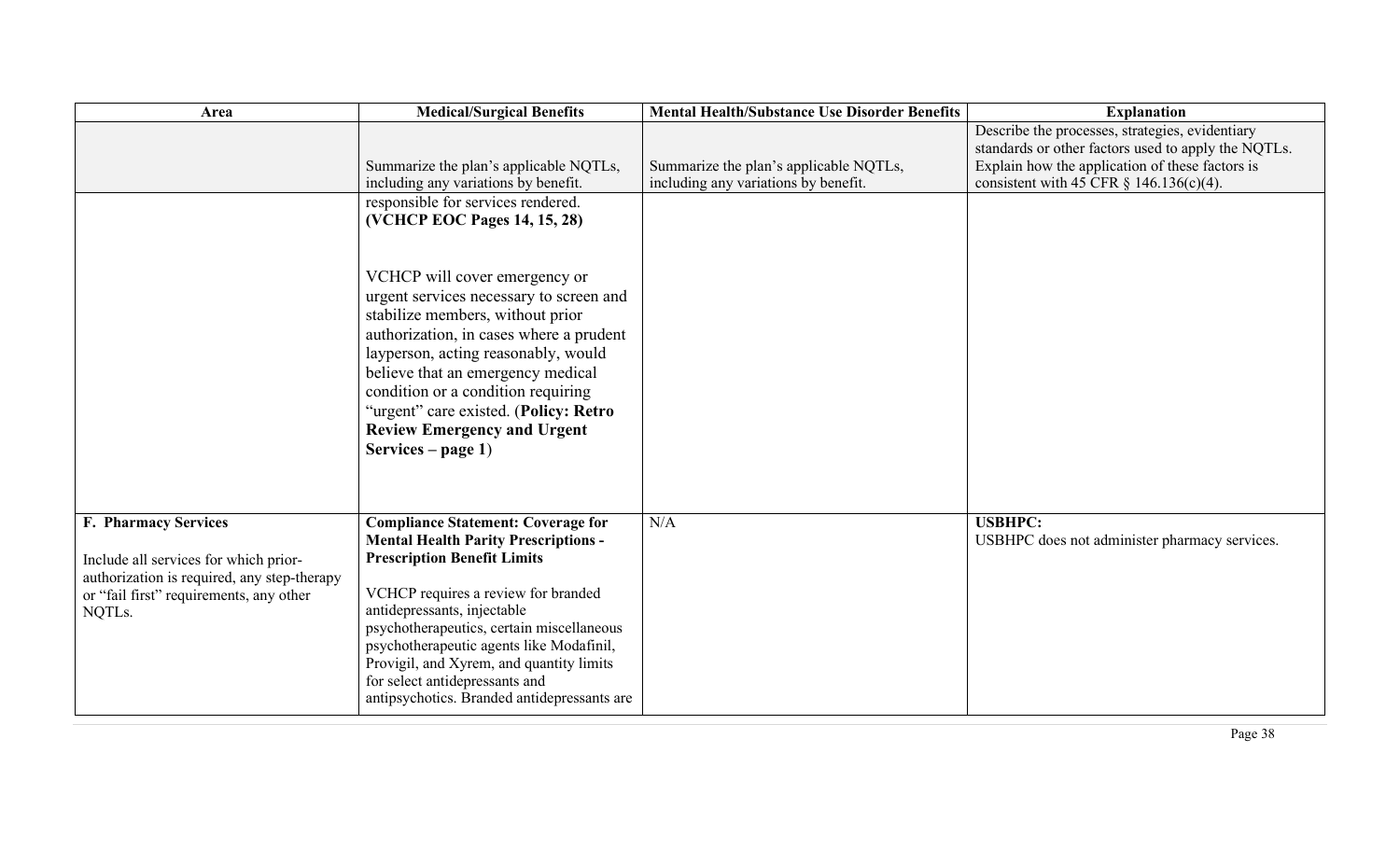| Area | <b>Medical/Surgical Benefits</b>             | <b>Mental Health/Substance Use Disorder Benefits</b> | <b>Explanation</b>                                  |
|------|----------------------------------------------|------------------------------------------------------|-----------------------------------------------------|
|      |                                              |                                                      | Describe the processes, strategies, evidentiary     |
|      |                                              |                                                      | standards or other factors used to apply the NQTLs. |
|      | Summarize the plan's applicable NQTLs,       | Summarize the plan's applicable NQTLs,               | Explain how the application of these factors is     |
|      | including any variations by benefit.         | including any variations by benefit.                 | consistent with 45 CFR $\S$ 146.136(c)(4).          |
|      | reviewed for appropriate use of generic      |                                                      |                                                     |
|      | alternatives prior to use of brands as       |                                                      |                                                     |
|      | necessary. Prior authorizations on           |                                                      |                                                     |
|      | injectable products help ensure appropriate, |                                                      |                                                     |
|      | FDA indicated use. Quantity limits ensure    |                                                      |                                                     |
|      | use of appropriate strength and dosage       |                                                      |                                                     |
|      | forms for antidepressants and                |                                                      |                                                     |
|      | antipsychotics with exceptions available     |                                                      |                                                     |
|      | upon request. A similar methodology of       |                                                      |                                                     |
|      | management is used for other medication      |                                                      |                                                     |
|      | classes outside of psychotherapeutics.       |                                                      |                                                     |
|      |                                              |                                                      |                                                     |
|      |                                              |                                                      |                                                     |
|      | The Plan maintains a Preferred Drug List     |                                                      |                                                     |
|      | (PDL), which is a list of covered            |                                                      |                                                     |
|      | prescription drugs by major therapeutic      |                                                      |                                                     |
|      | category. This PDL is reviewed and           |                                                      |                                                     |
|      | approved by the Plan Pharmacy and            |                                                      |                                                     |
|      | Therapeutics Committee quarterly.            |                                                      |                                                     |
|      | Medically necessary prescriptions not on     |                                                      |                                                     |
|      | the Plan's PDL may be covered when           |                                                      |                                                     |
|      | authorized by the Plan. There is a process   |                                                      |                                                     |
|      | by which members may obtain coverage         |                                                      |                                                     |
|      | for nonformulary drugs via the Plan's prior  |                                                      |                                                     |
|      | authorization process. The Plan processes    |                                                      |                                                     |
|      | requests for new prescriptions within 24     |                                                      |                                                     |
|      | hours and requests for refills within 48     |                                                      |                                                     |
|      | hours of the Plan's receipt of information   |                                                      |                                                     |
|      | requested by the Plan to make the decision.  |                                                      |                                                     |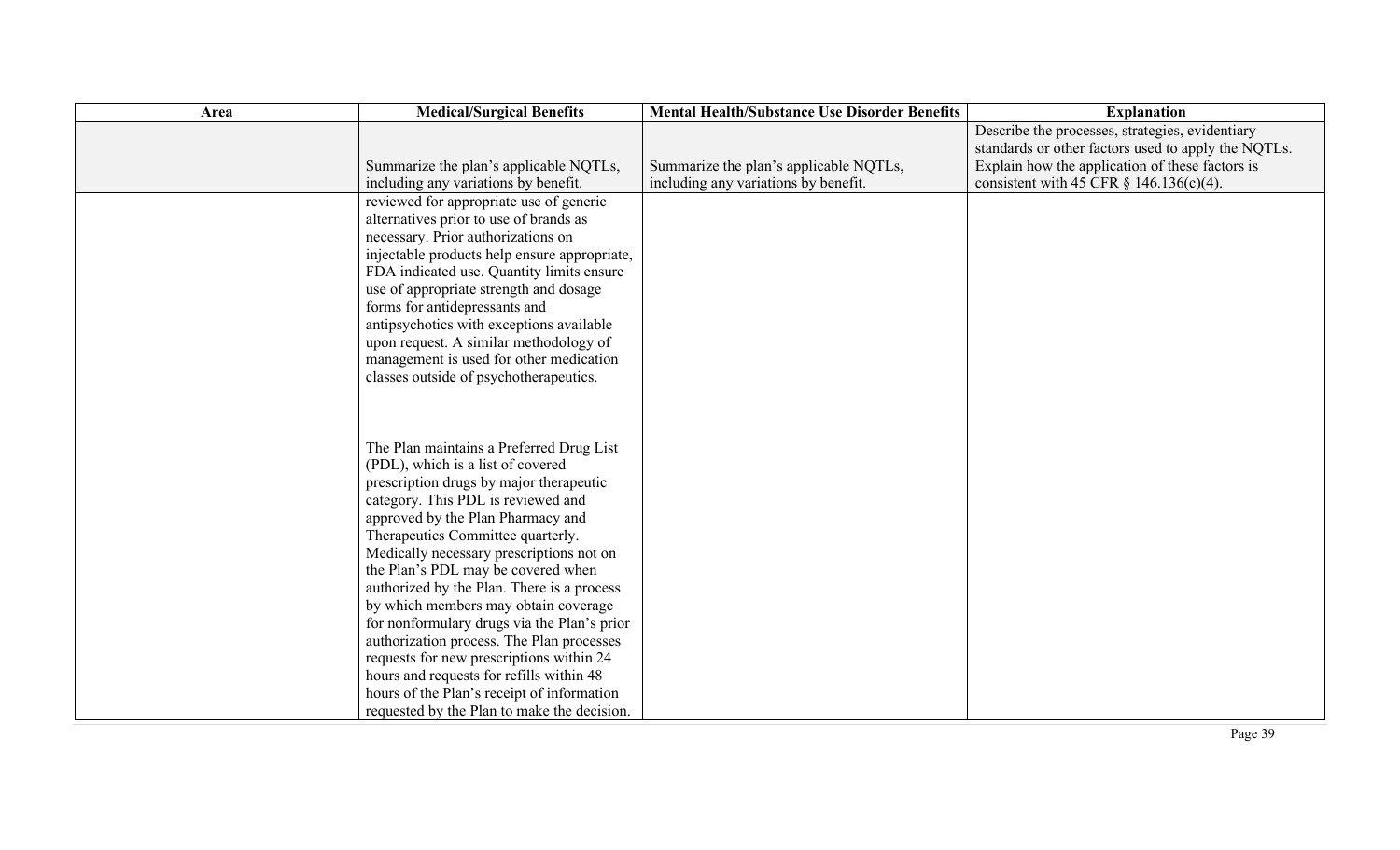| Area | <b>Medical/Surgical Benefits</b>                                                                | <b>Mental Health/Substance Use Disorder Benefits</b> | <b>Explanation</b>                                  |
|------|-------------------------------------------------------------------------------------------------|------------------------------------------------------|-----------------------------------------------------|
|      |                                                                                                 |                                                      | Describe the processes, strategies, evidentiary     |
|      |                                                                                                 |                                                      | standards or other factors used to apply the NQTLs. |
|      | Summarize the plan's applicable NQTLs,                                                          | Summarize the plan's applicable NQTLs,               | Explain how the application of these factors is     |
|      | including any variations by benefit.                                                            | including any variations by benefit.                 | consistent with 45 CFR $\S$ 146.136(c)(4).          |
|      | (EOC pages 50-51)                                                                               |                                                      |                                                     |
|      |                                                                                                 |                                                      |                                                     |
|      | The following drug categories require prior                                                     |                                                      |                                                     |
|      | authorization regardless of their status                                                        |                                                      |                                                     |
|      | (Preferred or Non-Preferred). Note that this<br>list is not all inclusive. Refer to the current |                                                      |                                                     |
|      | VCHCP Preferred Drug List.                                                                      |                                                      |                                                     |
|      | All injectables with the exception<br>$\bullet$                                                 |                                                      |                                                     |
|      | of Insulins, headache medications,                                                              |                                                      |                                                     |
|      | epinephrine, medroxyprogesterone                                                                |                                                      |                                                     |
|      | acetate & approved immunization                                                                 |                                                      |                                                     |
|      | products                                                                                        |                                                      |                                                     |
|      | All growth hormones                                                                             |                                                      |                                                     |
|      | All infertility drugs                                                                           |                                                      |                                                     |
|      | Most antivirals/protease inhibitors,                                                            |                                                      |                                                     |
|      | except Acyclovir, Amantadine,                                                                   |                                                      |                                                     |
|      | Famciclovir, Valacyclovir,                                                                      |                                                      |                                                     |
|      | Denavir, Famvir, Flumist, Relenza,                                                              |                                                      |                                                     |
|      | Tamiflu, Tyzeka, Valtrex, Xerese                                                                |                                                      |                                                     |
|      | All specialty drugs require prior                                                               |                                                      |                                                     |
|      | authorization. (Policy: Prior                                                                   |                                                      |                                                     |
|      | <b>Authorization of Medication</b>                                                              |                                                      |                                                     |
|      | $Program - page 1)$                                                                             |                                                      |                                                     |
|      |                                                                                                 |                                                      |                                                     |
|      |                                                                                                 |                                                      |                                                     |
|      | <b>VCHCP</b><br>utilizes<br>four-tier<br>drug<br>a a                                            |                                                      |                                                     |
|      | classification system to determine the                                                          |                                                      |                                                     |
|      | amount of the patient's cost share, or                                                          |                                                      |                                                     |
|      | copayment. Drugs classified as either Tier                                                      |                                                      |                                                     |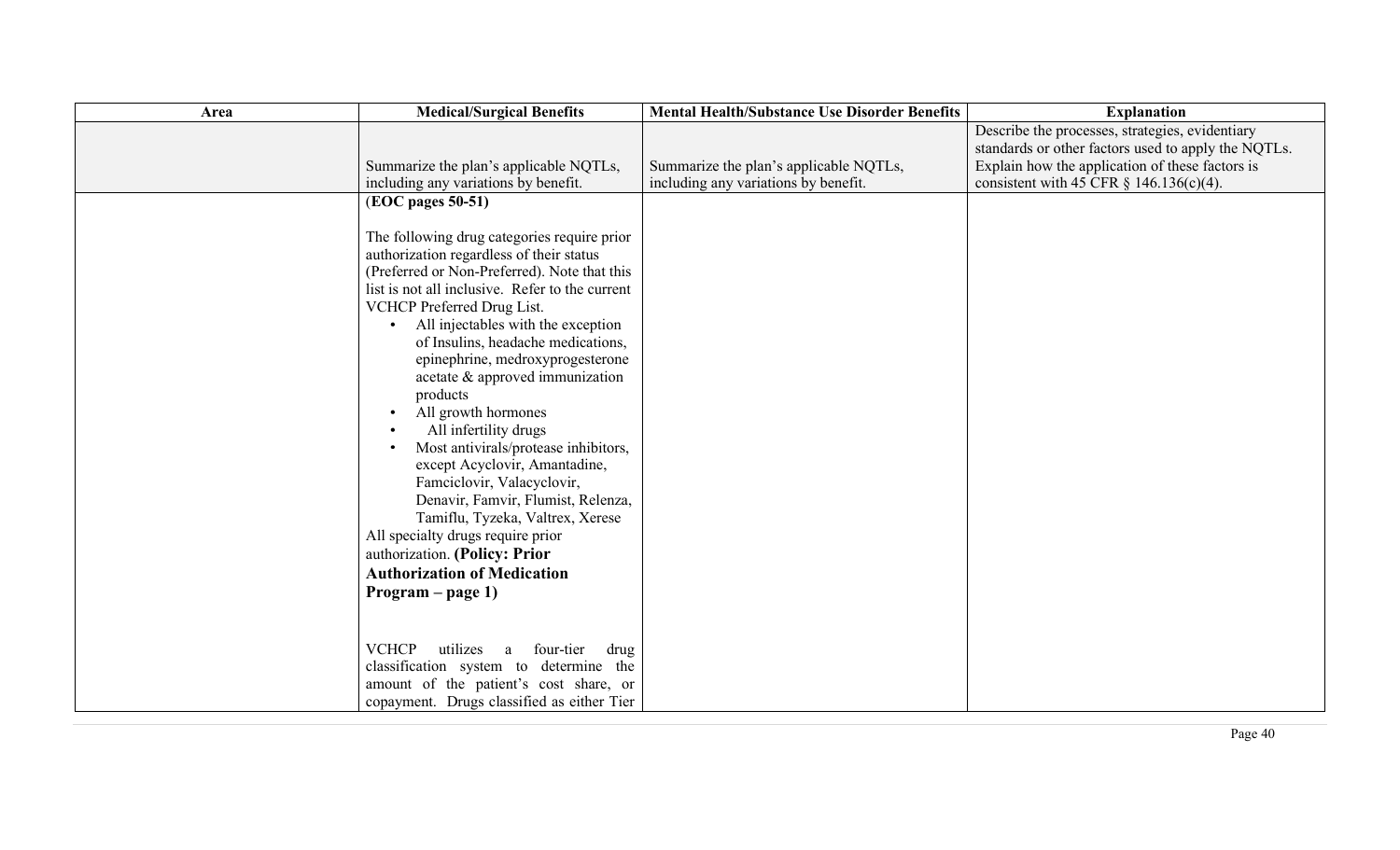| Area    | <b>Medical/Surgical Benefits</b>                                                                                                                                                                                                                                                                                                                                                                                                                                                                                                                                                                           | <b>Mental Health/Substance Use Disorder Benefits</b>                           | <b>Explanation</b>                                                                                                                                                                                      |
|---------|------------------------------------------------------------------------------------------------------------------------------------------------------------------------------------------------------------------------------------------------------------------------------------------------------------------------------------------------------------------------------------------------------------------------------------------------------------------------------------------------------------------------------------------------------------------------------------------------------------|--------------------------------------------------------------------------------|---------------------------------------------------------------------------------------------------------------------------------------------------------------------------------------------------------|
| Tier 1: | Summarize the plan's applicable NQTLs,<br>including any variations by benefit.<br>1, Tier 2, or Tier 4 constitute VCHCP's<br>Preferred Drug List (PDL). A description of<br>the criteria for the four medication<br>classification tiers follows:<br>Tier 1 includes all covered generic<br>medications and are available at the lowest<br>copayment to the patient.<br>When<br>appropriate, physicians are encouraged to<br>prescribe generic medications to help<br>patients save money and to help control<br>health care costs. If the patient or physician<br>requests a brand-name medication when a | Summarize the plan's applicable NQTLs,<br>including any variations by benefit. | Describe the processes, strategies, evidentiary<br>standards or other factors used to apply the NQTLs.<br>Explain how the application of these factors is<br>consistent with 45 CFR $\S$ 146.136(c)(4). |
|         | generic is available, in addition to the copay,<br>the patient pays the difference in cost<br>between the brand-name medication and the<br>(VCHCP<br>Prescription<br>generic.<br><b>Medication Benefit Program-Page 2)</b>                                                                                                                                                                                                                                                                                                                                                                                 |                                                                                |                                                                                                                                                                                                         |
| Tier 2: | Tier 2 includes brand-name medications<br>for which there is generally only a single<br>manufacturing or distributing source.<br>These medications are described in the<br>industry as "single source brands." The<br>patient pays a higher copayment for these<br>than for Tier 1 generic medications.<br><b>(VCHCP Prescription Medication</b>                                                                                                                                                                                                                                                           | N/A                                                                            |                                                                                                                                                                                                         |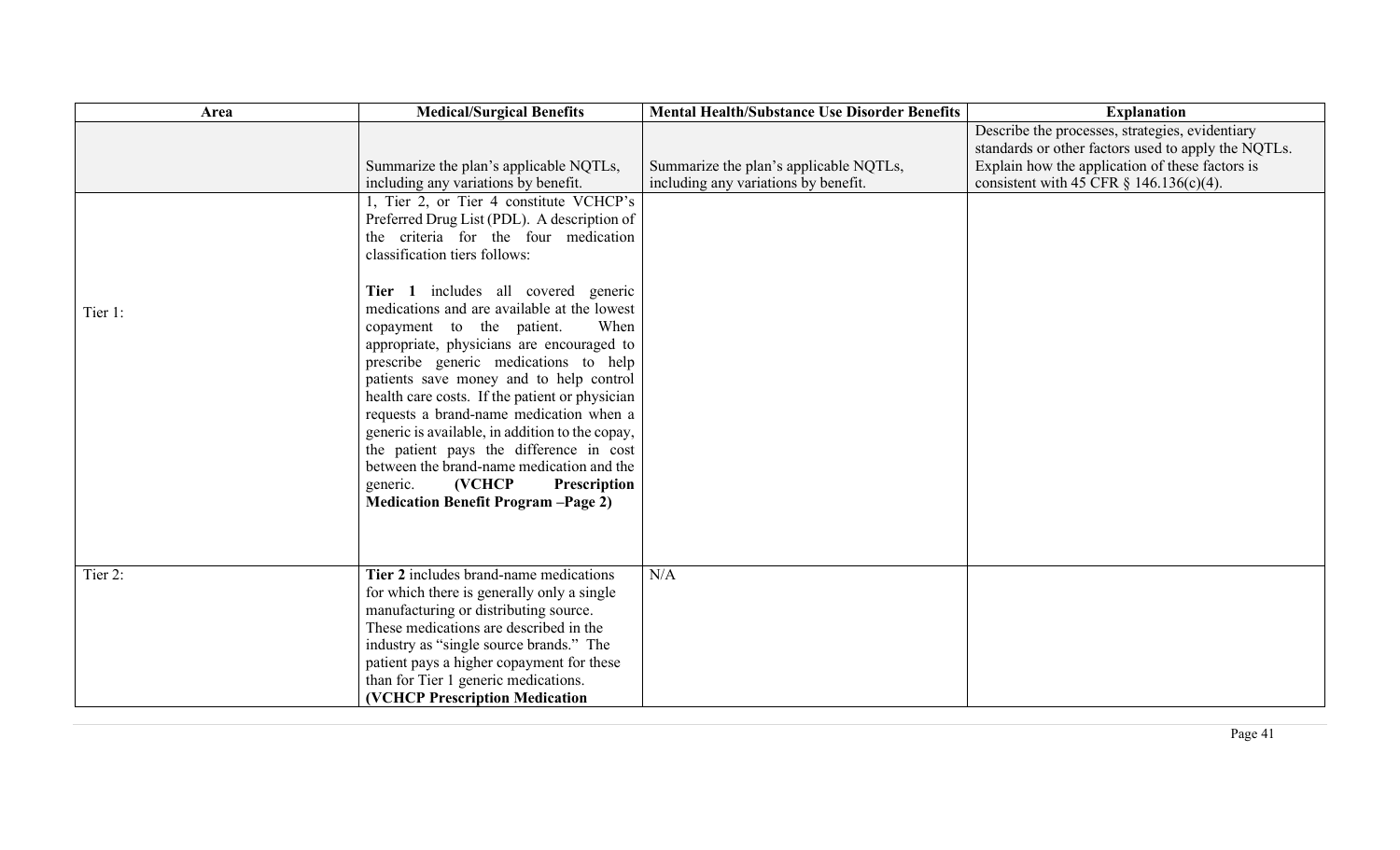| Area    | <b>Medical/Surgical Benefits</b>                                                                                                                                                                                                                                                                                                                                                                                                                                                                                                              | <b>Mental Health/Substance Use Disorder Benefits</b>                           | <b>Explanation</b>                                                                                                                                                                                      |
|---------|-----------------------------------------------------------------------------------------------------------------------------------------------------------------------------------------------------------------------------------------------------------------------------------------------------------------------------------------------------------------------------------------------------------------------------------------------------------------------------------------------------------------------------------------------|--------------------------------------------------------------------------------|---------------------------------------------------------------------------------------------------------------------------------------------------------------------------------------------------------|
|         | Summarize the plan's applicable NQTLs,<br>including any variations by benefit.<br><b>Benefit Program-Page 2)</b>                                                                                                                                                                                                                                                                                                                                                                                                                              | Summarize the plan's applicable NQTLs,<br>including any variations by benefit. | Describe the processes, strategies, evidentiary<br>standards or other factors used to apply the NQTLs.<br>Explain how the application of these factors is<br>consistent with 45 CFR $\S$ 146.136(c)(4). |
| Tier 3: | <b>Tier 3</b> includes those covered medications<br>considered to be non-preferred. Generally a<br>medication is considered non-preferred if<br>VCHCP's Pharmacy Benefit Manager<br>(PBM) has determined that there are one or<br>therapeutically-equivalent<br>drug<br>more<br>alternatives available to the patient on either<br>Tier 1 or Tier 2. The patient pays the highest<br>copayment amount for these medications.<br>Prescription<br>(VCHCP<br><b>Medication</b><br><b>Benefit Program-Page 2)</b>                                 | N/A                                                                            |                                                                                                                                                                                                         |
| Tier 4: | Tier 4 includes "Specialty Medications" $-$<br>Specialty pharmaceuticals,<br>primarily<br>injectables, represent a relatively new area<br>of prescription medications, one with a<br>small market in terms of patient populations.<br>Yet it is the single most explosive market in<br>terms of growth and cost. In 2009, VCHCP<br>implemented an integrated approach to<br>managing today's most sophisticated<br>pharmaceuticals. Some of the components<br>include:<br>Specialty pharmacy management<br>including<br>delivery,<br>program, | N/A                                                                            |                                                                                                                                                                                                         |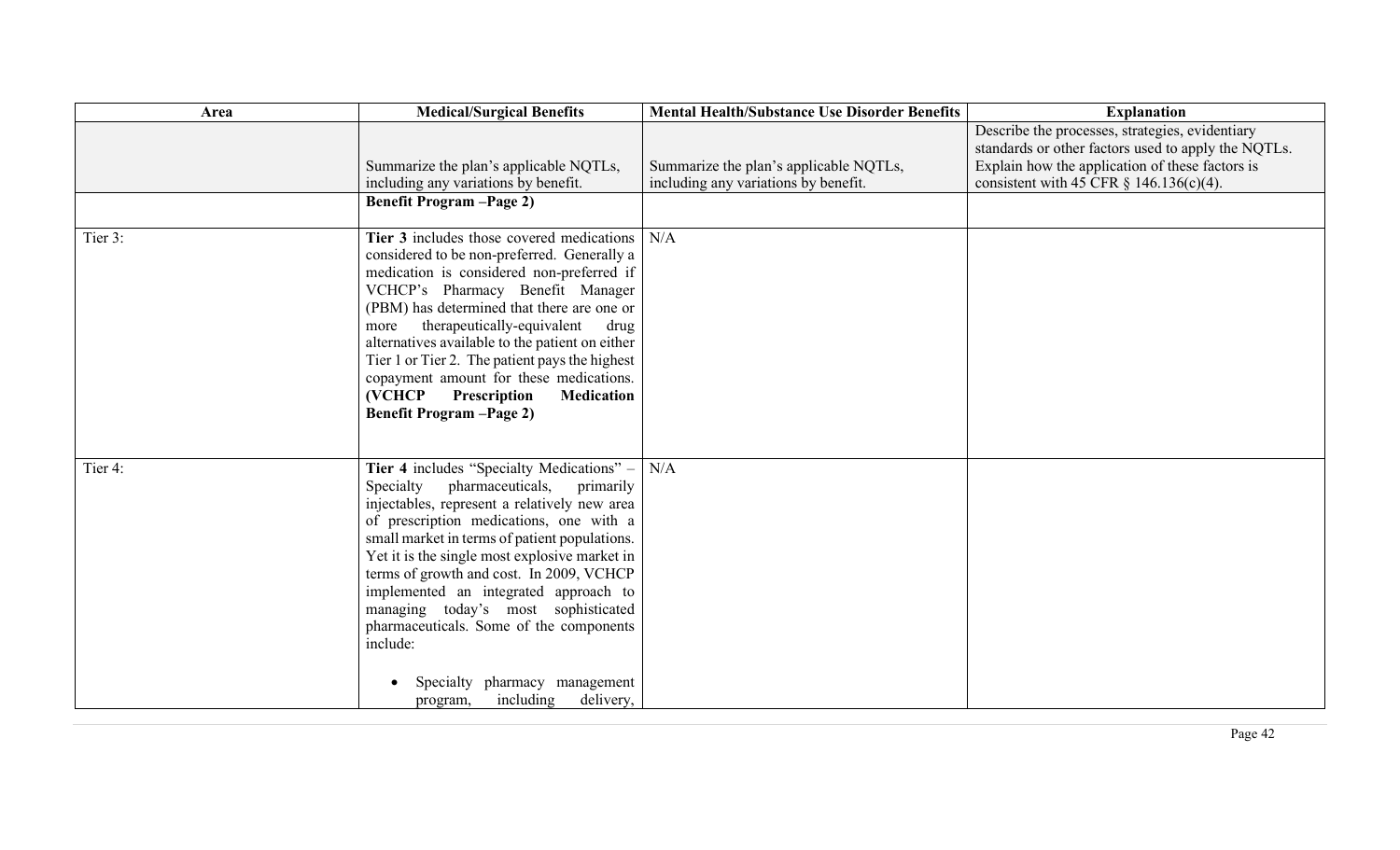| Area                                                                                                                                                                                                                                     | <b>Medical/Surgical Benefits</b>                                                                                                                                                                                                                                                                                                                                                                                                                                                                                                                                                                                                                                                                                                                                                                                                                                                                   | <b>Mental Health/Substance Use Disorder Benefits</b>                           | <b>Explanation</b>                                                                                                                                                                                      |
|------------------------------------------------------------------------------------------------------------------------------------------------------------------------------------------------------------------------------------------|----------------------------------------------------------------------------------------------------------------------------------------------------------------------------------------------------------------------------------------------------------------------------------------------------------------------------------------------------------------------------------------------------------------------------------------------------------------------------------------------------------------------------------------------------------------------------------------------------------------------------------------------------------------------------------------------------------------------------------------------------------------------------------------------------------------------------------------------------------------------------------------------------|--------------------------------------------------------------------------------|---------------------------------------------------------------------------------------------------------------------------------------------------------------------------------------------------------|
|                                                                                                                                                                                                                                          | Summarize the plan's applicable NQTLs,<br>including any variations by benefit.                                                                                                                                                                                                                                                                                                                                                                                                                                                                                                                                                                                                                                                                                                                                                                                                                     | Summarize the plan's applicable NQTLs,<br>including any variations by benefit. | Describe the processes, strategies, evidentiary<br>standards or other factors used to apply the NQTLs.<br>Explain how the application of these factors is<br>consistent with 45 CFR $\S$ 146.136(c)(4). |
| G. Prescription Drug Formulary Design<br>How are formulary decisions made for the<br>diagnosis and medical necessary treatment<br>of medical, mental health and substance<br>use disorder conditions?<br>Describe the pertinent pharmacy | pharmacy partnerships and home<br>infusion network coordination to<br>cover all delivery options.<br>Utilization analysis and<br>care<br>management to ensure appropriate<br>initiation<br>treatment<br>and<br>continuation.<br>Single source<br>for specialty<br>$\bullet$<br>pharmacy efforts to simplify and<br>standardize billing.<br>(VCHCP Prescription Medication<br><b>Benefit Program -Page 2)</b><br>Express Scripts, the PBM, reviews the<br>current PDL on a quarterly basis, evaluates<br>any new pharmaceutical information<br>available and researches medications newly<br>approved by the FDA as the information<br>becomes available. The PBM's<br>recommendations for any changes are<br>forwarded to VCHCP's P&T Committee<br>for review and adoption.<br><b>(VCHCP Prescription Medication</b><br><b>Benefit Program -Page 10)</b><br>Express Scripts is the Plan's Pharmacy | N/A<br>N/A                                                                     | <b>USBHPC:</b><br>USBHPC does not administer pharmacy services.                                                                                                                                         |
| management processes, including, but not                                                                                                                                                                                                 | Benefit Manager. Management of the                                                                                                                                                                                                                                                                                                                                                                                                                                                                                                                                                                                                                                                                                                                                                                                                                                                                 |                                                                                |                                                                                                                                                                                                         |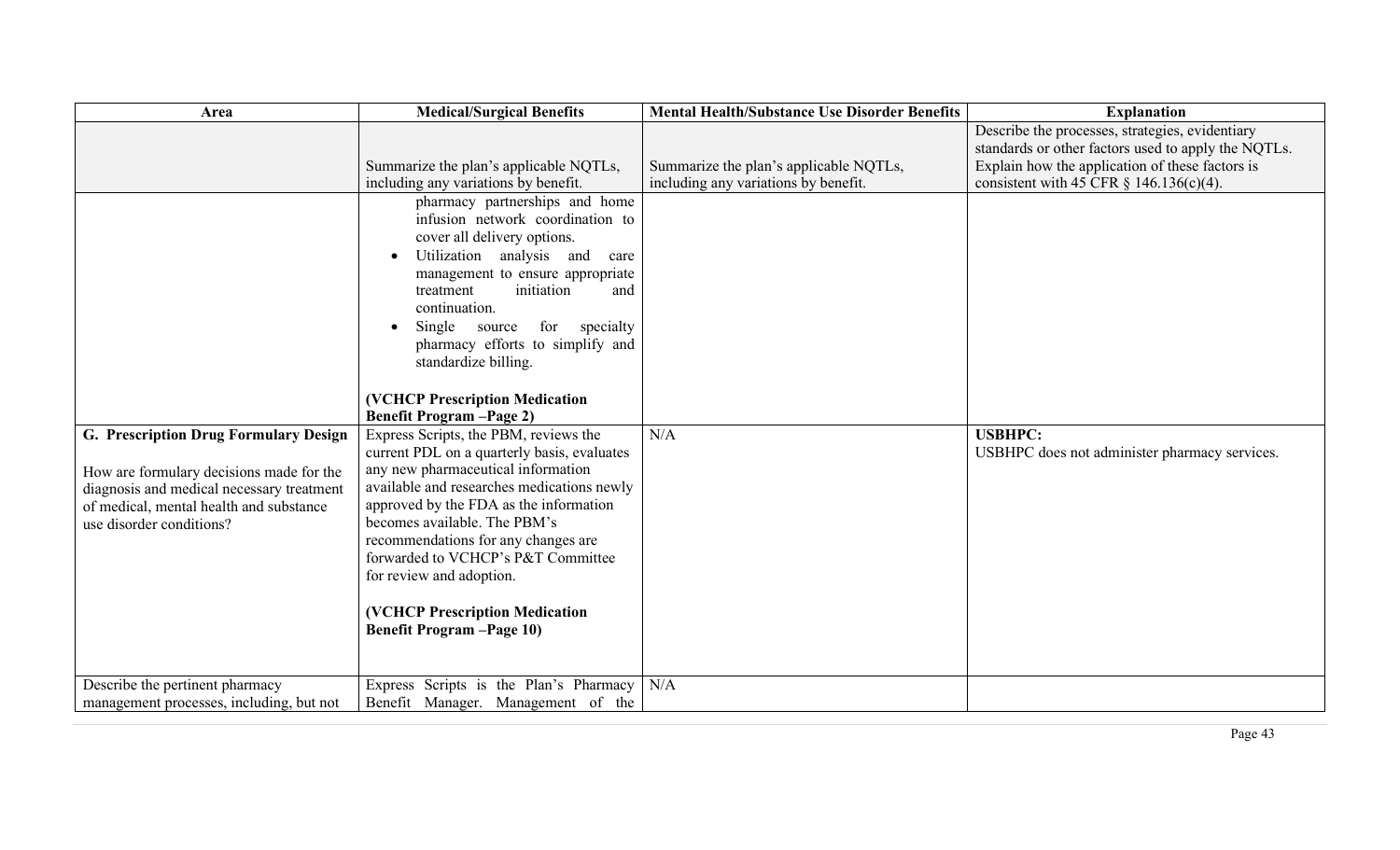| Area                                        | <b>Medical/Surgical Benefits</b>              | <b>Mental Health/Substance Use Disorder Benefits</b> | <b>Explanation</b>                                  |
|---------------------------------------------|-----------------------------------------------|------------------------------------------------------|-----------------------------------------------------|
|                                             |                                               |                                                      | Describe the processes, strategies, evidentiary     |
|                                             |                                               |                                                      | standards or other factors used to apply the NQTLs. |
|                                             | Summarize the plan's applicable NQTLs,        | Summarize the plan's applicable NQTLs,               | Explain how the application of these factors is     |
|                                             | including any variations by benefit.          | including any variations by benefit.                 | consistent with 45 CFR $\S$ 146.136(c)(4).          |
| limited to, cost-control measures,          | program includes various functions and        |                                                      |                                                     |
| therapeutic substitution, and step therapy. | responsibilities such as: contracting with    |                                                      |                                                     |
|                                             | pharmacies,<br>reimbursing<br>contracted      |                                                      |                                                     |
|                                             | pharmacies for dispensed drugs, selecting     |                                                      |                                                     |
|                                             | and evaluating appropriate medications for    |                                                      |                                                     |
|                                             | the plan's preferred drug list (formulary),   |                                                      |                                                     |
|                                             | providing customer services to plan           |                                                      |                                                     |
|                                             | members and providing the plan with           |                                                      |                                                     |
|                                             | member cost and utilization information.      |                                                      |                                                     |
|                                             |                                               |                                                      |                                                     |
|                                             | Express Scripts maintains a staff of clinical |                                                      |                                                     |
|                                             | professionals who develop and maintain all    |                                                      |                                                     |
|                                             | clinical programs, including formulary        |                                                      |                                                     |
|                                             | development and maintenance, on behalf of     |                                                      |                                                     |
|                                             | the Ventura County Health Care Plan.          |                                                      |                                                     |
|                                             | Given the amount of research and              |                                                      |                                                     |
|                                             | specialized knowledge needed to evaluate      |                                                      |                                                     |
|                                             | all aspects of a given medication, Express    |                                                      |                                                     |
|                                             | Scripts' clinical professionals, which        |                                                      |                                                     |
|                                             | include registered pharmacists and doctors    |                                                      |                                                     |
|                                             | of pharmacy (PharmDs), are divided into       |                                                      |                                                     |
|                                             | several committees for purposes of drug       |                                                      |                                                     |
|                                             | evaluation and formulary development.         |                                                      |                                                     |
|                                             | Each committee is dedicated to a specific     |                                                      |                                                     |
|                                             | area of research and performs a specific step |                                                      |                                                     |
|                                             | in the formulary evaluation process.          |                                                      |                                                     |
|                                             |                                               |                                                      |                                                     |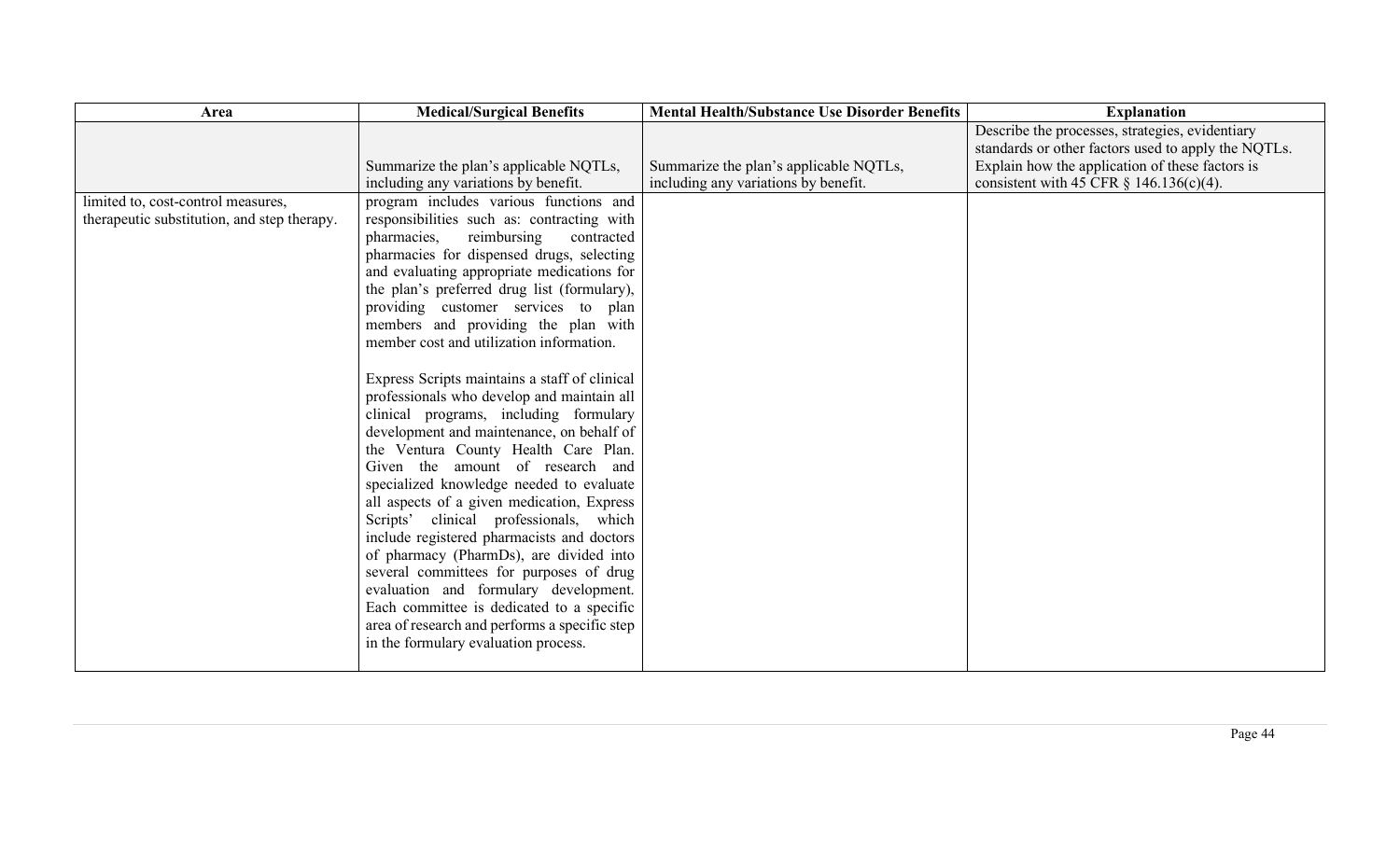| Area | <b>Medical/Surgical Benefits</b>                                                                                                                                                                                                                                                                                                                                                                                                                                                                                                                                                                                                                                                                                                                                                                                                                                                                                                                                             | <b>Mental Health/Substance Use Disorder Benefits</b>                           | <b>Explanation</b>                                                                                                                                                                                      |
|------|------------------------------------------------------------------------------------------------------------------------------------------------------------------------------------------------------------------------------------------------------------------------------------------------------------------------------------------------------------------------------------------------------------------------------------------------------------------------------------------------------------------------------------------------------------------------------------------------------------------------------------------------------------------------------------------------------------------------------------------------------------------------------------------------------------------------------------------------------------------------------------------------------------------------------------------------------------------------------|--------------------------------------------------------------------------------|---------------------------------------------------------------------------------------------------------------------------------------------------------------------------------------------------------|
|      | Summarize the plan's applicable NQTLs,<br>including any variations by benefit.                                                                                                                                                                                                                                                                                                                                                                                                                                                                                                                                                                                                                                                                                                                                                                                                                                                                                               | Summarize the plan's applicable NQTLs,<br>including any variations by benefit. | Describe the processes, strategies, evidentiary<br>standards or other factors used to apply the NQTLs.<br>Explain how the application of these factors is<br>consistent with 45 CFR $\S$ 146.136(c)(4). |
|      | Express Scripts' Drug Evaluation Unit,<br>Therapeutic Assessment Committee, and<br>Value Assessment Committee follow a<br>three-step evaluation process for all<br>medications before forwarding<br>their<br>recommendations to the Express Scripts<br>National P&T Committee for<br>final<br>formulary placement decisions<br>and<br>formulary placement recommendations to<br>clients with their own P&T committees.<br>Steps include:<br>Primary Research (Drug Evaluation<br>$\bullet$<br>Unit)<br>Comparative Evaluation (Therapeutic<br><b>Assessment Committee)</b><br>Financial Evaluation (Value<br><b>Assessment Committee)</b><br>During the first two stages, Express Scripts<br>considers only clinical information. The<br>Value Assessment Committee<br>only<br>evaluates a product's cost-effectiveness<br>when the clinical parameters have first been<br>established by the Therapeutic Assessment<br>Committee.<br>In collaboration with Express Scripts, |                                                                                |                                                                                                                                                                                                         |
|      | VCHCP has implemented step therapy                                                                                                                                                                                                                                                                                                                                                                                                                                                                                                                                                                                                                                                                                                                                                                                                                                                                                                                                           |                                                                                |                                                                                                                                                                                                         |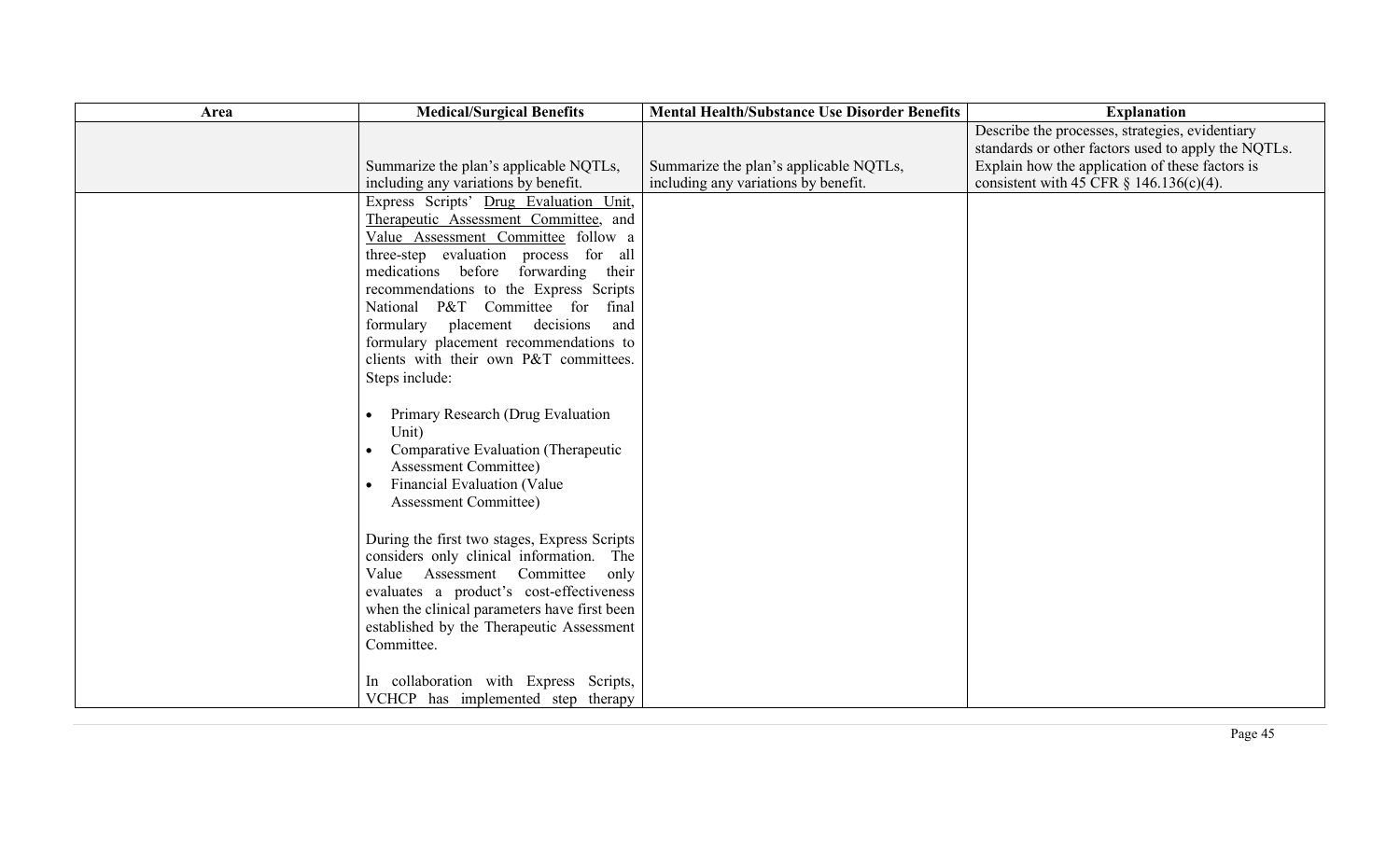| Area                                                                                                                                                                                                                                                                                                                  | <b>Medical/Surgical Benefits</b>                                                                                                                                                                                                                                                                                                                                                                                                                                                                                                                                                                                                                                                                                                  | <b>Mental Health/Substance Use Disorder Benefits</b>                           | <b>Explanation</b>                                                                                                                                                                                      |
|-----------------------------------------------------------------------------------------------------------------------------------------------------------------------------------------------------------------------------------------------------------------------------------------------------------------------|-----------------------------------------------------------------------------------------------------------------------------------------------------------------------------------------------------------------------------------------------------------------------------------------------------------------------------------------------------------------------------------------------------------------------------------------------------------------------------------------------------------------------------------------------------------------------------------------------------------------------------------------------------------------------------------------------------------------------------------|--------------------------------------------------------------------------------|---------------------------------------------------------------------------------------------------------------------------------------------------------------------------------------------------------|
|                                                                                                                                                                                                                                                                                                                       | Summarize the plan's applicable NQTLs,<br>including any variations by benefit.<br>programs for several different classes of                                                                                                                                                                                                                                                                                                                                                                                                                                                                                                                                                                                                       | Summarize the plan's applicable NQTLs,<br>including any variations by benefit. | Describe the processes, strategies, evidentiary<br>standards or other factors used to apply the NQTLs.<br>Explain how the application of these factors is<br>consistent with 45 CFR $\S$ 146.136(c)(4). |
|                                                                                                                                                                                                                                                                                                                       | drugs for which specific medications,<br>designated as Step 2 drugs, will only be<br>approved after a trial of Step 1 medications<br>has been documented or under certain other<br>conditions.<br>Examples of classes of<br>medications covered by this program<br>include Angiotensin Converting Enzymes<br>(ACE), Angiotensin Receptor Blockers<br>(ARBs), Brand Non-Steroidal Anti-<br>Inflammatory Drugs (NSAIDs), COX 2<br>inhibitors, Proton Pump Inhibitors (PPIs),<br>Selective Serotonin Reuptake Inhibitors<br>(SSRIs), Other Antidepressants (SNRIs),<br>Cholesterol Lowering medications (statins)<br>and certain diabetic medications. (VCHCP<br><b>Prescription Medication Benefit Program</b><br>$-pages 6, 7, 8)$ |                                                                                |                                                                                                                                                                                                         |
| What disciplines, such as primary care<br>physicians (internists and pediatricians)<br>and specialty physicians (including<br>psychiatrists) and pharmacologists, are<br>involved in the development of the<br>formulary for medications to treat medical,<br>mental health and substance use disorder<br>conditions. | The Express Scripts National P&T<br>Committee includes 19 independent<br>physician members. The committee elects<br>its own physician chair. The Express<br>Scripts medical director and five clinical<br>pharmacists provide ongoing staff support<br>to the national P&T committee.<br>The VCHCP P&T Committee retains the<br>final decision making for all<br>Pharmaceutical Management                                                                                                                                                                                                                                                                                                                                        | N/A                                                                            |                                                                                                                                                                                                         |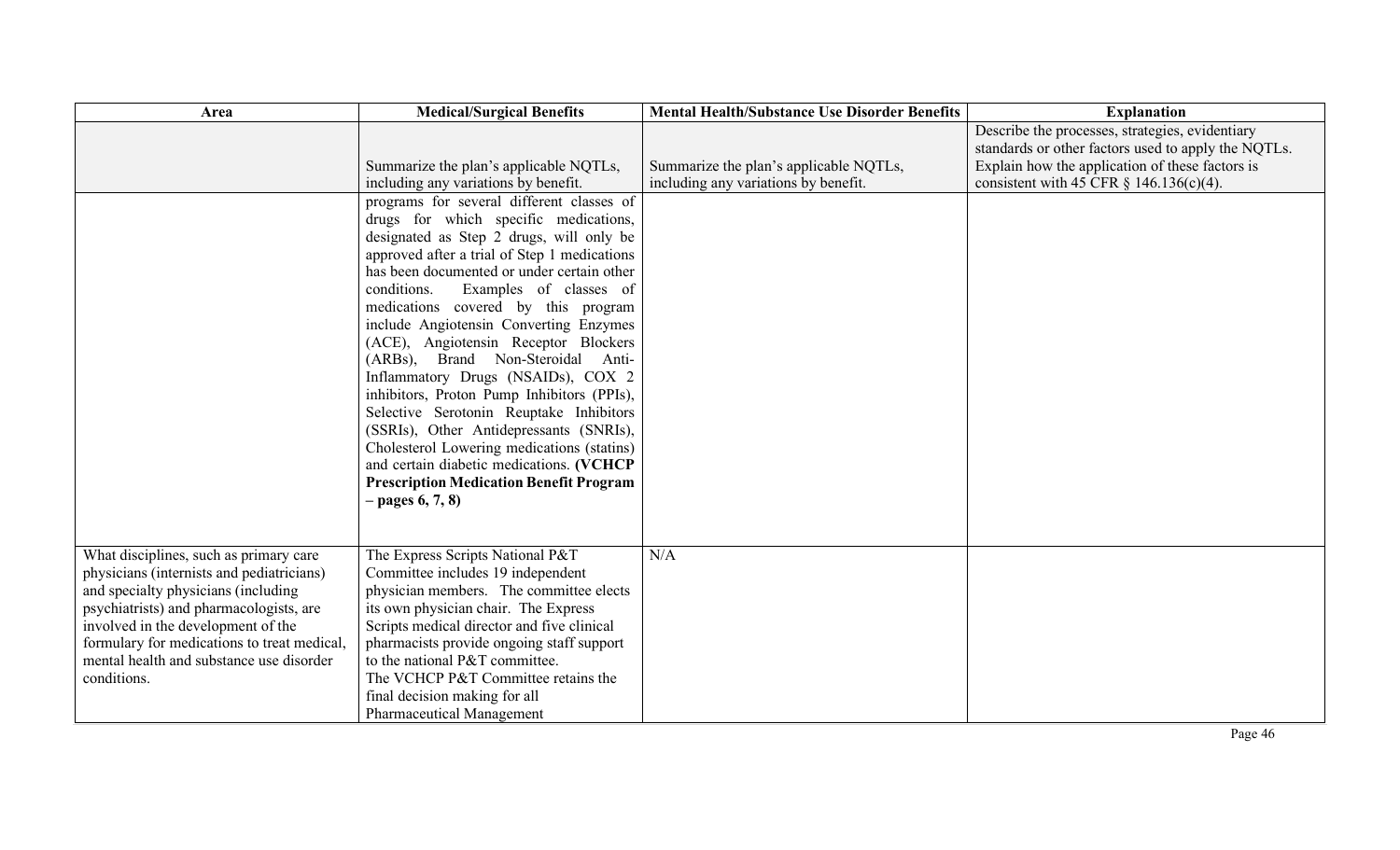| Area                                                                  | <b>Medical/Surgical Benefits</b>                                                                                                                                                                                                                                                                                                                                                                                                                                                                                                                                                  | <b>Mental Health/Substance Use Disorder Benefits</b>                                                                                                                                          | <b>Explanation</b>                                                                                                                                                                                      |
|-----------------------------------------------------------------------|-----------------------------------------------------------------------------------------------------------------------------------------------------------------------------------------------------------------------------------------------------------------------------------------------------------------------------------------------------------------------------------------------------------------------------------------------------------------------------------------------------------------------------------------------------------------------------------|-----------------------------------------------------------------------------------------------------------------------------------------------------------------------------------------------|---------------------------------------------------------------------------------------------------------------------------------------------------------------------------------------------------------|
|                                                                       | Summarize the plan's applicable NQTLs,<br>including any variations by benefit.                                                                                                                                                                                                                                                                                                                                                                                                                                                                                                    | Summarize the plan's applicable NQTLs,<br>including any variations by benefit.                                                                                                                | Describe the processes, strategies, evidentiary<br>standards or other factors used to apply the NQTLs.<br>Explain how the application of these factors is<br>consistent with 45 CFR $\S$ 146.136(c)(4). |
|                                                                       | recommendations from Express Scripts and<br>other sources. The P&T Committee is<br>comprised of VCHCP physicians and QA<br>management staff, community physicians<br>from different specialties and management<br>staff and pharmacists from the PBM.<br>(VCHCP Prescription Medication<br><b>Benefit Program – pages 10, 14)</b>                                                                                                                                                                                                                                                 |                                                                                                                                                                                               |                                                                                                                                                                                                         |
| H. Case Management<br>What case management services are<br>available? | VCHCP offers Case Management Program.<br>VCHCP has defined the scope of its<br>CM program and has identified the<br>following members in the following<br>situations as those who would most<br>benefit from its services: High Risk<br>Diabetics (uncontrolled, hard to control,<br>multiple co-morbidities)<br>Transplants<br>$\bullet$<br><b>High Risk Asthmatics</b><br>(uncontrolled, hard to control,<br>multiple co-morbidities)<br><b>End Stage Renal Disease</b><br>(ESRD)<br><b>High Cost Claims</b><br>Multiple ER Visits<br>Multiple Hospitalizations<br>Gaps in Care | Case management services are not required, but<br>may be available when clinical / behavioral staff is<br>assisting with care coordination, discharge-<br>planning, aftercare follow-up, etc. | <b>USBHPC:</b><br>Certain case management services may be provided but<br>are not used to limit the scope or duration of benefits<br>and are, therefore, not a parity non-quantitative<br>limitation.   |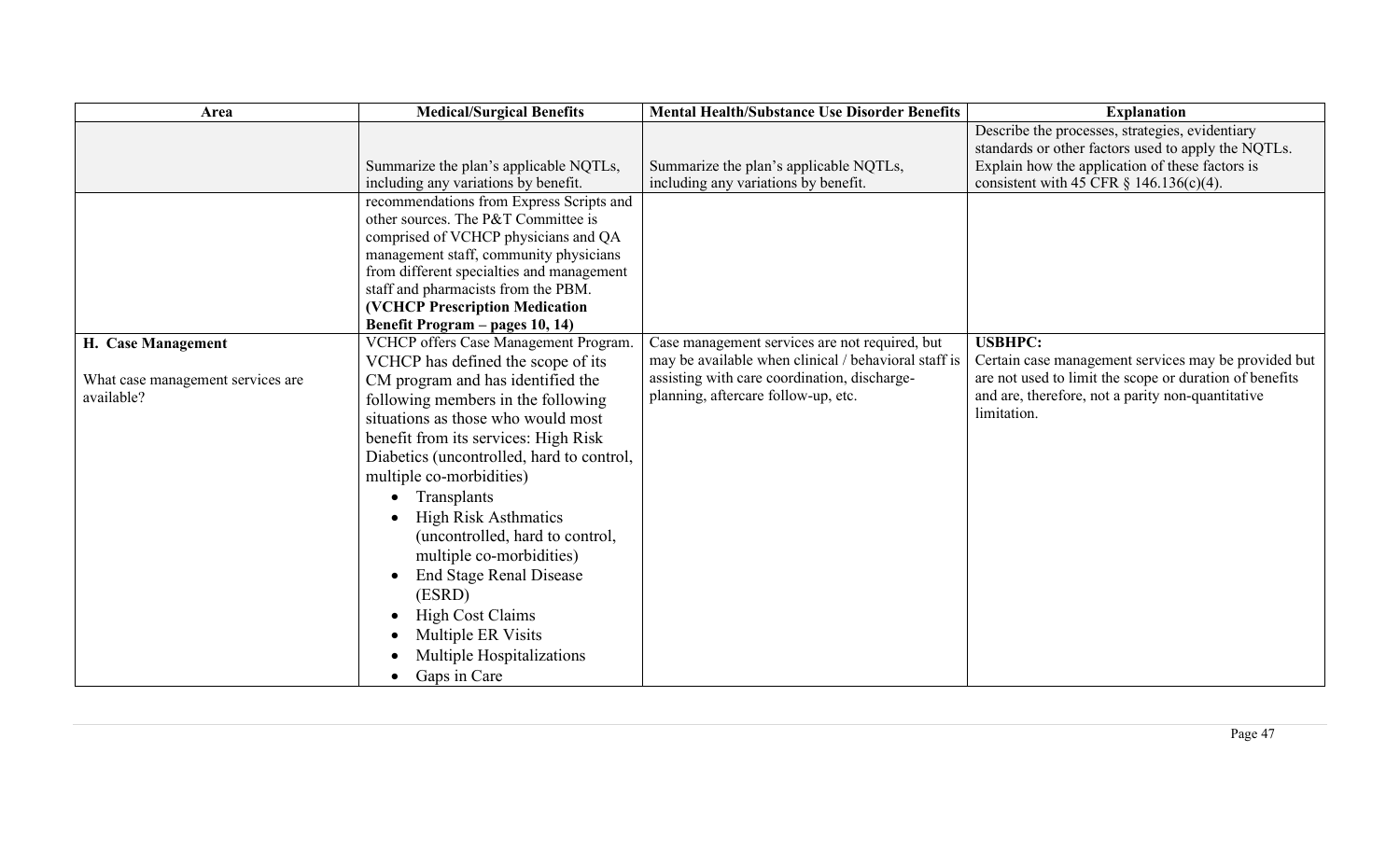| Area                                           | <b>Medical/Surgical Benefits</b>                                                                                                                                                                                                                                                                                                                                                                                                                                                                                                                                                                                                                       | <b>Mental Health/Substance Use Disorder Benefits</b>                           | <b>Explanation</b>                                                                                                                                                                                      |
|------------------------------------------------|--------------------------------------------------------------------------------------------------------------------------------------------------------------------------------------------------------------------------------------------------------------------------------------------------------------------------------------------------------------------------------------------------------------------------------------------------------------------------------------------------------------------------------------------------------------------------------------------------------------------------------------------------------|--------------------------------------------------------------------------------|---------------------------------------------------------------------------------------------------------------------------------------------------------------------------------------------------------|
|                                                | Summarize the plan's applicable NQTLs,<br>including any variations by benefit.                                                                                                                                                                                                                                                                                                                                                                                                                                                                                                                                                                         | Summarize the plan's applicable NQTLs,<br>including any variations by benefit. | Describe the processes, strategies, evidentiary<br>standards or other factors used to apply the NQTLs.<br>Explain how the application of these factors is<br>consistent with 45 CFR $\S$ 146.136(c)(4). |
|                                                | • Multiple Co-morbidities that are<br>not controlled<br>High Risk Social Needs (lack of<br>$\bullet$<br>caregiver/family support,<br>financial issues)<br>Severe Behavioral Health and/or<br>Substance Abuse issues as co-<br>morbidity<br>Traumatic Brain Injuries<br>Poly-pharmacy usage<br>VCHCP collaborates with Optum BH<br>to address coordination of care for<br>members with medical-behavioral<br>health needs.<br>(Case Management Program Description<br>$-page 4)$<br>Additionally, VCHCP offers case<br>management to members who are<br>diagnosed with Autism (Autism Case<br><b>Management Program Description-</b><br>whole document) |                                                                                |                                                                                                                                                                                                         |
| What case management services are<br>required? | DMHC requires that the Plan has a case<br>management program and a program for<br>members diagnosed with Autism.                                                                                                                                                                                                                                                                                                                                                                                                                                                                                                                                       | None                                                                           | <b>USBHPC:</b><br>N/A                                                                                                                                                                                   |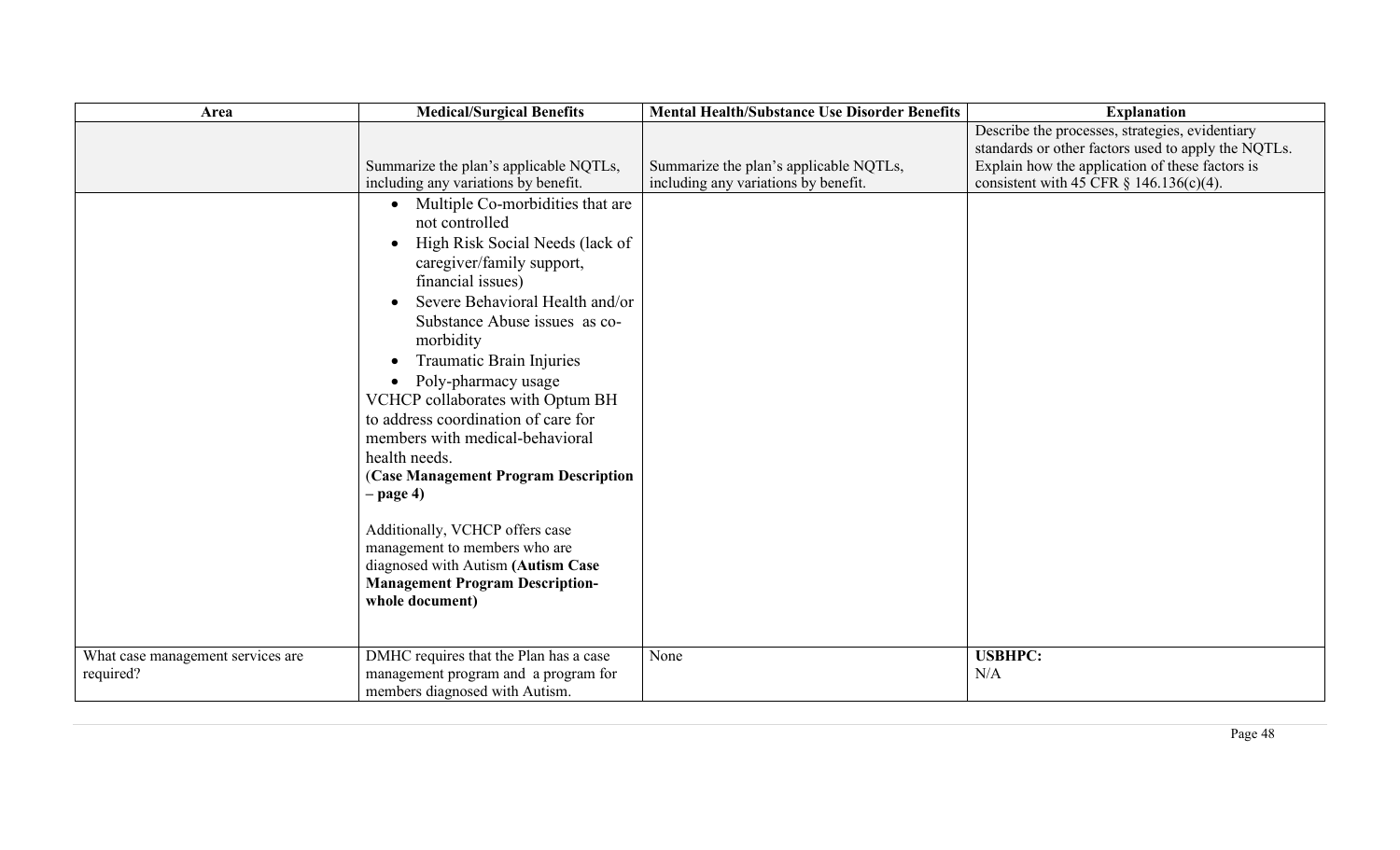| Area                                       | <b>Medical/Surgical Benefits</b>           | <b>Mental Health/Substance Use Disorder Benefits</b> | <b>Explanation</b>                                  |
|--------------------------------------------|--------------------------------------------|------------------------------------------------------|-----------------------------------------------------|
|                                            |                                            |                                                      | Describe the processes, strategies, evidentiary     |
|                                            |                                            |                                                      | standards or other factors used to apply the NQTLs. |
|                                            | Summarize the plan's applicable NQTLs,     | Summarize the plan's applicable NQTLs,               | Explain how the application of these factors is     |
|                                            | including any variations by benefit.       | including any variations by benefit.                 | consistent with 45 CFR $\S$ 146.136(c)(4).          |
| What are the eligibility criteria for case | Eligibility criteria: Must meet the Plan's | None                                                 | <b>USBHPC:</b>                                      |
| management services?                       | enrollment/eligibility requirement.        |                                                      | N/A                                                 |
|                                            |                                            |                                                      |                                                     |
|                                            | Eligibility criteria for the Autism Case   |                                                      |                                                     |
|                                            | Management Program/services is that        |                                                      |                                                     |
|                                            | member must have a diagnosis of Autism.    |                                                      |                                                     |
|                                            | Eligibility criteria for CM: CM staff      |                                                      |                                                     |
|                                            | evaluates referrals from each source to    |                                                      |                                                     |
|                                            | determine eligibility for the CM           |                                                      |                                                     |
|                                            | program. This is done by a VCHCP           |                                                      |                                                     |
|                                            |                                            |                                                      |                                                     |
|                                            | Case Manager. Members are not              |                                                      |                                                     |
|                                            | identified as eligible for the CM          |                                                      |                                                     |
|                                            | program until the evaluation process is    |                                                      |                                                     |
|                                            | complete. Members who do not meet          |                                                      |                                                     |
|                                            | eligibility criteria may be referred to    |                                                      |                                                     |
|                                            | alternative programs, such as one of the   |                                                      |                                                     |
|                                            | disease management programs or a           |                                                      |                                                     |
|                                            | wellness program. VCHCP has defined        |                                                      |                                                     |
|                                            | the scope of its CM program and has        |                                                      |                                                     |
|                                            | identified the following members in the    |                                                      |                                                     |
|                                            | following situations as those who          |                                                      |                                                     |
|                                            | would most benefit from its services:      |                                                      |                                                     |
|                                            | High Risk Diabetics (uncontrolled, hard    |                                                      |                                                     |
|                                            | to control, multiple co-morbidities)       |                                                      |                                                     |
|                                            | • Transplants                              |                                                      |                                                     |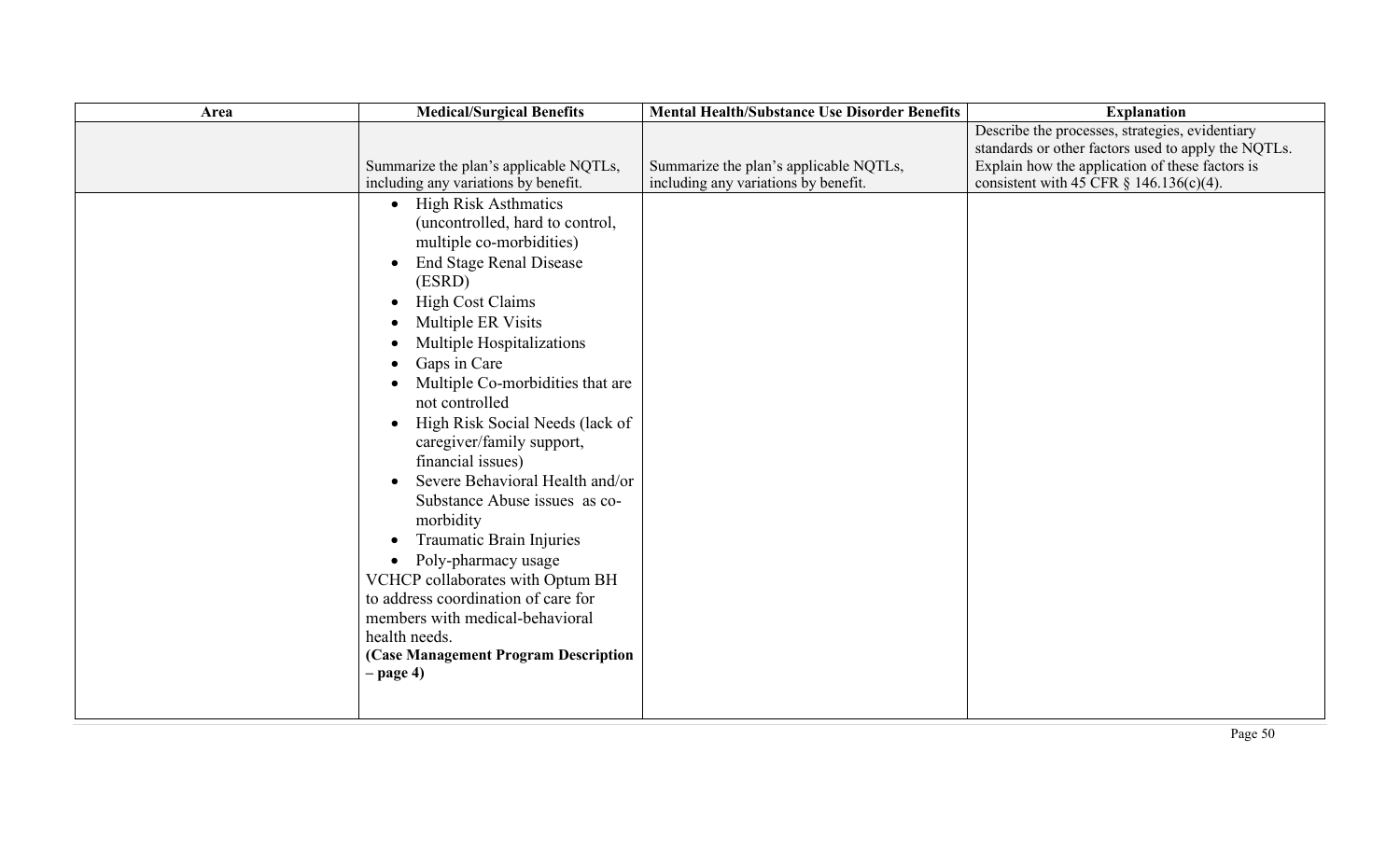<span id="page-50-0"></span>

| I. Process for Assessment of New            | The definition of "Experimental or                                           | Unless otherwise required by federal or state law,    | {See plan documents} |
|---------------------------------------------|------------------------------------------------------------------------------|-------------------------------------------------------|----------------------|
| <b>Technologies</b>                         | Investigational" includes, among other                                       | procedures, studies, tests, drugs or equipment will   |                      |
|                                             | things, any drug <sup>2</sup> , device, procedure or                         | be considered Experimental and/or Investigational     |                      |
| Definition of experimental/investigational: | treatment that requires FDA approval,                                        | if any of the following criteria/ guidelines are met: |                      |
|                                             | but for which such approval has not                                          |                                                       |                      |
|                                             | been granted. (Medical Policy:                                               | • It cannot lawfully be marketed without the          |                      |
|                                             |                                                                              | approval of the Food and Drug Administration          |                      |
|                                             | <b>Experimental and Investigational</b><br>Procedures, Coverage Of – page 1) | (FDA), and such approval has not been granted at      |                      |
|                                             |                                                                              | the time of its use or proposed use.                  |                      |
|                                             |                                                                              | • It is a subject of a current investigation of a new |                      |
|                                             |                                                                              | drug or new device (IND) applications on file with    |                      |
|                                             |                                                                              | the FDA.                                              |                      |
|                                             |                                                                              | • It is the subject of an ongoing clinical trial      |                      |
|                                             |                                                                              | (Phase I, II, or the research arm of Phase III) as    |                      |
|                                             |                                                                              | defined in regulations and other official             |                      |
|                                             |                                                                              | publications issued by the FDA and the                |                      |
|                                             |                                                                              | Department of Health and Human Services.              |                      |
|                                             |                                                                              | • It is being provided pursuant to a written          |                      |
|                                             |                                                                              | protocol that describes among its objectives the      |                      |
|                                             |                                                                              | determination of safety, efficacy, toxicity,          |                      |
|                                             |                                                                              | maximum tolerated dose or effectiveness in            |                      |
|                                             |                                                                              | comparison to conventional treatments.                |                      |
|                                             |                                                                              | • It is being delivered or should be delivered        |                      |
|                                             |                                                                              | subject to approval and supervision of an             |                      |
|                                             |                                                                              | Institutional Review Board (IRB) as required and      |                      |
|                                             |                                                                              | defined by federal regulations or other official      |                      |
|                                             |                                                                              | actions (especially those of the FDA or DHHS).        |                      |
|                                             |                                                                              | • Other facilities studying substantially the same    |                      |
|                                             |                                                                              | drug, device, medical treatment or procedures         |                      |
|                                             |                                                                              | refer to it as experimental or as a research project, |                      |
|                                             |                                                                              | a study, an invention, a test, a trial or other words |                      |
|                                             |                                                                              | of similar effect.                                    |                      |
|                                             |                                                                              | • The predominant opinion among experts as            |                      |
|                                             |                                                                              | expressed in published, authoritative medical         |                      |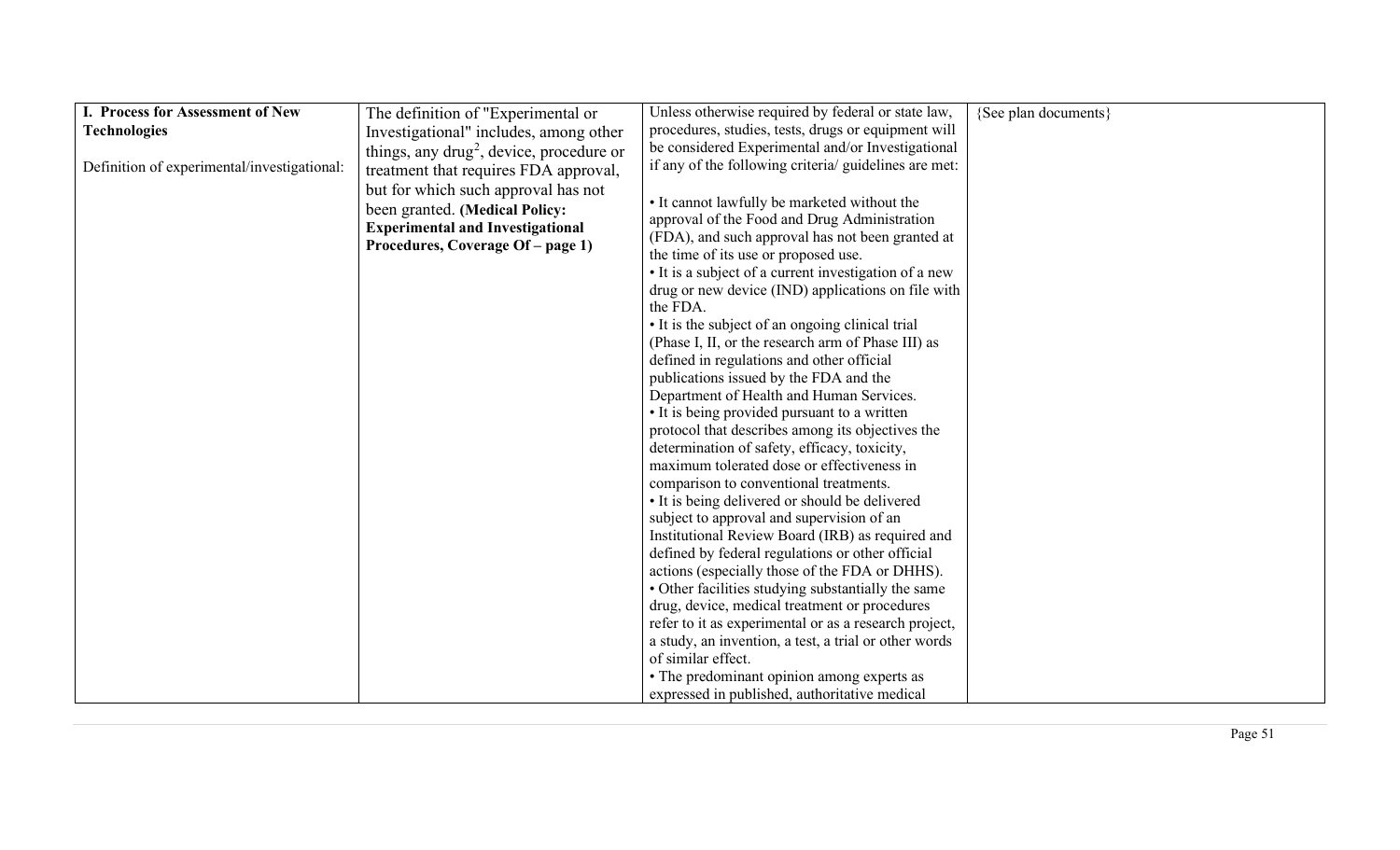| Area                                     | <b>Medical/Surgical Benefits</b>               | <b>Mental Health/Substance Use Disorder Benefits</b>  | <b>Explanation</b>                                  |
|------------------------------------------|------------------------------------------------|-------------------------------------------------------|-----------------------------------------------------|
|                                          |                                                |                                                       | Describe the processes, strategies, evidentiary     |
|                                          |                                                |                                                       | standards or other factors used to apply the NQTLs. |
|                                          | Summarize the plan's applicable NQTLs,         | Summarize the plan's applicable NQTLs,                | Explain how the application of these factors is     |
|                                          | including any variations by benefit.           | including any variations by benefit.                  | consistent with 45 CFR $\S$ 146.136(c)(4).          |
|                                          |                                                | literature is that usage should be confined to        |                                                     |
|                                          |                                                | research settings.                                    |                                                     |
|                                          |                                                | • It is not Experimental or Investigational itself    |                                                     |
|                                          |                                                | pursuant to the above criteria, but would not be      |                                                     |
|                                          |                                                | Medically Necessary except for its use in             |                                                     |
|                                          |                                                | conjunction with a drug, device or treatment that     |                                                     |
|                                          |                                                | is Experimental or Investigational (e.g., lab test or |                                                     |
|                                          |                                                | imaging ordered to evaluate the effectiveness of      |                                                     |
|                                          |                                                | the Experimental therapy).                            |                                                     |
|                                          |                                                |                                                       |                                                     |
| Qualifications of individuals evaluating | This new medical technology evaluation         | Clinical Technology and Assessment                    | USBHPC P&P, Clinical Technology Assessment          |
| new technologies:                        | process includes identified decision criteria, | Committee (CTAC) receives requests to                 |                                                     |
|                                          | a review of information from government        | review new and existing behavioral health             |                                                     |
|                                          | regulatory bodies and published scientific     | procedures, psychopharmacological                     |                                                     |
|                                          | evidence, and input from relevant              | strategies, and devices to be considered for          |                                                     |
|                                          | specialists and professionals who have         | benefit coverage. Primary reviewers of the            |                                                     |
|                                          | expertise in the technology being              | technology are CTAC members and/or other              |                                                     |
|                                          | evaluated.                                     | USBHPC/Optum Behavioral Health staff                  |                                                     |
|                                          | During the new medical technology              | with knowledge of the subject matter and/or           |                                                     |
|                                          | evaluation process, VCHCP solicits and         | literature review process.                            |                                                     |
|                                          | obtains opinions and input from medical        |                                                       |                                                     |
|                                          | specialists and professionals who have         | CTAC is comprised of professionals representing       |                                                     |
|                                          | expertise in the technology that is being      | functional areas within USBHPC/Optum                  |                                                     |
|                                          | evaluated. These may include, but are not      | Behavioral Health, to include: Optum Behavioral       |                                                     |

<sup>&</sup>lt;sup>2</sup> Note: The use of an FDA-approved drug for conditions that are not contained in the FDA approval (often termed "off label" use) may not be experimental or investigational. The ordering physician takes the responsibilit for such off-label prescribing, and, among other things, must take into account the body of scientific and clinical information which provides for such use, as well as the accepted use of the drug for that condition, in th as well as the national medical community. See the VCHCP policy "Prescription Medication: Coverage of Off-Label Use" for further information.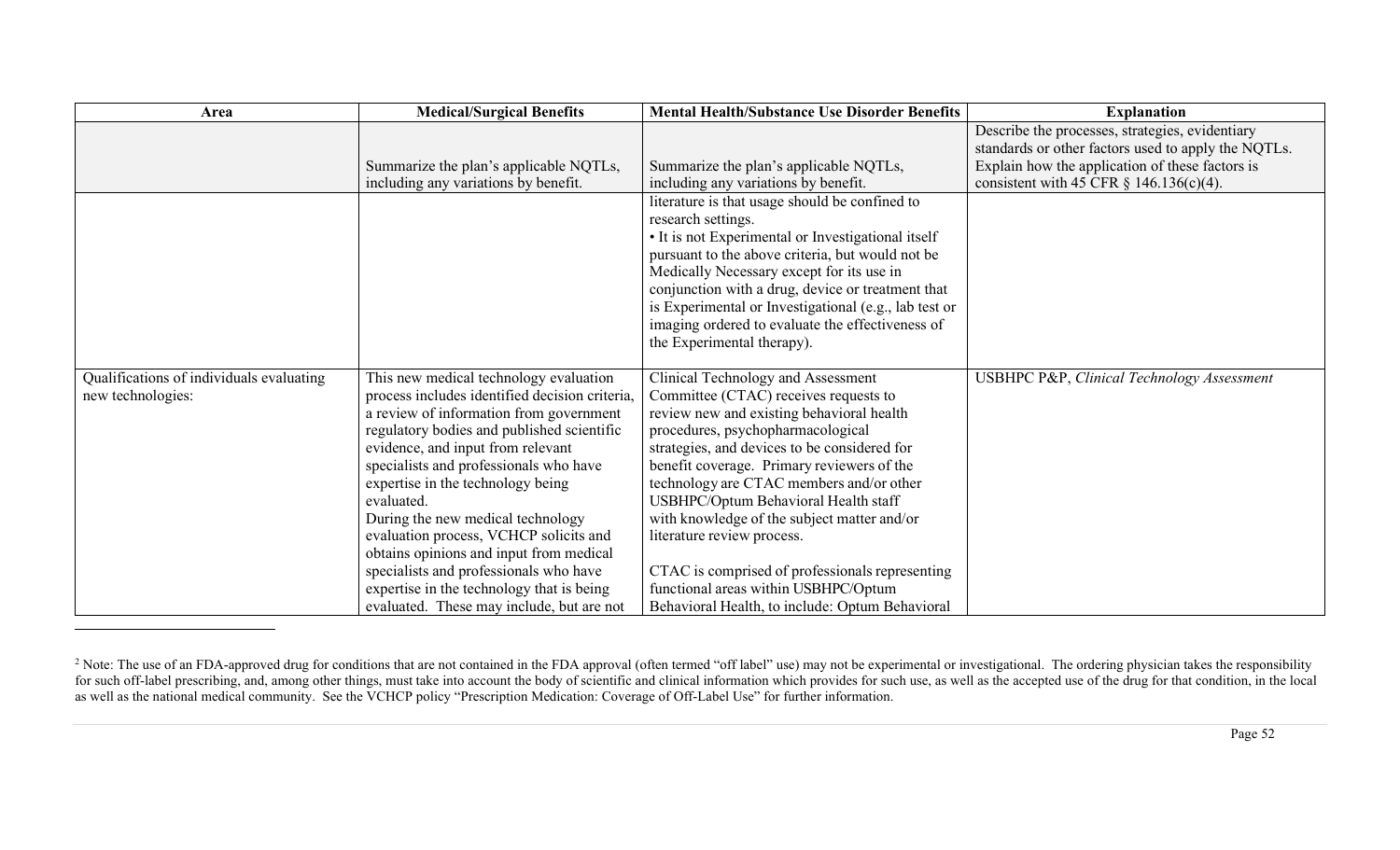| Area                                                  | <b>Medical/Surgical Benefits</b>                                                                                                                                                                                                                                                                                                                                                                                                                                                                                                                                                                                         | <b>Mental Health/Substance Use Disorder Benefits</b>                                                                                                                                                                                                                                                                                                                                                                                                                                                                                                                                                                                                                                                                                                                                                                                                                          | <b>Explanation</b>                                                                                                                                                                                      |
|-------------------------------------------------------|--------------------------------------------------------------------------------------------------------------------------------------------------------------------------------------------------------------------------------------------------------------------------------------------------------------------------------------------------------------------------------------------------------------------------------------------------------------------------------------------------------------------------------------------------------------------------------------------------------------------------|-------------------------------------------------------------------------------------------------------------------------------------------------------------------------------------------------------------------------------------------------------------------------------------------------------------------------------------------------------------------------------------------------------------------------------------------------------------------------------------------------------------------------------------------------------------------------------------------------------------------------------------------------------------------------------------------------------------------------------------------------------------------------------------------------------------------------------------------------------------------------------|---------------------------------------------------------------------------------------------------------------------------------------------------------------------------------------------------------|
|                                                       | Summarize the plan's applicable NQTLs,<br>including any variations by benefit.<br>limited to, physicians, doctoral level<br>practitioners, and pharmacists. (Policy:<br><b>New Medical Technology Policy</b><br>Evaluation – pages $1, 3$ )                                                                                                                                                                                                                                                                                                                                                                              | Summarize the plan's applicable NQTLs,<br>including any variations by benefit.<br>Health Medical Directors, clinical representation<br>from Research & Evaluation, Clinical Review,<br>Compliance, Legal Counsel, Committee<br>Management, Policy and Standards, and Clinical<br>content experts.                                                                                                                                                                                                                                                                                                                                                                                                                                                                                                                                                                             | Describe the processes, strategies, evidentiary<br>standards or other factors used to apply the NQTLs.<br>Explain how the application of these factors is<br>consistent with 45 CFR $\S$ 146.136(c)(4). |
| Evidence consulted in evaluating new<br>technologies: | <b>RESOURCES FOR EVALUATION</b><br>Resources that the Ventura County Health<br>Care Plan uses to conduct new medical<br>technology evaluations include, but are not<br>limited to, policies, position statements,<br>consensus reports and standards of<br>governmental agencies as well as peer<br>reviewed medical literature and journals.<br><b>Government Regulatory Bodies</b><br>National Institutes of Health (NIH)<br>Agency for HealthCare Research<br>and Quality (AHRQ)<br>Centers for Medicare & Medicaid<br>Services (CMS)<br>Food and Drug Administration<br>(FDA)<br>Other appropriate regulatory bodies | <b>Selection of Scientific Evidence:</b><br>CTAC uses the Hierarchy of Evidence in<br>selecting Scientific Evidence to be<br>reviewed.<br>a. Clinical Technology Assessments are<br>developed from clinical evidence in<br>peer-reviewed publications.<br>b. Well-designed randomized controlled trials<br>and meta-analyses, if available, take priority<br>in the evidence selection process. If not<br>available, other types of studies may be<br>considered such as non-randomized<br>controlled trials, prospective studies, and<br>observational studies.<br>Websites of national organizations, such as<br>$c$ .<br>the American Psychiatric Association<br>(APA) and the American Medical<br>Association (AMA), are systematically<br>reviewed for position papers describing<br>these technologies.<br>National Consensus Statements may also be<br>d.<br>reviewed. | USBHPC P&P, Clinical Technology Assessment                                                                                                                                                              |
|                                                       | <b>Published Scientific Sources</b>                                                                                                                                                                                                                                                                                                                                                                                                                                                                                                                                                                                      |                                                                                                                                                                                                                                                                                                                                                                                                                                                                                                                                                                                                                                                                                                                                                                                                                                                                               |                                                                                                                                                                                                         |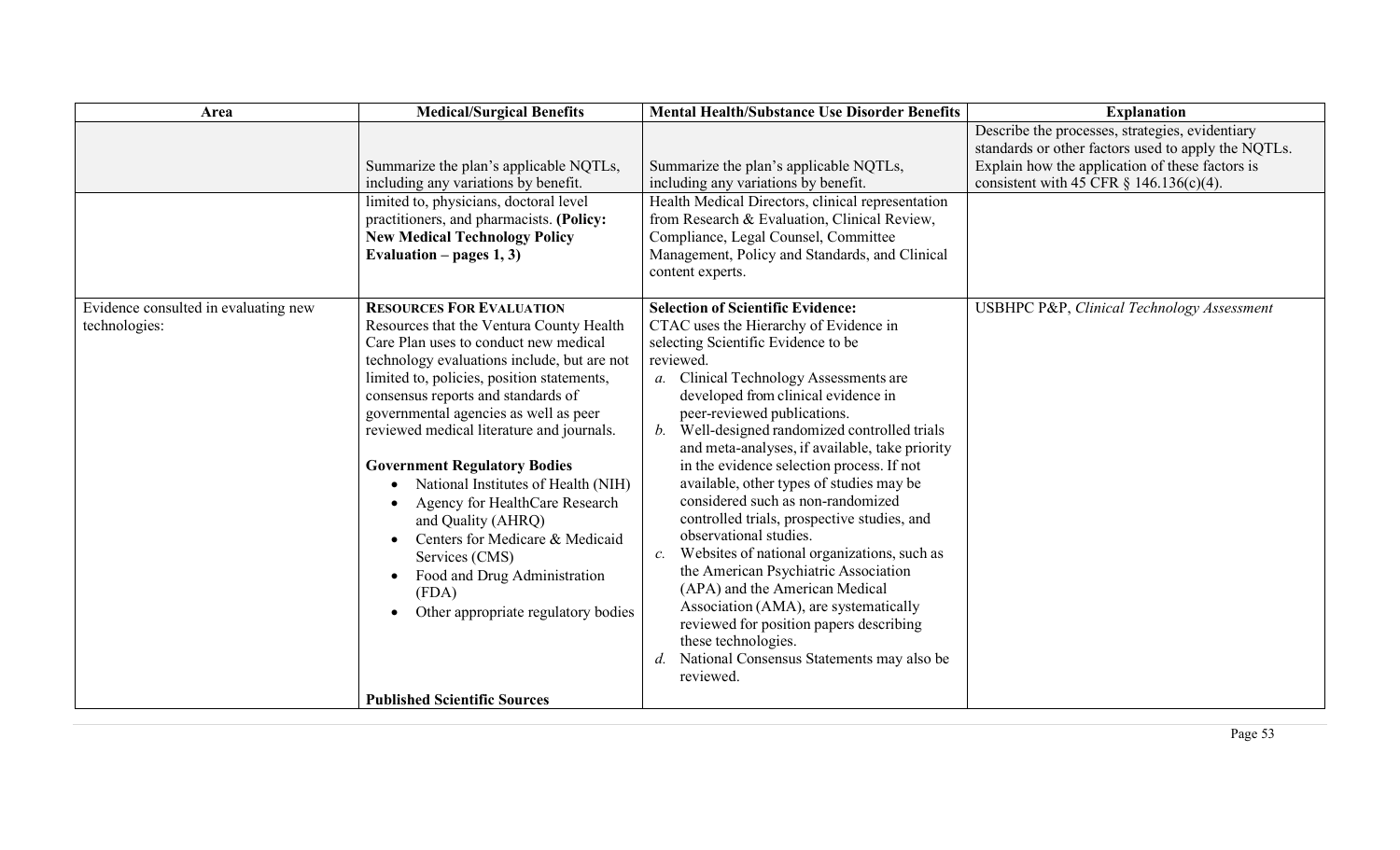| Area | <b>Medical/Surgical Benefits</b>                                                                                                                                                                                                                                                                                                                                                                                                                                                                                                                                                                                                                                                                             | <b>Mental Health/Substance Use Disorder Benefits</b>                                                                                                                                                                                                                                                                                                                                            | <b>Explanation</b>                                                                                                                                                                                      |
|------|--------------------------------------------------------------------------------------------------------------------------------------------------------------------------------------------------------------------------------------------------------------------------------------------------------------------------------------------------------------------------------------------------------------------------------------------------------------------------------------------------------------------------------------------------------------------------------------------------------------------------------------------------------------------------------------------------------------|-------------------------------------------------------------------------------------------------------------------------------------------------------------------------------------------------------------------------------------------------------------------------------------------------------------------------------------------------------------------------------------------------|---------------------------------------------------------------------------------------------------------------------------------------------------------------------------------------------------------|
|      | Summarize the plan's applicable NQTLs,<br>including any variations by benefit.                                                                                                                                                                                                                                                                                                                                                                                                                                                                                                                                                                                                                               | Summarize the plan's applicable NQTLs,<br>including any variations by benefit.                                                                                                                                                                                                                                                                                                                  | Describe the processes, strategies, evidentiary<br>standards or other factors used to apply the NQTLs.<br>Explain how the application of these factors is<br>consistent with 45 CFR $\S$ 146.136(c)(4). |
|      | Review of peer reviewed medical<br>literature and journals from<br>professional medical associations<br>and health organizations, such as:<br>o American Medical<br>Association<br>American Association for<br>$\circ$<br>Cancer Research (AACR)<br>American College of<br>$\circ$<br>Clinical Pharmacy (ACCP)<br><b>American Diabetes</b><br>$\circ$<br>Association<br>American Institute for<br>$\circ$<br>Cancer Research (AICR)<br>Hayes Knowledge Center,<br>including:<br>Medical Technology<br>$\circ$<br>Directory<br><b>Health Technology Briefs</b><br>Genetic Test Evaluation<br>∩<br>Search and Summary<br>$\circ$<br>Reports<br>New Service<br>$\circ$<br><b>AHRQ's Evidence Based Practice</b> | Technology Assessment reports published by<br>known research organizations such as Hayes, Inc.<br>may be referenced. Information from subspecialty<br>societies and subject matter experts are reviewed<br>as relevant. Statements and information generated<br>by regulatory agencies (e.g., the Food and Drug<br>Administration, Centers for Medicare and<br>Medicaid Services) are reviewed. |                                                                                                                                                                                                         |
|      | <b>Centers and Other Sources</b><br>Blue Cross and Blue Shield<br>$\bullet$                                                                                                                                                                                                                                                                                                                                                                                                                                                                                                                                                                                                                                  |                                                                                                                                                                                                                                                                                                                                                                                                 |                                                                                                                                                                                                         |
|      | Association's Technology<br><b>Evaluation Center (TEC)</b>                                                                                                                                                                                                                                                                                                                                                                                                                                                                                                                                                                                                                                                   |                                                                                                                                                                                                                                                                                                                                                                                                 |                                                                                                                                                                                                         |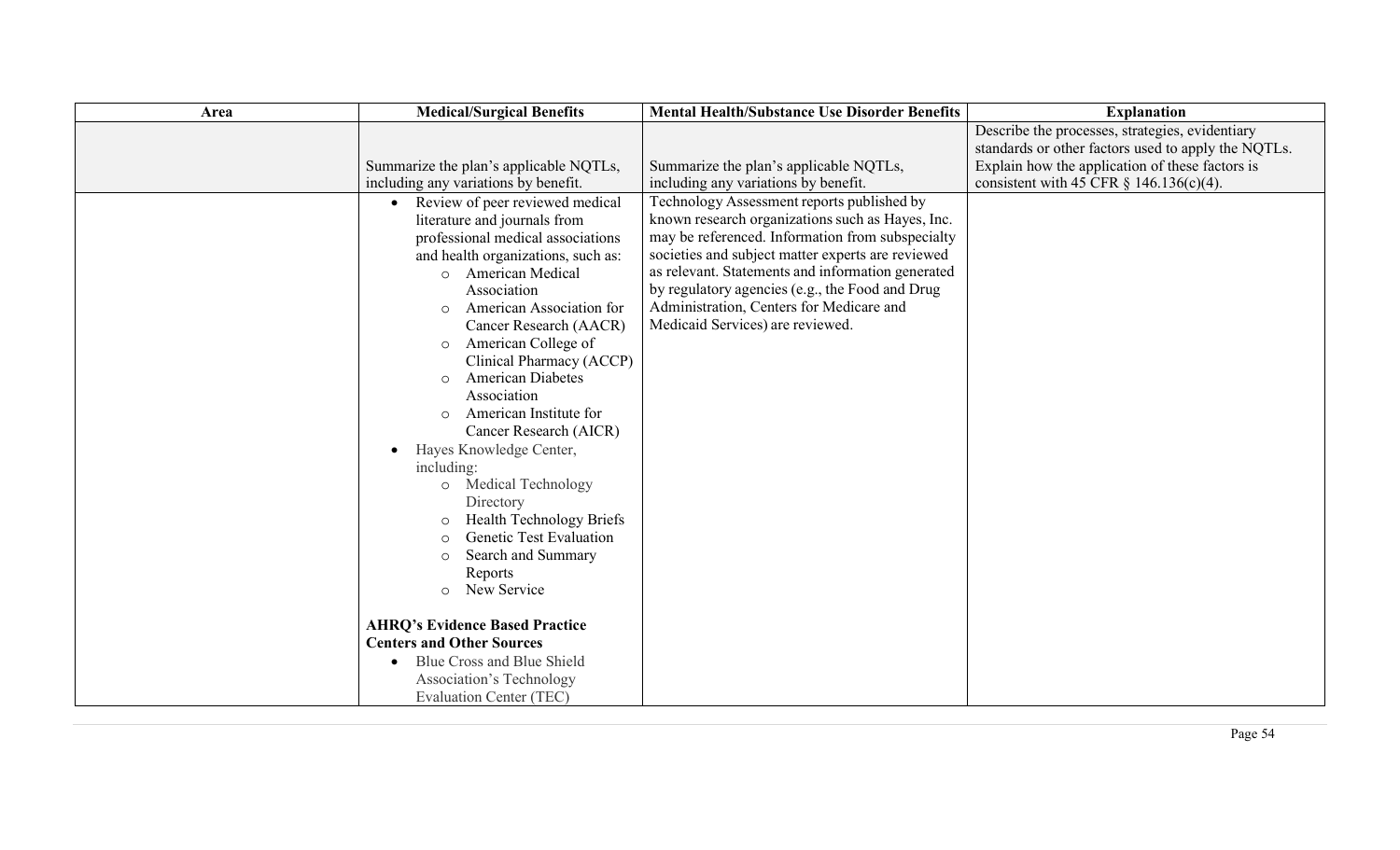| Area | <b>Medical/Surgical Benefits</b>       | <b>Mental Health/Substance Use Disorder Benefits</b> | <b>Explanation</b>                                  |
|------|----------------------------------------|------------------------------------------------------|-----------------------------------------------------|
|      |                                        |                                                      | Describe the processes, strategies, evidentiary     |
|      |                                        |                                                      | standards or other factors used to apply the NQTLs. |
|      | Summarize the plan's applicable NQTLs, | Summarize the plan's applicable NQTLs,               | Explain how the application of these factors is     |
|      | including any variations by benefit.   | including any variations by benefit.                 | consistent with 45 CFR $\S$ 146.136(c)(4).          |
|      | Brown University, Center for           |                                                      |                                                     |
|      | <b>Evidence-based Medicine</b>         |                                                      |                                                     |
|      | <b>ECRI</b> Institute–Penn Medicine    |                                                      |                                                     |
|      | <b>Evidence-based Practice Center</b>  |                                                      |                                                     |
|      | Johns Hopkins University               |                                                      |                                                     |
|      | Kaiser Permanente Research             |                                                      |                                                     |
|      | <b>Affiliates</b>                      |                                                      |                                                     |
|      | Pacific Northwest Evidence-based       |                                                      |                                                     |
|      | Practice Center-Oregon Health &        |                                                      |                                                     |
|      | Science University                     |                                                      |                                                     |
|      | RTI International—University of        |                                                      |                                                     |
|      | North Carolina (UNC) at Chapel         |                                                      |                                                     |
|      | Hill                                   |                                                      |                                                     |
|      | Southern California Evidence-          |                                                      |                                                     |
|      | based Practice Center-RAND             |                                                      |                                                     |
|      | Corporation                            |                                                      |                                                     |
|      | University of Alberta, Edmonton,       |                                                      |                                                     |
|      | Alberta                                |                                                      |                                                     |
|      | Minnesota Evidence-based Practice      |                                                      |                                                     |
|      | Center                                 |                                                      |                                                     |
|      | Vanderbilt University                  |                                                      |                                                     |
|      | (New Medical Technology Policy         |                                                      |                                                     |
|      | Evaluation-pages $2 \& 3$ )            |                                                      |                                                     |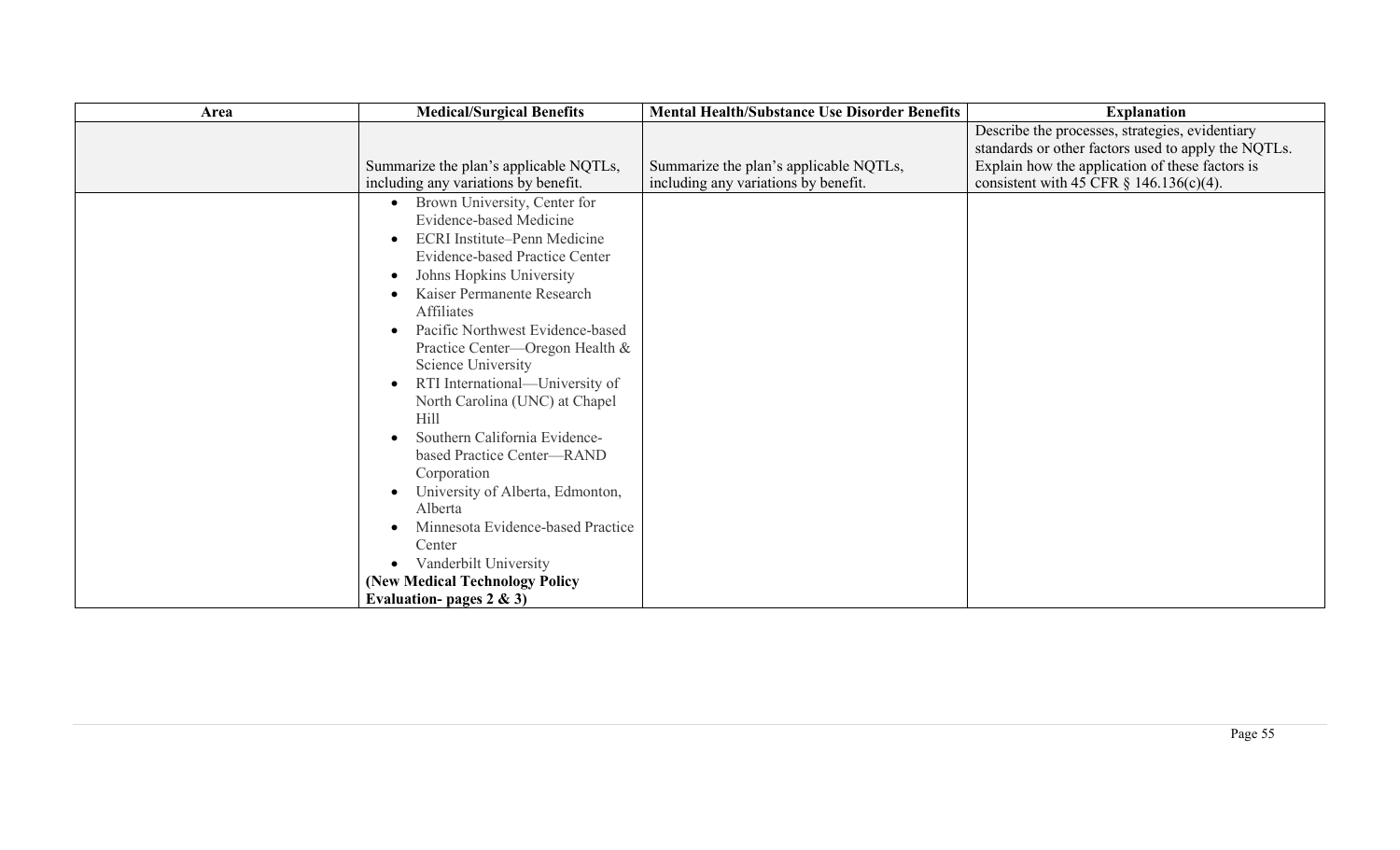| Area                                                       | <b>Medical/Surgical Benefits</b>                                               | <b>Mental Health/Substance Use Disorder Benefits</b>                           | <b>Explanation</b>                                                                                                                                                                                                                                                                                                                                                                                                                                                                    |
|------------------------------------------------------------|--------------------------------------------------------------------------------|--------------------------------------------------------------------------------|---------------------------------------------------------------------------------------------------------------------------------------------------------------------------------------------------------------------------------------------------------------------------------------------------------------------------------------------------------------------------------------------------------------------------------------------------------------------------------------|
|                                                            | Summarize the plan's applicable NQTLs,<br>including any variations by benefit. | Summarize the plan's applicable NQTLs,<br>including any variations by benefit. | Describe the processes, strategies, evidentiary<br>standards or other factors used to apply the NQTLs.<br>Explain how the application of these factors is<br>consistent with 45 CFR $\S$ 146.136(c)(4).                                                                                                                                                                                                                                                                               |
| J. Standards for provider credentialing<br>and contracting |                                                                                |                                                                                |                                                                                                                                                                                                                                                                                                                                                                                                                                                                                       |
| Is the provider network open or closed?                    | Open                                                                           | Open                                                                           | <b>USBHPC:</b><br>LS/USBHPC has the sole right to determine which<br>Providers it accepts and maintains as participating<br>Providers. It is within the discretion of the Plan's<br>Credentialing Committee whether to offer an applicant<br>provider the opportunity to appeal any action under the<br>Credentialing Plan, unless required by state law.<br>Providers must meet all credentialing criteria outlined<br>in the USBHPC 2020-2021 Credentialing Plan, Section<br>3.2. A |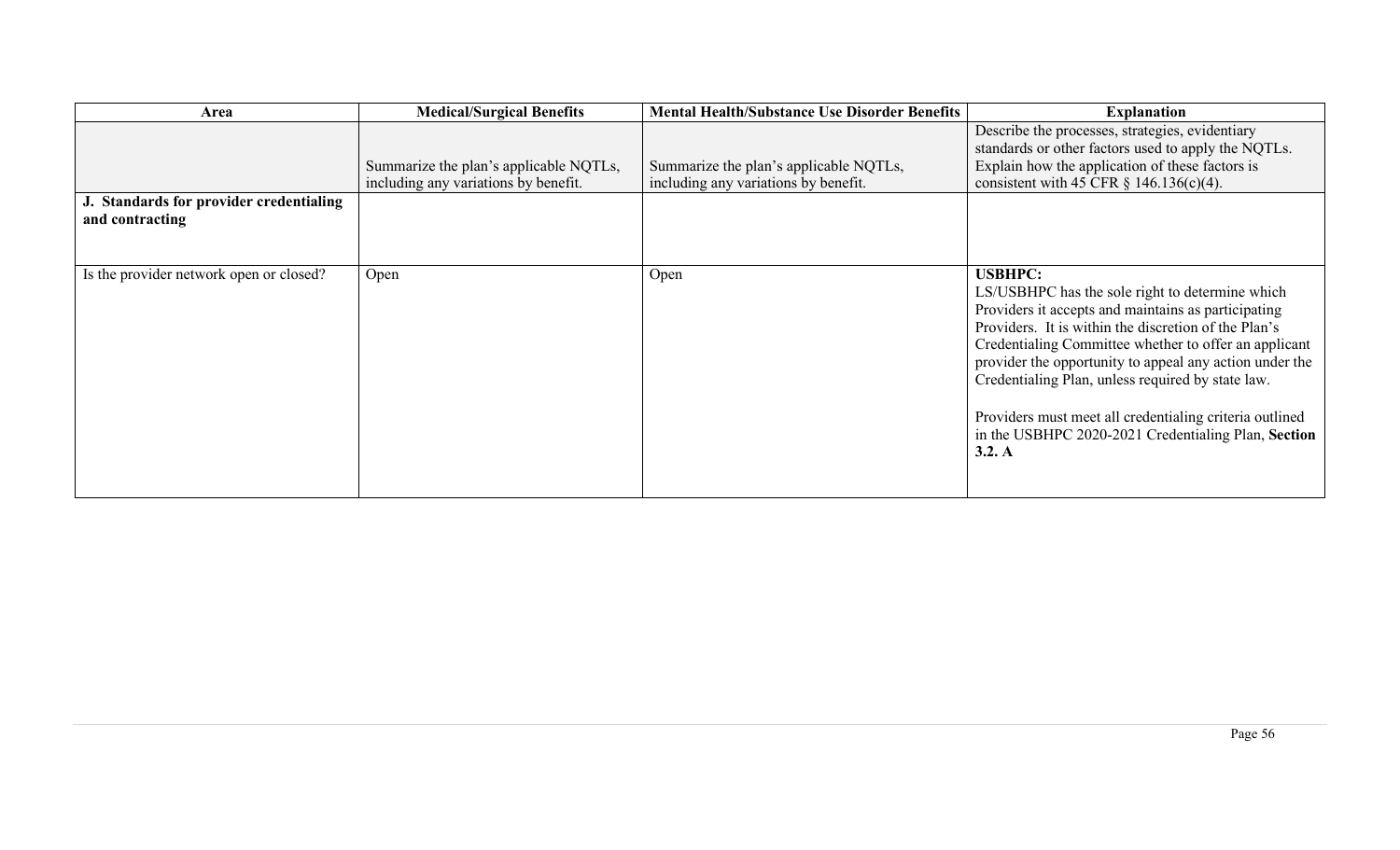| What are the credentialing standards for | VCHCP has established the following                                                                                                                                                                                                                                                                                                                                                                                                                                                                                                                                                                                                                   | Physicians must be licensed to practice                                                                                                                                                                                                                                                                                                                                                                                                                                                                                                                                                                                                                                                                                                                                                                               | USBHPC 2020-2021 Credentialing Plan, Section 3.2.A |
|------------------------------------------|-------------------------------------------------------------------------------------------------------------------------------------------------------------------------------------------------------------------------------------------------------------------------------------------------------------------------------------------------------------------------------------------------------------------------------------------------------------------------------------------------------------------------------------------------------------------------------------------------------------------------------------------------------|-----------------------------------------------------------------------------------------------------------------------------------------------------------------------------------------------------------------------------------------------------------------------------------------------------------------------------------------------------------------------------------------------------------------------------------------------------------------------------------------------------------------------------------------------------------------------------------------------------------------------------------------------------------------------------------------------------------------------------------------------------------------------------------------------------------------------|----------------------------------------------------|
| physicians?                              | criteria for practitioner participation in the<br>VCHCP network. If the practitioner does                                                                                                                                                                                                                                                                                                                                                                                                                                                                                                                                                             | independently in the state of California.                                                                                                                                                                                                                                                                                                                                                                                                                                                                                                                                                                                                                                                                                                                                                                             |                                                    |
|                                          | not meet one or more of the following                                                                                                                                                                                                                                                                                                                                                                                                                                                                                                                                                                                                                 | Physician's license must be in good standing, free                                                                                                                                                                                                                                                                                                                                                                                                                                                                                                                                                                                                                                                                                                                                                                    |                                                    |
|                                          | criteria, the CC considers the practitioner's<br>history on an individual basis pursuant to                                                                                                                                                                                                                                                                                                                                                                                                                                                                                                                                                           | of restriction, and without probationary status.                                                                                                                                                                                                                                                                                                                                                                                                                                                                                                                                                                                                                                                                                                                                                                      |                                                    |
|                                          | the "Criteria and Thresholds for                                                                                                                                                                                                                                                                                                                                                                                                                                                                                                                                                                                                                      | Physicians must be board certified by the American                                                                                                                                                                                                                                                                                                                                                                                                                                                                                                                                                                                                                                                                                                                                                                    |                                                    |
|                                          | Credentialing File Review" section of this                                                                                                                                                                                                                                                                                                                                                                                                                                                                                                                                                                                                            | Board of Psychiatry and Neurology (ABPN), the                                                                                                                                                                                                                                                                                                                                                                                                                                                                                                                                                                                                                                                                                                                                                                         |                                                    |
|                                          | Credentialing policy.                                                                                                                                                                                                                                                                                                                                                                                                                                                                                                                                                                                                                                 | American Osteopathic Association (AOA) Board of                                                                                                                                                                                                                                                                                                                                                                                                                                                                                                                                                                                                                                                                                                                                                                       |                                                    |
|                                          |                                                                                                                                                                                                                                                                                                                                                                                                                                                                                                                                                                                                                                                       | Psychiatry, the American Society of Addiction                                                                                                                                                                                                                                                                                                                                                                                                                                                                                                                                                                                                                                                                                                                                                                         |                                                    |
|                                          | A current, valid, unencumbered,                                                                                                                                                                                                                                                                                                                                                                                                                                                                                                                                                                                                                       | Medicine (ASAM) or the American Society of<br>Preventive Medicine (ABPM).                                                                                                                                                                                                                                                                                                                                                                                                                                                                                                                                                                                                                                                                                                                                             |                                                    |
|                                          | unrestricted, and non-<br>probationary state license with<br>no unresolved public records in<br>a five year look back period.<br>Current, valid, and unrestricted<br>DEA certificate for prescribing<br>controlled substances, if<br>applicable to his/her practice in<br>which he/she will treat the<br>plan's members.<br>Verification of clinical<br>privileges in good standing,<br>including status and type, from<br>the applicant's primary<br>admitting facility. If the<br>applicant does not admit<br>patients to the hospital, the<br>verification form, indicating that<br>the applicant has arrangements<br>for VCHCP members to receive | Physicians without a residency in<br>psychiatry may be accepted if they are<br>board certified by the American Society<br>of Addictions Medicine (ASAM) or the<br>American Board of Addiction Medicine<br>(ABAM).<br>Physician addictionologists must be<br>certified by American Society of<br>Addictions Medicine (ASAM) or the<br>American Board of Addiction Medicine<br>(ABAM) or have added qualifications in<br>Addiction Psychiatry through the<br>American Board of Psychiatry and<br>Neurology (ABPN).<br>A physician who is not a psychiatrist or<br>addictionologist, as outlined above, may<br>be credentialed to provide Medication-<br>Assisted Treatment (MAT) serviced for<br>members with substance use disorder, as<br>defined by the Substance Abuse and<br>Mental Health Services Administration |                                                    |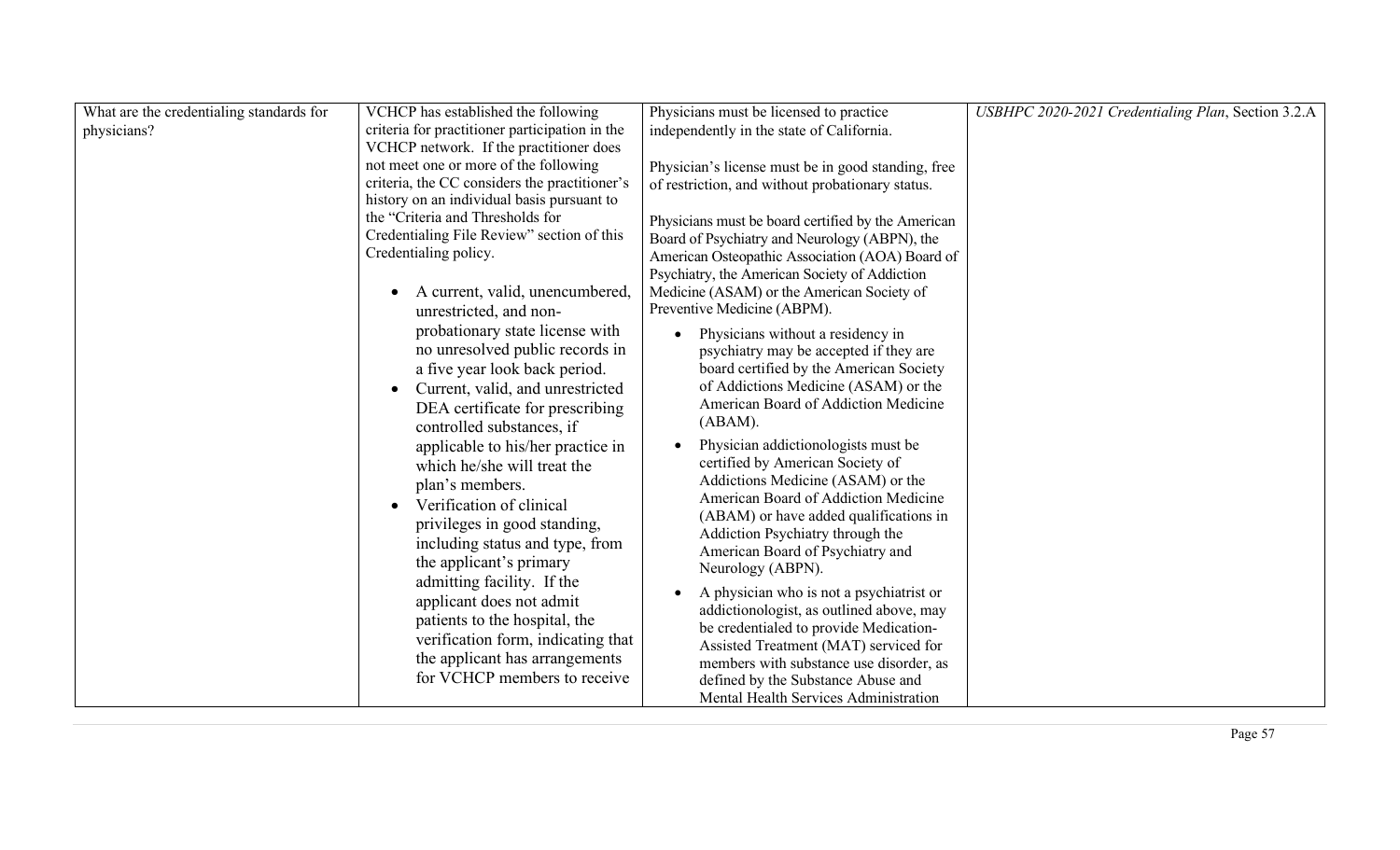| <b>Medical/Surgical Benefits</b>                                                                                                                                                                                                                                                                                                                                                                                                                                                                                                                                                                                                                                                                                                                                                                                                 | <b>Mental Health/Substance Use Disorder Benefits</b>                                                                                                                                                                                                                                                                                                                                                                                                                                                                                                                                                                                                                                                                                                                                                                                                                                                                                                                                                                                                                   | <b>Explanation</b>                                                                                     |
|----------------------------------------------------------------------------------------------------------------------------------------------------------------------------------------------------------------------------------------------------------------------------------------------------------------------------------------------------------------------------------------------------------------------------------------------------------------------------------------------------------------------------------------------------------------------------------------------------------------------------------------------------------------------------------------------------------------------------------------------------------------------------------------------------------------------------------|------------------------------------------------------------------------------------------------------------------------------------------------------------------------------------------------------------------------------------------------------------------------------------------------------------------------------------------------------------------------------------------------------------------------------------------------------------------------------------------------------------------------------------------------------------------------------------------------------------------------------------------------------------------------------------------------------------------------------------------------------------------------------------------------------------------------------------------------------------------------------------------------------------------------------------------------------------------------------------------------------------------------------------------------------------------------|--------------------------------------------------------------------------------------------------------|
|                                                                                                                                                                                                                                                                                                                                                                                                                                                                                                                                                                                                                                                                                                                                                                                                                                  |                                                                                                                                                                                                                                                                                                                                                                                                                                                                                                                                                                                                                                                                                                                                                                                                                                                                                                                                                                                                                                                                        | Describe the processes, strategies, evidentiary<br>standards or other factors used to apply the NQTLs. |
| Summarize the plan's applicable NQTLs,                                                                                                                                                                                                                                                                                                                                                                                                                                                                                                                                                                                                                                                                                                                                                                                           | Summarize the plan's applicable NQTLs,                                                                                                                                                                                                                                                                                                                                                                                                                                                                                                                                                                                                                                                                                                                                                                                                                                                                                                                                                                                                                                 | Explain how the application of these factors is                                                        |
| including any variations by benefit.                                                                                                                                                                                                                                                                                                                                                                                                                                                                                                                                                                                                                                                                                                                                                                                             | including any variations by benefit.                                                                                                                                                                                                                                                                                                                                                                                                                                                                                                                                                                                                                                                                                                                                                                                                                                                                                                                                                                                                                                   | consistent with 45 CFR $\S$ 146.136(c)(4).                                                             |
| needed hospital care, is<br>completed.<br>Must not be currently debarred<br>or excluded from participation<br>in Medicare or Medicaid<br>programs.<br>Current malpractice insurance<br>coverage consistent with limits<br>established by VCHCP.<br>Application and supporting<br>$\bullet$<br>documentation must not contain<br>omissions or falsifications,<br>(including any additional<br>information requested by<br>VCHCP). Attestation as to the<br>completeness and accuracy of<br>the application must be signed.<br>Education, training and<br>certification must meet criteria<br>for the specialty in which the<br>applicant will treat the VCHCP<br>members. Board Certification<br>or Board eligibility is required<br>for new MDs and DOs applying<br>after October 15, 2012. If<br>Board Eligible, applicant must | (SAMHSA)<br>(https://www.samhsa.gov/medication-<br>assisted-treatment). The physician will<br>prescribe medications and provide the<br>member a referral for behavioral therapy.<br>A Developmental Behavioral Pediatrician<br>(DBP) must be board certified in<br>Developmental Behavioral Pediatrics by<br>the American Board of Pediatrics (ABP).<br>For physicians prescribing controlled<br>substances in the state of California, a<br>current and unrestricted DEA registration<br>is required;<br>Physicians must also:<br>Applicant must not be sanctioned,<br>excluded or debarred based on review of<br>the Office of Inspector General List of<br><b>Excluded Individuals and Entities</b><br>(OIG/LEIE), the General Services<br>Administration Systems for Awards<br>Management (SAM), the National Plan<br>and Provider Enumeration System<br>(NPPES) and the California Medicaid<br>exclusion list (as required by state<br>contracts) and Medicare Opt-Out Lists.<br>Professional liability malpractice<br>insurance with liability limits of \$1/\$3 |                                                                                                        |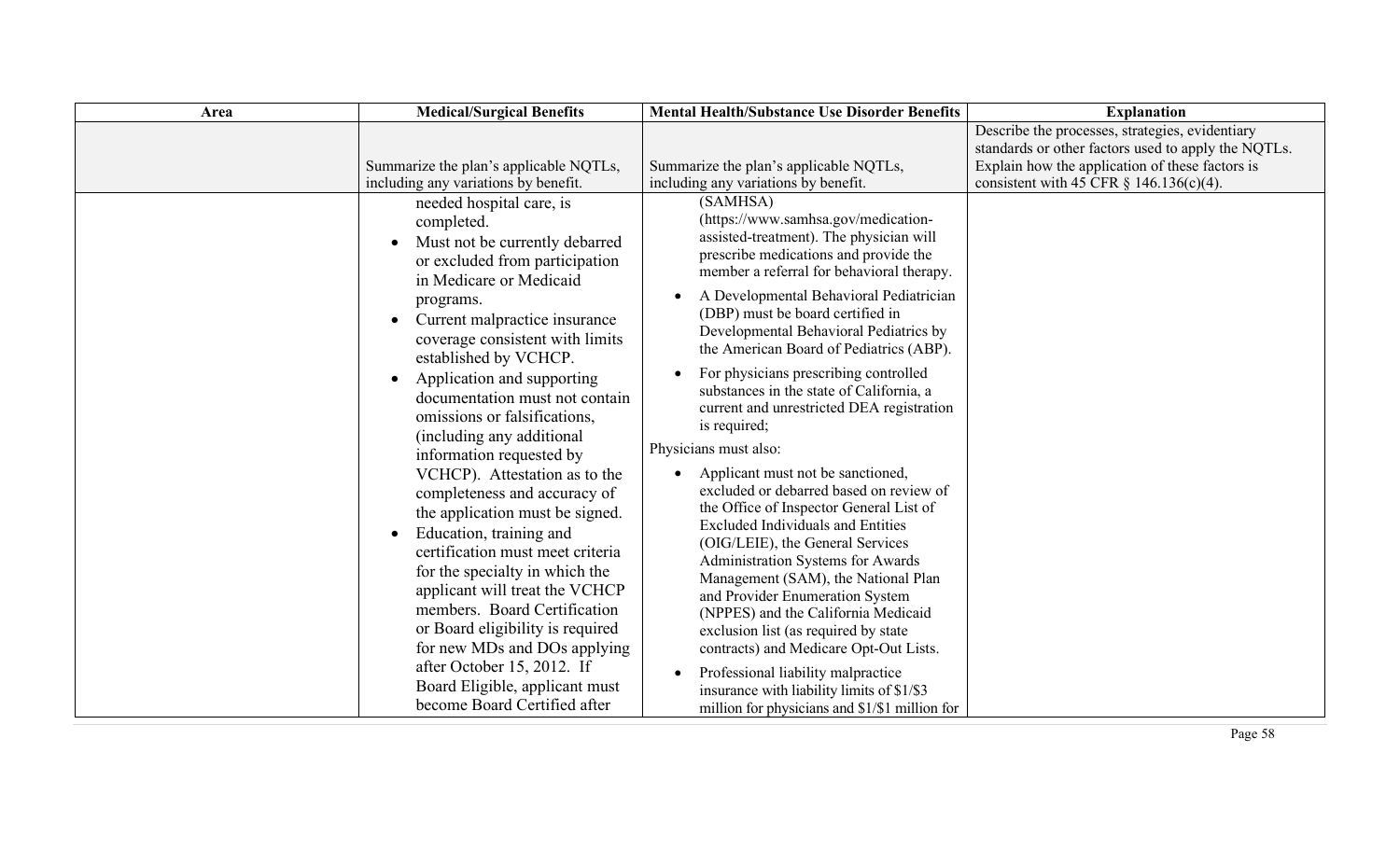| Area | <b>Medical/Surgical Benefits</b>                                                                                                                                                                                                                                                                                                                                                                                                                                                                                                                                                                                                                                                                                                                                                                                                                                                                               | <b>Mental Health/Substance Use Disorder Benefits</b>                                                                                                                                                                                                                                                                                                                                                                                                                                                                                                                                                                                                                                                                                                                                                                                                                                                                                                                                                                                                                                                                                                                                        | <b>Explanation</b>                                                                                     |
|------|----------------------------------------------------------------------------------------------------------------------------------------------------------------------------------------------------------------------------------------------------------------------------------------------------------------------------------------------------------------------------------------------------------------------------------------------------------------------------------------------------------------------------------------------------------------------------------------------------------------------------------------------------------------------------------------------------------------------------------------------------------------------------------------------------------------------------------------------------------------------------------------------------------------|---------------------------------------------------------------------------------------------------------------------------------------------------------------------------------------------------------------------------------------------------------------------------------------------------------------------------------------------------------------------------------------------------------------------------------------------------------------------------------------------------------------------------------------------------------------------------------------------------------------------------------------------------------------------------------------------------------------------------------------------------------------------------------------------------------------------------------------------------------------------------------------------------------------------------------------------------------------------------------------------------------------------------------------------------------------------------------------------------------------------------------------------------------------------------------------------|--------------------------------------------------------------------------------------------------------|
|      |                                                                                                                                                                                                                                                                                                                                                                                                                                                                                                                                                                                                                                                                                                                                                                                                                                                                                                                |                                                                                                                                                                                                                                                                                                                                                                                                                                                                                                                                                                                                                                                                                                                                                                                                                                                                                                                                                                                                                                                                                                                                                                                             | Describe the processes, strategies, evidentiary<br>standards or other factors used to apply the NQTLs. |
|      | Summarize the plan's applicable NQTLs,                                                                                                                                                                                                                                                                                                                                                                                                                                                                                                                                                                                                                                                                                                                                                                                                                                                                         | Summarize the plan's applicable NQTLs,                                                                                                                                                                                                                                                                                                                                                                                                                                                                                                                                                                                                                                                                                                                                                                                                                                                                                                                                                                                                                                                                                                                                                      | Explain how the application of these factors is                                                        |
|      | including any variations by benefit.                                                                                                                                                                                                                                                                                                                                                                                                                                                                                                                                                                                                                                                                                                                                                                                                                                                                           | including any variations by benefit.                                                                                                                                                                                                                                                                                                                                                                                                                                                                                                                                                                                                                                                                                                                                                                                                                                                                                                                                                                                                                                                                                                                                                        | consistent with 45 CFR $\S$ 146.136(c)(4).                                                             |
|      | completion of training, at the<br>first opportunity to take the<br>certification exam based on the<br>time frame specific to each<br>specialty board. VCHCP may<br>consider exceptions based on<br>network needs or other<br>extenuating circumstances on a<br>case by case basis.<br>Site visit results, if applicable,<br>$\bullet$<br>must meet VCHCP standards.<br>Complaints from members<br>$\bullet$<br>and/or other providers must be<br>at levels deemed acceptable to<br>VCHCP.<br>Explanations for gaps in work<br>$\bullet$<br>history must be documented and<br>deemed acceptable to VCHCP.<br>History of professional liability<br>suits, arbitrations or settlements<br>must be within established<br>VCHCP standards, or in the<br>presence of suits exceeding such<br>standards are reviewed by the<br>CC on an individual basis.<br>No physical or mental<br>impairment, (including chemical | non-physician Clinicians, or in an amount<br>or type as otherwise specified by applicable<br>state law. This can include evidence of<br>participation in state patient compensation<br>or catastrophic loss funds, if applicable;<br>For physicians, USBHPC does not require<br>hospital privileges. However, if the<br>applicant attests to having hospital<br>privileges, the following applies: 1)<br>Hospital staff privileges must be in good<br>standing at a participating hospital and the<br>Clinician must primarily use participating<br>hospitals to provide services to enrollees. 2)<br>Physicians without hospital staff privileges<br>must have an acceptable process for<br>providing inpatient care for members in<br>need of a higher level of care.<br>Have no misrepresentation, misstatement or<br>omission of a relevant fact on the<br>application;<br>Have the ability to practice to the full<br>extent of the applicant's professional<br>license and qualifications without a risk to<br>patient safety or health, including the<br>absence of a current physical or mental<br>condition interfering with the ability to<br>practice the applicant's specialty; |                                                                                                        |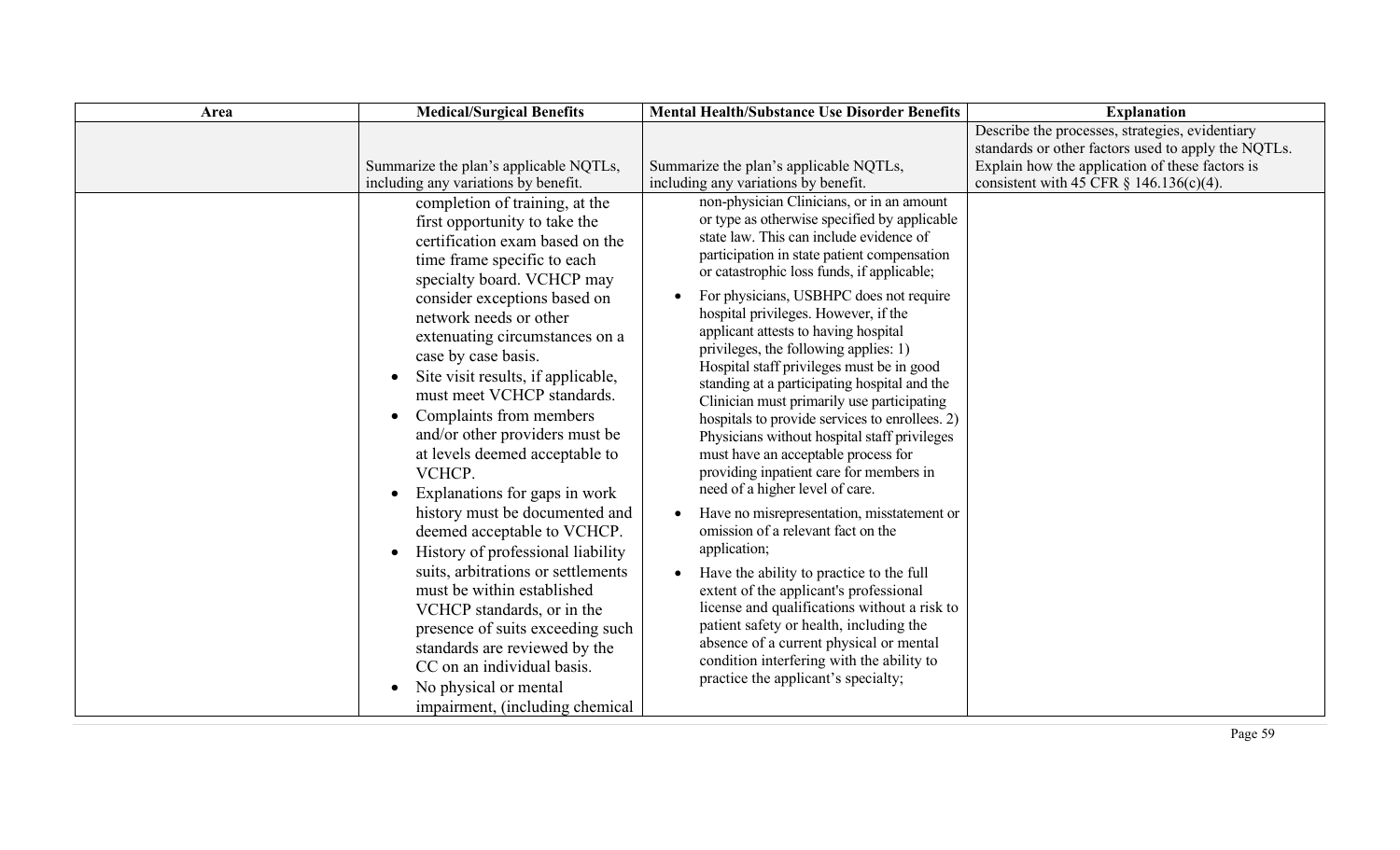| Area | <b>Medical/Surgical Benefits</b>                                                                                                                                                                                                                                                                                                                                                                                                                                                                                                                                                                       | <b>Mental Health/Substance Use Disorder Benefits</b>                                                                                                                                                                                                                                                                                    | <b>Explanation</b>                                                                                                                                                                                      |
|------|--------------------------------------------------------------------------------------------------------------------------------------------------------------------------------------------------------------------------------------------------------------------------------------------------------------------------------------------------------------------------------------------------------------------------------------------------------------------------------------------------------------------------------------------------------------------------------------------------------|-----------------------------------------------------------------------------------------------------------------------------------------------------------------------------------------------------------------------------------------------------------------------------------------------------------------------------------------|---------------------------------------------------------------------------------------------------------------------------------------------------------------------------------------------------------|
|      | Summarize the plan's applicable NQTLs,<br>including any variations by benefit.<br>dependency and substance<br>abuse), that would affect the<br>practitioner's ability to practice<br>within the scope of his or her<br>license or pose a risk or<br>imminent harm to members. In                                                                                                                                                                                                                                                                                                                       | Summarize the plan's applicable NQTLs,<br>including any variations by benefit.<br>Possess a current professional license<br>without material restrictions, conditions or<br>other disciplinary actions to practice in the<br>state of California;<br>Not be using illegal substances or be<br>chemically dependent on alcohol, drugs or | Describe the processes, strategies, evidentiary<br>standards or other factors used to apply the NQTLs.<br>Explain how the application of these factors is<br>consistent with 45 CFR $\S$ 146.136(c)(4). |
|      | the presence of a history of<br>physical or mental impairment,<br>the nature of the impairment and<br>other information obtained<br>during the credentialing or<br>recredentialing process are<br>reviewed by the CC on an<br>individual basis.<br>No history of disciplinary<br>actions, sanctions, or<br>revocations of privileges taken<br>by hospitals and other<br>healthcare facilities or entities,<br>HMOs, PPOs, PHOs, etc. or, in<br>the presence of such actions or<br>sanctions, the CC's<br>determination is based upon the<br>nature of the disciplinary action<br>or sanction and other | illegal substances;<br>The Applicant must not have been denied<br>initial participation, or terminated for cause<br>within the preceding 24 months prior to<br>application or at any time during the term<br>of the Agreement.                                                                                                          |                                                                                                                                                                                                         |
|      | information obtained during the                                                                                                                                                                                                                                                                                                                                                                                                                                                                                                                                                                        |                                                                                                                                                                                                                                                                                                                                         |                                                                                                                                                                                                         |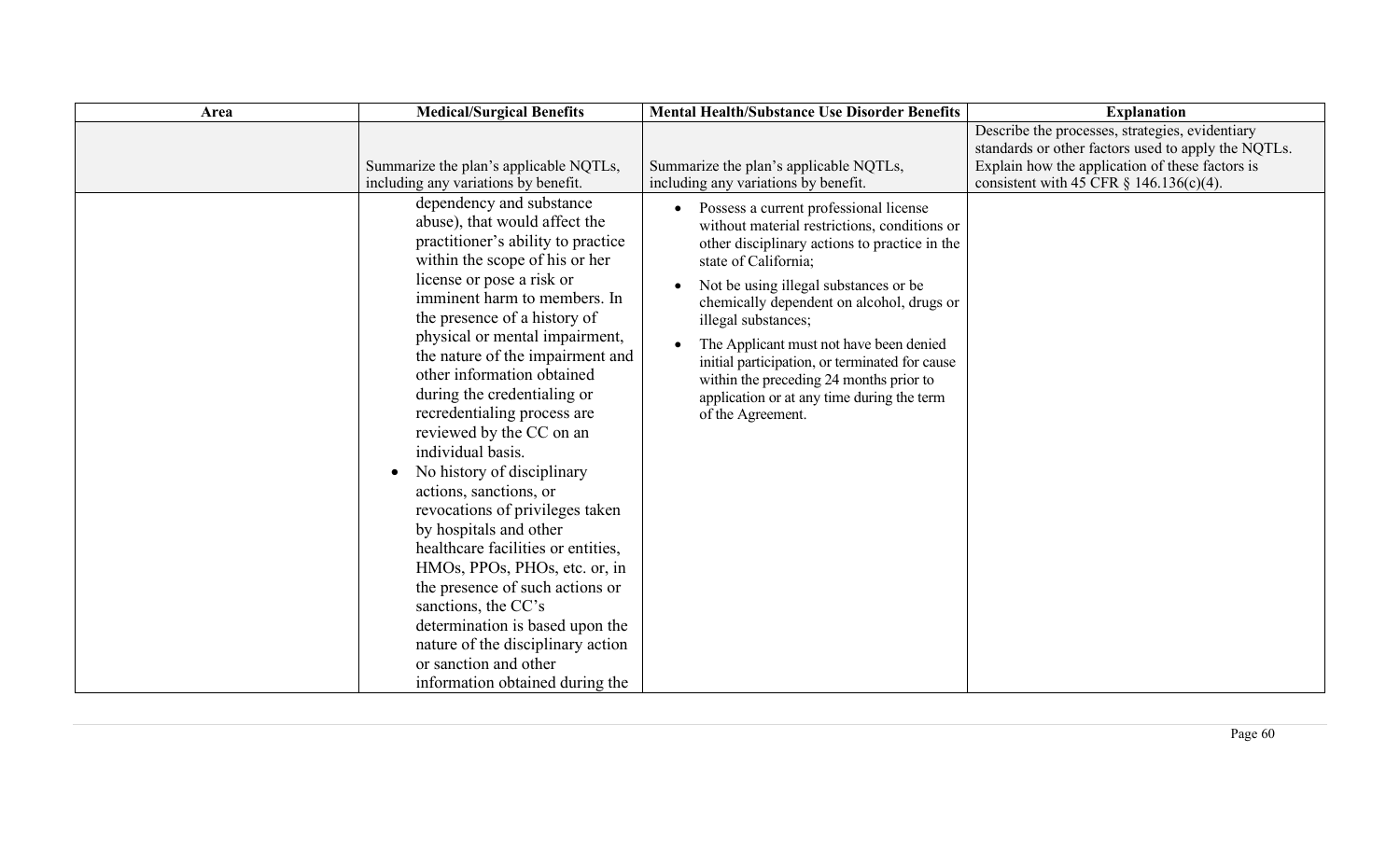| Area | <b>Medical/Surgical Benefits</b>                                                                                                                                                                                                                                                                                                                                                                                                                                                                                                                                                                                                                                                                                 | <b>Mental Health/Substance Use Disorder Benefits</b>                           | <b>Explanation</b>                                                                                                                                                                                      |
|------|------------------------------------------------------------------------------------------------------------------------------------------------------------------------------------------------------------------------------------------------------------------------------------------------------------------------------------------------------------------------------------------------------------------------------------------------------------------------------------------------------------------------------------------------------------------------------------------------------------------------------------------------------------------------------------------------------------------|--------------------------------------------------------------------------------|---------------------------------------------------------------------------------------------------------------------------------------------------------------------------------------------------------|
|      | Summarize the plan's applicable NQTLs,<br>including any variations by benefit.                                                                                                                                                                                                                                                                                                                                                                                                                                                                                                                                                                                                                                   | Summarize the plan's applicable NQTLs,<br>including any variations by benefit. | Describe the processes, strategies, evidentiary<br>standards or other factors used to apply the NQTLs.<br>Explain how the application of these factors is<br>consistent with 45 CFR $\S$ 146.136(c)(4). |
|      | credentialing or recredentialing<br>process.<br>No open indictments,<br>convictions, or pleadings of<br>guilty or no contest to, a felony,<br>and no open indictments or<br>convictions to any offense<br>involving moral turpitude,<br>fraud, or any other similar<br>offense.<br>No other significant<br>information, such as information<br>related to improper or unethical<br>professional conduct, including,<br>but not limited to boundary<br>issues or sexual impropriety or<br>illegal drug use, which might<br>indicate a reasonable suspicion<br>of future substandard<br>professional conduct and/or<br>competence. If present, the<br>information is reviewed by the<br>CC on an individual basis. |                                                                                |                                                                                                                                                                                                         |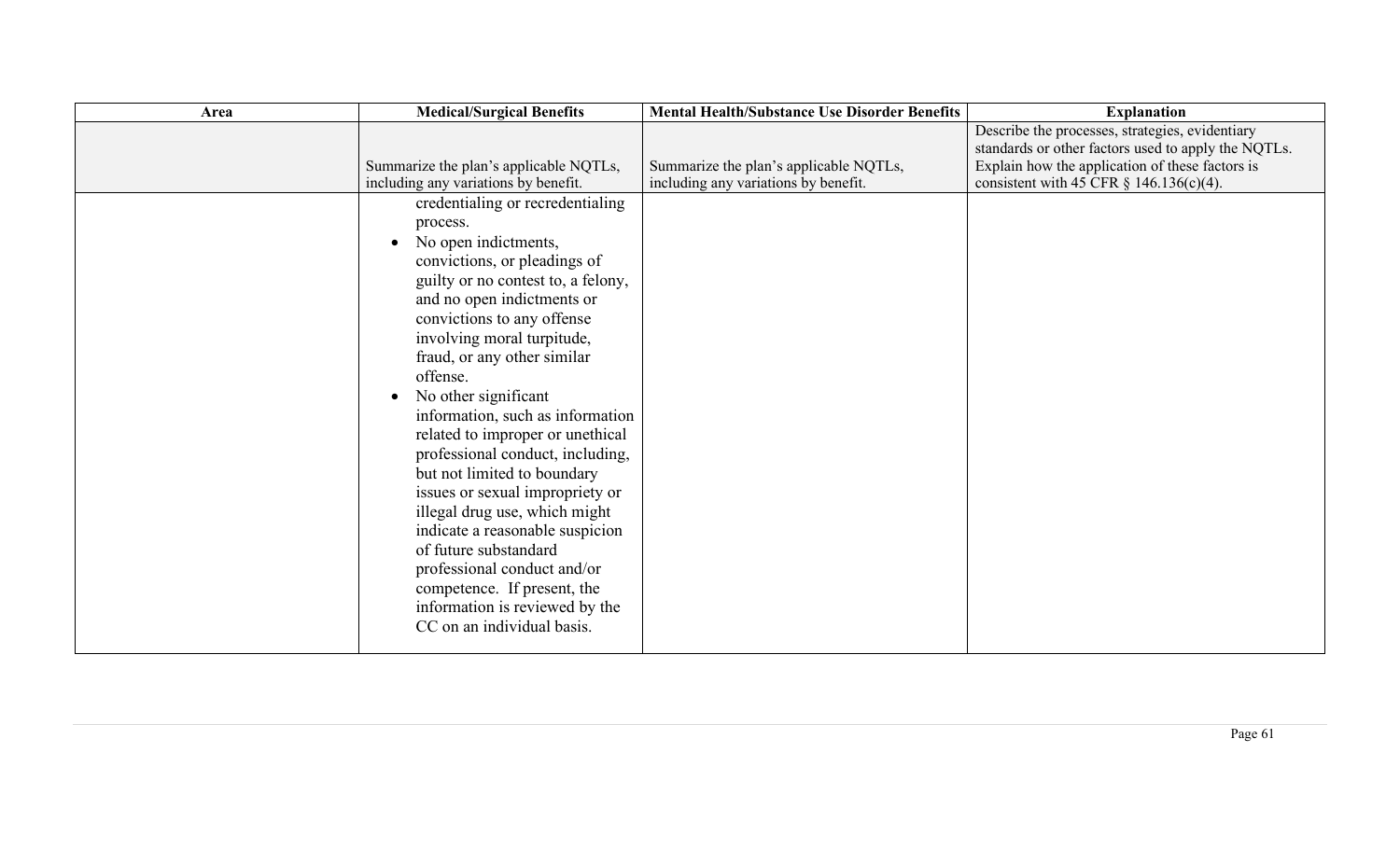| What are the credentialing standards for<br>licensed non-physician providers? Specify<br>type of provider and standards; e.g., nurse<br>practitioners, physician assistants,<br>psychologists, clinical social workers. | The following non-physician types are<br>included in the scope of the VCHCP<br><b>Credentialing Program:</b><br>Physician Extenders<br>o Nurse practitioners<br>(NPs)<br><b>Physician Assistants</b><br>$\circ$<br>(PAs)<br><b>Allied Health Professionals</b><br>o Physical Therapists                                                                                                                                                                                                                                                                                                     | USBHPC credentials nurses, nurse practitioners,<br>physician's assistants, psychologists, marriage and<br>family therapists, mental health counselors,<br>professional counselors, and clinical social<br>workers who are licensed to practice<br>independently, without supervision or oversight,<br>as determined by state law, unless otherwise<br>specified below.<br>Clinician's license must be in good standing, free<br>of restriction, and without probationary status.                                                                                                                                                                                                                                                                                                                                                                                                                | USBHPC 2020-2021 Credentialing Plan, p. 7, Section<br>3.2.A.; USBHPC P&P Type of Clinicians and<br>Eligibility Criteria |
|-------------------------------------------------------------------------------------------------------------------------------------------------------------------------------------------------------------------------|---------------------------------------------------------------------------------------------------------------------------------------------------------------------------------------------------------------------------------------------------------------------------------------------------------------------------------------------------------------------------------------------------------------------------------------------------------------------------------------------------------------------------------------------------------------------------------------------|-------------------------------------------------------------------------------------------------------------------------------------------------------------------------------------------------------------------------------------------------------------------------------------------------------------------------------------------------------------------------------------------------------------------------------------------------------------------------------------------------------------------------------------------------------------------------------------------------------------------------------------------------------------------------------------------------------------------------------------------------------------------------------------------------------------------------------------------------------------------------------------------------|-------------------------------------------------------------------------------------------------------------------------|
|                                                                                                                                                                                                                         | (PTs)<br>Pediatric Dentist<br>$\circ$<br>Acupuncturist<br>$\circ$<br>Practitioners are health care professionals<br>who are licensed, certified or registered by<br>the state to practice independently and<br>provide health care services to VCHCP<br>members. To "practice independently"<br>means that a practitioner treats members<br>without direct supervision.<br>This definition includes:<br>Non-physician<br>$\circ$<br>practitioners who have<br>an independent<br>relationship with<br>VCHCP, as defined<br>above, and who provide<br>care under VCHCP's<br>medical benefits. | For nurse practitioners and physician assistant<br>Clinicians prescribing controlled substances in the<br>state of California, a current and unrestricted DEA<br>registration is required.<br>Nurse practitioners with prescriptive authority<br>$\bullet$<br>must be licensed, certified and/or registered in<br>Psychiatric/Mental Health nursing, as required<br>by the state. State law determines whether<br>supervision by a physician or collaborative<br>practice is required. State law also determines<br>whether board certification through the<br>American Nursing Credentialing Center<br>(ANCC) or other national certification (such<br>as the American Academy of Nurse<br>Practitioners (AANP) for Family Nurse<br>Practitioners or the Pediatric Nursing<br>Certification Board (PNCB) if certified as a<br>Pediatric Primary Care Mental Health<br>Specialist) is required. |                                                                                                                         |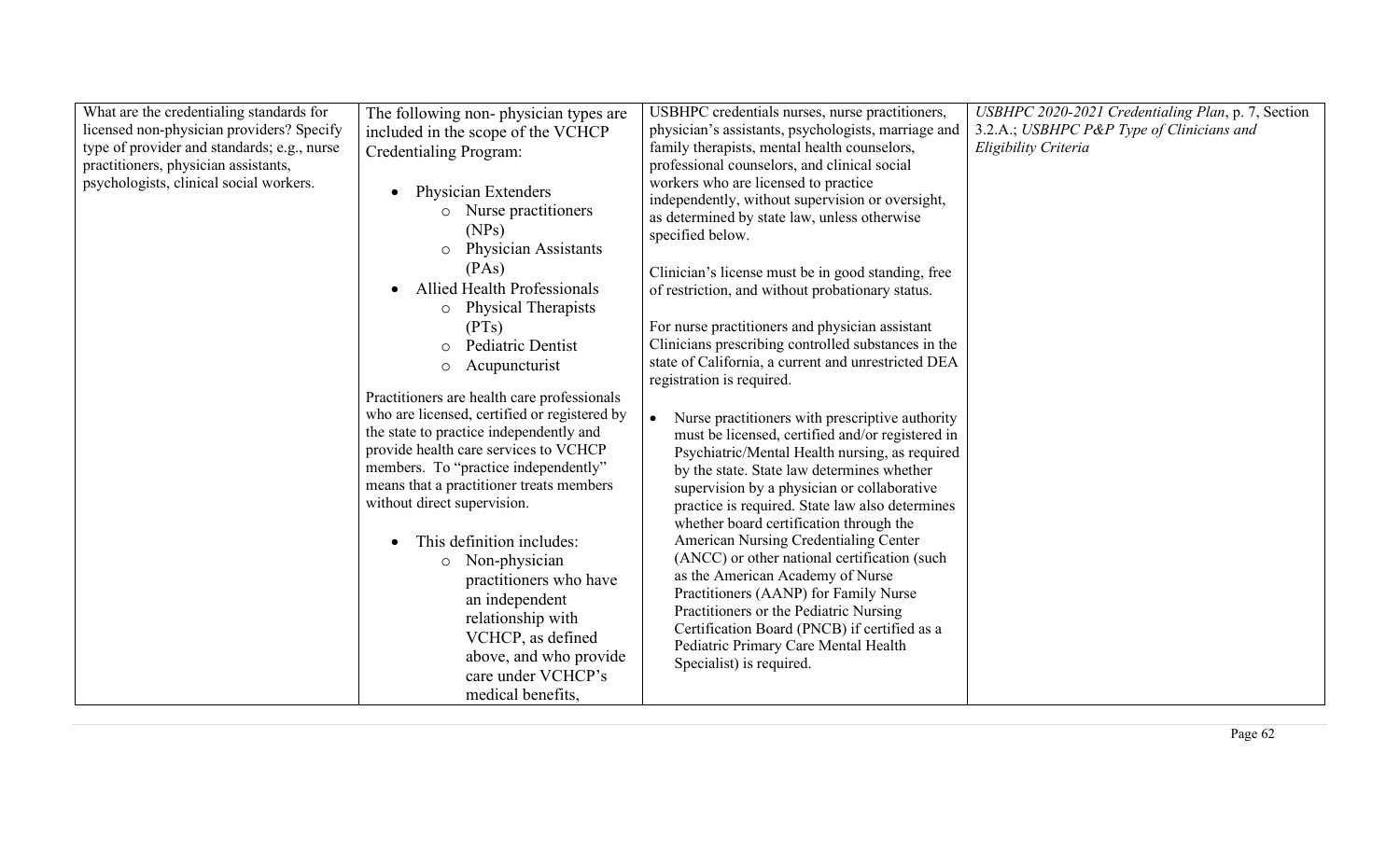| Area | <b>Medical/Surgical Benefits</b>                                                                                                                                                                                                                                                                                                                                                                                                                                                                                                                                                                                                                                                                                                                                                                                                                                                              | <b>Mental Health/Substance Use Disorder Benefits</b>                                                                                                                                                                                                                                                                                                                                                                                                                                                                                                                                                                                                                                                                                                                                                                                                                                                                                                                                                                                                                                                                                                                                                                  | <b>Explanation</b>                                                                                                                                                                                      |
|------|-----------------------------------------------------------------------------------------------------------------------------------------------------------------------------------------------------------------------------------------------------------------------------------------------------------------------------------------------------------------------------------------------------------------------------------------------------------------------------------------------------------------------------------------------------------------------------------------------------------------------------------------------------------------------------------------------------------------------------------------------------------------------------------------------------------------------------------------------------------------------------------------------|-----------------------------------------------------------------------------------------------------------------------------------------------------------------------------------------------------------------------------------------------------------------------------------------------------------------------------------------------------------------------------------------------------------------------------------------------------------------------------------------------------------------------------------------------------------------------------------------------------------------------------------------------------------------------------------------------------------------------------------------------------------------------------------------------------------------------------------------------------------------------------------------------------------------------------------------------------------------------------------------------------------------------------------------------------------------------------------------------------------------------------------------------------------------------------------------------------------------------|---------------------------------------------------------------------------------------------------------------------------------------------------------------------------------------------------------|
|      | Summarize the plan's applicable NQTLs,<br>including any variations by benefit.                                                                                                                                                                                                                                                                                                                                                                                                                                                                                                                                                                                                                                                                                                                                                                                                                | Summarize the plan's applicable NQTLs,<br>including any variations by benefit.                                                                                                                                                                                                                                                                                                                                                                                                                                                                                                                                                                                                                                                                                                                                                                                                                                                                                                                                                                                                                                                                                                                                        | Describe the processes, strategies, evidentiary<br>standards or other factors used to apply the NQTLs.<br>Explain how the application of these factors is<br>consistent with 45 CFR $\S$ 146.136(c)(4). |
|      | including Nurse<br>Practitioners, Physician<br>Assistants and<br>independent physical<br>therapists and<br>acupuncturists.<br>VCHCP has established the following<br>criteria for practitioner participation in the<br>VCHCP network. If the practitioner does<br>not meet one or more of the following<br>criteria, the CC considers the practitioner's<br>history on an individual basis pursuant to<br>the "Criteria and Thresholds for<br>Credentialing File Review" section of this<br>Credentialing policy.<br>A current, valid, unencumbered,<br>unrestricted, and non-<br>probationary state license with<br>no unresolved public records in<br>a five year look back period.<br>Current, valid, and unrestricted<br>$\bullet$<br>DEA certificate for prescribing<br>controlled substances, if<br>applicable to his/her practice in<br>which he/she will treat the<br>plan's members. | Clinicians must also:<br>Maintains professional and general liability<br>insurance (malpractice) of \$5<br>million/occurrence and \$5 million/aggregate<br>for acute care settings and \$1<br>million/occurrence and \$3 million/aggregate<br>for non-acute care settings. Acute care is<br>defined as any facility duly licensed and<br>offering inpatient mental health and/or<br>substance use disorder health care services.<br>OHBS-CA does accept umbrellas policy<br>amounts to supplement professional liability<br>insurance coverage;<br>Applicant must not be sanctioned, excluded or<br>$\bullet$<br>debarred based on review of the Office of<br>Inspector General List of Excluded<br>Individuals and Entities (OIG/LEIE), the<br>General Services Administration Systems for<br>Awards Management (SAM), the National<br>Plan and Provider Enumeration System<br>(NPPES) and the California Medicaid<br>exclusion list (as required by state contracts)<br>and Medicare Opt-Out Lists.<br>Have no misrepresentation, misstatement or<br>omission of a relevant fact on the application;<br>Have the ability to practice to the full extent<br>$\bullet$<br>of the applicant's professional license and |                                                                                                                                                                                                         |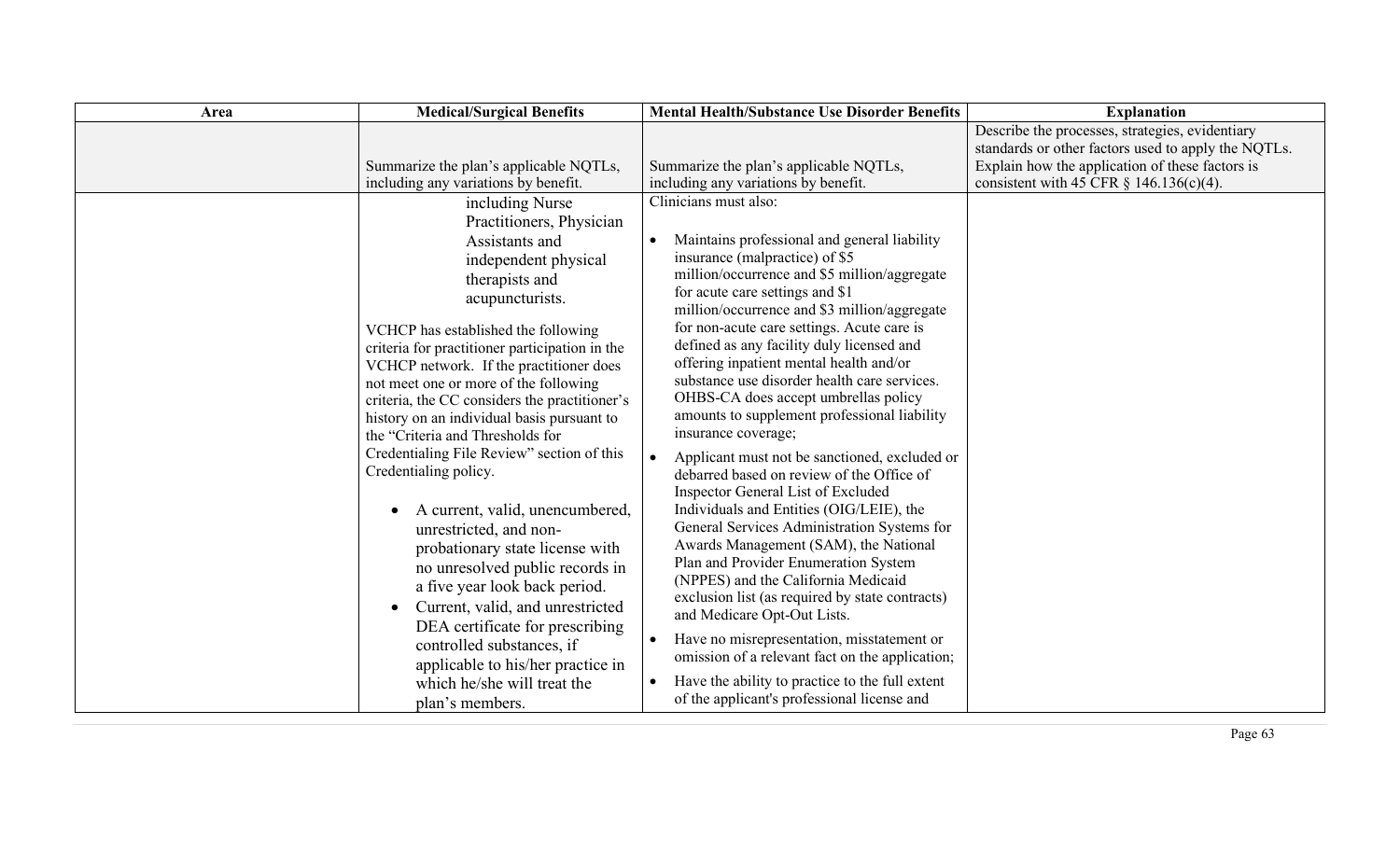| Area | <b>Medical/Surgical Benefits</b>                                                                                                                                                                                                                                                                                                                                                                                                                                                                                                                          | <b>Mental Health/Substance Use Disorder Benefits</b>                                                                                                                                                                                                                                                                                                                                                                                                                                                  | <b>Explanation</b>                                                                                                                                                                                      |
|------|-----------------------------------------------------------------------------------------------------------------------------------------------------------------------------------------------------------------------------------------------------------------------------------------------------------------------------------------------------------------------------------------------------------------------------------------------------------------------------------------------------------------------------------------------------------|-------------------------------------------------------------------------------------------------------------------------------------------------------------------------------------------------------------------------------------------------------------------------------------------------------------------------------------------------------------------------------------------------------------------------------------------------------------------------------------------------------|---------------------------------------------------------------------------------------------------------------------------------------------------------------------------------------------------------|
|      | Summarize the plan's applicable NQTLs,<br>including any variations by benefit.<br>Verification of clinical<br>$\bullet$<br>privileges in good standing,<br>including status and type, from<br>the applicant's primary<br>admitting facility. If the<br>applicant does not admit<br>patients to the hospital, the<br>verification form, indicating that<br>the applicant has arrangements                                                                                                                                                                  | Summarize the plan's applicable NQTLs,<br>including any variations by benefit.<br>qualifications without a risk to patient safety<br>or health, including the absence of a current<br>physical or mental condition interfering with<br>the ability to practice the applicant's specialty;<br>Possess a current professional license without<br>material restrictions, conditions or other<br>disciplinary actions to practice in the state of<br>California;<br>Not be using illegal substances or be | Describe the processes, strategies, evidentiary<br>standards or other factors used to apply the NQTLs.<br>Explain how the application of these factors is<br>consistent with 45 CFR $\S$ 146.136(c)(4). |
|      | for VCHCP members to receive<br>needed hospital care, is<br>completed.<br>Must not be currently debarred<br>$\bullet$<br>or excluded from participation<br>in Medicare or Medicaid<br>programs.<br>Current malpractice insurance<br>coverage consistent with limits<br>established by VCHCP.<br>Application and supporting<br>documentation must not contain<br>omissions or falsifications,<br>(including any additional<br>information requested by<br>VCHCP). Attestation as to the<br>completeness and accuracy of<br>the application must be signed. | chemically dependent on alcohol, drugs or<br>illegal substances;<br>The Applicant must not have been denied<br>initial participation, or terminated for cause<br>within the preceding 24 months prior to<br>application or at any time during the term of<br>the Agreement.                                                                                                                                                                                                                           |                                                                                                                                                                                                         |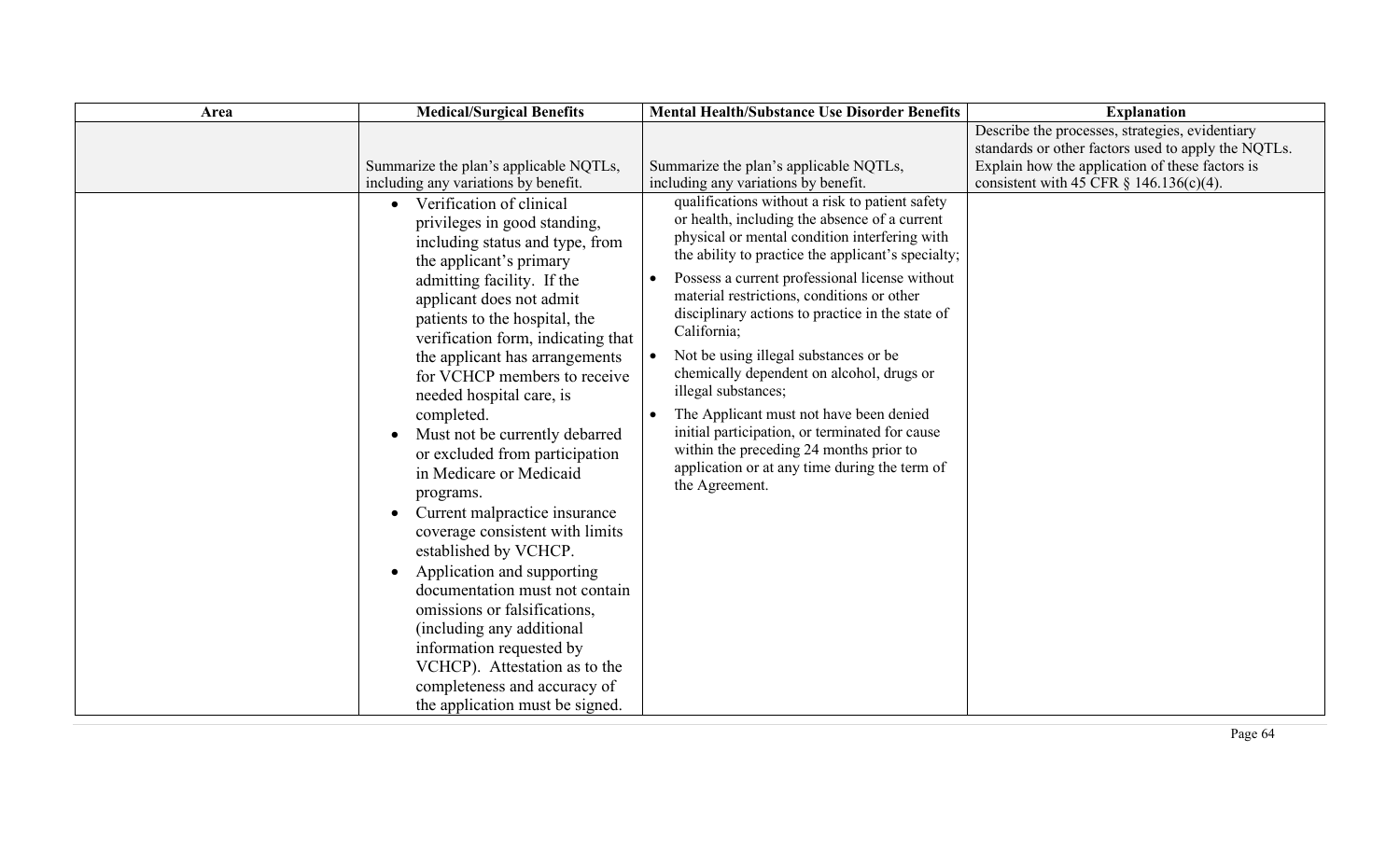| Area | <b>Medical/Surgical Benefits</b>       | <b>Mental Health/Substance Use Disorder Benefits</b> | <b>Explanation</b>                                  |
|------|----------------------------------------|------------------------------------------------------|-----------------------------------------------------|
|      |                                        |                                                      | Describe the processes, strategies, evidentiary     |
|      |                                        |                                                      | standards or other factors used to apply the NQTLs. |
|      | Summarize the plan's applicable NQTLs, | Summarize the plan's applicable NQTLs,               | Explain how the application of these factors is     |
|      | including any variations by benefit.   | including any variations by benefit.                 | consistent with 45 CFR $\S$ 146.136(c)(4).          |
|      | Education, training and                |                                                      |                                                     |
|      | certification must meet criteria       |                                                      |                                                     |
|      | for the specialty in which the         |                                                      |                                                     |
|      | applicant will treat the VCHCP         |                                                      |                                                     |
|      | members.                               |                                                      |                                                     |
|      | Complaints from members                |                                                      |                                                     |
|      | and/or other providers must be         |                                                      |                                                     |
|      | at levels deemed acceptable to         |                                                      |                                                     |
|      | VCHCP.                                 |                                                      |                                                     |
|      | Explanations for gaps in work          |                                                      |                                                     |
|      | history must be documented and         |                                                      |                                                     |
|      | deemed acceptable to VCHCP.            |                                                      |                                                     |
|      | History of professional liability      |                                                      |                                                     |
|      | suits, arbitrations or settlements     |                                                      |                                                     |
|      | must be within established             |                                                      |                                                     |
|      | VCHCP standards, or in the             |                                                      |                                                     |
|      | presence of suits exceeding such       |                                                      |                                                     |
|      | standards are reviewed by the          |                                                      |                                                     |
|      | CC on an individual basis.             |                                                      |                                                     |
|      | No physical or mental<br>$\bullet$     |                                                      |                                                     |
|      | impairment, (including chemical        |                                                      |                                                     |
|      | dependency and substance               |                                                      |                                                     |
|      | abuse), that would affect the          |                                                      |                                                     |
|      | practitioner's ability to practice     |                                                      |                                                     |
|      | within the scope of his or her         |                                                      |                                                     |
|      |                                        |                                                      |                                                     |
|      | license or pose a risk or              |                                                      |                                                     |
|      | imminent harm to members. In           |                                                      |                                                     |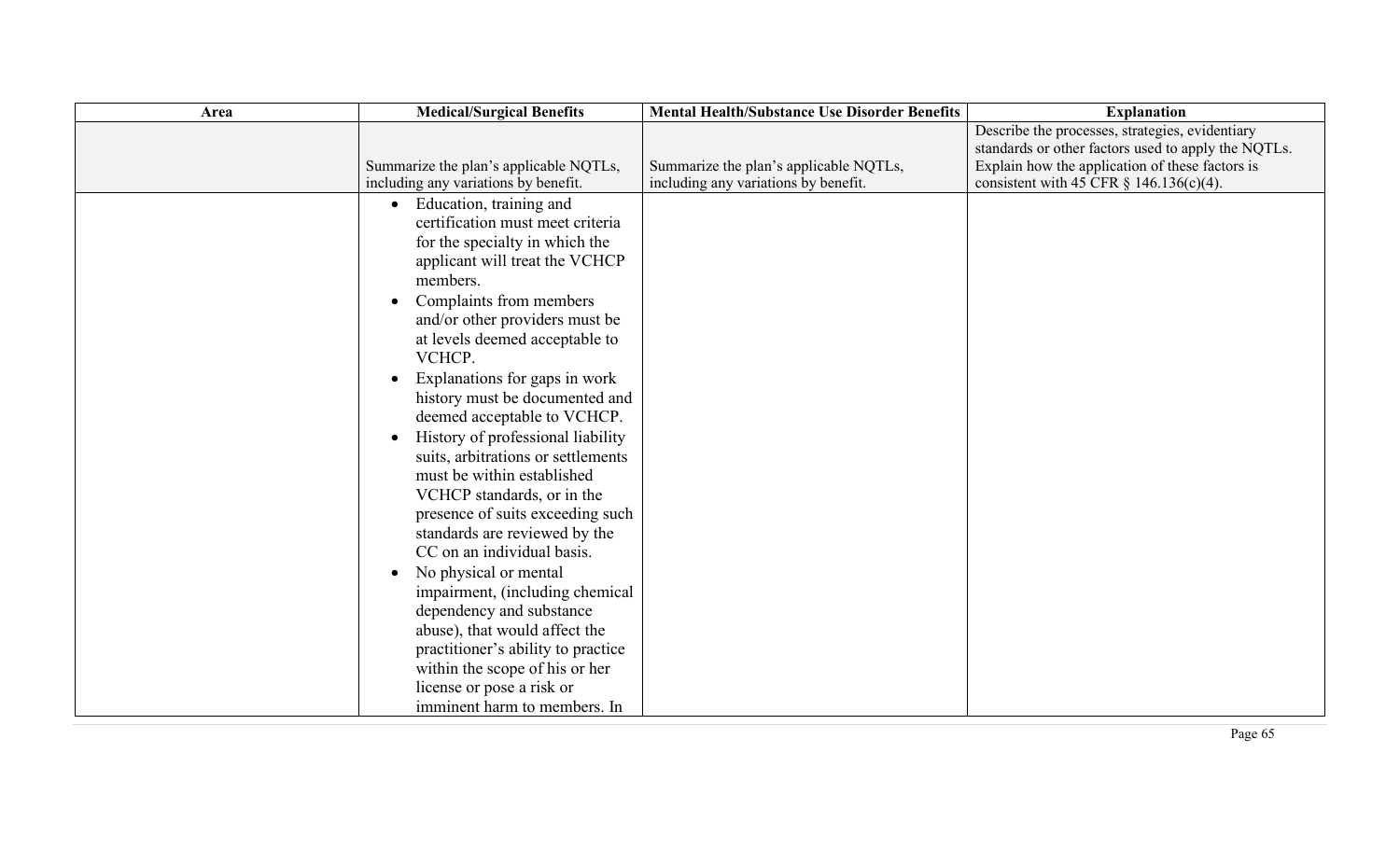| Area | <b>Medical/Surgical Benefits</b>       | <b>Mental Health/Substance Use Disorder Benefits</b> | <b>Explanation</b>                                  |
|------|----------------------------------------|------------------------------------------------------|-----------------------------------------------------|
|      |                                        |                                                      | Describe the processes, strategies, evidentiary     |
|      |                                        |                                                      | standards or other factors used to apply the NQTLs. |
|      | Summarize the plan's applicable NQTLs, | Summarize the plan's applicable NQTLs,               | Explain how the application of these factors is     |
|      | including any variations by benefit.   | including any variations by benefit.                 | consistent with 45 CFR $\S$ 146.136(c)(4).          |
|      | the presence of a history of           |                                                      |                                                     |
|      | physical or mental impairment,         |                                                      |                                                     |
|      | the nature of the impairment and       |                                                      |                                                     |
|      | other information obtained             |                                                      |                                                     |
|      | during the credentialing or            |                                                      |                                                     |
|      | recredentialing process are            |                                                      |                                                     |
|      | reviewed by the CC on an               |                                                      |                                                     |
|      | individual basis.                      |                                                      |                                                     |
|      | No history of disciplinary             |                                                      |                                                     |
|      | actions, sanctions, or                 |                                                      |                                                     |
|      | revocations of privileges taken        |                                                      |                                                     |
|      | by hospitals and other                 |                                                      |                                                     |
|      | healthcare facilities or entities,     |                                                      |                                                     |
|      | HMOs, PPOs, PHOs, etc. or, in          |                                                      |                                                     |
|      | the presence of such actions or        |                                                      |                                                     |
|      | sanctions, the CC's                    |                                                      |                                                     |
|      | determination is based upon the        |                                                      |                                                     |
|      | nature of the disciplinary action      |                                                      |                                                     |
|      | or sanction and other                  |                                                      |                                                     |
|      |                                        |                                                      |                                                     |
|      | information obtained during the        |                                                      |                                                     |
|      | credentialing or recredentialing       |                                                      |                                                     |
|      | process.                               |                                                      |                                                     |
|      | No open indictments,<br>$\bullet$      |                                                      |                                                     |
|      | convictions, or pleadings of           |                                                      |                                                     |
|      | guilty or no contest to, a felony,     |                                                      |                                                     |
|      | and no open indictments or             |                                                      |                                                     |
|      | convictions to any offense             |                                                      |                                                     |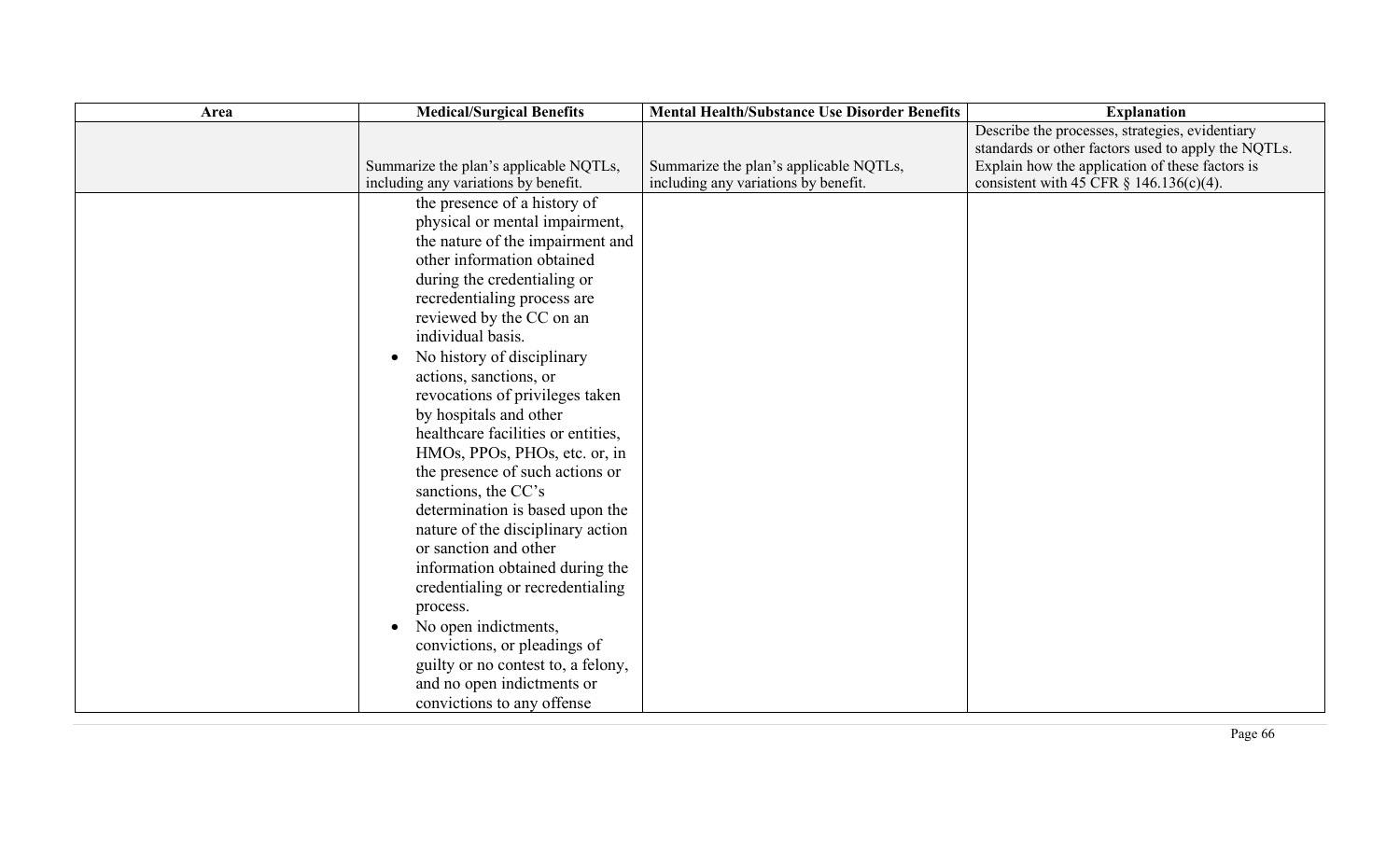| Area | <b>Medical/Surgical Benefits</b>        | <b>Mental Health/Substance Use Disorder Benefits</b> | <b>Explanation</b>                                  |
|------|-----------------------------------------|------------------------------------------------------|-----------------------------------------------------|
|      |                                         |                                                      | Describe the processes, strategies, evidentiary     |
|      |                                         |                                                      | standards or other factors used to apply the NQTLs. |
|      | Summarize the plan's applicable NQTLs,  | Summarize the plan's applicable NQTLs,               | Explain how the application of these factors is     |
|      | including any variations by benefit.    | including any variations by benefit.                 | consistent with 45 CFR $\S$ 146.136(c)(4).          |
|      | involving moral turpitude,              |                                                      |                                                     |
|      | fraud, or any other similar             |                                                      |                                                     |
|      | offense.                                |                                                      |                                                     |
|      |                                         |                                                      |                                                     |
|      | No other significant information, such  |                                                      |                                                     |
|      | as information related to improper or   |                                                      |                                                     |
|      | unethical professional conduct,         |                                                      |                                                     |
|      | including, but not limited to boundary  |                                                      |                                                     |
|      | issues or sexual impropriety or illegal |                                                      |                                                     |
|      | drug use, which might indicate a        |                                                      |                                                     |
|      | reasonable suspicion of future          |                                                      |                                                     |
|      | substandard professional conduct        |                                                      |                                                     |
|      | and/or competence. If present, the      |                                                      |                                                     |
|      | information is reviewed by the CC on    |                                                      |                                                     |
|      |                                         |                                                      |                                                     |
|      | an individual basis.                    |                                                      |                                                     |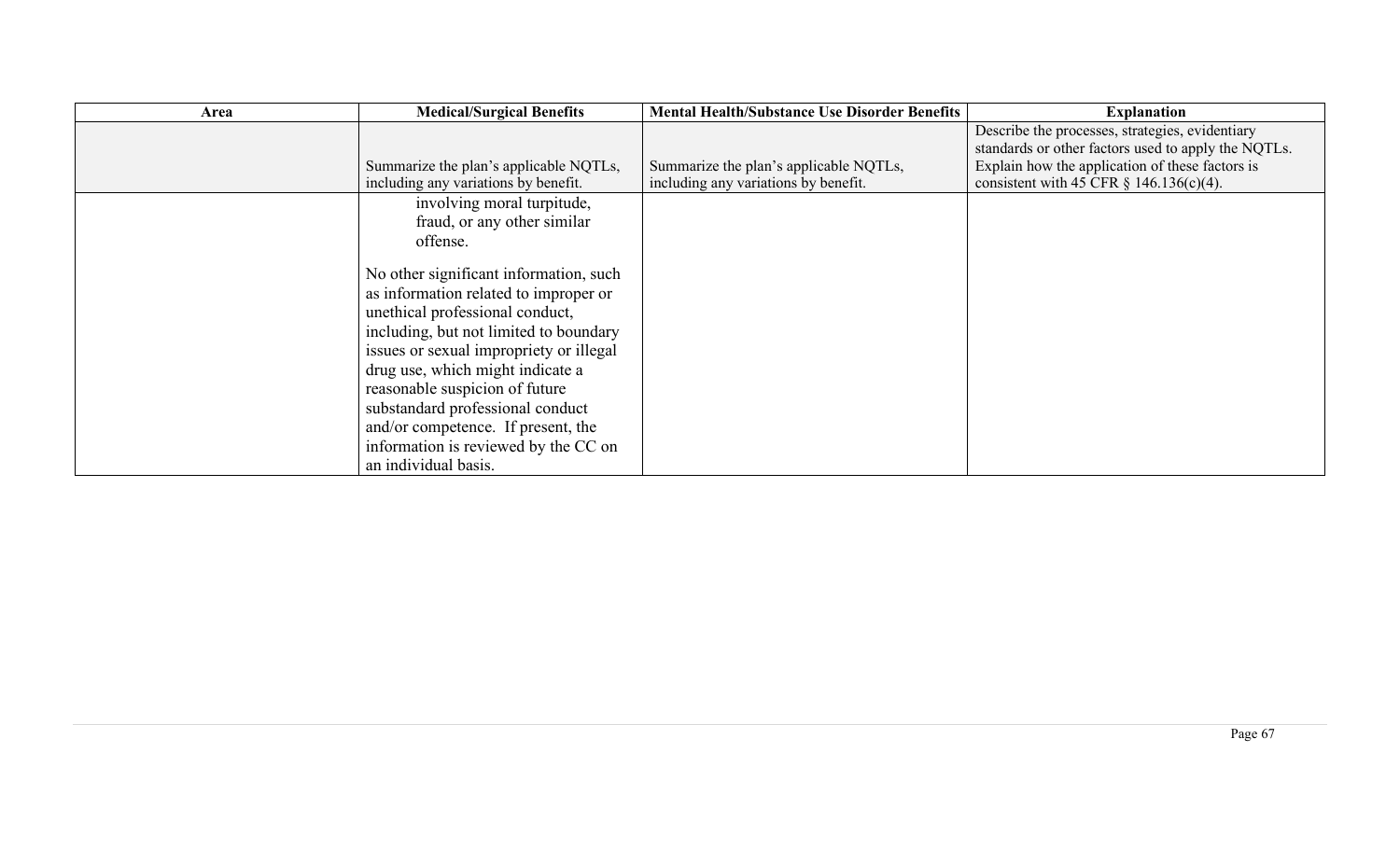| What are the credentialing/contracting      | Currently VCHCP does not directly   | USBHPC contracts with and credentials Board       | USBHPC 2020-2021 Credentialing Plan, pg. 4; pg. 8- |
|---------------------------------------------|-------------------------------------|---------------------------------------------------|----------------------------------------------------|
| standards for unlicensed personnel; e.g.,   | credential/contract with unlicensed | Certified Behavior Analysts and Applied Behavior  | 9, Section 3.2.                                    |
| home health aides, qualified autism service | personnel.                          | Analysis Agencies as outlined below.              |                                                    |
| professionals and paraprofessionals?        |                                     |                                                   |                                                    |
|                                             |                                     | Behavioral Analysts must be certified as a Board- |                                                    |
|                                             |                                     | Certified Behavior Analyst (BCBA) with active     |                                                    |
|                                             |                                     | certification from the national Behavior Analyst  |                                                    |
|                                             |                                     | Certification Board, and possess a minimum of six |                                                    |
|                                             |                                     | (6) months employment or internship in the        |                                                    |
|                                             |                                     | treatment of autism spectrum disorders under the  |                                                    |
|                                             |                                     | supervision of a Board Certified Behavior Analyst |                                                    |
|                                             |                                     | or a licensed clinician.                          |                                                    |
|                                             |                                     |                                                   |                                                    |
|                                             |                                     | Qualified Autism Service Professionals must meet  |                                                    |
|                                             |                                     | the following criteria:                           |                                                    |
|                                             |                                     |                                                   |                                                    |
|                                             |                                     | Provides behavioral health treatment, which       |                                                    |
|                                             |                                     | may include clinical case management and          |                                                    |
|                                             |                                     | case supervision under the direction and          |                                                    |
|                                             |                                     | supervision of a QASP;                            |                                                    |
|                                             |                                     | Is supervised by a QASP;<br>$\bullet$             |                                                    |
|                                             |                                     | Provides treatment pursuant to a treatment        |                                                    |
|                                             |                                     | plan developed and approved by the QASP;          |                                                    |
|                                             |                                     | Is a behavioral service provider who meets        |                                                    |
|                                             |                                     | the education and experience qualifications       |                                                    |
|                                             |                                     | described in Section 54342 of Title 17 of the     |                                                    |
|                                             |                                     | California Code of Regulations for an             |                                                    |
|                                             |                                     | Associate Behavior Analyst, Behavior              |                                                    |
|                                             |                                     | Analyst, Behavior Management Assistant,           |                                                    |
|                                             |                                     | Behavior Management Consultant, or                |                                                    |
|                                             |                                     | Behavior Management Program;                      |                                                    |
|                                             |                                     | Has training and experience in providing          |                                                    |
|                                             |                                     | services for pervasive developmental disorder     |                                                    |
|                                             |                                     | or autism pursuant to Division 4.5                |                                                    |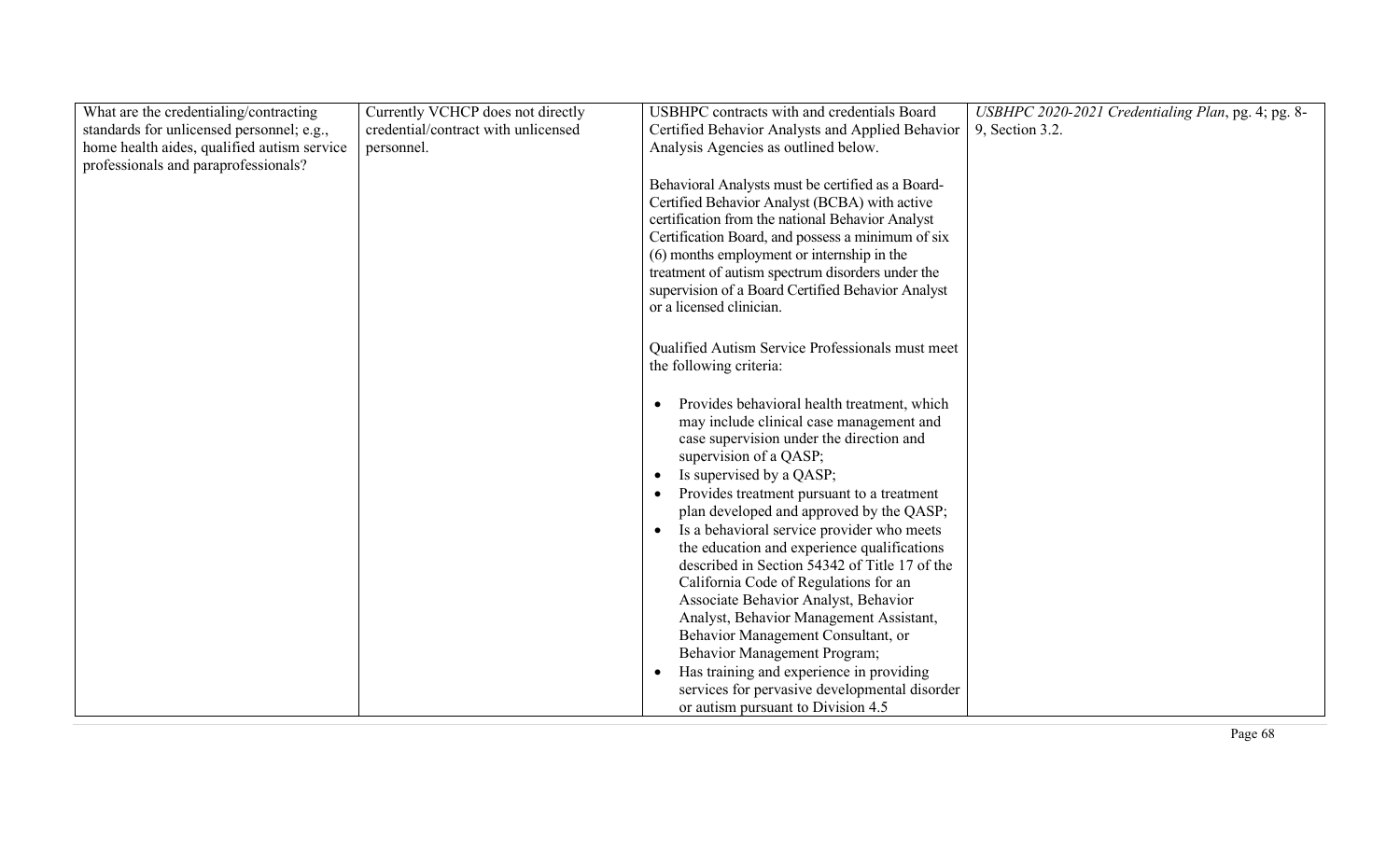| Area | <b>Medical/Surgical Benefits</b>                                               | <b>Mental Health/Substance Use Disorder Benefits</b>                                                                                                                                                                                                                                                                                                                                                                                                                                                                                                                                                                                                                                                                                                                                                                                                                                                                                                                                                                                                                                                                                                             | <b>Explanation</b>                                                                                                                                                                                      |
|------|--------------------------------------------------------------------------------|------------------------------------------------------------------------------------------------------------------------------------------------------------------------------------------------------------------------------------------------------------------------------------------------------------------------------------------------------------------------------------------------------------------------------------------------------------------------------------------------------------------------------------------------------------------------------------------------------------------------------------------------------------------------------------------------------------------------------------------------------------------------------------------------------------------------------------------------------------------------------------------------------------------------------------------------------------------------------------------------------------------------------------------------------------------------------------------------------------------------------------------------------------------|---------------------------------------------------------------------------------------------------------------------------------------------------------------------------------------------------------|
|      | Summarize the plan's applicable NQTLs,<br>including any variations by benefit. | Summarize the plan's applicable NQTLs,<br>including any variations by benefit.                                                                                                                                                                                                                                                                                                                                                                                                                                                                                                                                                                                                                                                                                                                                                                                                                                                                                                                                                                                                                                                                                   | Describe the processes, strategies, evidentiary<br>standards or other factors used to apply the NQTLs.<br>Explain how the application of these factors is<br>consistent with 45 CFR $\S$ 146.136(c)(4). |
|      |                                                                                | (commencing with Section 4500) of the<br>Welfare and Institutions Code or Title 14<br>(commencing with Section 95000) of the<br>Government Code.<br>Is employed by the QASP<br>$\bullet$<br>Qualified Autism Service Paraprofessionals must<br>meet the following criteria:<br>Is supervised by a QASP or Qualified Autism<br>Service Professional at a level of clinical<br>supervision that meets professionally<br>recognized standards of practice;<br>Provides treatment and implements services<br>$\bullet$<br>pursuant to a treatment plan developed and<br>approved by the QASP;<br>Meets the education and training<br>$\bullet$<br>qualifications described in Section 54342 of<br>Title 17 of the California Code of<br>Regulations;<br>Has adequate education, training, and<br>experience, as certified by a QASP or an<br>entity or group that employs QASPs.<br>OHBS-CA requires that the Qualified Autism<br>Service Paraprofessional demonstrate<br>adequate education, training and experience<br>as follows: 1) having a high school diploma<br>or equivalent, has completed thirty (30) hours<br>of competency-based training designed by a |                                                                                                                                                                                                         |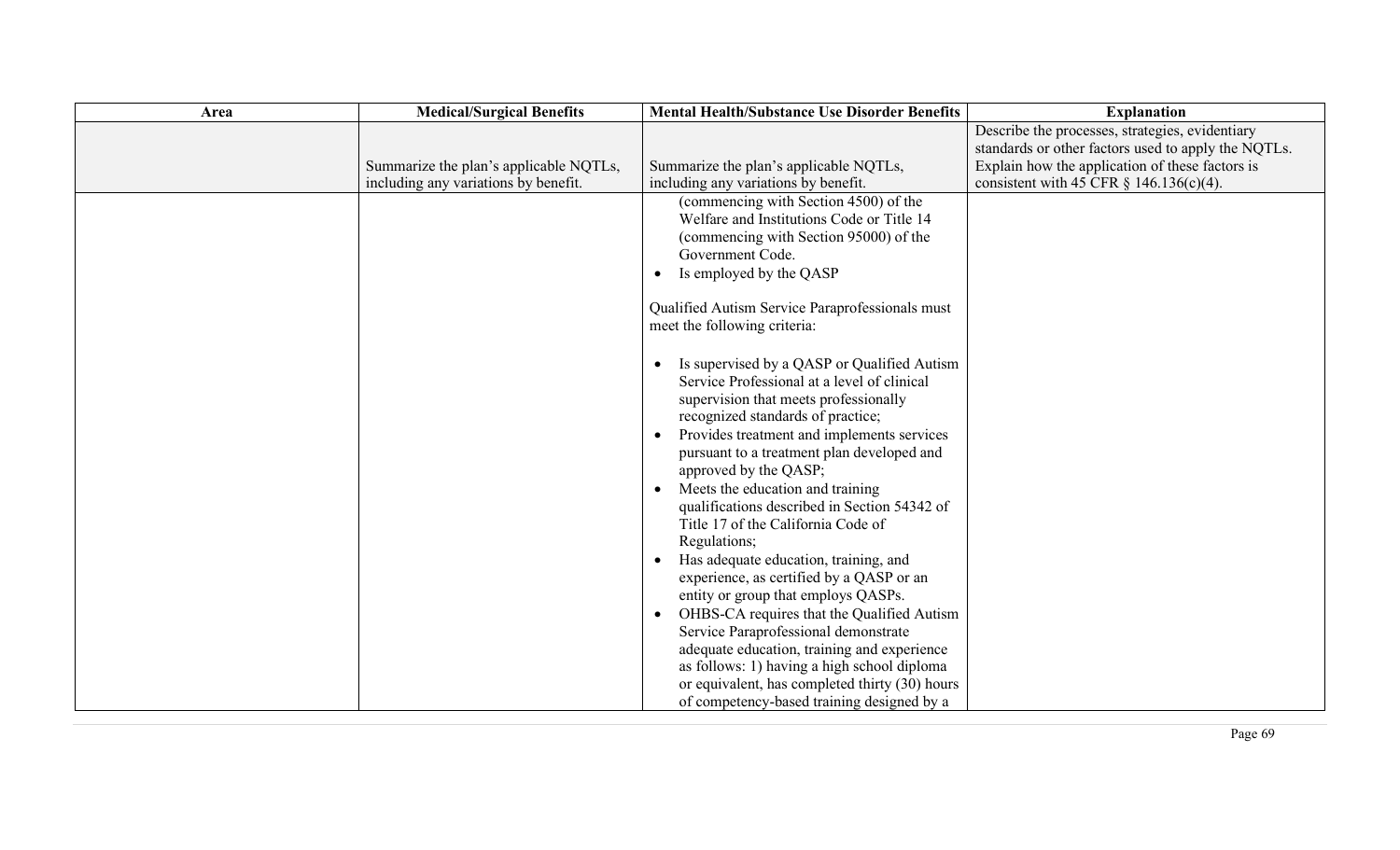| Area                                                                                                                                                                                                                                    | <b>Medical/Surgical Benefits</b>                                                                                                                                                                                                                                                                                    | <b>Mental Health/Substance Use Disorder Benefits</b>                                                                                                                                                                                                                                                                                                                                                                                                                                                                                                                                           | <b>Explanation</b>                                                                                                                                                                                                                                                                                                                 |
|-----------------------------------------------------------------------------------------------------------------------------------------------------------------------------------------------------------------------------------------|---------------------------------------------------------------------------------------------------------------------------------------------------------------------------------------------------------------------------------------------------------------------------------------------------------------------|------------------------------------------------------------------------------------------------------------------------------------------------------------------------------------------------------------------------------------------------------------------------------------------------------------------------------------------------------------------------------------------------------------------------------------------------------------------------------------------------------------------------------------------------------------------------------------------------|------------------------------------------------------------------------------------------------------------------------------------------------------------------------------------------------------------------------------------------------------------------------------------------------------------------------------------|
|                                                                                                                                                                                                                                         | Summarize the plan's applicable NQTLs,<br>including any variations by benefit.                                                                                                                                                                                                                                      | Summarize the plan's applicable NQTLs,<br>including any variations by benefit.                                                                                                                                                                                                                                                                                                                                                                                                                                                                                                                 | Describe the processes, strategies, evidentiary<br>standards or other factors used to apply the NQTLs.<br>Explain how the application of these factors is<br>consistent with 45 CFR $\S$ 146.136(c)(4).                                                                                                                            |
|                                                                                                                                                                                                                                         |                                                                                                                                                                                                                                                                                                                     | Certified Behavior Analyst, and has six(6)<br>months experience working with persons<br>with developmental disabilities; or 2)<br>possessing an Associate's Degree in either a<br>human, social or educational services<br>discipline, or a degree or certification related<br>to behavior management, from an accredited<br>community college or educational institution,<br>and has $six(6)$ months experience working<br>with persons with developmental disabilities.<br>Is employed by the QASP or an entity or<br>group that employs QASPs responsible for<br>the autism treatment plan. |                                                                                                                                                                                                                                                                                                                                    |
| K. Exclusions for Failure to Complete a<br><b>Course of Treatment</b><br>Does the Plan exclude benefits for failure<br>to complete treatment?                                                                                           | N <sub>o</sub>                                                                                                                                                                                                                                                                                                      | N <sub>o</sub>                                                                                                                                                                                                                                                                                                                                                                                                                                                                                                                                                                                 | <b>USBHPC:</b><br>The behavioral benefit does not include exclusions<br>based on a failure to complete a course of treatment.                                                                                                                                                                                                      |
| L. Restrictions that limit duration or<br>scope of benefits for services<br>Does the Plan restrict the geographic<br>location in which services can be received;<br>e.g., service area, within California, within<br>the United States? | VCHCP requires that when members<br>become effective with the Plan, that<br>members select a participating Primary<br>Care Physicians or medical group listed in<br>the Plan's Provider Directory (VCHCP<br>EOC page 16)<br>The Plan has contracted with a broad range<br>of Providers who are conveniently located | No, only to the extent those services outside U.S.<br>other than emergency services are not covered.                                                                                                                                                                                                                                                                                                                                                                                                                                                                                           | <b>USBHPC:</b><br>Services are still covered when out-of-state or<br>traveling, but only in an Emergency or Urgent<br>situation. If the member believes he/she is<br>experiencing an emergency or requires urgently needed<br>services, treatment should be sought immediately.<br>Then, as soon as reasonably possible, call Life |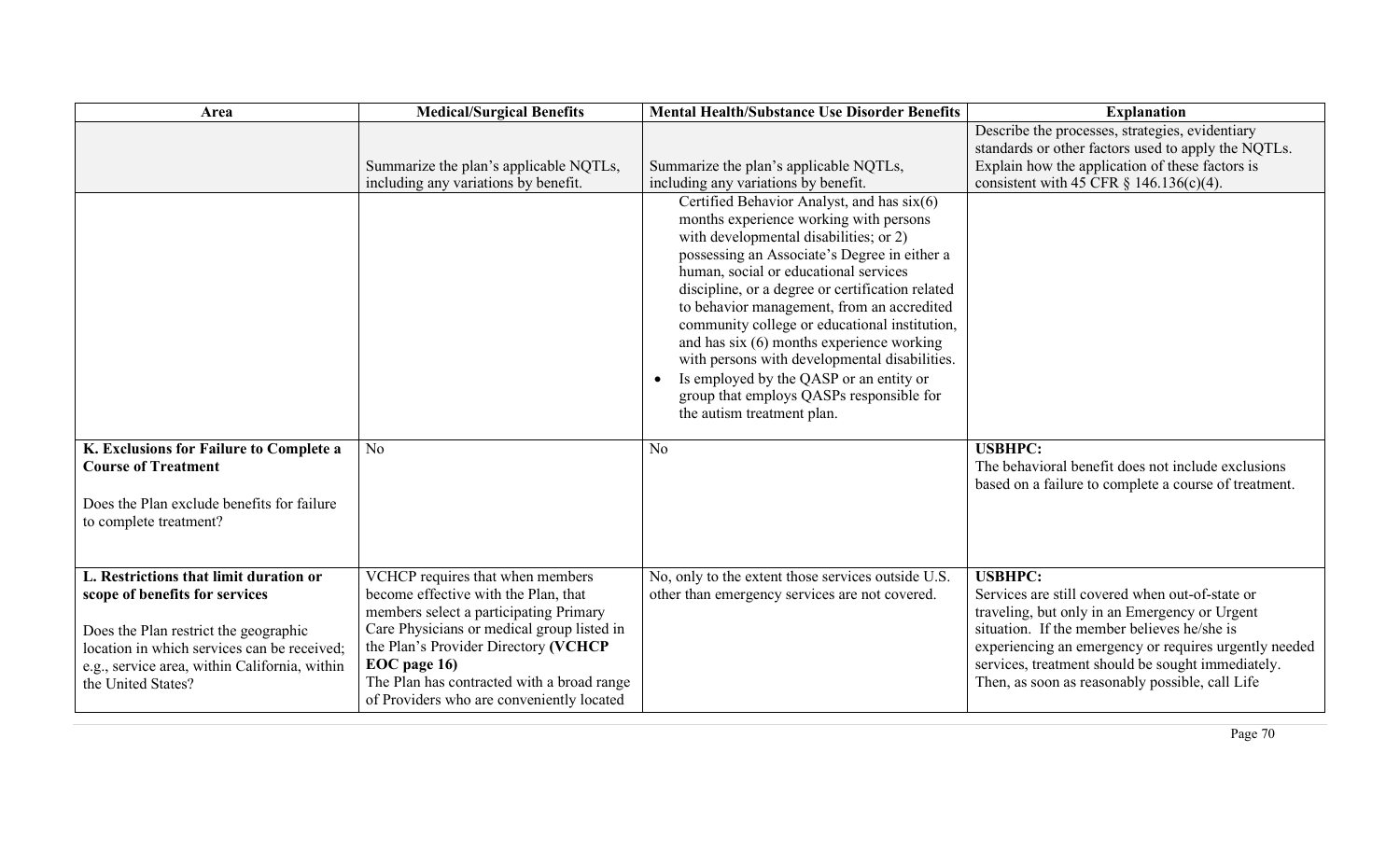| Area                                      | <b>Medical/Surgical Benefits</b>              | <b>Mental Health/Substance Use Disorder Benefits</b> | <b>Explanation</b>                                   |
|-------------------------------------------|-----------------------------------------------|------------------------------------------------------|------------------------------------------------------|
|                                           |                                               |                                                      | Describe the processes, strategies, evidentiary      |
|                                           |                                               |                                                      | standards or other factors used to apply the NQTLs.  |
|                                           | Summarize the plan's applicable NQTLs,        | Summarize the plan's applicable NQTLs,               | Explain how the application of these factors is      |
|                                           | including any variations by benefit.          | including any variations by benefit.                 | consistent with 45 CFR $\S$ 146.136(c)(4).           |
|                                           | to provide access to Covered Services         |                                                      | Strategies/USBHPC Customer Service Department to     |
|                                           | (VCHCP EOC page 14)                           |                                                      | ensure emergency treatment services are covered.     |
|                                           | The Plan will limit referrals to its network  |                                                      |                                                      |
|                                           | of providers (VCHCP EOC page 16)              |                                                      |                                                      |
|                                           | The Provider Directory lists the              |                                                      |                                                      |
|                                           | Participating Physicians, pharmacies,         |                                                      |                                                      |
|                                           | hospitals, surgery centers, laboratory draw   |                                                      |                                                      |
|                                           | sites, imaging centers, podiatrists, and      |                                                      |                                                      |
|                                           | physical therapists. Primary Care             |                                                      |                                                      |
|                                           | Physicians are listed alphabetically by last  |                                                      |                                                      |
|                                           | name with and under their medical group,      |                                                      |                                                      |
|                                           | with information about the practice location  |                                                      |                                                      |
|                                           | and hours of operation. The Provider          |                                                      |                                                      |
|                                           | Directory does not list the names of          |                                                      |                                                      |
|                                           | participating hospital-based Physicians,      |                                                      |                                                      |
|                                           | anesthesiologists and pathologists. The       |                                                      |                                                      |
|                                           | Provider Directory also does not list the     |                                                      |                                                      |
|                                           | names of tertiary care referral hospitals and |                                                      |                                                      |
|                                           | their contracted medical groups (VCHCP        |                                                      |                                                      |
|                                           | EOC page 16)                                  |                                                      |                                                      |
| Does the Plan restrict the type(s) of     | Second opinions will be rendered by an        | No, other than appropriate to type of service and    | MH/SUD is less restrictive regarding any limitations |
| facilities in which enrollees can receive | appropriately qualified health care           | within scope of licensure.                           | for this process or service. Therefore, there are no |
| services?                                 | professional. This is defined as a PCP or     |                                                      | parity issues here.                                  |
|                                           | Specialist acting within his or her scope     |                                                      |                                                      |
|                                           | of practice and who possesses a clinical      |                                                      |                                                      |
|                                           | background, including training and            |                                                      |                                                      |
|                                           | expertise, as it relates to the particular    |                                                      |                                                      |
|                                           | illness, disease, condition or conditions     |                                                      |                                                      |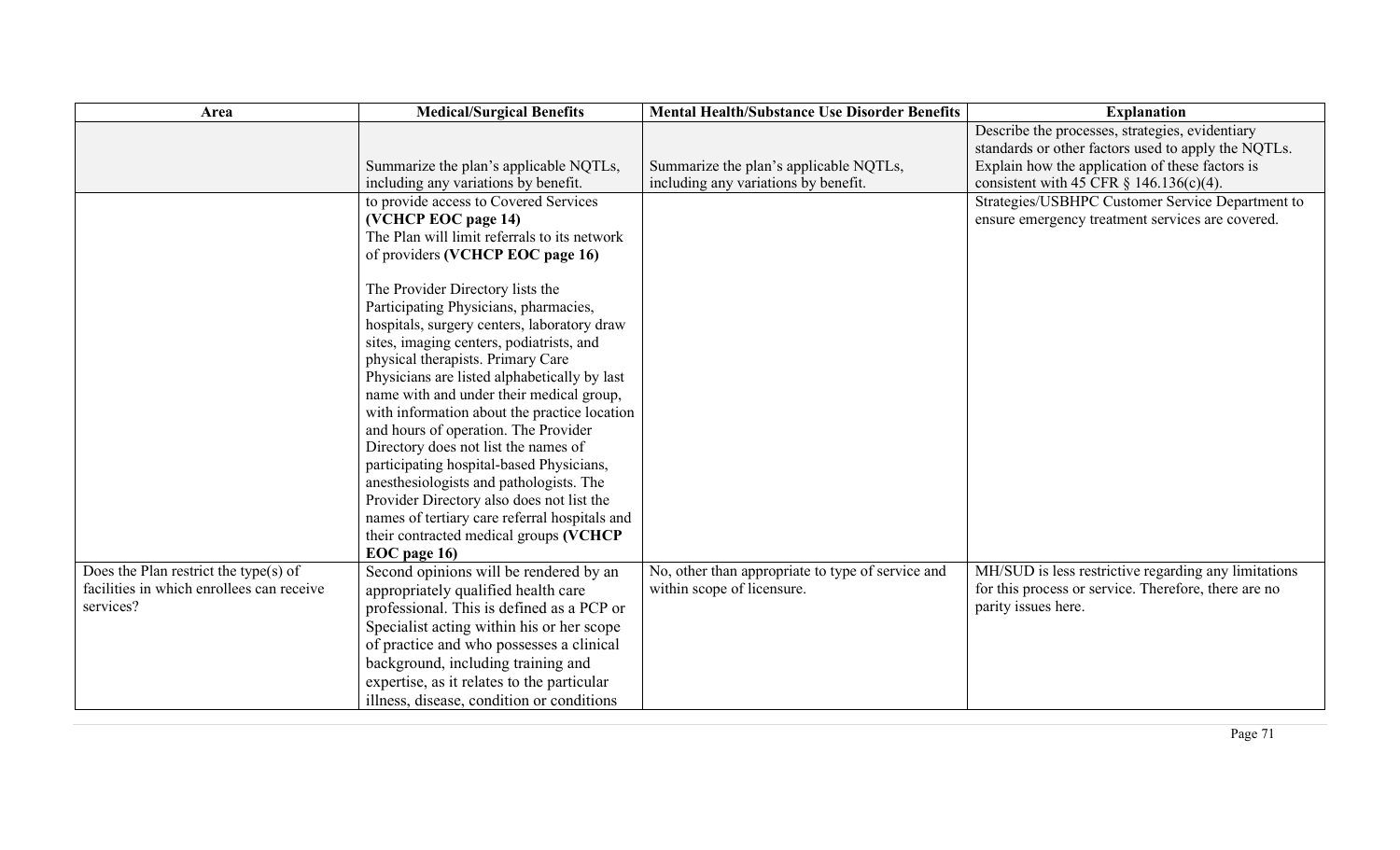| Area | <b>Medical/Surgical Benefits</b>           | <b>Mental Health/Substance Use Disorder Benefits</b> | <b>Explanation</b>                                  |
|------|--------------------------------------------|------------------------------------------------------|-----------------------------------------------------|
|      |                                            |                                                      | Describe the processes, strategies, evidentiary     |
|      |                                            |                                                      | standards or other factors used to apply the NQTLs. |
|      | Summarize the plan's applicable NQTLs,     | Summarize the plan's applicable NQTLs,               | Explain how the application of these factors is     |
|      | including any variations by benefit.       | including any variations by benefit.                 | consistent with 45 CFR $\S$ 146.136(c)(4).          |
|      | associated with the request for a second   |                                                      |                                                     |
|      | opinion. The provider will be selected to  |                                                      |                                                     |
|      | render the second opinion as follows:      |                                                      |                                                     |
|      | 1. The provider chosen by the Member or    |                                                      |                                                     |
|      | by the provider who is treating the        |                                                      |                                                     |
|      | Member will be authorized if the           |                                                      |                                                     |
|      | provider meets the above definition of an  |                                                      |                                                     |
|      | appropriately qualified health care        |                                                      |                                                     |
|      | professional and if the provider is an In- |                                                      |                                                     |
|      | Network Provider. This includes all        |                                                      |                                                     |
|      | contracted PCPs and all contracted         |                                                      |                                                     |
|      | Specialists. (VCHCP EOC page 16)           |                                                      |                                                     |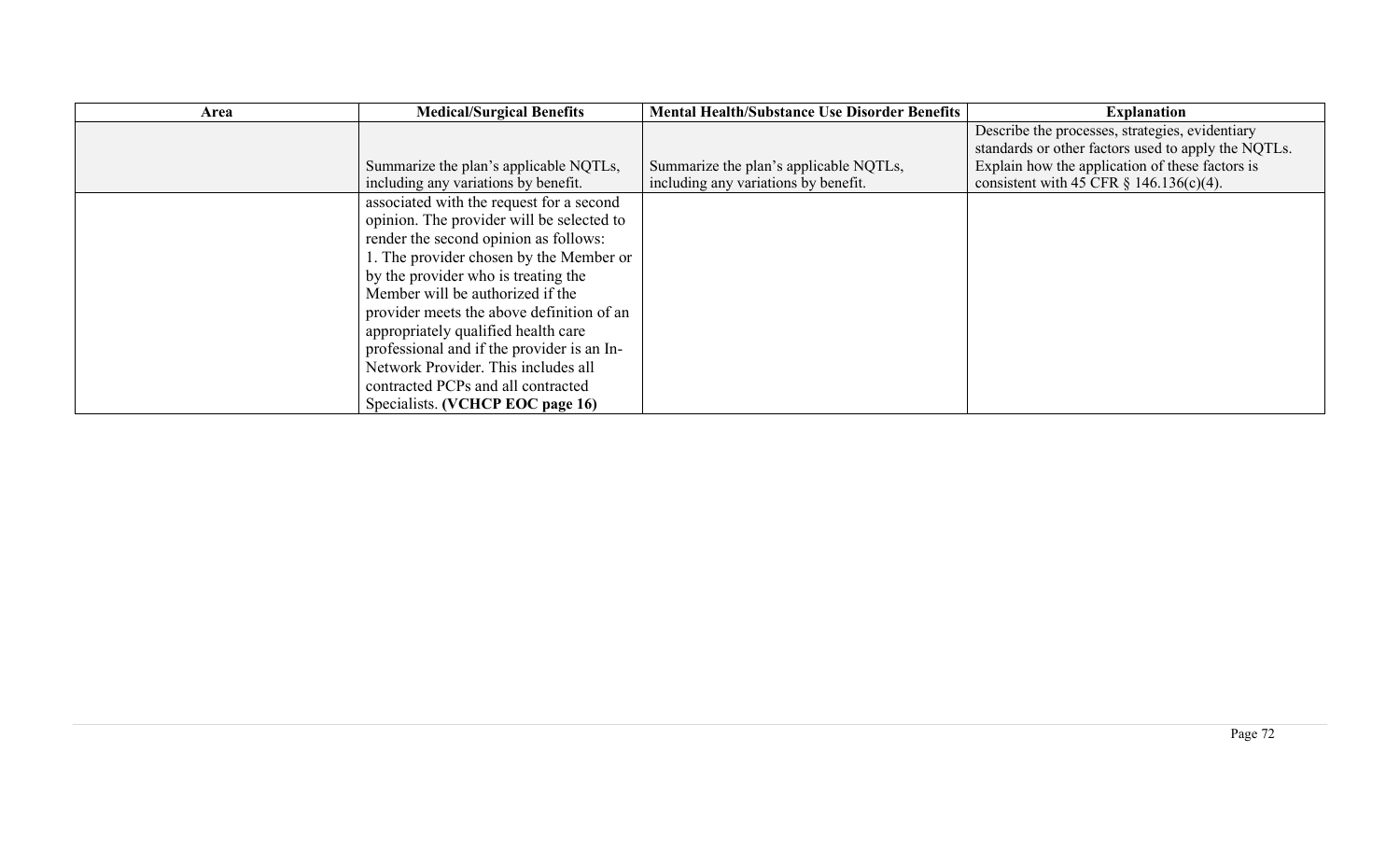| Area                                                                                                                   | <b>Medical/Surgical Benefits</b>                                                                                                                                                                                                                                                                                                                                                                                                                                                                                           | <b>Mental Health/Substance Use Disorder Benefits</b>                                                                                                                                                                                                                                                                                                                                                                                                                    | <b>Explanation</b>                                                                                                                                                                                                                                                                                                                                                                                                        |
|------------------------------------------------------------------------------------------------------------------------|----------------------------------------------------------------------------------------------------------------------------------------------------------------------------------------------------------------------------------------------------------------------------------------------------------------------------------------------------------------------------------------------------------------------------------------------------------------------------------------------------------------------------|-------------------------------------------------------------------------------------------------------------------------------------------------------------------------------------------------------------------------------------------------------------------------------------------------------------------------------------------------------------------------------------------------------------------------------------------------------------------------|---------------------------------------------------------------------------------------------------------------------------------------------------------------------------------------------------------------------------------------------------------------------------------------------------------------------------------------------------------------------------------------------------------------------------|
| M. Does the Plan restrict the types of<br>provider specialties that can provide certain<br>M/S and/or MH/SUD benefits? | Summarize the plan's applicable NQTLs,<br>including any variations by benefit.<br>The provider's education, training and<br>certification must meet criteria for the<br>specialty in which the applicant will treat<br>the VCHCP member. Training must be<br>consistent to the scope of practice of their<br>active licensure. The following provider<br>specialties are required to practice within<br>the scope of their training: M.D, D.O,<br>LCSW, Ph.D; MFT; NP; BCBA/agencies<br>meeting criteria for credentialing | Summarize the plan's applicable NQTLs,<br>including any variations by benefit.<br>No, other than general requirements within scope<br>of the provider's licensure, the Plan does not<br>restrict the types of provider specialties that can<br>provide MH/SUD benefits.<br>The following licensed clinicians are required to<br>practice within the scope of their expertise. M.D.;<br>LCSW; Ph.D.; MFT; NP; LPCC, BCBA/agencies<br>meeting criteria for credentialing. | Describe the processes, strategies, evidentiary<br>standards or other factors used to apply the NQTLs.<br>Explain how the application of these factors is<br>consistent with 45 CFR $\S$ 146.136(c)(4).<br><b>USBHPC:</b><br>There are no restrictions or limitations based on types<br>of provider specialties for MH/SUD benefits.<br>Therefore, there are no parity non-quantitative<br>treatment limits in this case. |
|                                                                                                                        | (Credentialing Program Policy -whole<br>document)                                                                                                                                                                                                                                                                                                                                                                                                                                                                          |                                                                                                                                                                                                                                                                                                                                                                                                                                                                         |                                                                                                                                                                                                                                                                                                                                                                                                                           |